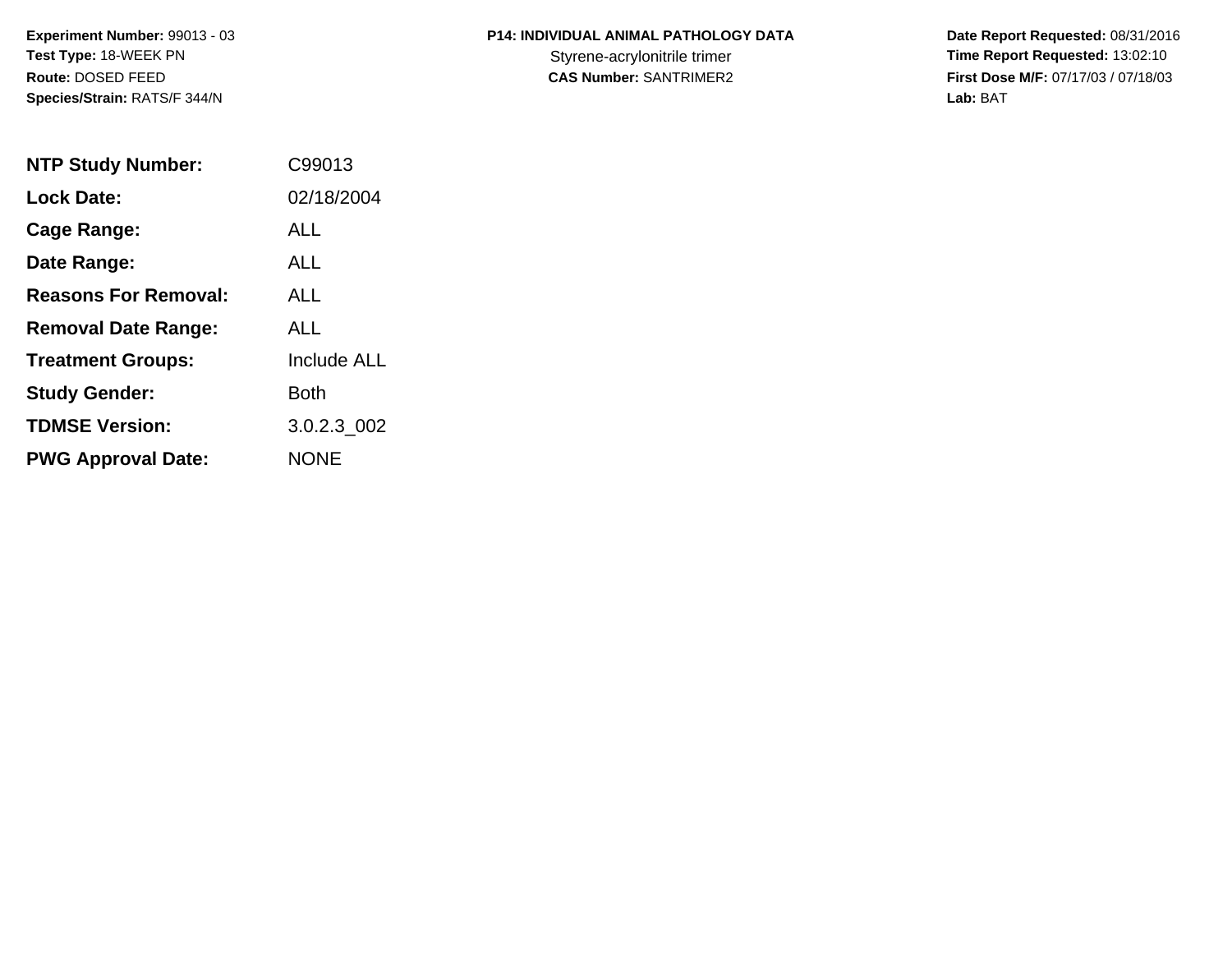**ANIMAL ID:** <sup>1</sup> **TRT#:** <sup>1</sup> **SEX:** Male **DAY ON TEST:** <sup>92</sup> **DOSE:** 0 PPM**DISP:** Terminal Sacrifice **HISTO:** 0304141 **ORGAN AND ACCOUNTABLE SITE STATUSNORMAL** \* Adrenal Cortex \* Adrenal Medullaa the set of the set of the set of the set of the set of the set of the set of the set of the set of the set o<br>Set of the set of the set of the set of the set of the set of the set of the set of the set of the set of the s \* Bone Marrow \* Brain \* Epididymis \* Esophagus \* Eye\* Harderian Gland \* 11 \* 11testine Large, Cecum<br>\* Intestine Small, Duodenum \* 11testine Small, Ileum \* Intestine Large, Colon<br>\* Intestine Small, Jejunum \* Intestine Large, Rectum\* Intestine Small, Duodenum \* 11testine Small, Ileum \* 11testine Small, Ileum \* 11testine Small, Ileum \* 11testine Small, Ileum \* 11testine Small, Ileum \* 11testine Small, Ileum \* 11testine Small, Ileum \* 12testine Small, \* Lymph Node, Mesenteric \* Mammary Gland \* Nose \* Pancreas \* Parathyroid Glandd **the set of the set of the set of the set of the set of the set of the set of the set of the set of the set of the set of the set of the set of the set of the set of the set of the set of the set of the set of the set of** \* Seminal Vesiclee the settlement of the settlement of the settlement of the settlement of the settlement of the set of the set of the set of the set of the set of the set of the set of the set of the set of the set of the set of the set o \* Stomach, Glandular \* Testes \* Testes \* Thymus \* Thymus \* Thymus \* Thymus \* Thymus \* Thyroid Gland \* Trachea \* Urinary Bladder **MISSING** \* Lymph Node, Mandibular **OBSERVATIONS**\* Heart Cardiomyopathy Minimal \* Kidneyy the contract of the contract of the Nephropathy Nephropathy and the Minimal Minimal  $\lambda$ \* Liver \* Liver **Inflammation** Inflammation Chronic, Minimal<br>
Inflammation Chronic, Minimal \* Lungg is a controller to the controller of the Inflammation controller that  $\Gamma$  Chronic, Minimal  $\Gamma$ \* Preputial Gland Inflammation Minimal **Experiment Number:** 99013 - 03 **P14: INDIVIDUAL ANIMAL PATHOLOGY DATA Date Report Requested:** 08/31/2016 **Test Type:** 18-WEEK PNStyrene-acrylonitrile trimer<br>
CAS Number: SANTRIMER2<br>
CAS Number: SANTRIMER2<br>
Time Report Requested: 13:02:10 **Route:** DOSED FEED**First Dose M/F:** 07/17/03 / 07/18/03<br>**Lab:** BAT **Species/Strain:** RATS/F 344/N**Lab:** BAT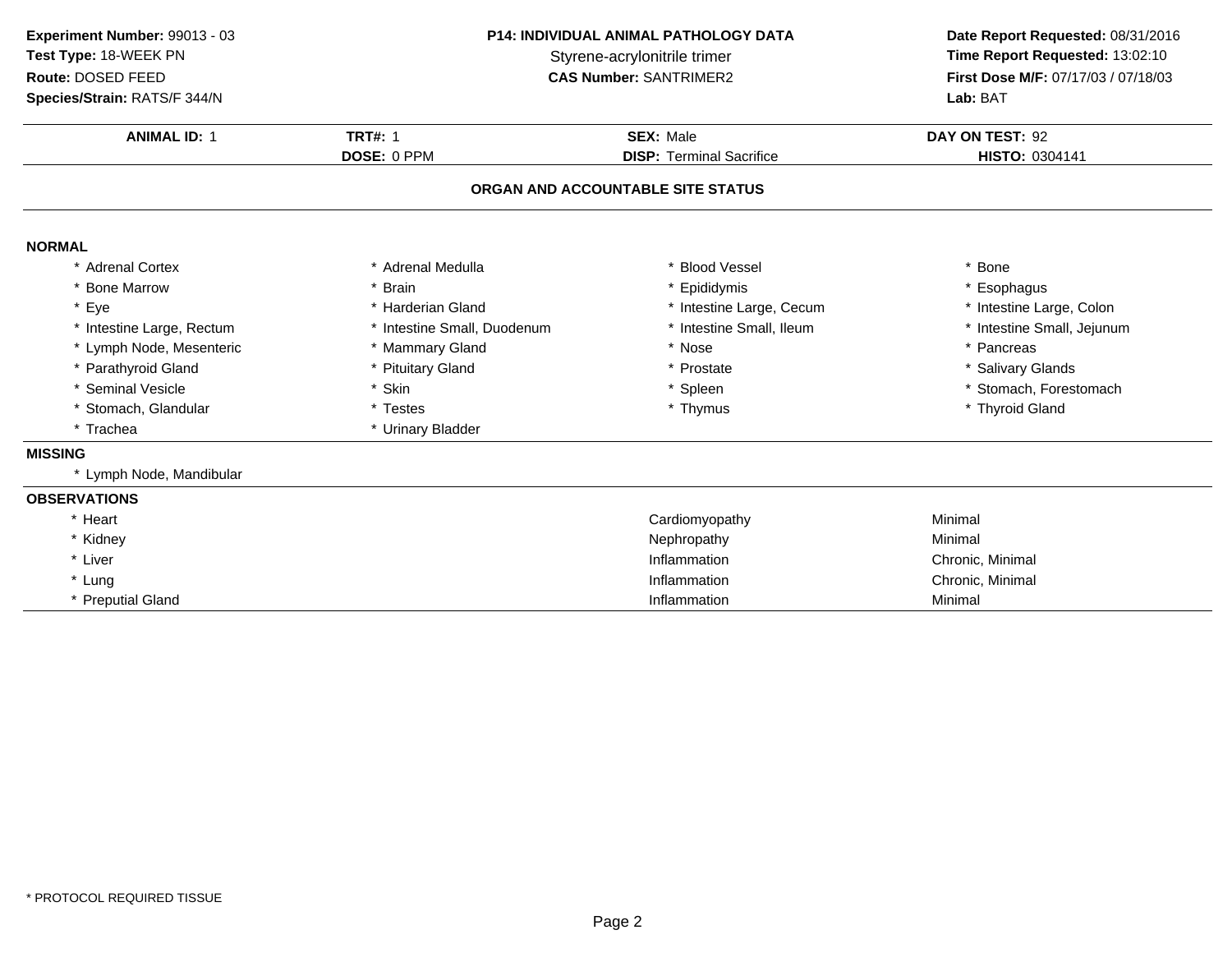**ANIMAL ID:** <sup>2</sup> **TRT#:** <sup>1</sup> **SEX:** Male **DAY ON TEST:** <sup>92</sup> **DOSE:** 0 PPM**DISP:** Terminal Sacrifice **HISTO:** 0304142 **ORGAN AND ACCOUNTABLE SITE STATUSNORMAL** \* Adrenal Cortex \* Adrenal Medullaa the set of the set of the set of the set of the set of the set of the set of the set of the set of the set o<br>Set of the set of the set of the set of the set of the set of the set of the set of the set of the set of the s \* Bone Marrow \* Brain \* Epididymis \* Esophagus \* Eye\* Harderian Gland \* 11 \* 111 \* 111 \* 111 \* 111 \* 111 \* 111 \* 111 \* 111 \* 111 \* 111 \* 111 \* 111 \* 111 \* 111 \* 1<br>\* Intestine Small. Duodenum \* 111 \* 111 \* 111 \* 111 \* 111 \* 111 \* 111 \* 111 \* 111 \* 111 \* 111 \* 111 \* 111 \* 11 \* Intestine Large, Colon<br>\* Intestine Small, Jejunum \* Intestine Large, Rectum\* Intestine Small, Duodenum \* 1992 \* Intestine Small, Ileum \* Intestine Small, J<br>
Lymph Node \* Lymph Node, Mesenteric \* 1993 \* Mammary Gland \* KidneyLymph Node<br>\* Parathyroid Gland \* Lymph Node, Mesenteric \* \* Mammar<br>\* Pituitary Gland \* \* Prostate \* Nosee the second of the second vertex  $^*$  Parathyroid Gland the second vertex  $^*$  Prituitary Gland the second vertex  $^*$  Prostate \* Salivary Glands \* Seminal Vesiclee the set of the set of the set of the set of the set of the set of the set of the set of the set of the set of the set of the set of the set of the set of the set of the set of the set of the set of the set of the set of \* Stomach, Forestomach \* Testes \* Thymus \* Thyroid Gland \* Trachea \* Urinary Bladder **MISSING** \* Lymph Node, Mandibular **OBSERVATIONS**\* Heart Cardiomyopathy Minimal \* Liver Clear Cell Focus InflammationInflammation<br>
Inflammation<br>
Chronic, Minimal \* Lungg is a controller to the controller of the Inflammation controller that  $\Gamma$  Chronic, Minimal  $\Gamma$ \* PancreasInfiltration Cellular Mononuclear Cl, Minimal \* Preputial Glandd and the control of the control of the control of the control of the control of the control of the control of the control of the control of the control of the control of the control of the control of the control of the co \* Stomach, Glandular Glands Ectasiaa Minimal **Experiment Number:** 99013 - 03 **P14: INDIVIDUAL ANIMAL PATHOLOGY DATA Date Report Requested:** 08/31/2016 **Test Type:** 18-WEEK PNStyrene-acrylonitrile trimer<br>
CAS Number: SANTRIMER2<br>
CAS Number: SANTRIMER2<br>
Time Report Requested: 13:02:10 **Route:** DOSED FEED**First Dose M/F:** 07/17/03 / 07/18/03<br>**Lab:** BAT **Species/Strain:** RATS/F 344/N**Lab:** BAT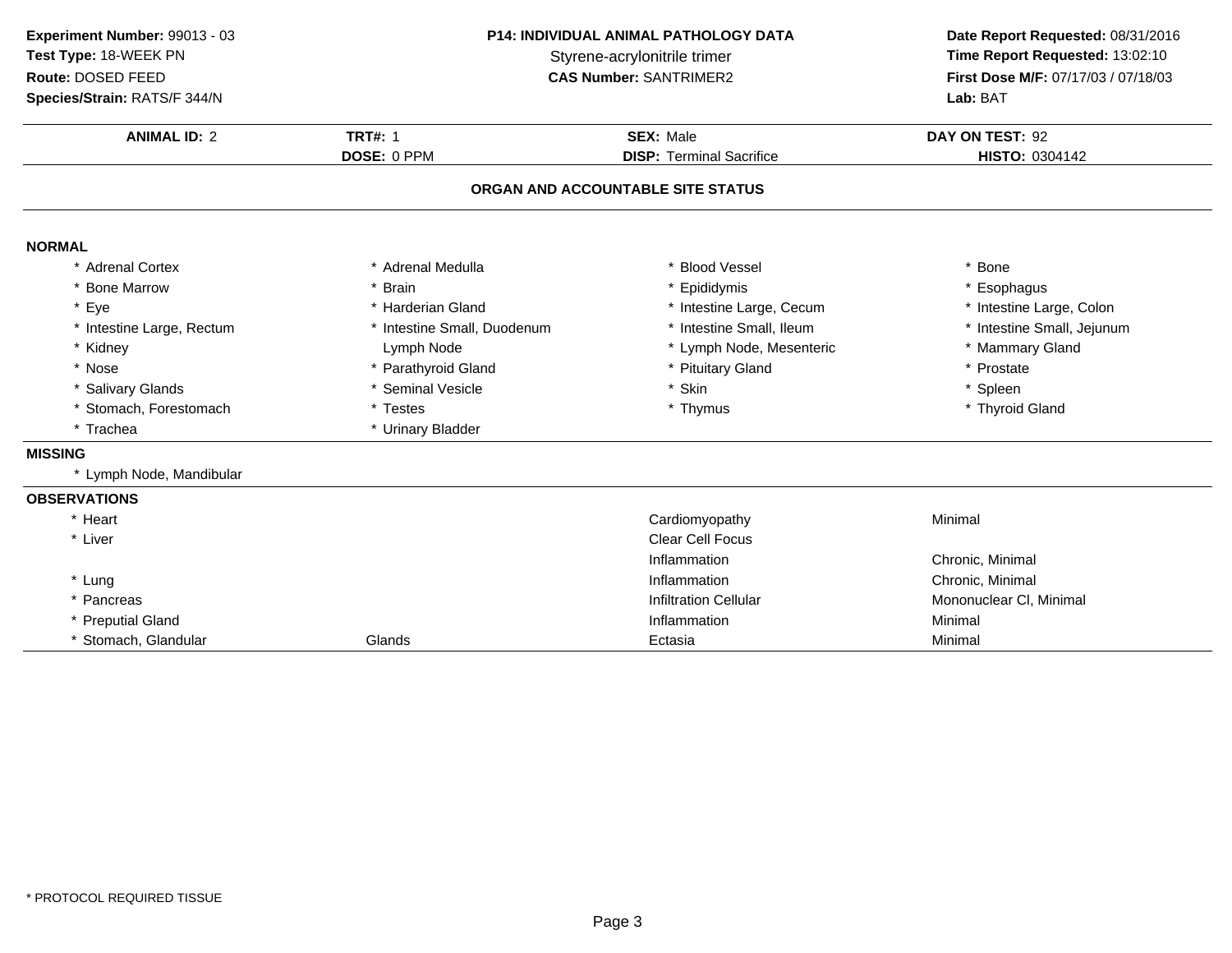**ANIMAL ID:** <sup>3</sup> **TRT#:** <sup>1</sup> **SEX:** Male **DAY ON TEST:** <sup>92</sup> **DOSE:** 0 PPM**DISP:** Terminal Sacrifice **HISTO:** 0304143 **ORGAN AND ACCOUNTABLE SITE STATUSNORMAL** \* Adrenal Cortex \* Adrenal Medullaa the set of the set of the set of the set of the set of the set of the set of the set of the set of the set o<br>Set of the set of the set of the set of the set of the set of the set of the set of the set of the set of the s \* Bone Marrow \* Brain \* Esophagus \* Eye \* Harderian Gland\* Intestine Large, Cecum<br>\* Intestine Small, Ileum \* Intestine Large, Colon \* 11testine Large, Rectum<br>\* Intestine Small, Jejunum \* 1testine Node, Mesenteric \* Intestine Small, Duodenumm and the small, Ileum the state of the small, Jejunum the small, Sejunum the state of the state of the state of the state of the state of the state of the state of the state of the state of the state of the state of the s \* Mammary Gland \* Nose \* Parathyroid Gland \* Pituitary Gland \* Prostate \* Salivary Glands \* Seminal Vesicle \* Skin \* Spleen\* Stomach, Forestomach \* \* Stomach, Glandular \* Testes \* Testes \* Testes \* Testes \* Testes \* Urinary \* Thymus \* Thyroid Gland\* Urinary Bladder **MISSING** \* Lymph Node, Mandibular **OBSERVATIONS** \* Epididymiss and the contract of the contract of the contract of the contract of the contract of the contract of the contract of the contract of the contract of the contract of the contract of the contract of the contract of the cont Chronic Active, Minimal \* Heart Cardiomyopathy Minimal \* Kidneyy the contract of the contract of the Nephropathy Nephropathy and the Minimal Minimal  $\lambda$ \* Liver \* Liver **Inflammation** Inflammation<br>
Inflammation<br>
Chronic, Minimal \* Lungg is a controller to the controller of the Inflammation controller that  $\Gamma$  Chronic, Minimal  $\Gamma$ \* Pancreass and the contract of the contract of the Basophilic Focus and the Minimal Minimal Section 1, 2011, 2012, 2013 Infiltration Cellular Mononuclear Cl, Minimal \* Preputial Gland Inflammation Minimal **Experiment Number:** 99013 - 03 **P14: INDIVIDUAL ANIMAL PATHOLOGY DATA Date Report Requested:** 08/31/2016 **Test Type:** 18-WEEK PNStyrene-acrylonitrile trimer<br>
CAS Number: SANTRIMER2<br> **CAS Number:** SANTRIMER2<br> **Time Report Requested:** 13:02:10 **Route:** DOSED FEED**First Dose M/F:** 07/17/03 / 07/18/03<br>**Lab:** BAT **Species/Strain:** RATS/F 344/N**Lab:** BAT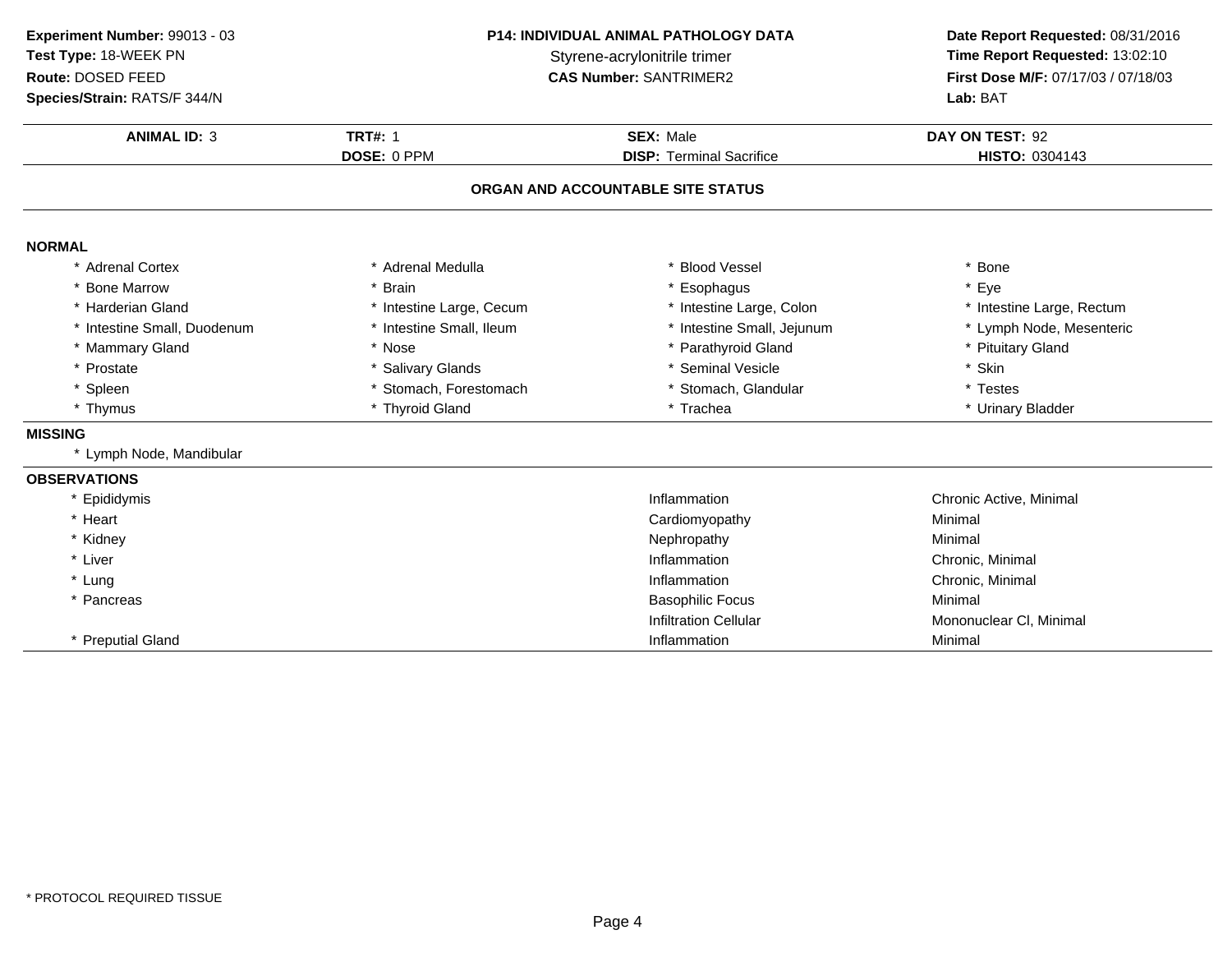**ANIMAL ID:** <sup>4</sup> **TRT#:** <sup>1</sup> **SEX:** Male **DAY ON TEST:** <sup>92</sup> **DOSE:** 0 PPM**DISP:** Terminal Sacrifice **HISTO:** 0304144 **ORGAN AND ACCOUNTABLE SITE STATUSNORMAL** \* Adrenal Cortex \* Adrenal Medullaa the set of the set of the set of the set of the set of the set of the set of the set of the set of the set o<br>Set of the set of the set of the set of the set of the set of the set of the set of the set of the set of the s \* Bone Marrow \* Brain \* Epididymis \* Esophagus \* Eye\* Harderian Gland \* 11testine Large, Cecum<br>
\* Intestine Small, Duodenum \* 11testine Small, Ileum \* Intestine Large, Colon<br>\* Intestine Small, Jejunum \* Intestine Large, Rectumm and the small, Duodenum and the small, Ileum and the small, Ileum and the Small, Intestine Small, Jejunum and the small, Jejunum \* Lymph Node, Mesenteric \* Mammary Gland\* Mammary Gland \* 1992 \* 1993 \* 1994 \* Nose \* 1995 \* Parathyroid Gland \* Preputial Gland \* Preputial Gland \* Preputial Gland \* Preputial Gland \* Present \* Preputial Gland \* Present \* Present \* Preputial Glands \* Present \* \* Pituitary Glandd and the second of the preputial Gland the second of the second term of the second of the second of the second  $^*$  Salivary Glands \* Seminal Vesiclee the settlement of the settlement of the settlement of the settlement of the settlement of the set of the set of the set of the set of the set of the set of the set of the set of the set of the set of the set of the set o \* Stomach, Glandular \* Testes \* Testes \* Thymus \* Thymus \* Thymus \* Thymus \* Thymus \* Thyroid Gland \* Trachea \* Urinary Bladder **MISSING** \* Lymph Node, Mandibular **OBSERVATIONS**\* Heart Cardiomyopathy Minimal \* Kidneyy the contract of the contract of the Nephropathy Nephropathy and the Minimal Minimal  $\lambda$ \* Liver \* Liver **Inflammation** Inflammation Chronic, Minimal<br>
Inflammation Chronic, Minimal \* Lungg is a controller to the controller of the Inflammation controller that  $\Gamma$  Chronic, Minimal  $\Gamma$ Note: Inflammation is associated with eosinophilic crystals.\* PancreasInfiltration Cellular Mononuclear Cl, Minimal **Experiment Number:** 99013 - 03 **P14: INDIVIDUAL ANIMAL PATHOLOGY DATA Date Report Requested:** 08/31/2016 **Test Type:** 18-WEEK PNStyrene-acrylonitrile trimer<br>
CAS Number: SANTRIMER2<br>
CAS Number: SANTRIMER2<br>
Time Report Requested: 13:02:10 **Route:** DOSED FEED**First Dose M/F:** 07/17/03 / 07/18/03<br>**Lab:** BAT **Species/Strain:** RATS/F 344/N**Lab:** BAT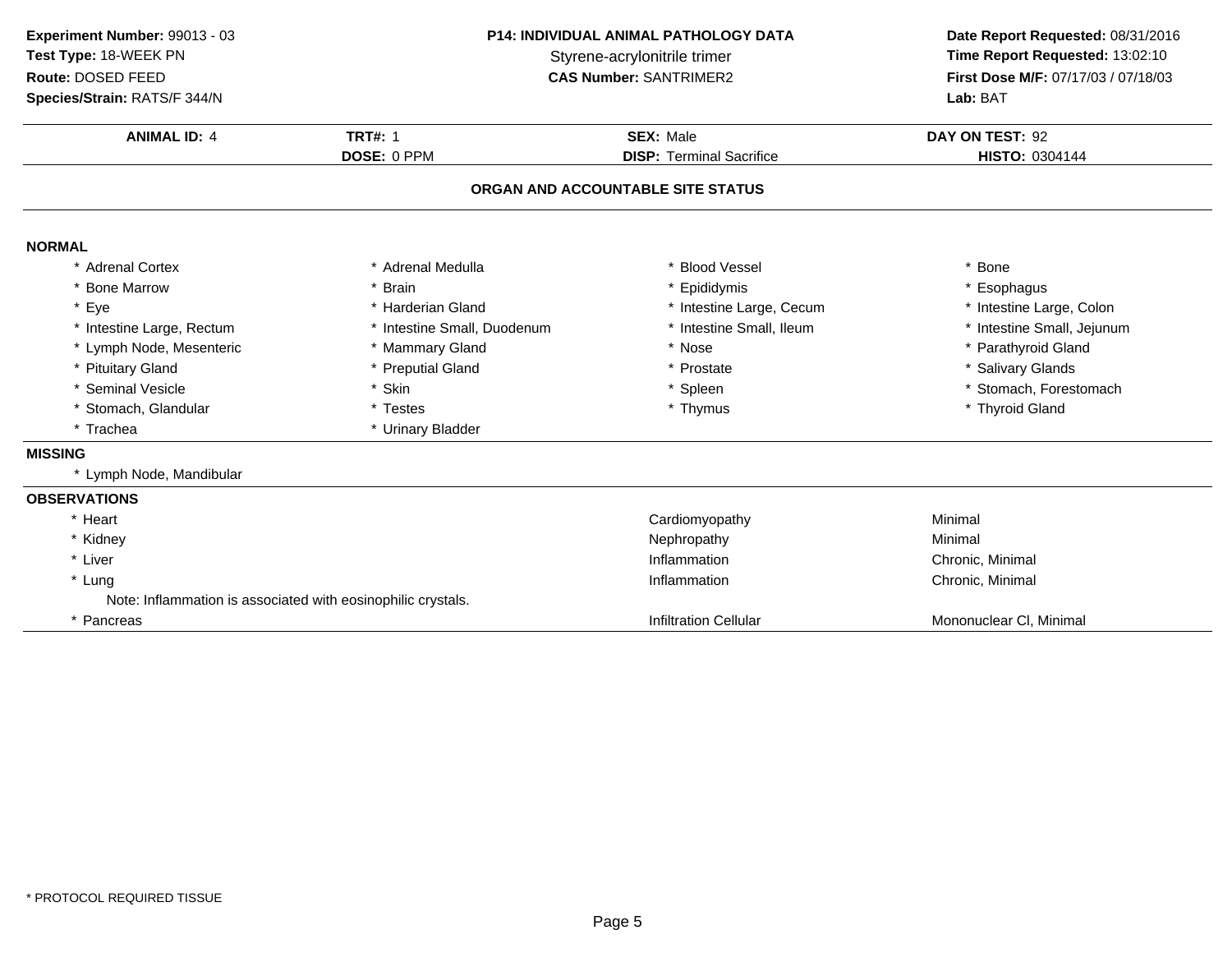**ANIMAL ID:** <sup>5</sup> **TRT#:** <sup>1</sup> **SEX:** Male **DAY ON TEST:** <sup>92</sup> **DOSE:** 0 PPM**DISP:** Terminal Sacrifice **HISTO:** 0304145 **ORGAN AND ACCOUNTABLE SITE STATUSNORMAL** \* Adrenal Cortex \* Adrenal Medullaa the set of the set of the set of the set of the set of the set of the set of the set of the set of the set o<br>Set of the set of the set of the set of the set of the set of the set of the set of the set of the set of the s \* Bone Marrow \* Brain \* Epididymis \* Esophagus \* Eye\* Harderian Gland \* 11 \* 11testine Large, Cecum<br>\* Intestine Small, Duodenum \* 11testine Small, Ileum \* Intestine Large, Colon<br>\* Intestine Small, Jejunum \* Intestine Large, Rectum\* Intestine Small, Duodenum \* \* Intestine Small, Ileum \* 11testine Small, Ileum \* 1ntest<br>
\* Lymph Node, Mesenteric \* \* Mammary Gland \* \* Nose \* Lung\* Lymph Node, Mesenteric \* \* Mammary Gland \* \* Mose \* Nose \* Nose \* Nose \* Nose \* Preputial Gland \* Preputial Gland \* Preputial Gland \* Preputial Gland \* Preputial Gland \* Preputial Gland \* Preputial Gland \* Preputial Glan \* Pancreas \* Parathyroid Gland\* Pituitary Gland \* Preputial \* Preputial \* Preputial \* Preputial \* Preputial \* Skin \* Prostatee the second of the Salivary Glands the second of the seminal Vesicle the second of the second  $\ast$  Skin \* Spleen\* Stomach, Forestomach \* \* Stomach, Glandular \* Testes \* Testes \* Thyroid Gland<br>\* Thyroid Gland \* \* Trachea \* Trachea \* Trachea \* Urinary \* Thymus \* Thyroid Gland\* Urinary Bladder **MISSING** \* Lymph Node, Mandibular **OBSERVATIONS**\* EyeNote: Optic nerve (at chiasm) was evaluated based upon the brain slide in this rat.\* Heart Cardiomyopathy Minimal \* Kidney Renal Tubulee Cyst Nephropathy Minimal \* Liver \* Liver **Inflammation** Inflammation **Chronic, Minimal Experiment Number:** 99013 - 03 **P14: INDIVIDUAL ANIMAL PATHOLOGY DATA Date Report Requested:** 08/31/2016 **Test Type:** 18-WEEK PNStyrene-acrylonitrile trimer<br>
CAS Number: SANTRIMER2<br>
CAS Number: SANTRIMER2<br>
Time Report Requested: 13:02:10 **Route:** DOSED FEED**First Dose M/F:** 07/17/03 / 07/18/03<br>**Lab:** BAT **Species/Strain:** RATS/F 344/N**Lab:** BAT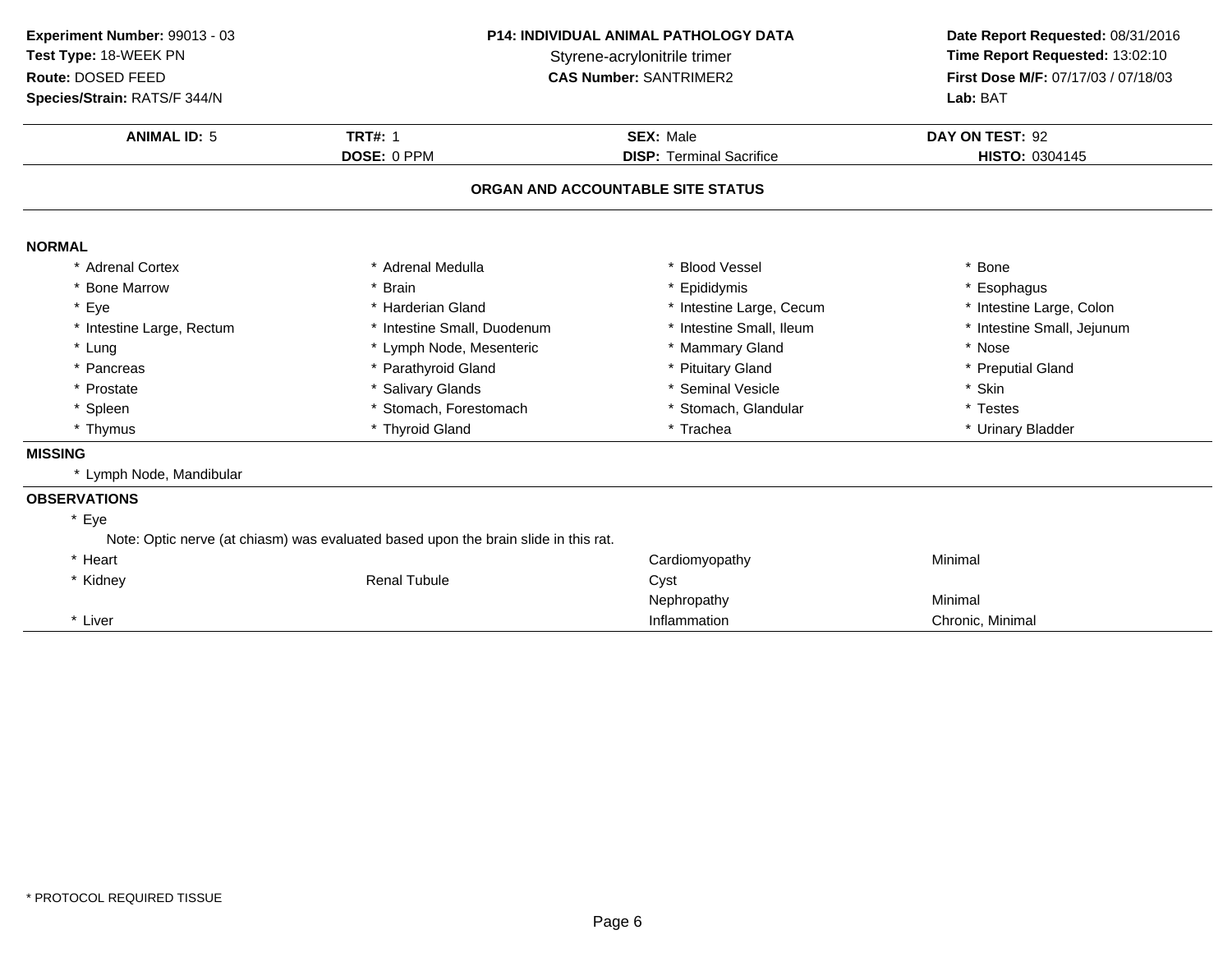**ANIMAL ID:** <sup>6</sup> **TRT#:** <sup>1</sup> **SEX:** Male **DAY ON TEST:** <sup>92</sup> **DOSE:** 0 PPM**DISP:** Terminal Sacrifice **HISTO:** 0304146 **ORGAN AND ACCOUNTABLE SITE STATUSNORMAL** \* Adrenal Cortex \* Adrenal Medullaa the set of the set of the set of the set of the set of the set of the set of the set of the set of the set o<br>Set of the set of the set of the set of the set of the set of the set of the set of the set of the set of the s \* Bone Marrow \* Brain \* Epididymis \* Esophagus \* Intestine Large, Cecumm and the stime Large, Colon the state of the testine Large, Rectum the state of the small, Duodenum and the state of the state of the state of the state of the state of the state of the state of the state of the state of \* Intestine Small, Ileumm and the small, Jejunum and the studies of the Mesenteric the studies of the studies of the studies of the studies of the studies of the studies of the studies of the studies of the studies of the studies of the studies o \* Nosee the second of the second vertex  $^*$  Parathyroid Gland the second vertex  $^*$  Prituitary Gland the second vertex  $^*$  Prostate \* Salivary Glands \* Seminal Vesicle \* Skin \* Spleen \* Stomach, Forestomachh the test of the stomach, Glandular the test of the test of the storm  $*$  Thymus  $*$  Thymus \* Thyroid Gland\* Trachea \* \* Urinary Bladder **MISSING** \* Lymph Node, Mandibular **OBSERVATIONS**\* Eyee the contraction of the Retina Cyst Cyst Cyst Contraction of the Minimal Note: Optic nerves were missing at trim.\* Harderian Glandd and the control of the control of the control of the control of the control of the control of the control of the control of the control of the control of the control of the control of the control of the control of the co \* Heart Cardiomyopathy Minimal<br>Minimal \* Kidneyy the contract of the contract of the Mephropathy the Minimal Minimal Sepan $\sim$  Minimal Minimal Sepan $\sim$ \* Liver \* Liver **Inflammation Inflammation** Inflammation **Chronic, Minimal**<br> **Inflammation** Chronic, Minimal \* Lungg is a controller to the controller of the inflammation controller that  $\Gamma$  chronic, Minimal  $\Gamma$ \* PancreasInfiltration Cellular Mononuclear Cl, Minimal \* Preputial Gland Inflammation Mild **Experiment Number:** 99013 - 03 **P14: INDIVIDUAL ANIMAL PATHOLOGY DATA Date Report Requested:** 08/31/2016 **Test Type:** 18-WEEK PNStyrene-acrylonitrile trimer<br>
CAS Number: SANTRIMER2<br> **CAS Number:** SANTRIMER2<br> **Time Report Requested:** 13:02:10 **Route:** DOSED FEED**First Dose M/F:** 07/17/03 / 07/18/03<br>**Lab:** BAT **Species/Strain:** RATS/F 344/N**Lab:** BAT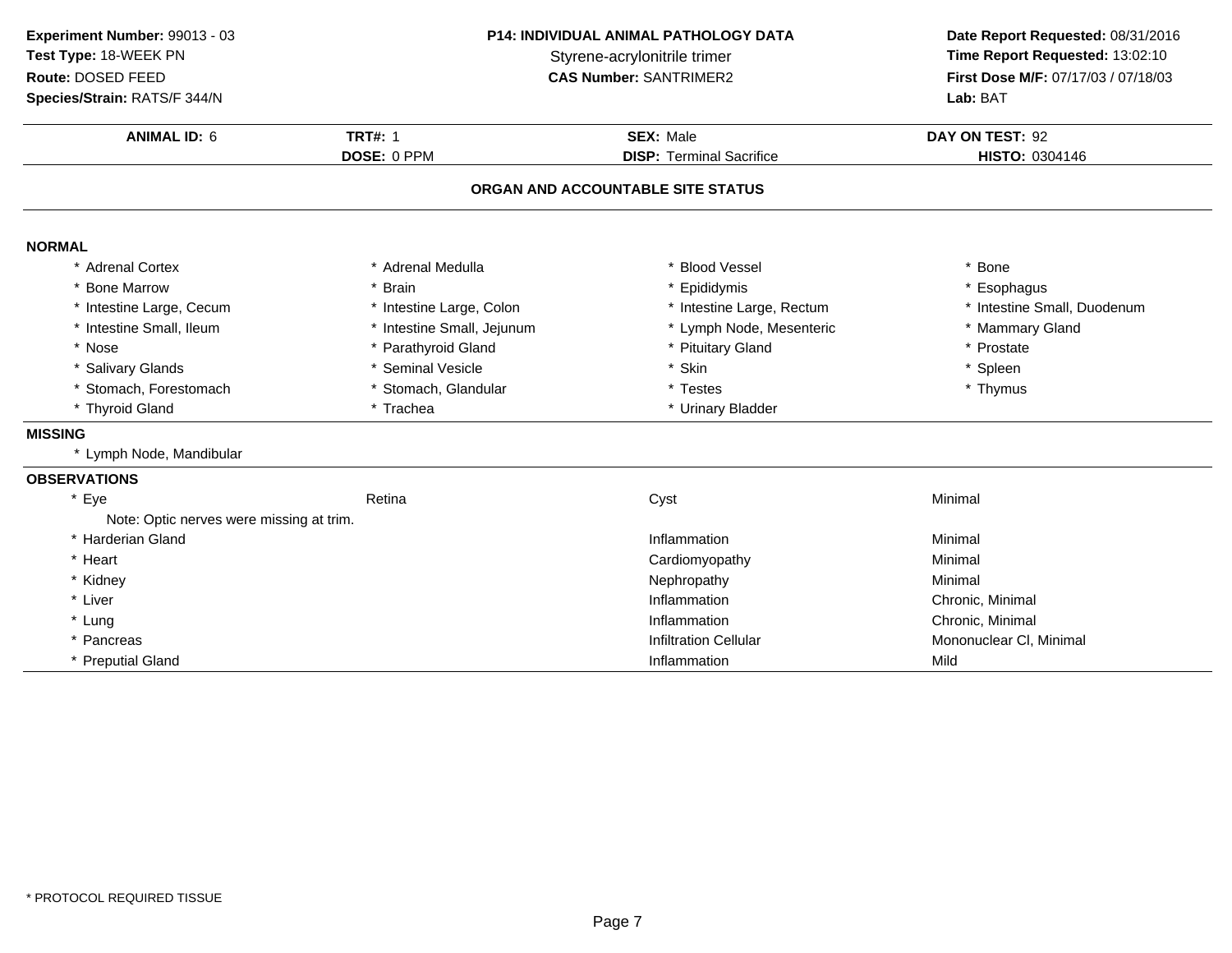**ANIMAL ID:** <sup>7</sup> **TRT#:** <sup>1</sup> **SEX:** Male **DAY ON TEST:** <sup>92</sup> **DOSE:** 0 PPM**DISP:** Terminal Sacrifice **HISTO:** 0304147 **ORGAN AND ACCOUNTABLE SITE STATUSNORMAL** \* Adrenal Cortex \* Adrenal Medullaa the set of the set of the set of the set of the set of the set of the set of the set of the set of the set o<br>Set of the set of the set of the set of the set of the set of the set of the set of the set of the set of the s \* Bone Marrow \* Brain \* Epididymis \* Esophagus \* Eye\* Harderian Gland \* 11testine Large, Cecum<br>
\* Intestine Small, Duodenum \* 11testine Small, Ileum \* Intestine Large, Colon<br>\* Intestine Small, Jejunum \* Intestine Large, Rectumm and the small, Duodenum and the small, Ileum and the small, Ileum and the Small, Intestine Small, Jejunum and the small, Jejunum \* Lung \* Mammary Gland \* Nose \* Parathyroid Gland \* Prostate \* Salivary Glands \* Seminal Vesicle \* Skin \* Spleen\* Stomach, Forestomach \* \* Stomach, Glandular \* Thymus \* Thymus \* Thymus \* Thymus \* Thymus \* Thymus \* Thymus \* Thymus \* Thymus \* Thymus \* Thymus \* Thymus \* Thymus \* Thymus \* Thymus \* Thymus \* Thymus \* Thymus \* Thymus \* Thy \* Thyroid Gland\* Urinary Bladder **MISSING** \* Lymph Node, Mandibular **OBSERVATIONS**\* Heart Cardiomyopathy Minimal \* Kidneyy the contract of the contract of the Mephropathy the Minimal Minimal Sepan $\sim$  Minimal Minimal Sepan $\sim$ \* Liver \* Liver **Inflammation Inflammation** Inflammation **Example 2** Chronic, Minimal<br>
Inflammation **Chronic Chronic Chronic Chronic Chronic** Granulomatous \* Lymph Node, Mesentericc intervals and the control of the control of the control of the control of the control of the control of the control of the control of the control of the control of the control of the control of the control of the control Inflammation<br>
Inflitration Cellular<br>
Inflitration Cellular<br>
Granulomatous, Minimal<br>
Mononuclear Cl. Minimal \* PancreasMononuclear Cl, Minimal \* Pituitary Glandd and the control of the control of the Hemorrhage Minimal Minimal Section 1, 2012, 2014, 2016, 2017, 2017, 20<br>The control of the control of the control of the control of the control of the control of the control of the c Note: Hemorrhage (TGL-1) is peri-mortem.[ Hemorrhage TGLs = 1-8 ]\* Preputial Glandd and the control of the control of the control of the control of the control of the control of the control of the control of the control of the control of the control of the control of the control of the control of the co \* Testes Germinal EpithDegeneration Minimal **Experiment Number:** 99013 - 03 **P14: INDIVIDUAL ANIMAL PATHOLOGY DATA Date Report Requested:** 08/31/2016 **Test Type:** 18-WEEK PNStyrene-acrylonitrile trimer<br>
CAS Number: SANTRIMER2<br> **CAS Number:** SANTRIMER2<br> **Time Report Requested:** 13:02:10 **Route:** DOSED FEED**First Dose M/F:** 07/17/03 / 07/18/03<br>**Lab:** BAT **Species/Strain:** RATS/F 344/N**Lab:** BAT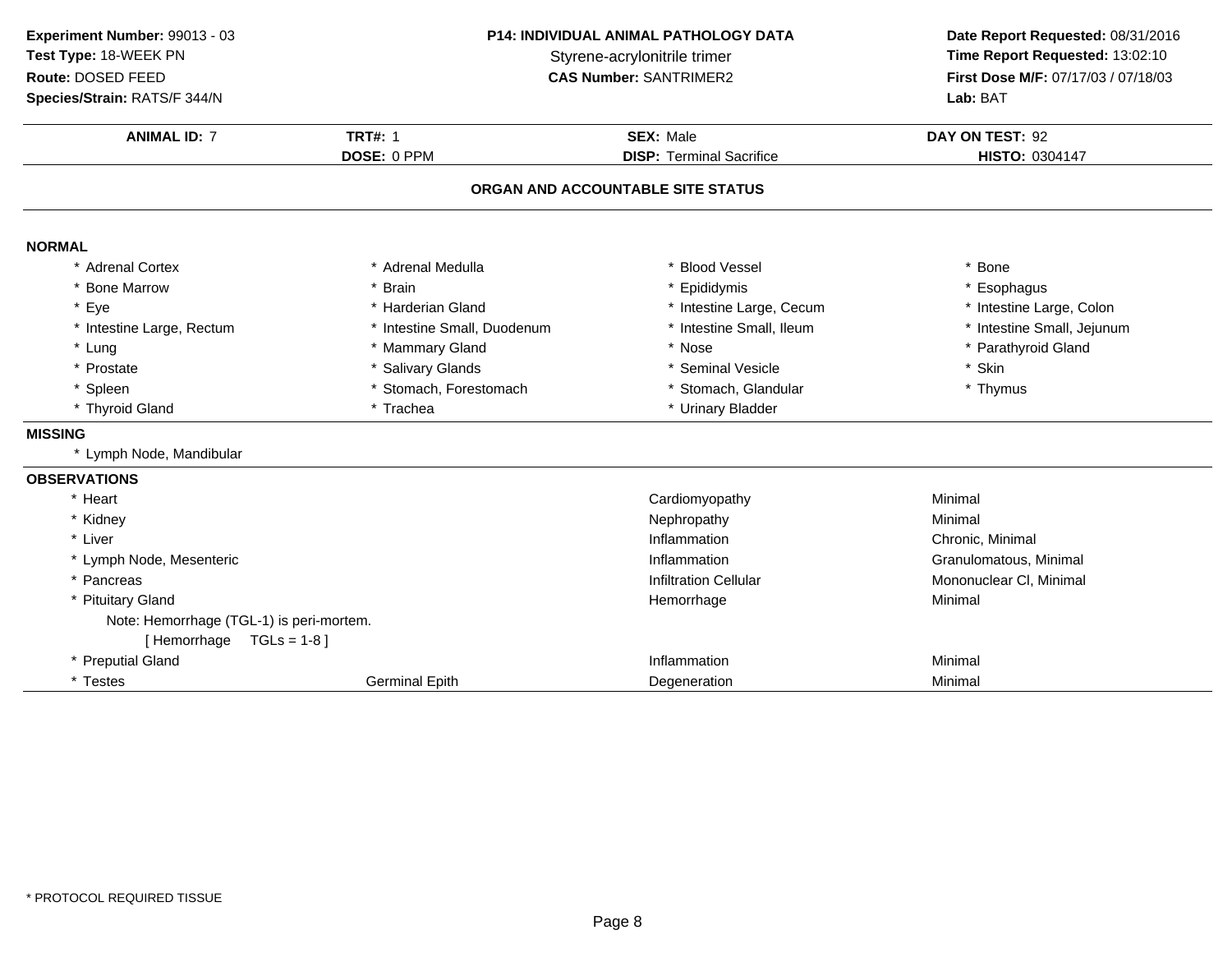**ANIMAL ID:** <sup>8</sup> **TRT#:** <sup>1</sup> **SEX:** Male **DAY ON TEST:** <sup>92</sup> **DOSE:** 0 PPM**DISP:** Terminal Sacrifice **HISTO:** 0304148 **ORGAN AND ACCOUNTABLE SITE STATUSNORMAL** \* Adrenal Cortex \* Adrenal Medullaa the set of the set of the set of the set of the set of the set of the set of the set of the set of the set o<br>Set of the set of the set of the set of the set of the set of the set of the set of the set of the set of the s \* Bone Marrow \* Brain \* Epididymis \* Esophagus \* Eye \* Harderian Gland \* Intestine Large, Cecum\* Intestine Large, Colon<br>\* Intestine Small, Jejunum \* Intestine Large, Rectum\* Intestine Small, Duodenum \* 1992 \* 11testine Small, Ileum \* 11testine Small, Ileum \* 11test<br>
\* Lymph Node, Mesenteric \* 12testine 12testine Small, Ileum \* 12testine 12testine 12testine 12testine 12testine<br>
\* Nose \* Lung\* Lymph Node, Mesenteric \* \* Mammary Gland \* Nose \* Nose \* Nose \* Nose \* Nose \* Nose \* Pituitary Glands \* Prostate \* Prostate \* Prostate \* \* Salivary Glands \* Parathyroid Glandd **the set of the set of the set of the set of the set of the set of the set of the set of the set of the set of the set of the set of the set of the set of the set of the set of the set of the set of the set of the set of** \* Seminal Vesiclee the settlement of the settlement of the settlement of the settlement of the settlement of the set of the set of the set of the set of the set of the set of the set of the set of the set of the set of the set of the set o \* Stomach, Glandular \* Testes \* Testes \* Thymus \* Thymus \* Thymus \* Thymus \* Thyroid Gland \* Trachea \* Urinary Bladder **MISSING** \* Lymph Node, Mandibular **OBSERVATIONS**\* EyeNote: Optic nerves were missing at trim.\* Heart Cardiomyopathy Minimal<br>Minimal \* Kidneyy the contract of the contract of the Mephropathy the Minimal Minimal Sepan $\sim$  Minimal Minimal Sepan $\sim$ \* Liver Clear Cell Focus InflammationInflammation **Chronic, Minimal**<br>
Infiltration Cellular **Chronic Mononuclear Cl.** \* PancreasMononuclear Cl, Minimal \* Preputial Gland Inflammation Minimal **Experiment Number:** 99013 - 03 **P14: INDIVIDUAL ANIMAL PATHOLOGY DATA Date Report Requested:** 08/31/2016 **Test Type:** 18-WEEK PNStyrene-acrylonitrile trimer<br>
CAS Number: SANTRIMER2<br>
CAS Number: SANTRIMER2<br>
Time Report Requested: 13:02:10 **Route:** DOSED FEED**First Dose M/F:** 07/17/03 / 07/18/03<br>**Lab:** BAT **Species/Strain:** RATS/F 344/N**Lab:** BAT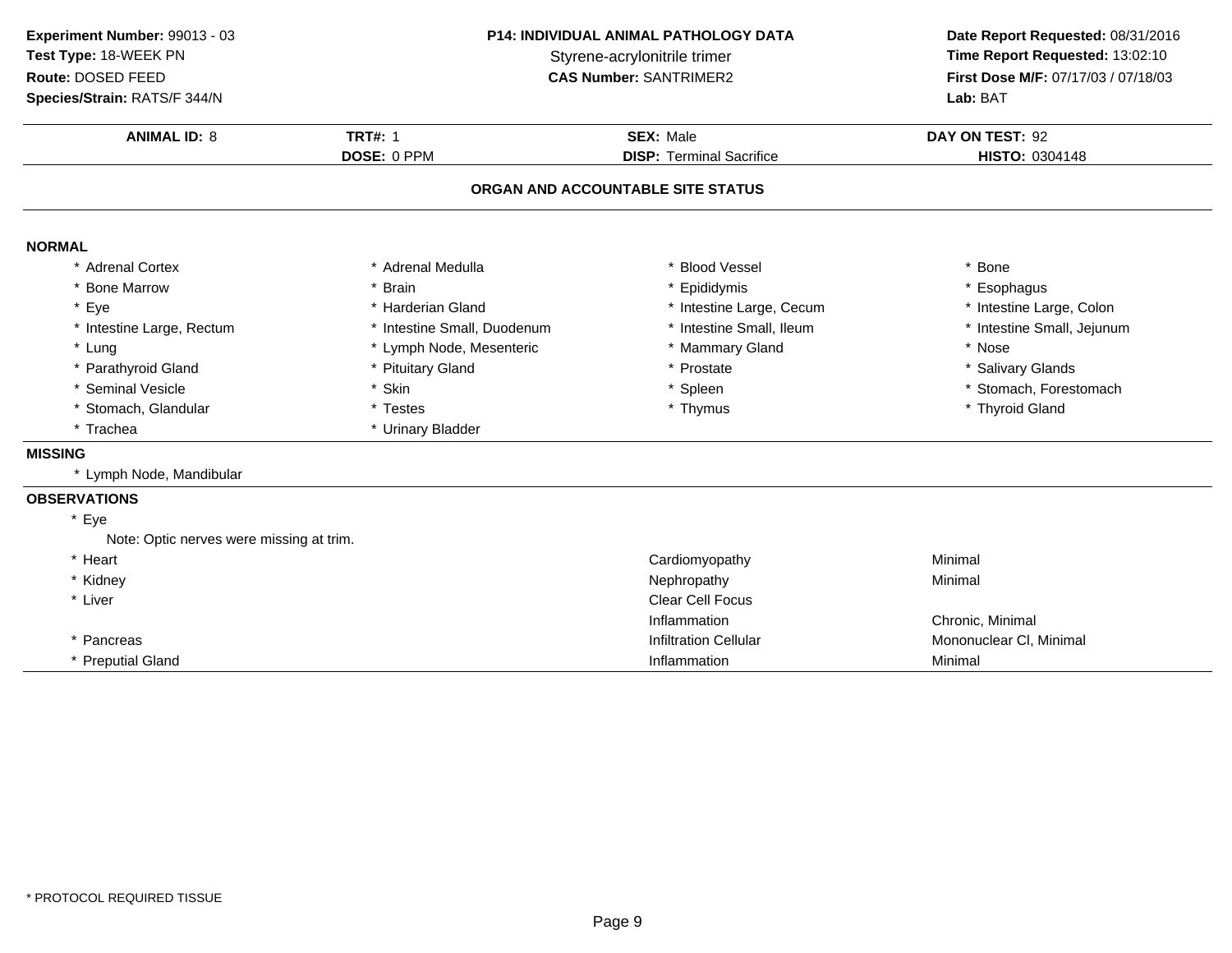| Experiment Number: 99013 - 03<br>Test Type: 18-WEEK PN<br>Route: DOSED FEED<br>Species/Strain: RATS/F 344/N | <b>P14: INDIVIDUAL ANIMAL PATHOLOGY DATA</b><br>Styrene-acrylonitrile trimer<br><b>CAS Number: SANTRIMER2</b> |                                   | Date Report Requested: 08/31/2016<br>Time Report Requested: 13:02:10<br>First Dose M/F: 07/17/03 / 07/18/03<br>Lab: BAT |
|-------------------------------------------------------------------------------------------------------------|---------------------------------------------------------------------------------------------------------------|-----------------------------------|-------------------------------------------------------------------------------------------------------------------------|
| <b>ANIMAL ID: 9</b>                                                                                         | <b>TRT#: 1</b>                                                                                                | <b>SEX: Male</b>                  | DAY ON TEST: 92                                                                                                         |
|                                                                                                             | DOSE: 0 PPM                                                                                                   | <b>DISP: Terminal Sacrifice</b>   | <b>HISTO: 0304149</b>                                                                                                   |
|                                                                                                             |                                                                                                               | ORGAN AND ACCOUNTABLE SITE STATUS |                                                                                                                         |
| <b>NORMAL</b>                                                                                               |                                                                                                               |                                   |                                                                                                                         |
| * Adrenal Cortex                                                                                            | * Adrenal Medulla                                                                                             | <b>Blood Vessel</b>               | * Bone                                                                                                                  |
| * Bone Marrow                                                                                               | * Epididymis<br>* Brain                                                                                       |                                   | * Esophagus                                                                                                             |
| * Eye                                                                                                       | * Harderian Gland                                                                                             | * Intestine Large, Cecum          | * Intestine Large, Colon                                                                                                |
| * Intestine Large, Rectum                                                                                   | * Intestine Small, Duodenum                                                                                   | * Intestine Small, Ileum          | * Intestine Small, Jejunum                                                                                              |
| * Lung                                                                                                      | * Lymph Node, Mesenteric                                                                                      | * Mammary Gland                   | * Nose                                                                                                                  |
| * Pancreas                                                                                                  | * Parathyroid Gland                                                                                           | * Pituitary Gland                 | * Preputial Gland                                                                                                       |
| * Prostate                                                                                                  | * Salivary Glands                                                                                             | * Seminal Vesicle                 | * Skin                                                                                                                  |
| * Spleen                                                                                                    | * Stomach, Forestomach                                                                                        | Stomach, Glandular                | * Testes                                                                                                                |
| * Thymus                                                                                                    | * Thyroid Gland<br>* Trachea                                                                                  |                                   | * Urinary Bladder                                                                                                       |
| <b>MISSING</b>                                                                                              |                                                                                                               |                                   |                                                                                                                         |
| * Lymph Node, Mandibular                                                                                    |                                                                                                               |                                   |                                                                                                                         |
| <b>OBSERVATIONS</b>                                                                                         |                                                                                                               |                                   |                                                                                                                         |
| * Heart                                                                                                     |                                                                                                               | Cardiomyopathy                    | Minimal                                                                                                                 |
| * Kidney                                                                                                    |                                                                                                               | Nephropathy                       | Minimal                                                                                                                 |
| * Liver                                                                                                     |                                                                                                               | Inflammation                      | Chronic, Minimal                                                                                                        |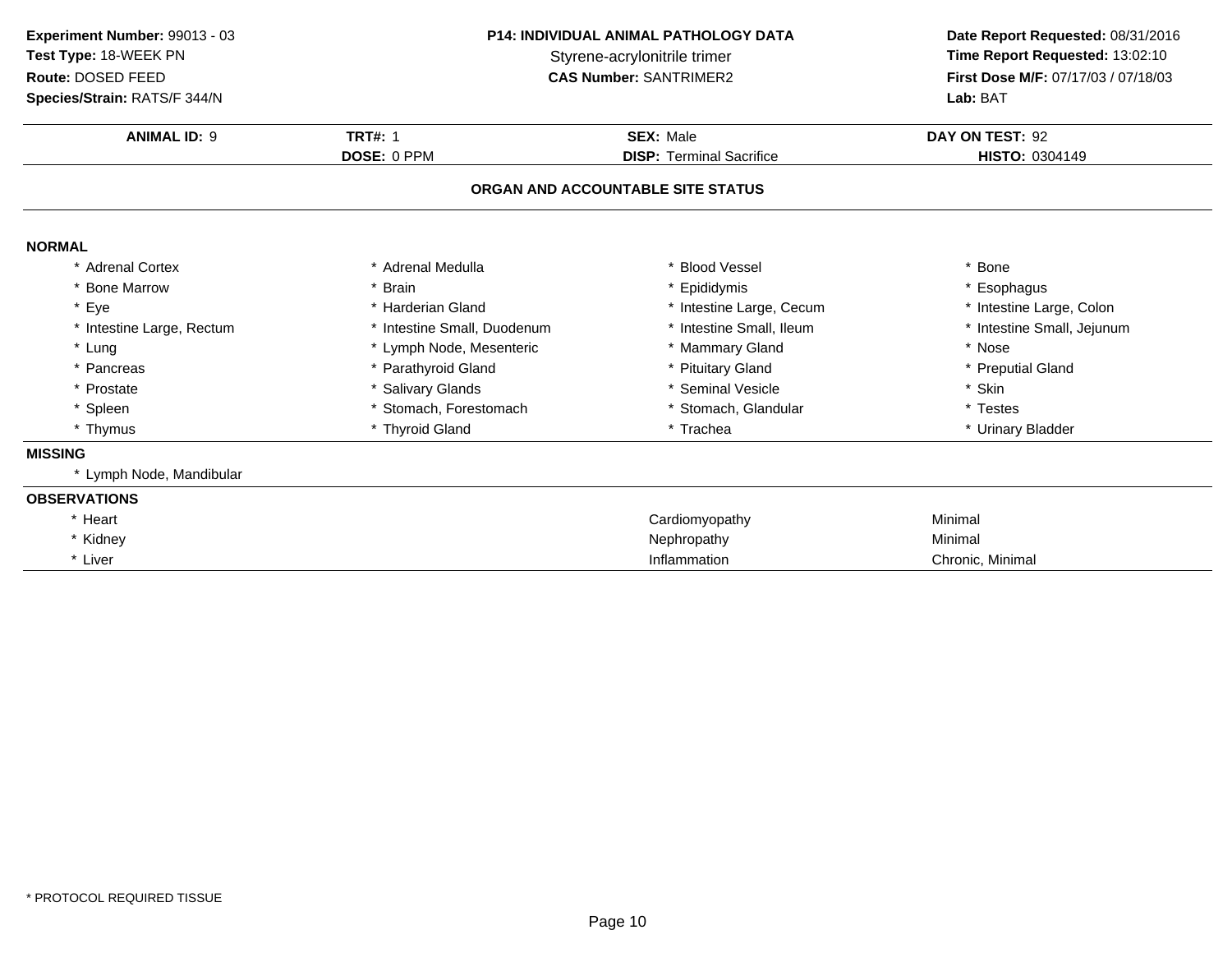| Experiment Number: 99013 - 03<br>Test Type: 18-WEEK PN<br>Route: DOSED FEED<br>Species/Strain: RATS/F 344/N | <b>P14: INDIVIDUAL ANIMAL PATHOLOGY DATA</b><br>Styrene-acrylonitrile trimer<br><b>CAS Number: SANTRIMER2</b> |                                   | Date Report Requested: 08/31/2016<br>Time Report Requested: 13:02:10<br>First Dose M/F: 07/17/03 / 07/18/03<br>Lab: BAT |
|-------------------------------------------------------------------------------------------------------------|---------------------------------------------------------------------------------------------------------------|-----------------------------------|-------------------------------------------------------------------------------------------------------------------------|
| <b>ANIMAL ID: 10</b>                                                                                        | <b>TRT#: 1</b>                                                                                                | <b>SEX: Male</b>                  | DAY ON TEST: 92                                                                                                         |
|                                                                                                             | DOSE: 0 PPM                                                                                                   | <b>DISP: Terminal Sacrifice</b>   | <b>HISTO: 0304150</b>                                                                                                   |
|                                                                                                             |                                                                                                               | ORGAN AND ACCOUNTABLE SITE STATUS |                                                                                                                         |
| <b>NORMAL</b>                                                                                               |                                                                                                               |                                   |                                                                                                                         |
| * Adrenal Cortex                                                                                            | * Adrenal Medulla                                                                                             | * Blood Vessel                    | Bone                                                                                                                    |
| * Bone Marrow                                                                                               | * Brain<br>* Epididymis                                                                                       |                                   | * Esophagus                                                                                                             |
| * Eye                                                                                                       | * Harderian Gland                                                                                             | * Intestine Large, Cecum          | * Intestine Large, Colon                                                                                                |
| * Intestine Large, Rectum                                                                                   | * Intestine Small, Duodenum                                                                                   | * Intestine Small, Ileum          | * Intestine Small, Jejunum                                                                                              |
| * Lung                                                                                                      | * Lymph Node, Mesenteric                                                                                      | * Mammary Gland                   | * Nose                                                                                                                  |
| * Pancreas                                                                                                  | * Parathyroid Gland                                                                                           | * Pituitary Gland                 | * Preputial Gland                                                                                                       |
| * Prostate                                                                                                  | <b>Salivary Glands</b>                                                                                        | * Seminal Vesicle                 | * Skin                                                                                                                  |
| * Spleen                                                                                                    | * Stomach, Forestomach<br>* Stomach, Glandular                                                                |                                   | * Testes                                                                                                                |
| * Thymus                                                                                                    | * Thyroid Gland<br>* Trachea                                                                                  |                                   | * Urinary Bladder                                                                                                       |
| <b>MISSING</b>                                                                                              |                                                                                                               |                                   |                                                                                                                         |
| * Lymph Node, Mandibular                                                                                    |                                                                                                               |                                   |                                                                                                                         |
| <b>OBSERVATIONS</b>                                                                                         |                                                                                                               |                                   |                                                                                                                         |
| * Heart                                                                                                     |                                                                                                               | Cardiomyopathy                    | Minimal                                                                                                                 |
| * Kidney                                                                                                    |                                                                                                               | Nephropathy                       | Minimal                                                                                                                 |
| * Liver                                                                                                     | Inflammation                                                                                                  |                                   | Chronic, Minimal                                                                                                        |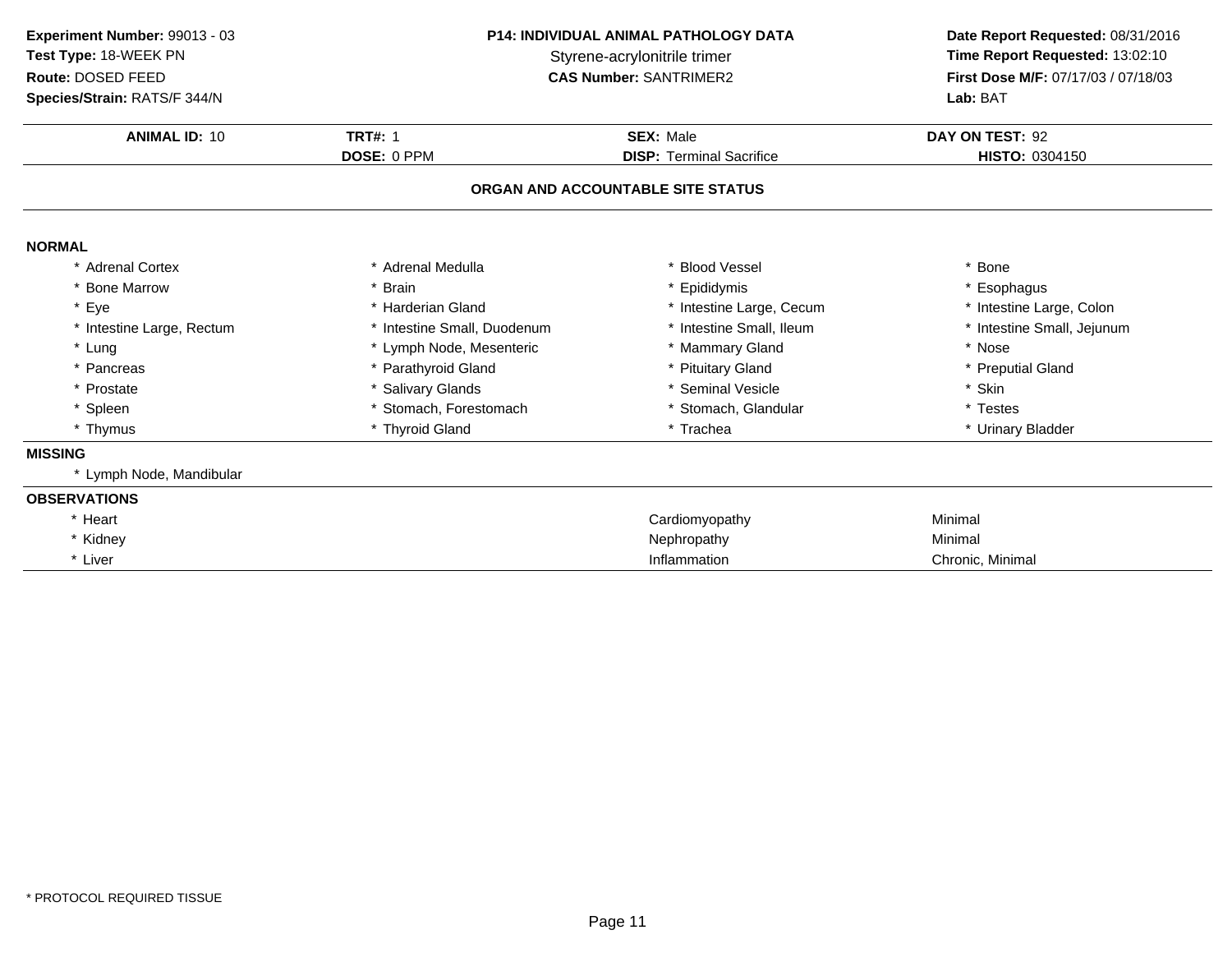| Experiment Number: 99013 - 03       |                      | <b>P14: INDIVIDUAL ANIMAL PATHOLOGY DATA</b> | Date Report Requested: 08/31/2016          |
|-------------------------------------|----------------------|----------------------------------------------|--------------------------------------------|
| <b>Test Type: 18-WEEK PN</b>        |                      | Styrene-acrylonitrile trimer                 | Time Report Requested: 13:02:10            |
| Route: DOSED FEED                   |                      | <b>CAS Number: SANTRIMER2</b>                | <b>First Dose M/F: 07/17/03 / 07/18/03</b> |
| <b>Species/Strain: RATS/F 344/N</b> |                      |                                              | Lab: BAT                                   |
| <b>ANIMAL ID: 11</b>                | <b>TRT#: 3</b>       | <b>SEX: Male</b>                             | DAY ON TEST: 92                            |
|                                     | <b>DOSE: 100 PPM</b> | <b>DISP:</b> Terminal Sacrifice              | <b>HISTO: 0304151</b>                      |
|                                     |                      |                                              |                                            |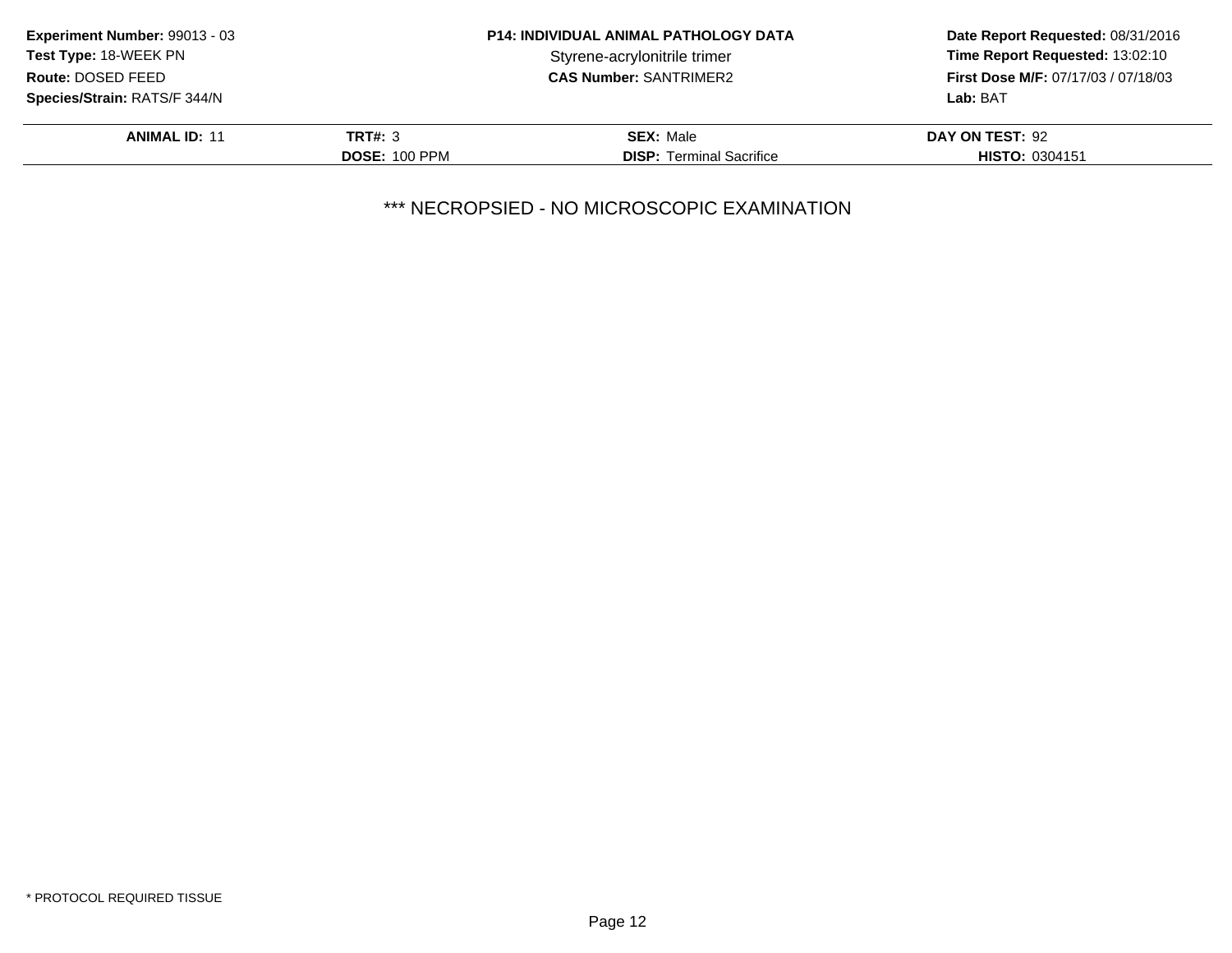|                      | <b>P14: INDIVIDUAL ANIMAL PATHOLOGY DATA</b> | Date Report Requested: 08/31/2016          |
|----------------------|----------------------------------------------|--------------------------------------------|
|                      | Styrene-acrylonitrile trimer                 | Time Report Requested: 13:02:10            |
|                      | <b>CAS Number: SANTRIMER2</b>                | <b>First Dose M/F: 07/17/03 / 07/18/03</b> |
|                      |                                              | Lab: BAT                                   |
| <b>TRT#: 3</b>       | <b>SEX: Male</b>                             | DAY ON TEST: 92                            |
| <b>DOSE: 100 PPM</b> | <b>DISP:</b> Terminal Sacrifice              | <b>HISTO: 0304152</b>                      |
|                      |                                              |                                            |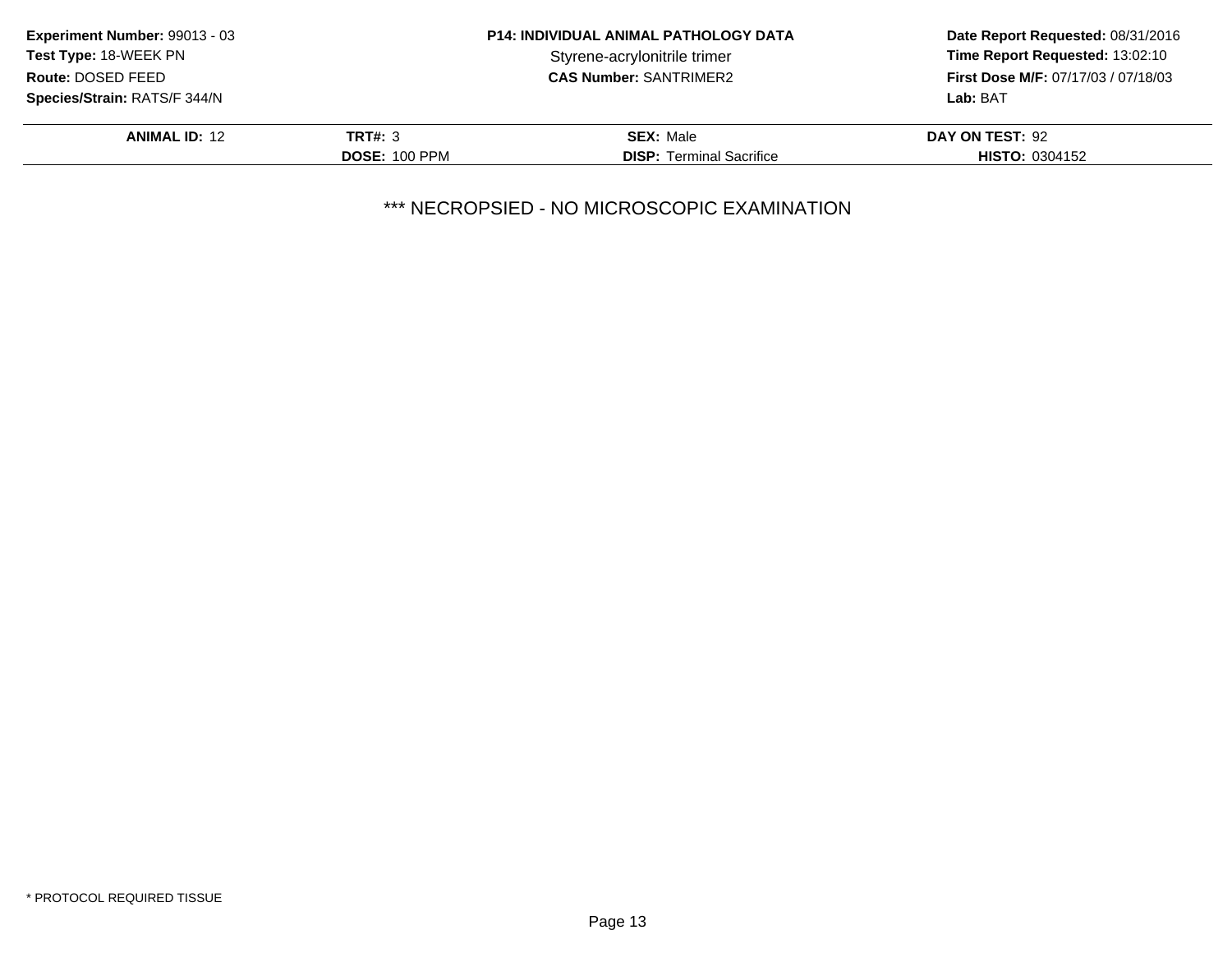|                      | <b>P14: INDIVIDUAL ANIMAL PATHOLOGY DATA</b> | Date Report Requested: 08/31/2016          |
|----------------------|----------------------------------------------|--------------------------------------------|
|                      | Styrene-acrylonitrile trimer                 | Time Report Requested: 13:02:10            |
|                      | <b>CAS Number: SANTRIMER2</b>                | <b>First Dose M/F: 07/17/03 / 07/18/03</b> |
|                      |                                              | Lab: BAT                                   |
| <b>TRT#: 3</b>       | <b>SEX: Male</b>                             | DAY ON TEST: 92                            |
| <b>DOSE: 100 PPM</b> | <b>DISP:</b> Terminal Sacrifice              | <b>HISTO: 0304153</b>                      |
|                      |                                              |                                            |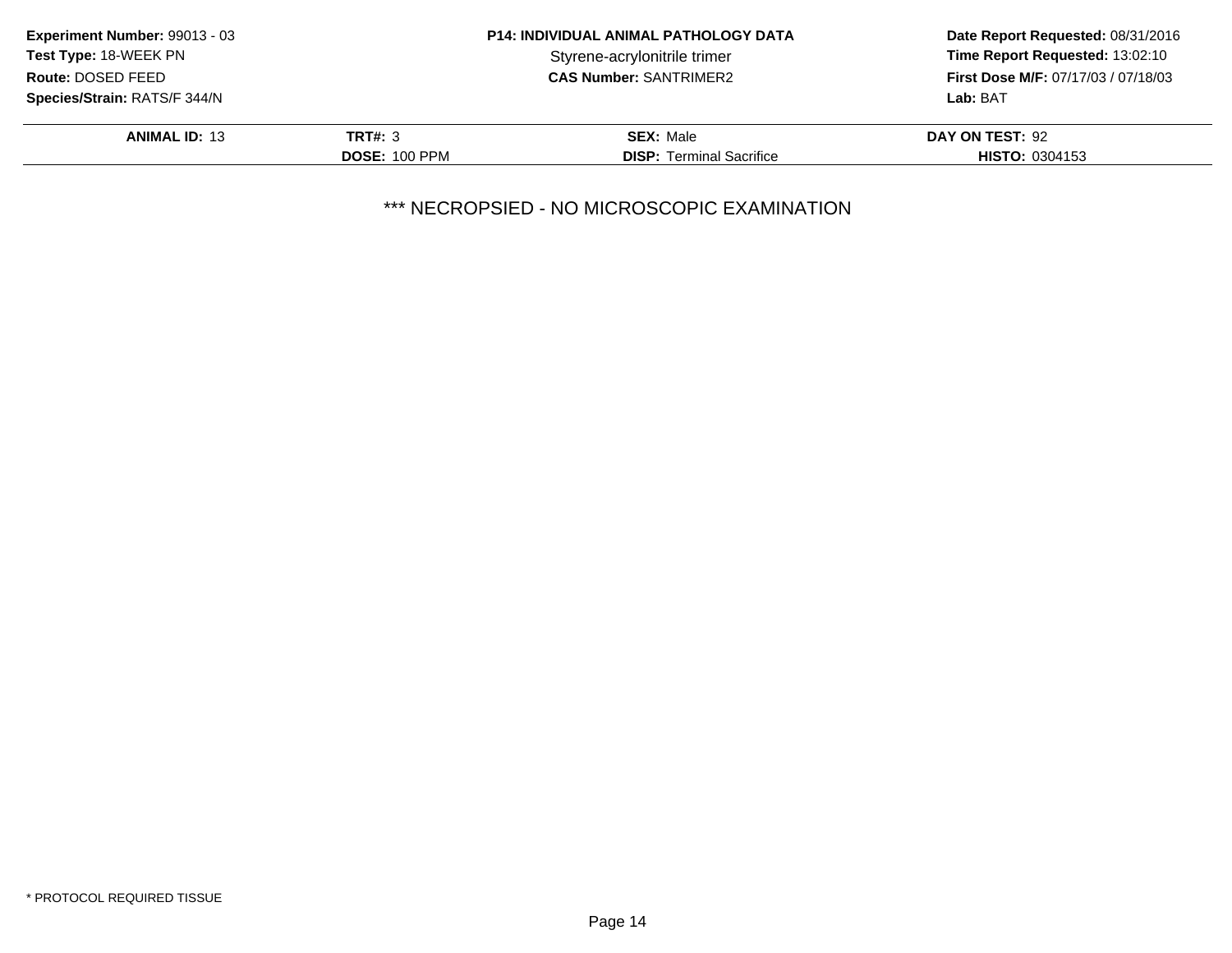|                      | <b>P14: INDIVIDUAL ANIMAL PATHOLOGY DATA</b> | Date Report Requested: 08/31/2016          |
|----------------------|----------------------------------------------|--------------------------------------------|
|                      | Styrene-acrylonitrile trimer                 | Time Report Requested: 13:02:10            |
|                      | <b>CAS Number: SANTRIMER2</b>                | <b>First Dose M/F: 07/17/03 / 07/18/03</b> |
|                      |                                              | Lab: BAT                                   |
| <b>TRT#: 3</b>       | <b>SEX: Male</b>                             | DAY ON TEST: 92                            |
| <b>DOSE: 100 PPM</b> | <b>DISP:</b> Terminal Sacrifice              | <b>HISTO: 0304154</b>                      |
|                      |                                              |                                            |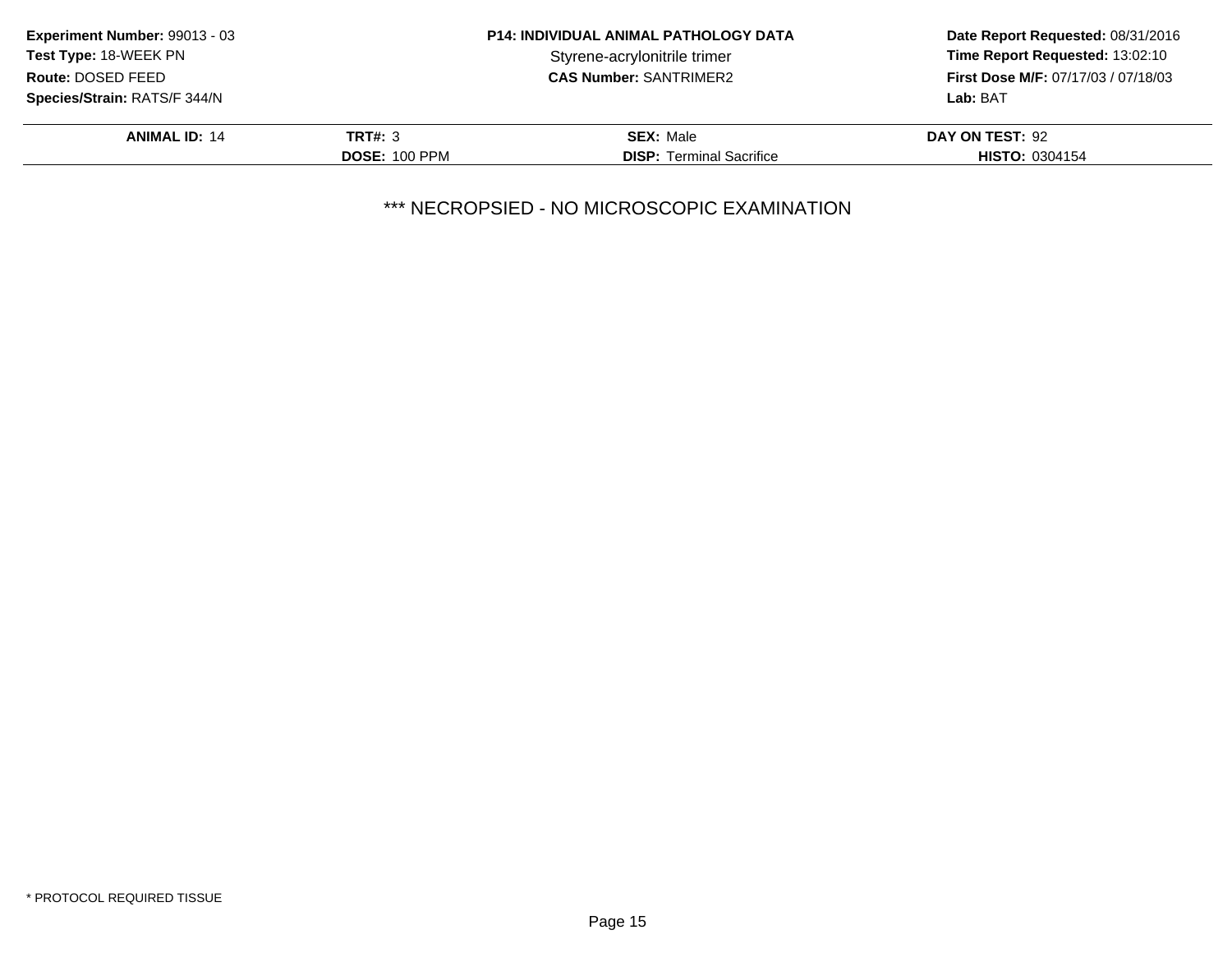| Experiment Number: 99013 - 03       |                      | <b>P14: INDIVIDUAL ANIMAL PATHOLOGY DATA</b> | Date Report Requested: 08/31/2016          |
|-------------------------------------|----------------------|----------------------------------------------|--------------------------------------------|
| <b>Test Type: 18-WEEK PN</b>        |                      | Styrene-acrylonitrile trimer                 | Time Report Requested: 13:02:10            |
| Route: DOSED FEED                   |                      | <b>CAS Number: SANTRIMER2</b>                | <b>First Dose M/F: 07/17/03 / 07/18/03</b> |
| <b>Species/Strain: RATS/F 344/N</b> |                      |                                              | Lab: BAT                                   |
| <b>ANIMAL ID: 15</b>                | <b>TRT#: 3</b>       | <b>SEX: Male</b>                             | DAY ON TEST: 92                            |
|                                     | <b>DOSE: 100 PPM</b> | <b>DISP:</b> Terminal Sacrifice              | <b>HISTO: 0304155</b>                      |
|                                     |                      |                                              |                                            |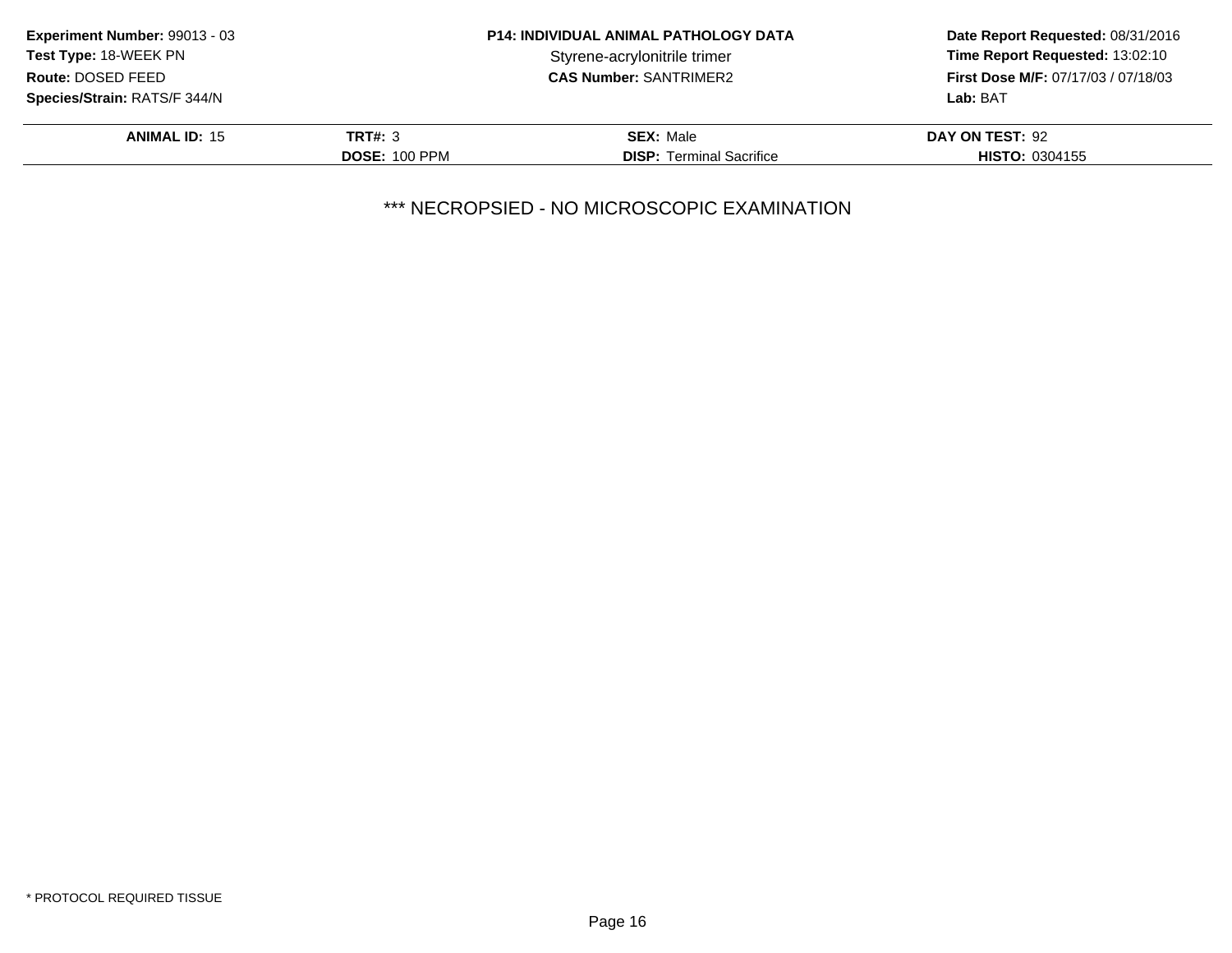| Time Report Requested: 13:02:10            |
|--------------------------------------------|
| <b>First Dose M/F: 07/17/03 / 07/18/03</b> |
|                                            |
|                                            |
|                                            |
|                                            |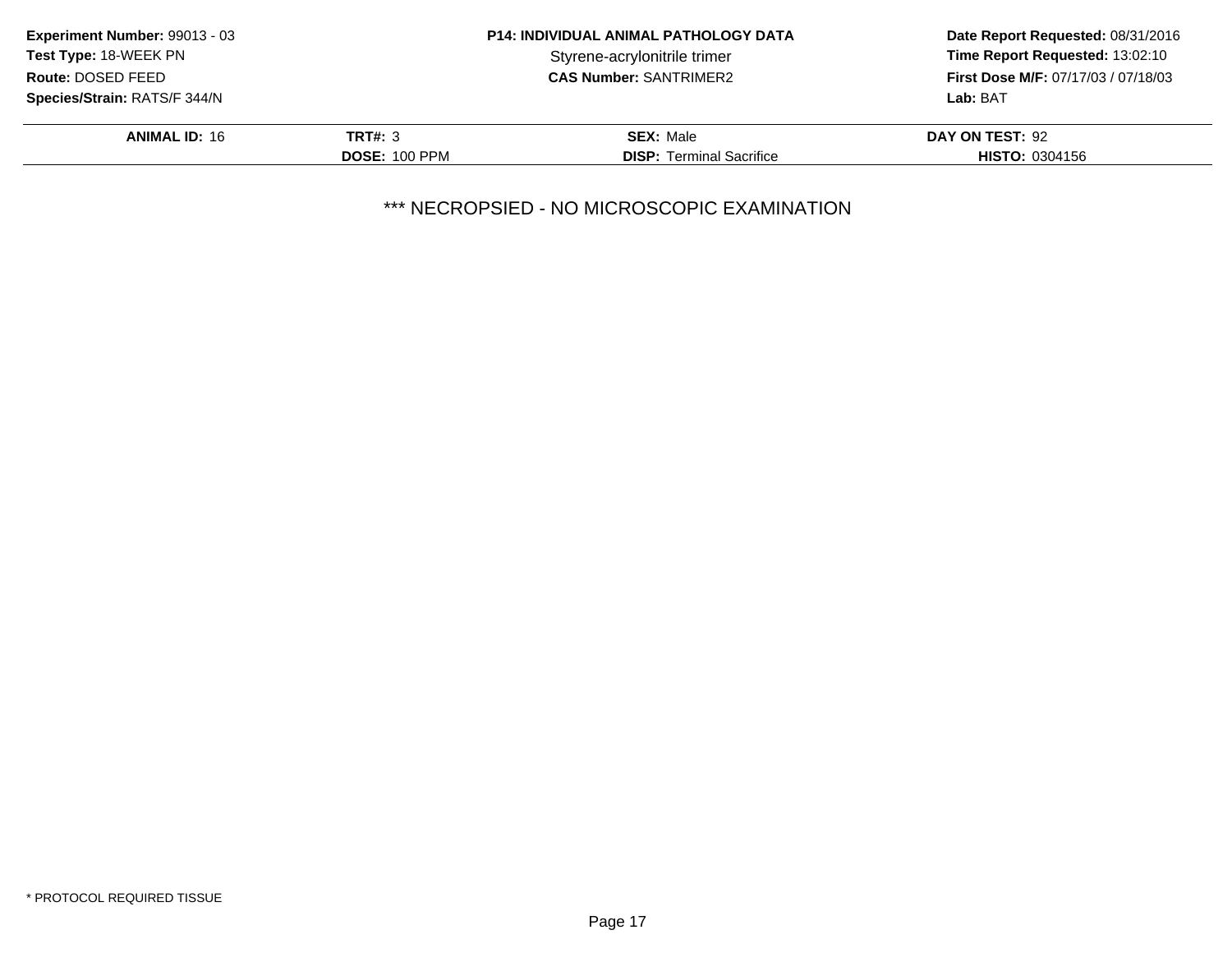| Experiment Number: 99013 - 03                      |                      | <b>P14: INDIVIDUAL ANIMAL PATHOLOGY DATA</b> | Date Report Requested: 08/31/2016<br>Time Report Requested: 13:02:10 |
|----------------------------------------------------|----------------------|----------------------------------------------|----------------------------------------------------------------------|
| Test Type: 18-WEEK PN                              |                      | Styrene-acrylonitrile trimer                 |                                                                      |
| Route: DOSED FEED<br><b>CAS Number: SANTRIMER2</b> |                      |                                              | <b>First Dose M/F: 07/17/03 / 07/18/03</b>                           |
| Species/Strain: RATS/F 344/N                       |                      |                                              | Lab: BAT                                                             |
| <b>ANIMAL ID: 17</b>                               | TRT#: 3              | <b>SEX: Male</b>                             | DAY ON TEST: 92                                                      |
|                                                    | <b>DOSE: 100 PPM</b> | <b>DISP:</b> Terminal Sacrifice              | <b>HISTO: 0304157</b>                                                |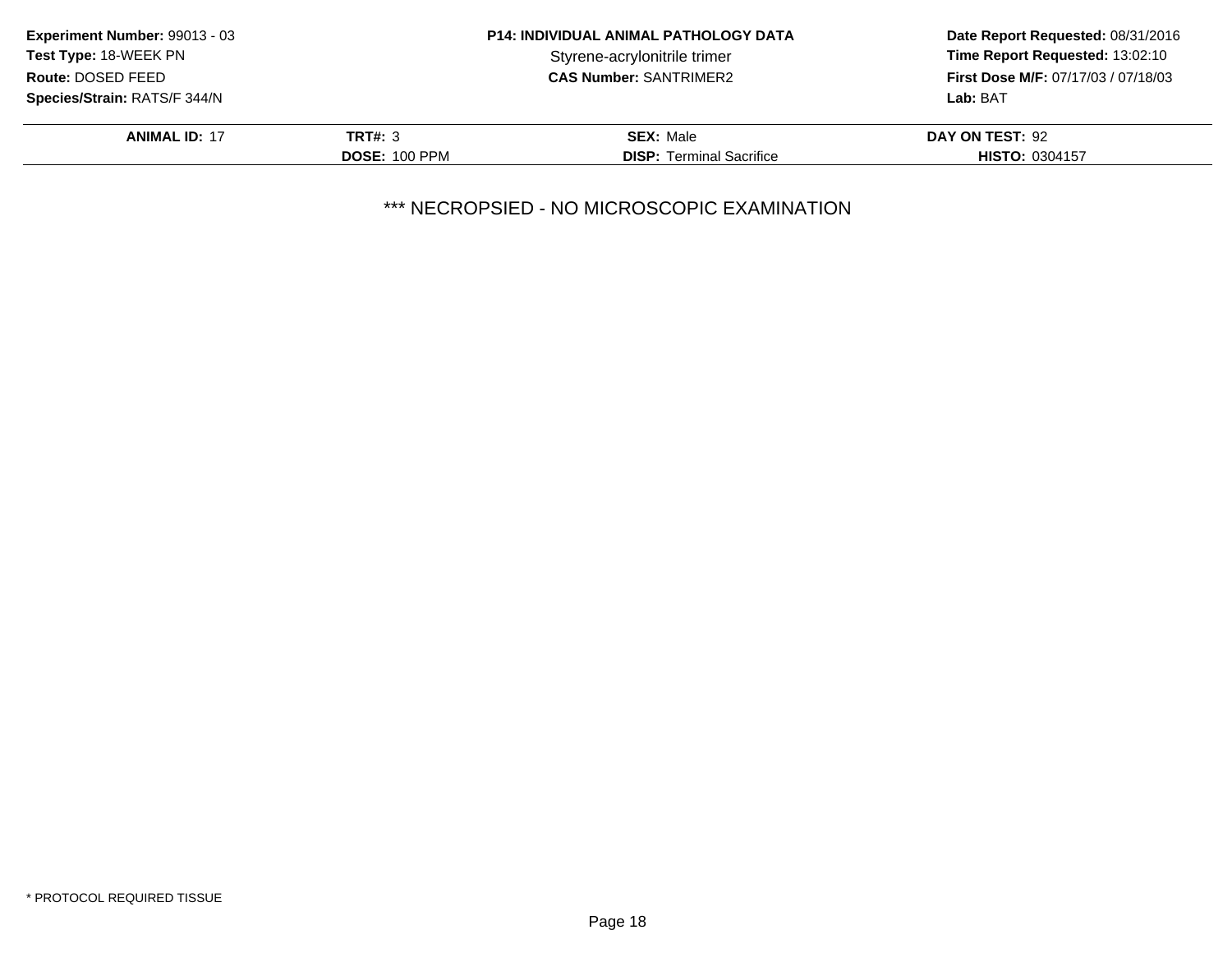| Experiment Number: 99013 - 03<br><b>Test Type: 18-WEEK PN</b> |                      | <b>P14: INDIVIDUAL ANIMAL PATHOLOGY DATA</b> | Date Report Requested: 08/31/2016<br>Time Report Requested: 13:02:10 |
|---------------------------------------------------------------|----------------------|----------------------------------------------|----------------------------------------------------------------------|
|                                                               |                      | Styrene-acrylonitrile trimer                 |                                                                      |
| Route: DOSED FEED                                             |                      | <b>CAS Number: SANTRIMER2</b>                | <b>First Dose M/F: 07/17/03 / 07/18/03</b>                           |
| <b>Species/Strain: RATS/F 344/N</b>                           |                      |                                              | Lab: BAT                                                             |
| <b>ANIMAL ID: 18</b>                                          | <b>TRT#: 3</b>       | <b>SEX: Male</b>                             | DAY ON TEST: 92                                                      |
|                                                               | <b>DOSE: 100 PPM</b> | <b>DISP:</b> Terminal Sacrifice              | <b>HISTO: 0304158</b>                                                |
|                                                               |                      |                                              |                                                                      |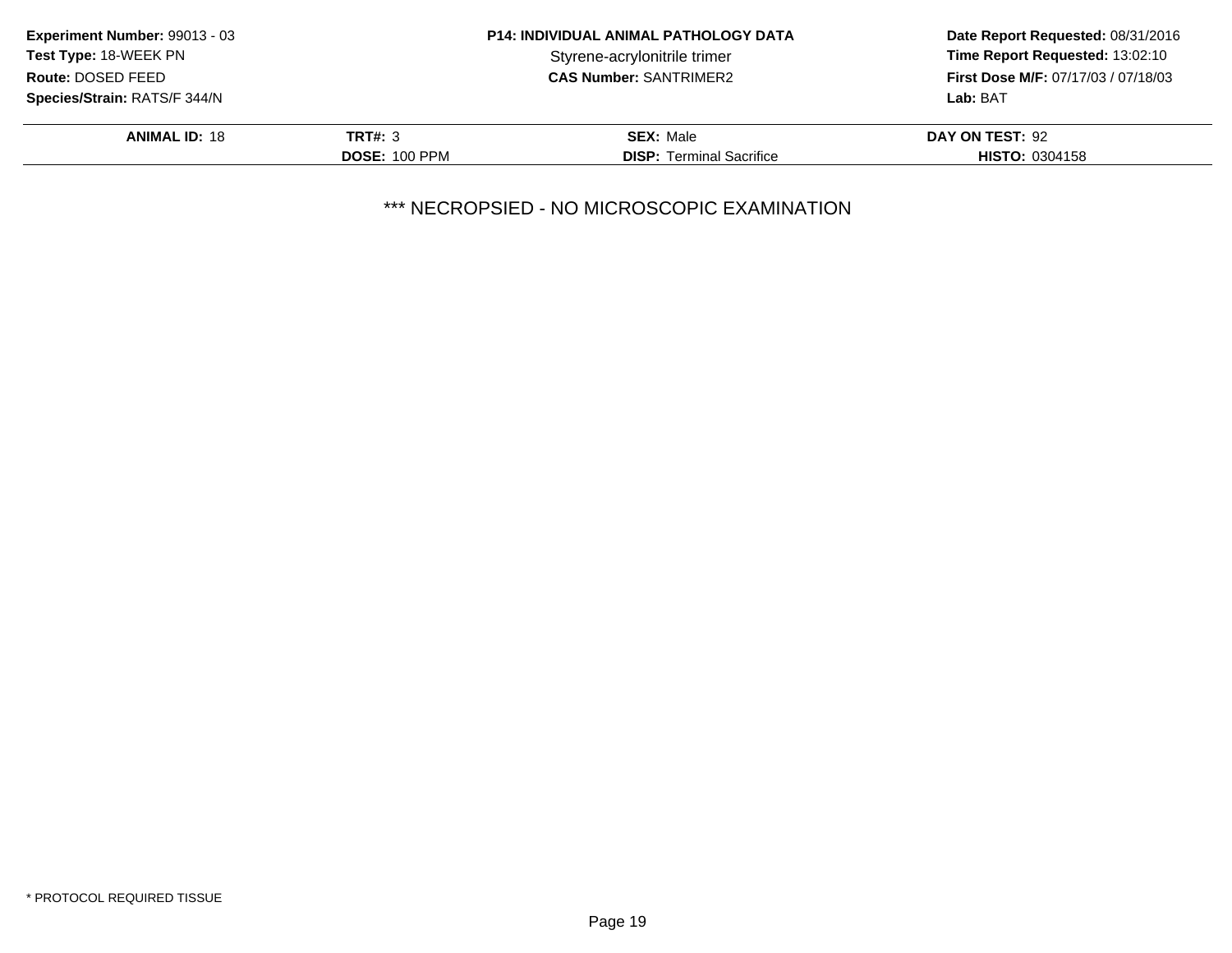| <b>Experiment Number: 99013 - 03</b> |                      | <b>P14: INDIVIDUAL ANIMAL PATHOLOGY DATA</b> | Date Report Requested: 08/31/2016          |
|--------------------------------------|----------------------|----------------------------------------------|--------------------------------------------|
| <b>Test Type: 18-WEEK PN</b>         |                      | Styrene-acrylonitrile trimer                 | Time Report Requested: 13:02:10            |
| Route: DOSED FEED                    |                      | <b>CAS Number: SANTRIMER2</b>                | <b>First Dose M/F: 07/17/03 / 07/18/03</b> |
| <b>Species/Strain: RATS/F 344/N</b>  |                      |                                              | Lab: BAT                                   |
| <b>ANIMAL ID: 19</b>                 | <b>TRT#: 3</b>       | <b>SEX: Male</b>                             | DAY ON TEST: 92                            |
|                                      | <b>DOSE: 100 PPM</b> | <b>DISP:</b> Terminal Sacrifice              | <b>HISTO: 0304159</b>                      |
|                                      |                      |                                              |                                            |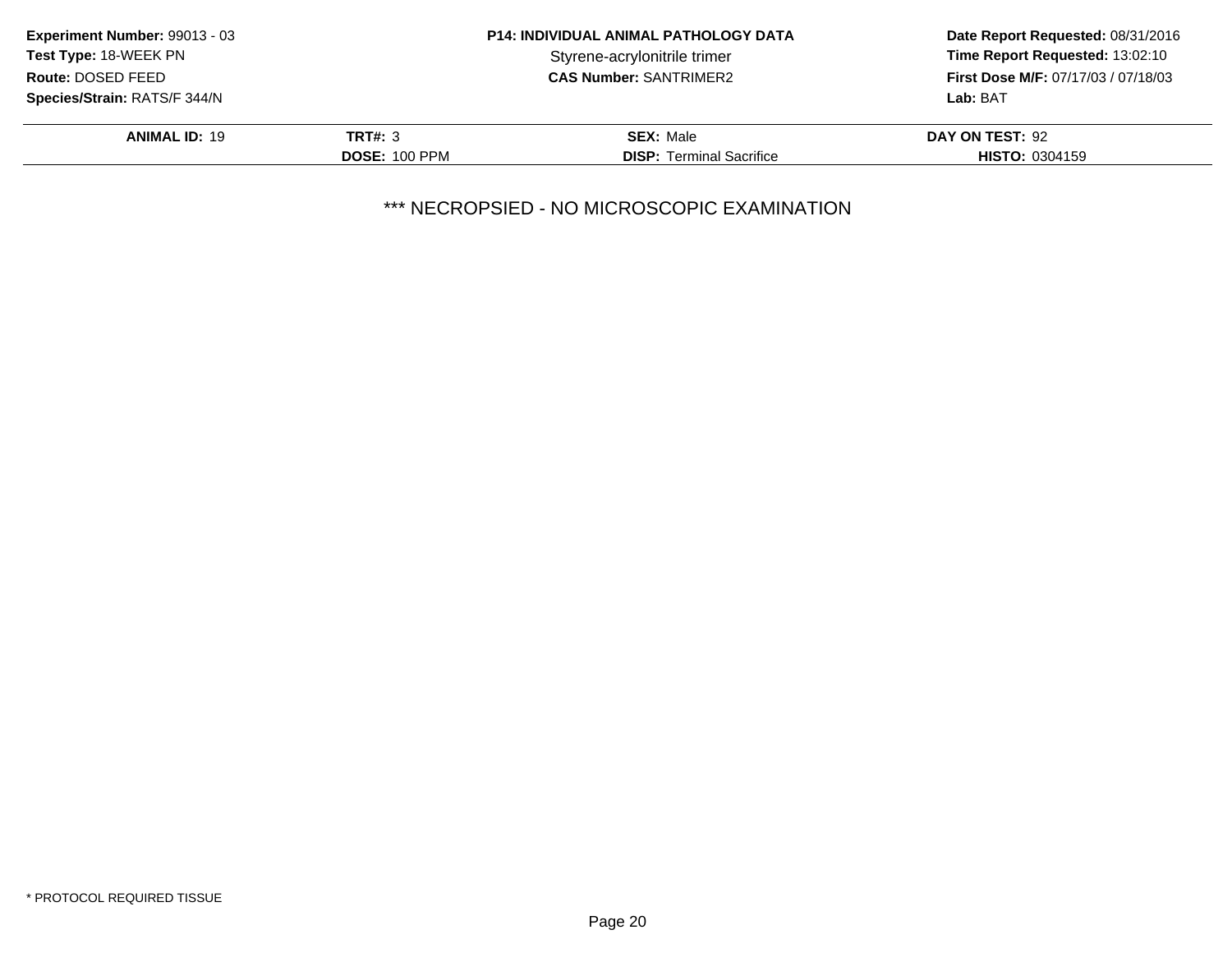| Experiment Number: 99013 - 03       | <b>P14: INDIVIDUAL ANIMAL PATHOLOGY DATA</b> |                                 | Date Report Requested: 08/31/2016          |  |
|-------------------------------------|----------------------------------------------|---------------------------------|--------------------------------------------|--|
| Test Type: 18-WEEK PN               |                                              | Styrene-acrylonitrile trimer    | Time Report Requested: 13:02:10            |  |
| Route: DOSED FEED                   |                                              | <b>CAS Number: SANTRIMER2</b>   | <b>First Dose M/F: 07/17/03 / 07/18/03</b> |  |
| <b>Species/Strain: RATS/F 344/N</b> |                                              |                                 | Lab: BAT                                   |  |
| <b>ANIMAL ID: 20</b>                | <b>TRT#: 3</b>                               | <b>SEX: Male</b>                | DAY ON TEST: 92                            |  |
|                                     | <b>DOSE: 100 PPM</b>                         | <b>DISP:</b> Terminal Sacrifice | <b>HISTO: 0304160</b>                      |  |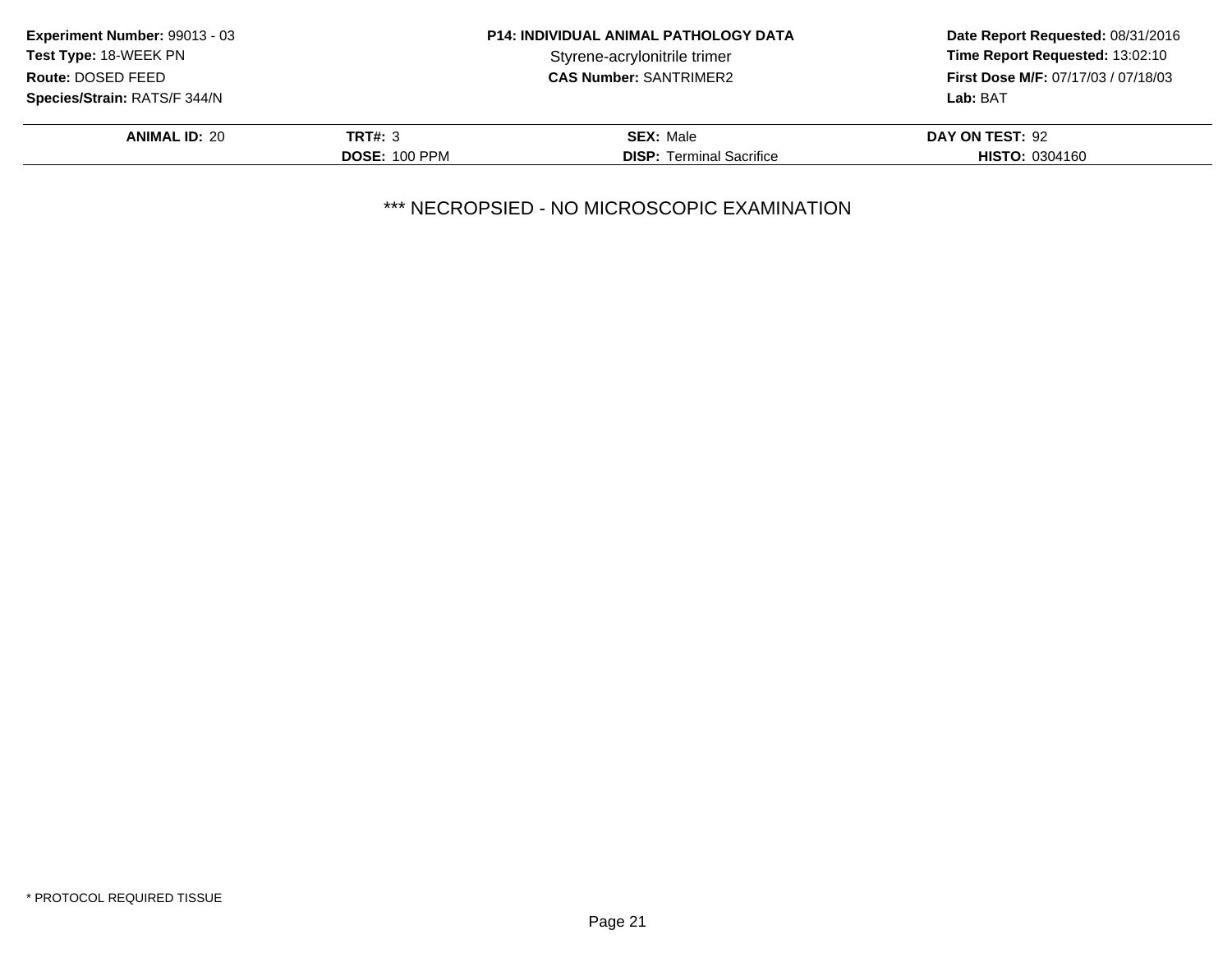| Experiment Number: 99013 - 03       | <b>P14: INDIVIDUAL ANIMAL PATHOLOGY DATA</b> |                                 | Date Report Requested: 08/31/2016   |
|-------------------------------------|----------------------------------------------|---------------------------------|-------------------------------------|
| <b>Test Type: 18-WEEK PN</b>        |                                              | Styrene-acrylonitrile trimer    | Time Report Requested: 13:02:10     |
| Route: DOSED FEED                   |                                              | <b>CAS Number: SANTRIMER2</b>   | First Dose M/F: 07/17/03 / 07/18/03 |
| <b>Species/Strain: RATS/F 344/N</b> |                                              |                                 | Lab: BAT                            |
| <b>ANIMAL ID: 21</b>                | TRT#: 5                                      | <b>SEX: Male</b>                | DAY ON TEST: 92                     |
|                                     | <b>DOSE: 200 PPM</b>                         | <b>DISP:</b> Terminal Sacrifice | <b>HISTO: 0304161</b>               |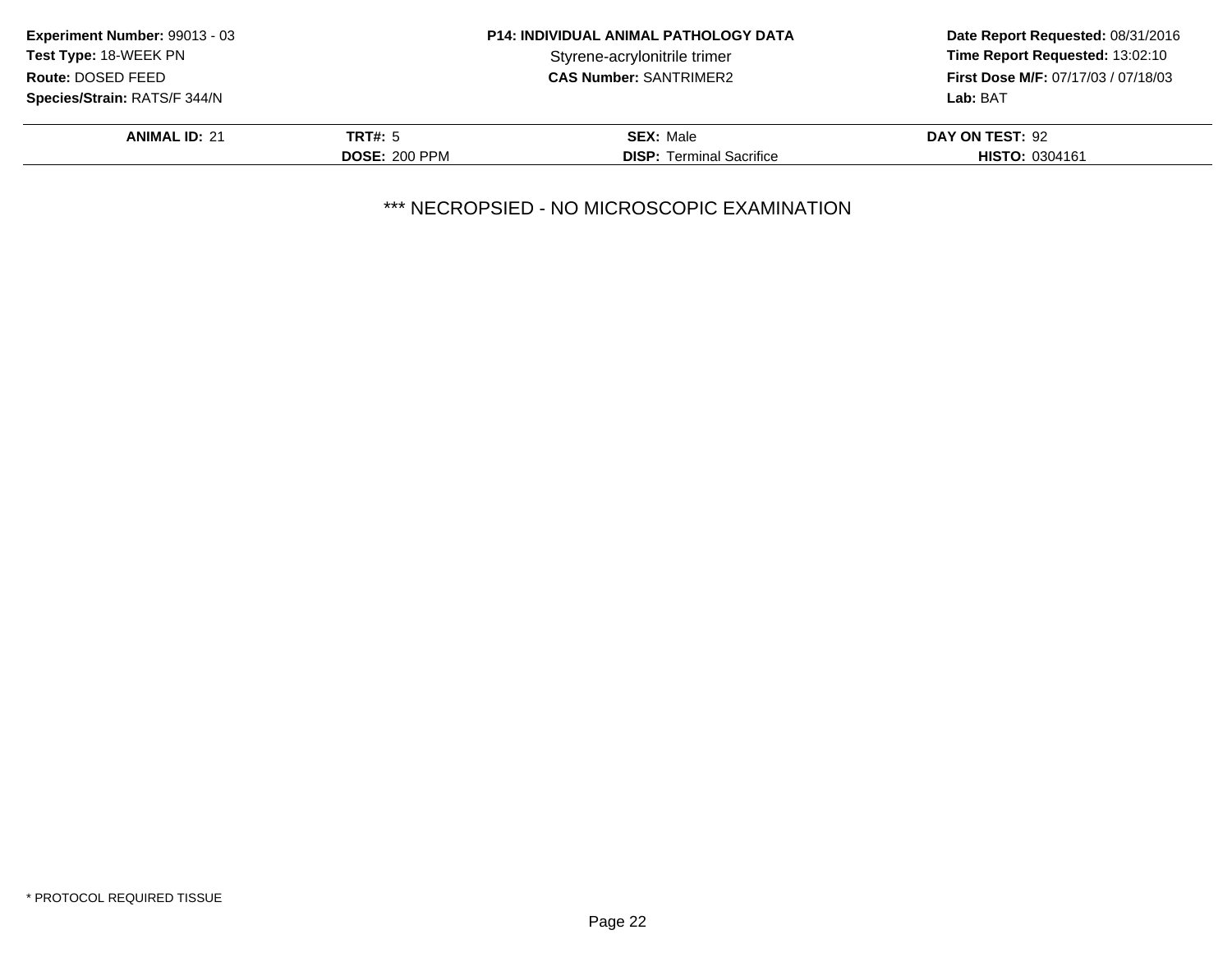| <b>Experiment Number: 99013 - 03</b> | <b>P14: INDIVIDUAL ANIMAL PATHOLOGY DATA</b> |                                 | Date Report Requested: 08/31/2016          |
|--------------------------------------|----------------------------------------------|---------------------------------|--------------------------------------------|
| Test Type: 18-WEEK PN                |                                              | Styrene-acrylonitrile trimer    | Time Report Requested: 13:02:10            |
| Route: DOSED FEED                    |                                              | <b>CAS Number: SANTRIMER2</b>   | <b>First Dose M/F: 07/17/03 / 07/18/03</b> |
| <b>Species/Strain: RATS/F 344/N</b>  |                                              |                                 | Lab: BAT                                   |
| <b>ANIMAL ID: 22</b>                 | <b>TRT#:</b> 5                               | <b>SEX: Male</b>                | DAY ON TEST: 92                            |
|                                      | <b>DOSE: 200 PPM</b>                         | <b>DISP:</b> Terminal Sacrifice | <b>HISTO: 0304162</b>                      |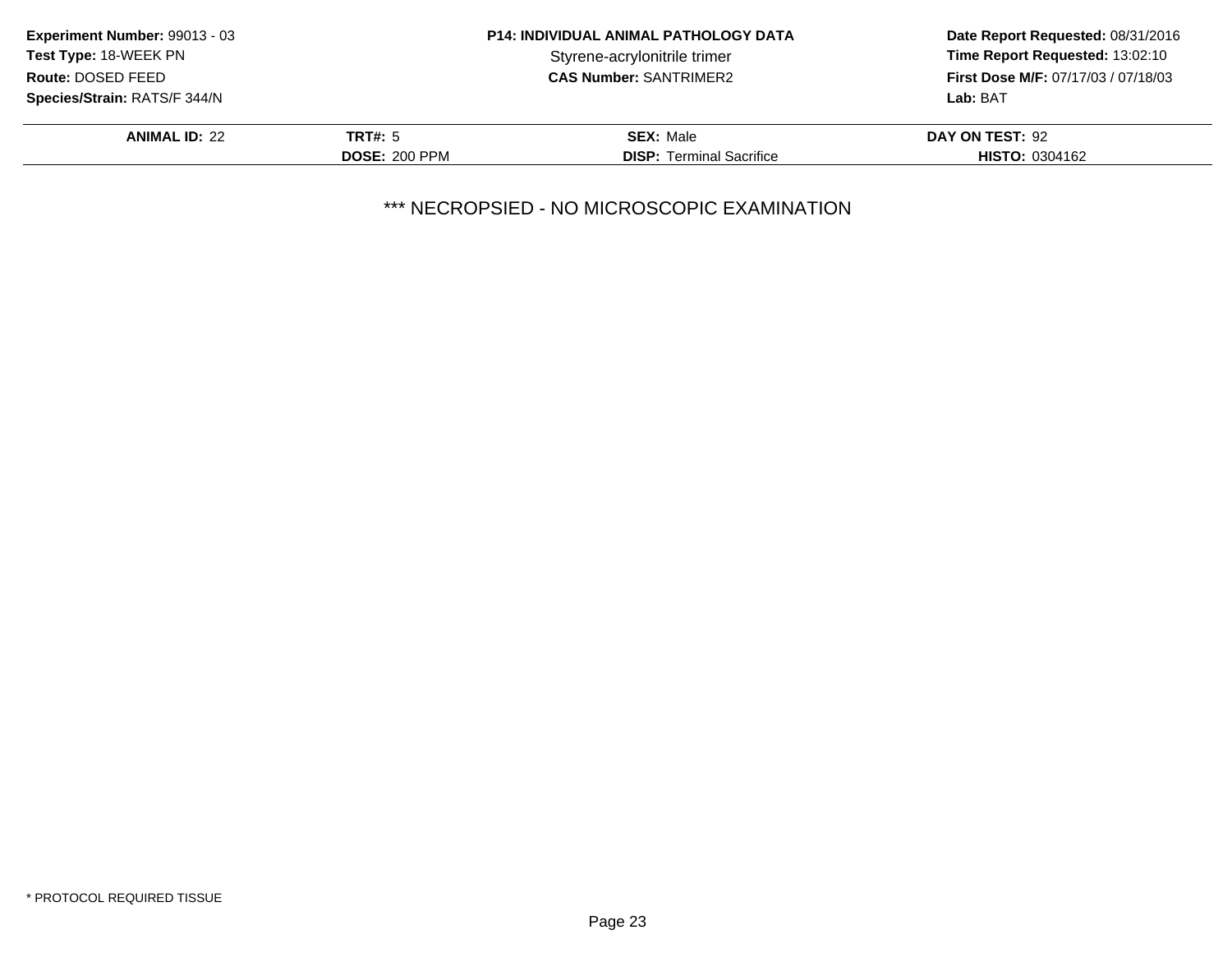| <b>Experiment Number: 99013 - 03</b> | <b>P14: INDIVIDUAL ANIMAL PATHOLOGY DATA</b> |                                 | Date Report Requested: 08/31/2016          |
|--------------------------------------|----------------------------------------------|---------------------------------|--------------------------------------------|
| <b>Test Type: 18-WEEK PN</b>         |                                              | Styrene-acrylonitrile trimer    | Time Report Requested: 13:02:10            |
| Route: DOSED FEED                    |                                              | <b>CAS Number: SANTRIMER2</b>   | <b>First Dose M/F: 07/17/03 / 07/18/03</b> |
| <b>Species/Strain: RATS/F 344/N</b>  |                                              |                                 | Lab: BAT                                   |
| <b>ANIMAL ID: 23</b>                 | TRT#: 5                                      | <b>SEX: Male</b>                | DAY ON TEST: 92                            |
|                                      | <b>DOSE: 200 PPM</b>                         | <b>DISP:</b> Terminal Sacrifice | <b>HISTO: 0304163</b>                      |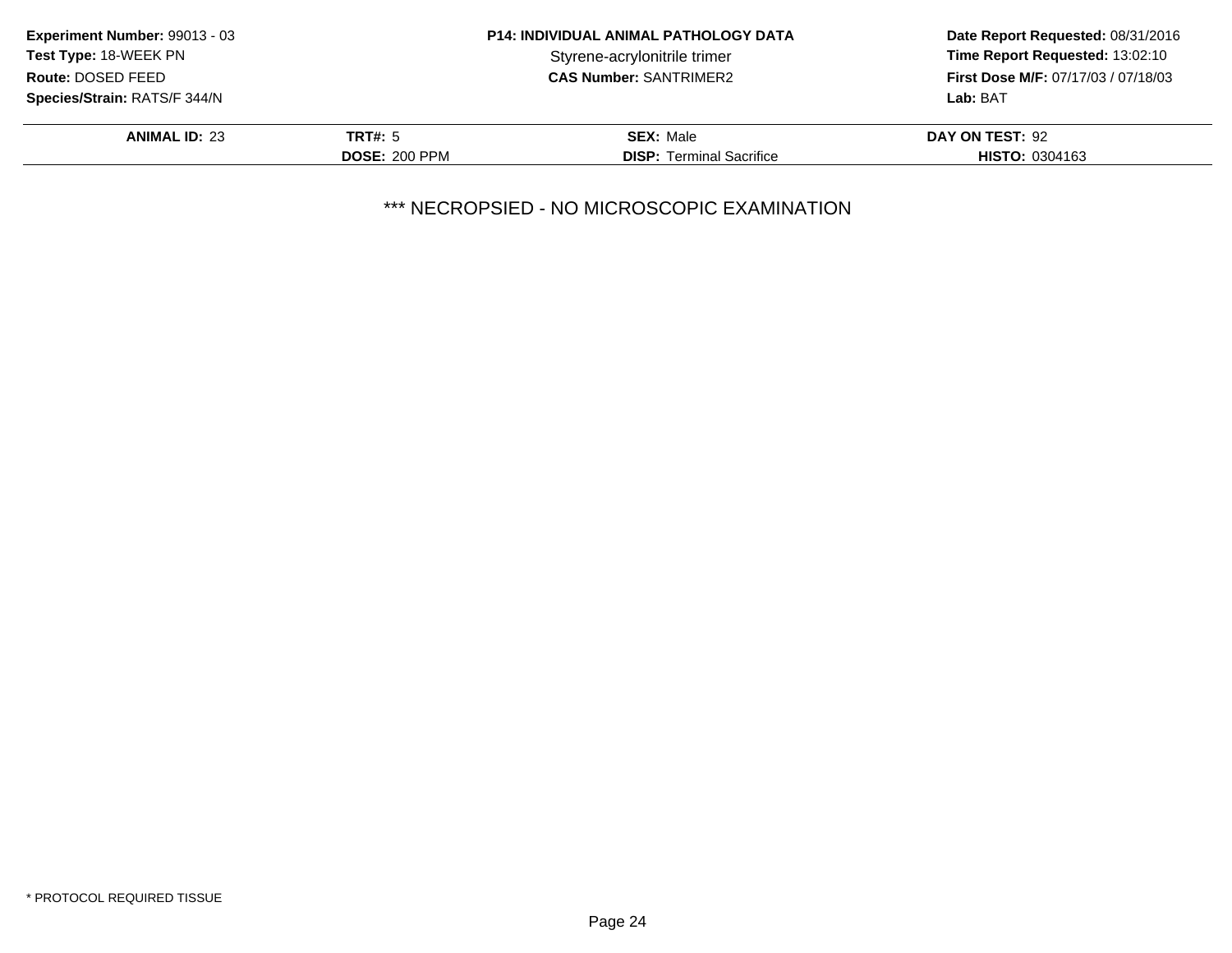| Experiment Number: 99013 - 03       | <b>P14: INDIVIDUAL ANIMAL PATHOLOGY DATA</b> |                                 | Date Report Requested: 08/31/2016          |  |
|-------------------------------------|----------------------------------------------|---------------------------------|--------------------------------------------|--|
| Test Type: 18-WEEK PN               |                                              | Styrene-acrylonitrile trimer    | Time Report Requested: 13:02:10            |  |
| Route: DOSED FEED                   |                                              | <b>CAS Number: SANTRIMER2</b>   | <b>First Dose M/F: 07/17/03 / 07/18/03</b> |  |
| <b>Species/Strain: RATS/F 344/N</b> |                                              |                                 | Lab: BAT                                   |  |
| <b>ANIMAL ID: 24</b>                | <b>TRT#:</b> 5                               | <b>SEX: Male</b>                | DAY ON TEST: 92                            |  |
|                                     | <b>DOSE: 200 PPM</b>                         | <b>DISP:</b> Terminal Sacrifice | <b>HISTO: 0304164</b>                      |  |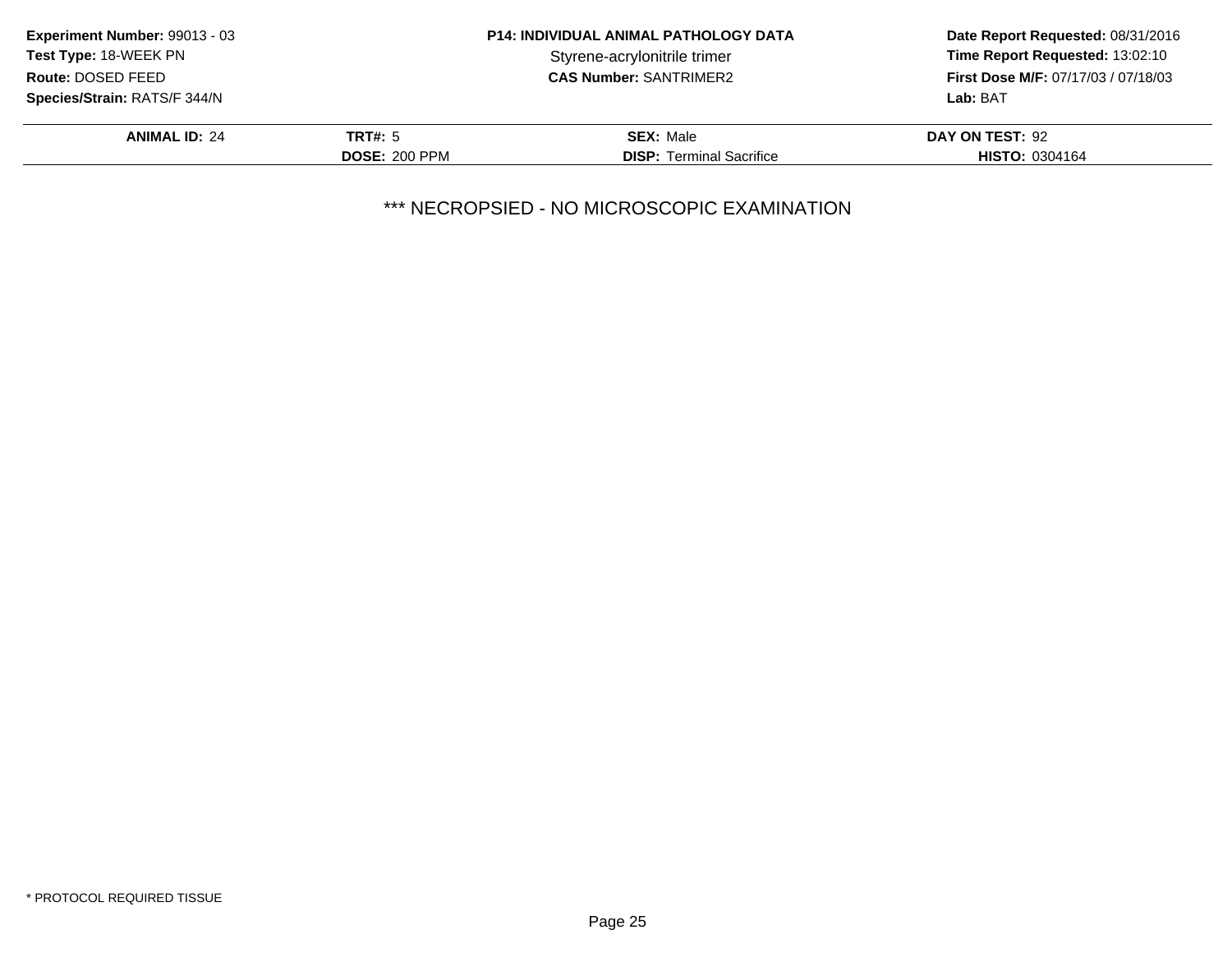| Experiment Number: 99013 - 03       | <b>P14: INDIVIDUAL ANIMAL PATHOLOGY DATA</b> |                                 | Date Report Requested: 08/31/2016          |  |
|-------------------------------------|----------------------------------------------|---------------------------------|--------------------------------------------|--|
| Test Type: 18-WEEK PN               |                                              | Styrene-acrylonitrile trimer    | Time Report Requested: 13:02:10            |  |
| Route: DOSED FEED                   |                                              | <b>CAS Number: SANTRIMER2</b>   | <b>First Dose M/F: 07/17/03 / 07/18/03</b> |  |
| <b>Species/Strain: RATS/F 344/N</b> |                                              |                                 | Lab: BAT                                   |  |
| <b>ANIMAL ID: 25</b>                | <b>TRT#: 5</b>                               | <b>SEX: Male</b>                | DAY ON TEST: 92                            |  |
|                                     | <b>DOSE: 200 PPM</b>                         | <b>DISP:</b> Terminal Sacrifice | <b>HISTO: 0304165</b>                      |  |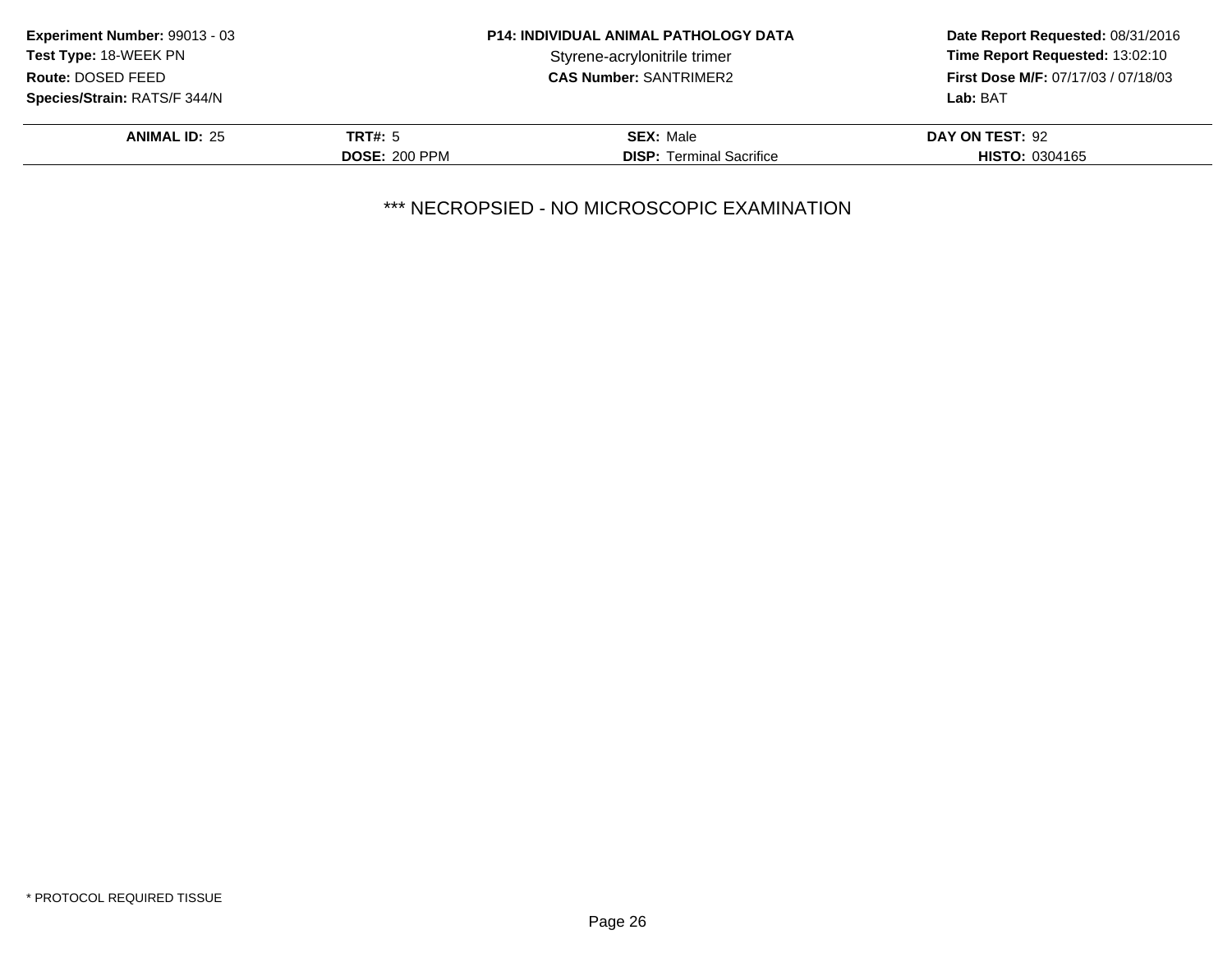| Experiment Number: 99013 - 03       | <b>P14: INDIVIDUAL ANIMAL PATHOLOGY DATA</b> |                                 | Date Report Requested: 08/31/2016          |  |
|-------------------------------------|----------------------------------------------|---------------------------------|--------------------------------------------|--|
| Test Type: 18-WEEK PN               |                                              | Styrene-acrylonitrile trimer    | Time Report Requested: 13:02:10            |  |
| Route: DOSED FEED                   |                                              | <b>CAS Number: SANTRIMER2</b>   | <b>First Dose M/F: 07/17/03 / 07/18/03</b> |  |
| <b>Species/Strain: RATS/F 344/N</b> |                                              |                                 | Lab: BAT                                   |  |
| <b>ANIMAL ID: 26</b>                | <b>TRT#: 5</b>                               | <b>SEX: Male</b>                | DAY ON TEST: 92                            |  |
|                                     | <b>DOSE: 200 PPM</b>                         | <b>DISP:</b> Terminal Sacrifice | <b>HISTO: 0304166</b>                      |  |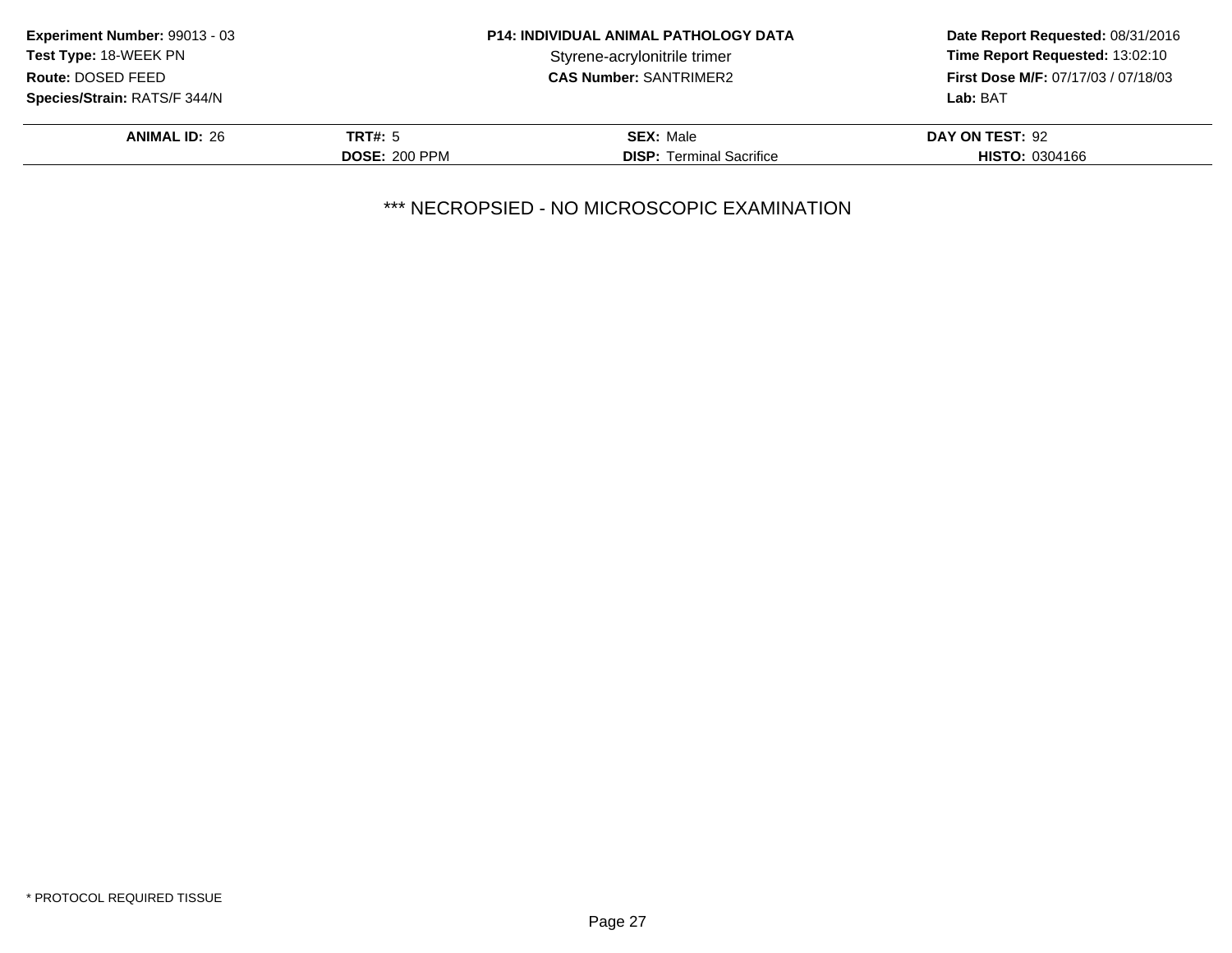| Experiment Number: 99013 - 03       | <b>P14: INDIVIDUAL ANIMAL PATHOLOGY DATA</b> |                                 | Date Report Requested: 08/31/2016          |
|-------------------------------------|----------------------------------------------|---------------------------------|--------------------------------------------|
| Test Type: 18-WEEK PN               |                                              | Styrene-acrylonitrile trimer    | Time Report Requested: 13:02:10            |
| Route: DOSED FEED                   |                                              | <b>CAS Number: SANTRIMER2</b>   | <b>First Dose M/F: 07/17/03 / 07/18/03</b> |
| <b>Species/Strain: RATS/F 344/N</b> |                                              |                                 | Lab: BAT                                   |
| <b>ANIMAL ID: 27</b>                | TRT#: 5                                      | <b>SEX: Male</b>                | DAY ON TEST: 92                            |
|                                     | <b>DOSE: 200 PPM</b>                         | <b>DISP:</b> Terminal Sacrifice | <b>HISTO: 0304167</b>                      |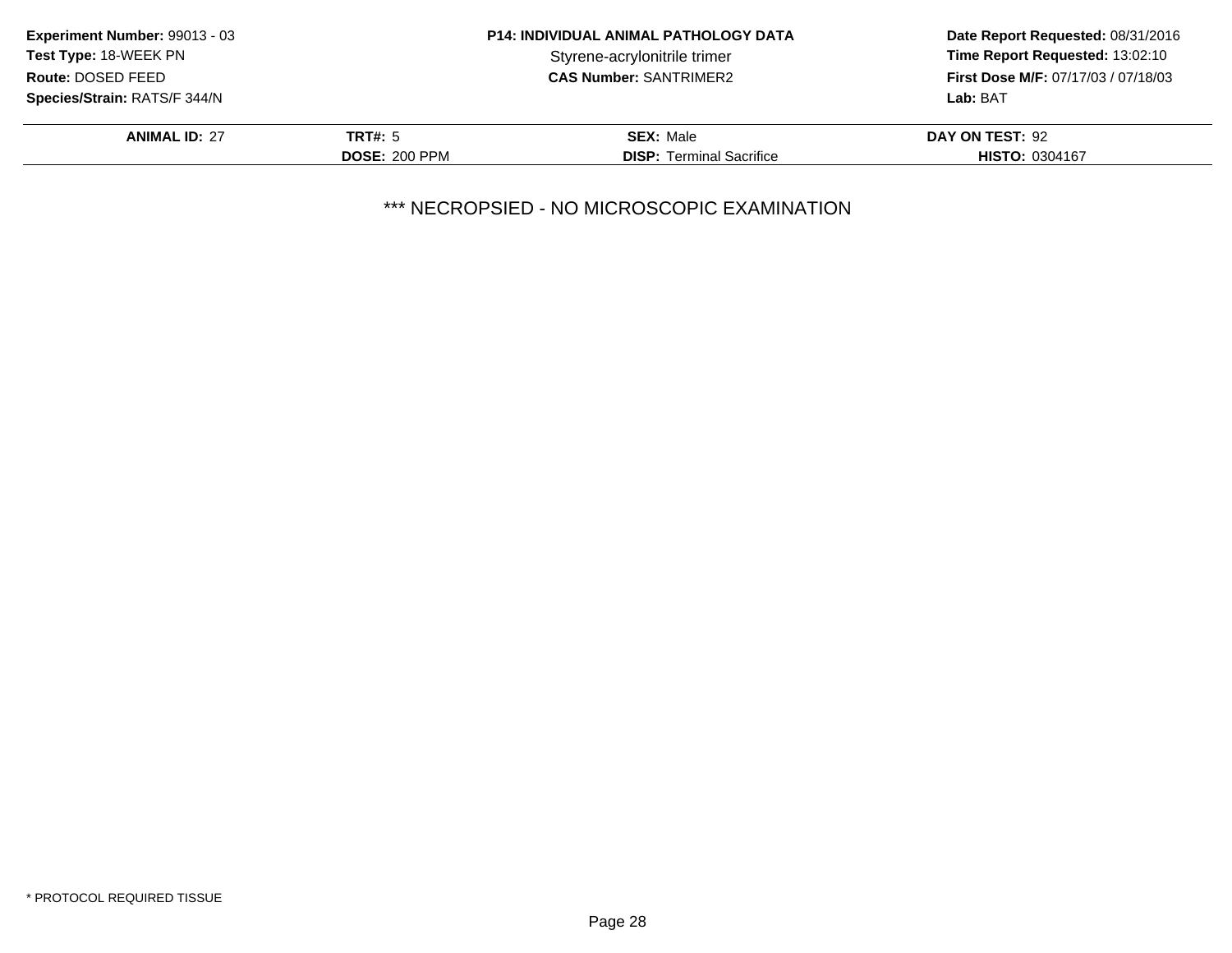| Experiment Number: 99013 - 03       | <b>P14: INDIVIDUAL ANIMAL PATHOLOGY DATA</b> |                                 | Date Report Requested: 08/31/2016          |
|-------------------------------------|----------------------------------------------|---------------------------------|--------------------------------------------|
| Test Type: 18-WEEK PN               |                                              | Styrene-acrylonitrile trimer    | Time Report Requested: 13:02:10            |
| Route: DOSED FEED                   |                                              | <b>CAS Number: SANTRIMER2</b>   | <b>First Dose M/F: 07/17/03 / 07/18/03</b> |
| <b>Species/Strain: RATS/F 344/N</b> |                                              |                                 | Lab: BAT                                   |
| <b>ANIMAL ID: 28</b>                | <b>TRT#: 5</b>                               | <b>SEX: Male</b>                | DAY ON TEST: 92                            |
|                                     | <b>DOSE: 200 PPM</b>                         | <b>DISP:</b> Terminal Sacrifice | <b>HISTO: 0304168</b>                      |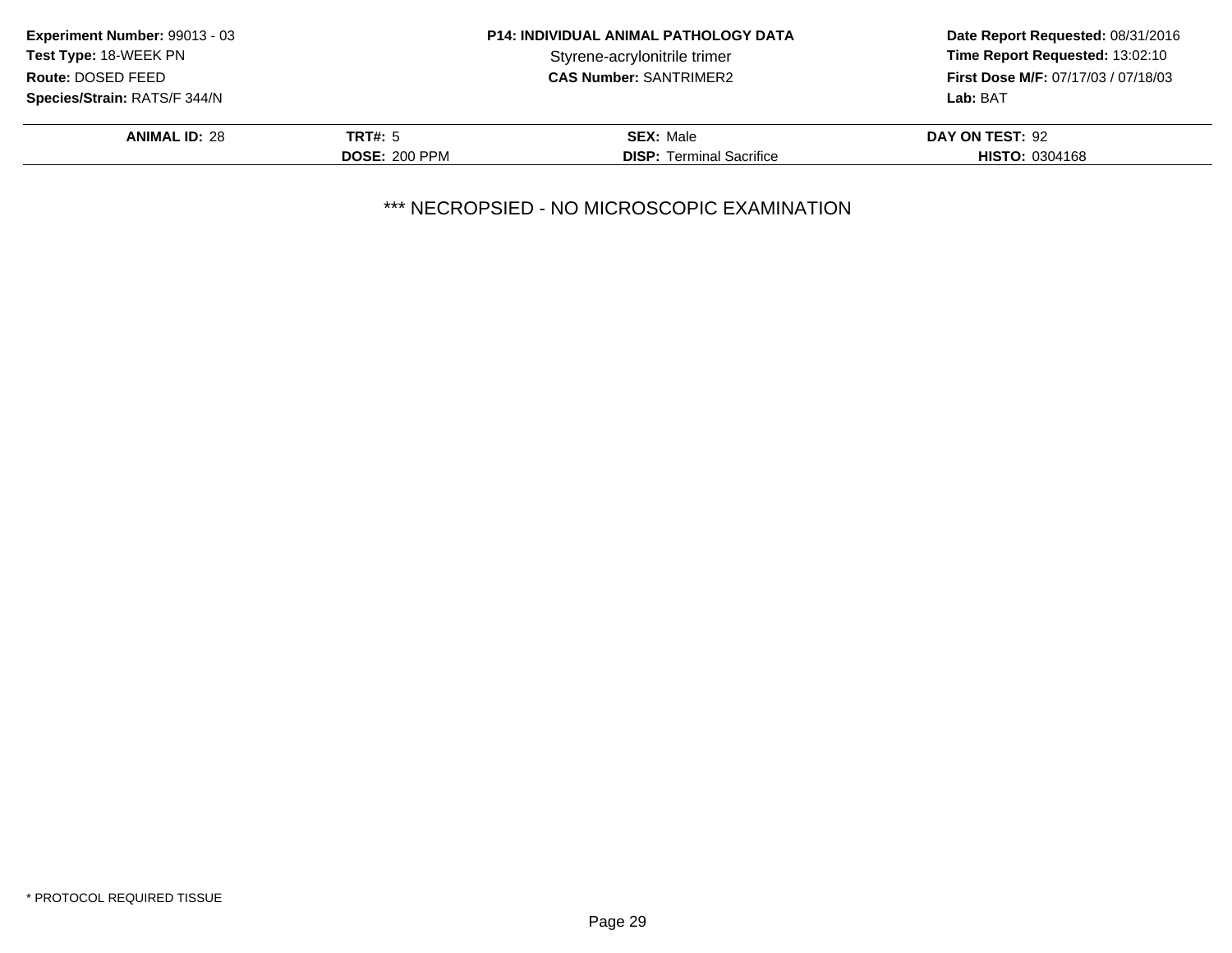| Experiment Number: 99013 - 03       | <b>P14: INDIVIDUAL ANIMAL PATHOLOGY DATA</b> |                                 | Date Report Requested: 08/31/2016   |
|-------------------------------------|----------------------------------------------|---------------------------------|-------------------------------------|
| Test Type: 18-WEEK PN               |                                              | Styrene-acrylonitrile trimer    | Time Report Requested: 13:02:10     |
| Route: DOSED FEED                   |                                              | <b>CAS Number: SANTRIMER2</b>   | First Dose M/F: 07/17/03 / 07/18/03 |
| <b>Species/Strain: RATS/F 344/N</b> |                                              |                                 | Lab: BAT                            |
| <b>ANIMAL ID: 29</b>                | <b>TRT#: 5</b>                               | <b>SEX: Male</b>                | DAY ON TEST: 92                     |
|                                     | <b>DOSE: 200 PPM</b>                         | <b>DISP:</b> Terminal Sacrifice | <b>HISTO: 0304169</b>               |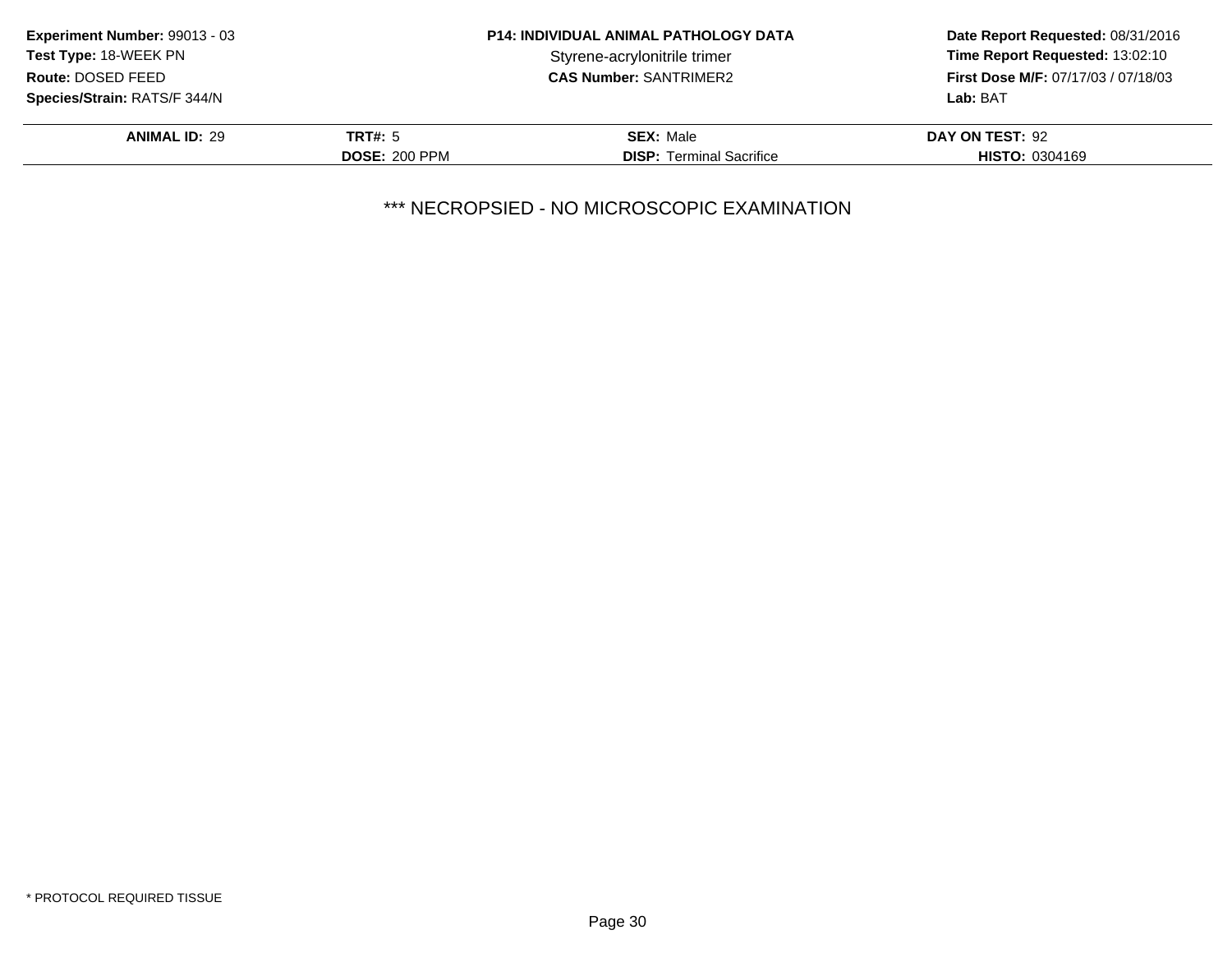|                      | <b>P14: INDIVIDUAL ANIMAL PATHOLOGY DATA</b> | Date Report Requested: 08/31/2016<br>Time Report Requested: 13:02:10 |
|----------------------|----------------------------------------------|----------------------------------------------------------------------|
|                      | Styrene-acrylonitrile trimer                 |                                                                      |
|                      | <b>CAS Number: SANTRIMER2</b>                | <b>First Dose M/F: 07/17/03 / 07/18/03</b>                           |
|                      |                                              | Lab: BAT                                                             |
| TRT#: 5              | <b>SEX: Male</b>                             | DAY ON TEST: 92                                                      |
| <b>DOSE: 200 PPM</b> | <b>DISP:</b> Terminal Sacrifice              | <b>HISTO: 0304170</b>                                                |
|                      |                                              |                                                                      |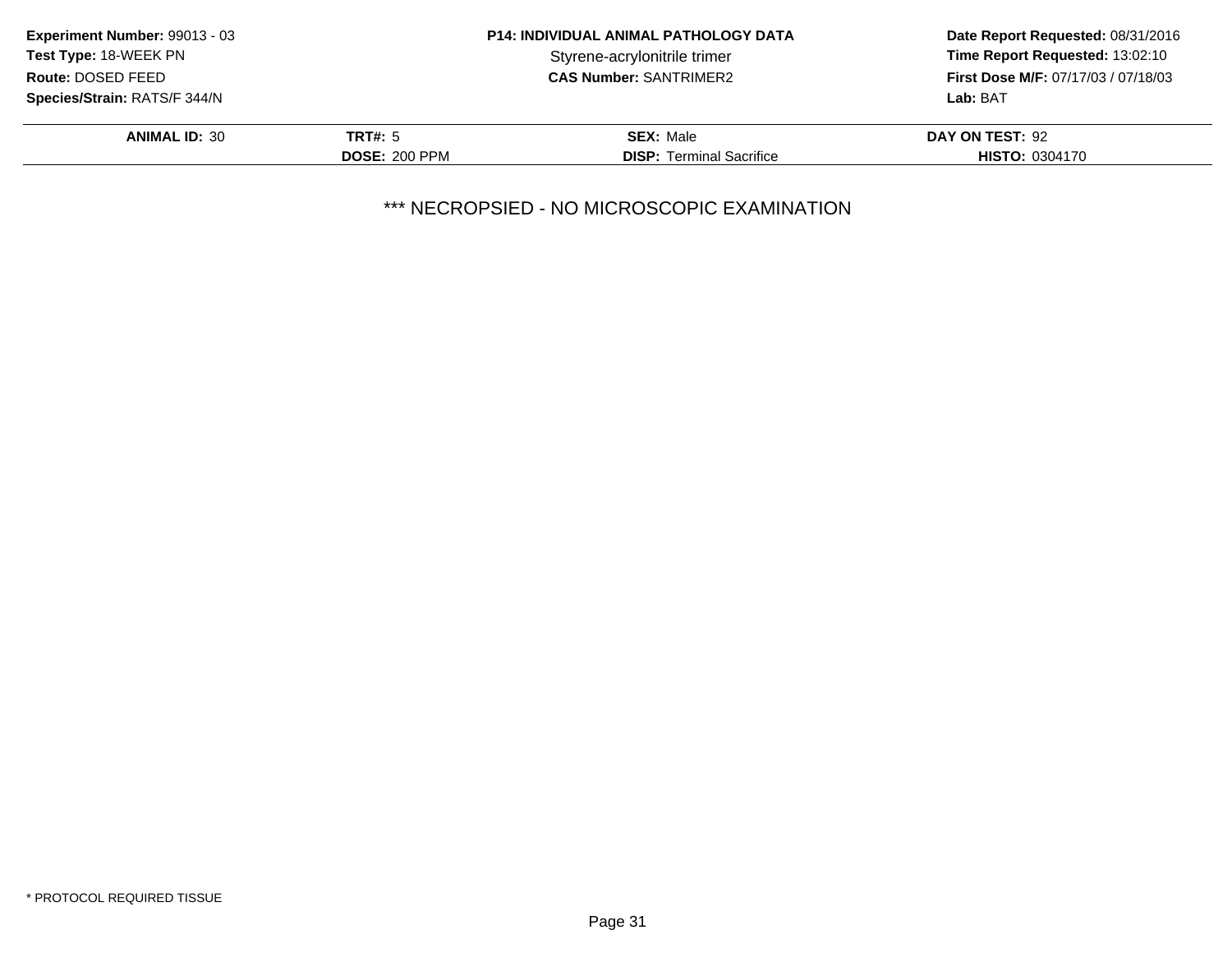| <b>Experiment Number: 99013 - 03</b> | <b>P14: INDIVIDUAL ANIMAL PATHOLOGY DATA</b> |                                 | Date Report Requested: 08/31/2016          |
|--------------------------------------|----------------------------------------------|---------------------------------|--------------------------------------------|
| <b>Test Type: 18-WEEK PN</b>         |                                              | Styrene-acrylonitrile trimer    | Time Report Requested: 13:02:10            |
| Route: DOSED FEED                    |                                              | <b>CAS Number: SANTRIMER2</b>   | <b>First Dose M/F: 07/17/03 / 07/18/03</b> |
| <b>Species/Strain: RATS/F 344/N</b>  |                                              |                                 | Lab: BAT                                   |
| <b>ANIMAL ID: 31</b>                 | <b>TRT#: 7</b>                               | <b>SEX: Male</b>                | DAY ON TEST: 92                            |
|                                      | <b>DOSE: 400 PPM</b>                         | <b>DISP:</b> Terminal Sacrifice | <b>HISTO: 0304171</b>                      |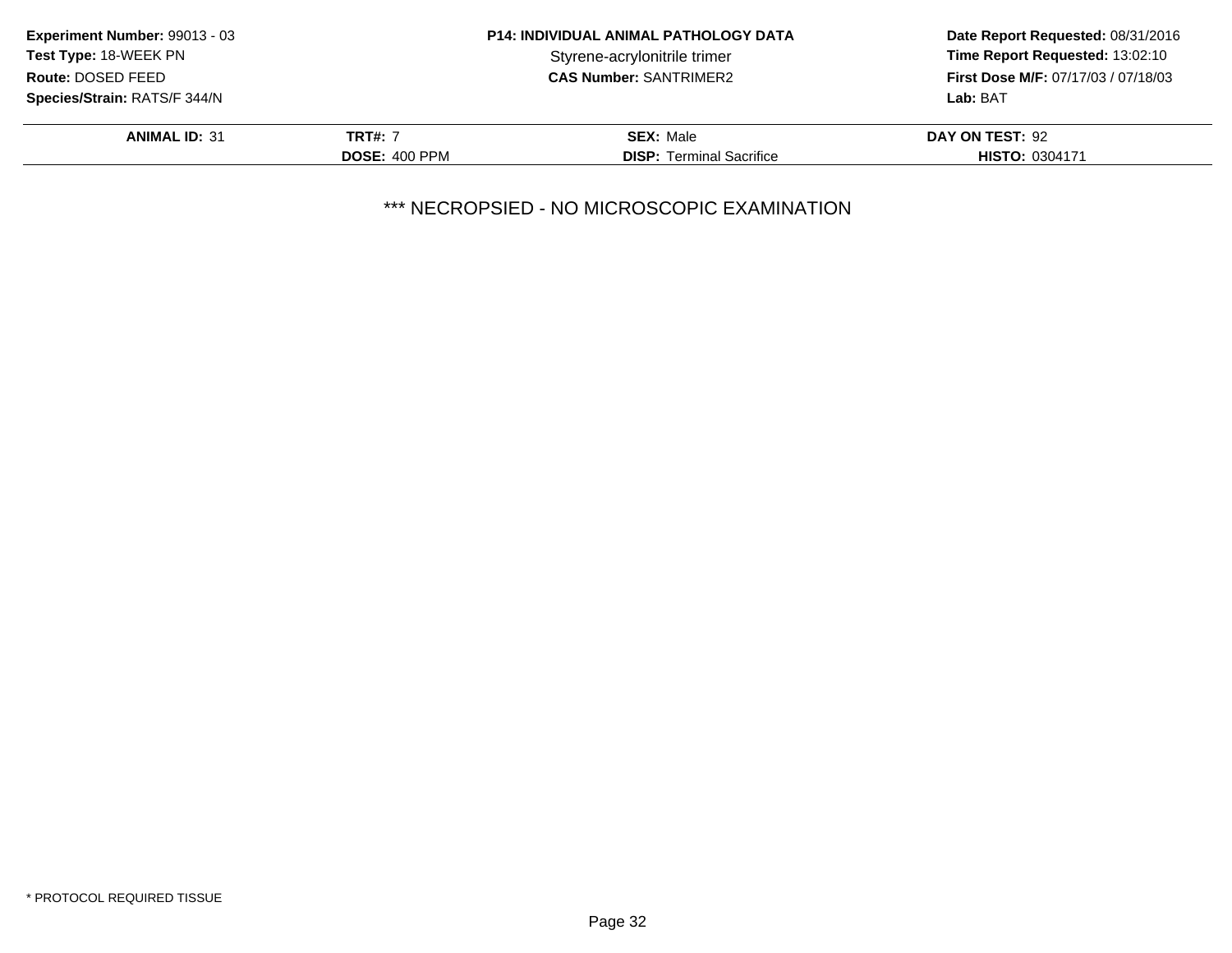| <b>Experiment Number: 99013 - 03</b> | <b>P14: INDIVIDUAL ANIMAL PATHOLOGY DATA</b> |                                 | Date Report Requested: 08/31/2016                                                         |
|--------------------------------------|----------------------------------------------|---------------------------------|-------------------------------------------------------------------------------------------|
| <b>Test Type: 18-WEEK PN</b>         |                                              | Styrene-acrylonitrile trimer    | Time Report Requested: 13:02:10<br><b>First Dose M/F: 07/17/03 / 07/18/03</b><br>Lab: BAT |
| Route: DOSED FEED                    |                                              | <b>CAS Number: SANTRIMER2</b>   |                                                                                           |
| <b>Species/Strain: RATS/F 344/N</b>  |                                              |                                 |                                                                                           |
| <b>ANIMAL ID: 32</b>                 | <b>TRT#: 7</b>                               | <b>SEX: Male</b>                | DAY ON TEST: 92                                                                           |
|                                      | <b>DOSE: 400 PPM</b>                         | <b>DISP:</b> Terminal Sacrifice | <b>HISTO: 0304172</b>                                                                     |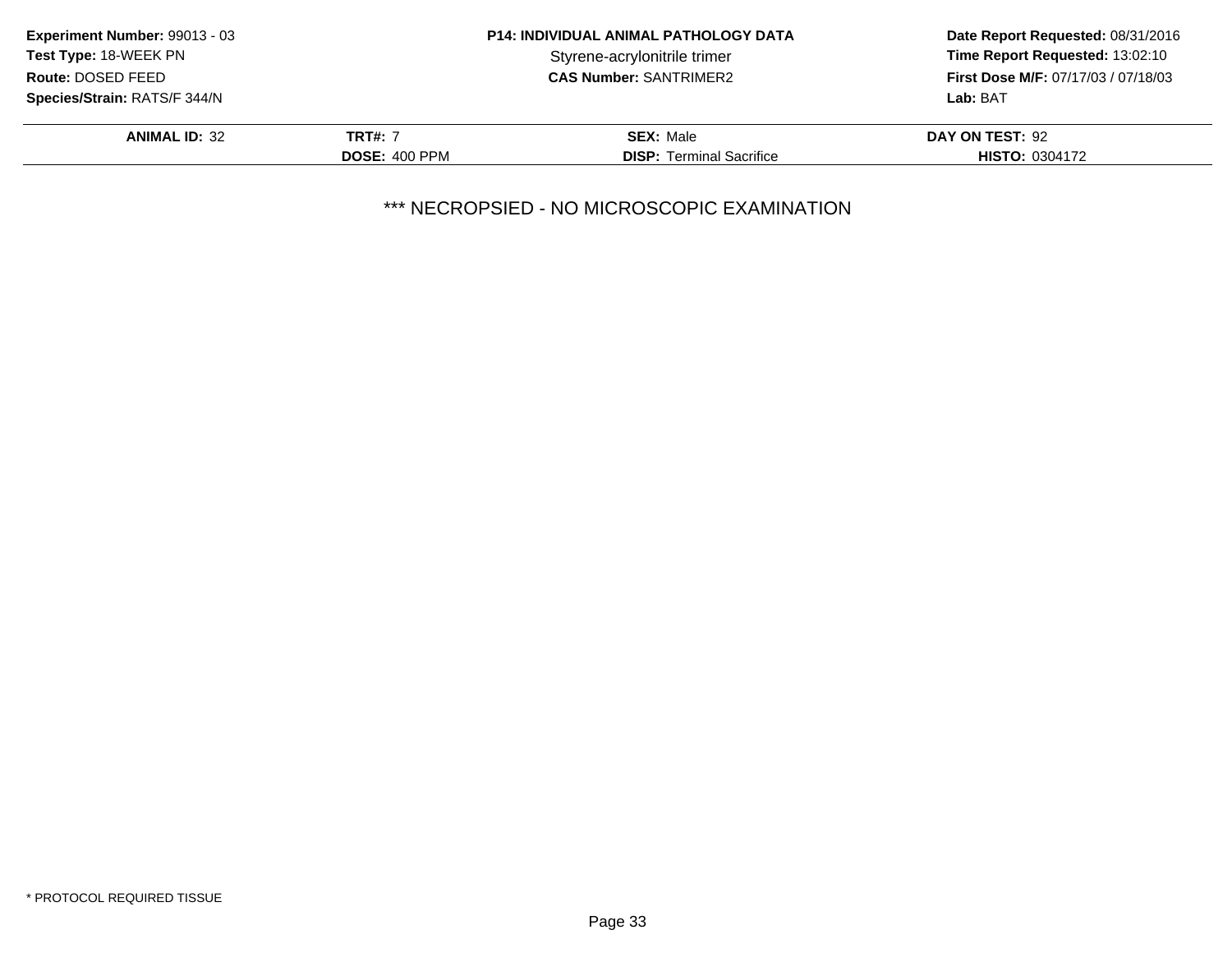| <b>Experiment Number: 99013 - 03</b> | <b>P14: INDIVIDUAL ANIMAL PATHOLOGY DATA</b> |                                 | Date Report Requested: 08/31/2016                                             |
|--------------------------------------|----------------------------------------------|---------------------------------|-------------------------------------------------------------------------------|
| <b>Test Type: 18-WEEK PN</b>         |                                              | Styrene-acrylonitrile trimer    | Time Report Requested: 13:02:10<br><b>First Dose M/F: 07/17/03 / 07/18/03</b> |
| Route: DOSED FEED                    |                                              | <b>CAS Number: SANTRIMER2</b>   |                                                                               |
| <b>Species/Strain: RATS/F 344/N</b>  |                                              |                                 | Lab: BAT                                                                      |
| <b>ANIMAL ID: 33</b>                 | <b>TRT#: 7</b>                               | <b>SEX: Male</b>                | DAY ON TEST: 92                                                               |
|                                      | <b>DOSE: 400 PPM</b>                         | <b>DISP:</b> Terminal Sacrifice | <b>HISTO: 0304173</b>                                                         |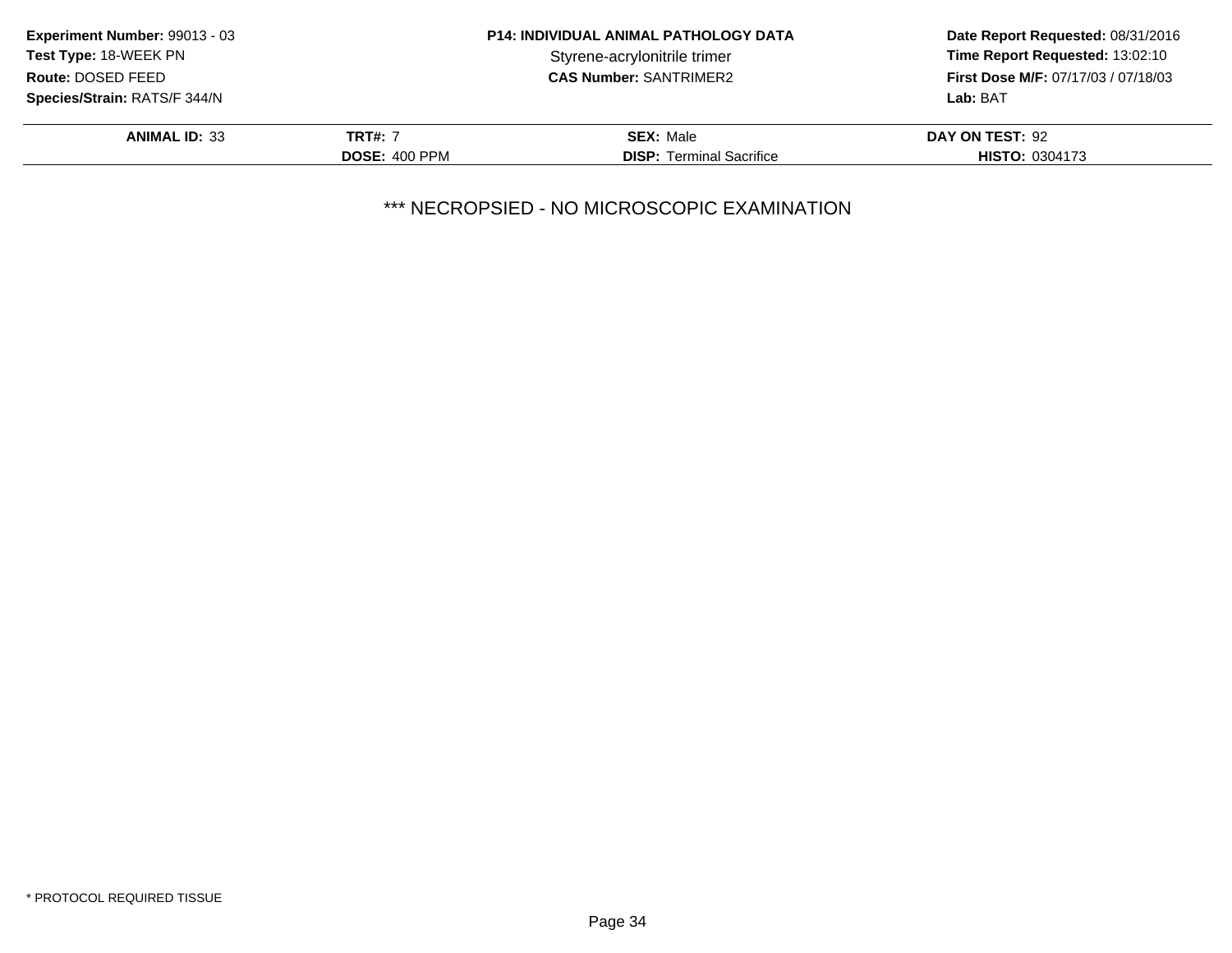| <b>Experiment Number: 99013 - 03</b> | <b>P14: INDIVIDUAL ANIMAL PATHOLOGY DATA</b> |                                 | Date Report Requested: 08/31/2016                                             |
|--------------------------------------|----------------------------------------------|---------------------------------|-------------------------------------------------------------------------------|
| <b>Test Type: 18-WEEK PN</b>         |                                              | Styrene-acrylonitrile trimer    | Time Report Requested: 13:02:10<br><b>First Dose M/F: 07/17/03 / 07/18/03</b> |
| Route: DOSED FEED                    |                                              | <b>CAS Number: SANTRIMER2</b>   |                                                                               |
| Species/Strain: RATS/F 344/N         |                                              |                                 | Lab: BAT                                                                      |
| <b>ANIMAL ID: 34</b>                 | <b>TRT#: 7</b>                               | <b>SEX: Male</b>                | DAY ON TEST: 92                                                               |
|                                      | <b>DOSE: 400 PPM</b>                         | <b>DISP:</b> Terminal Sacrifice | <b>HISTO: 0304174</b>                                                         |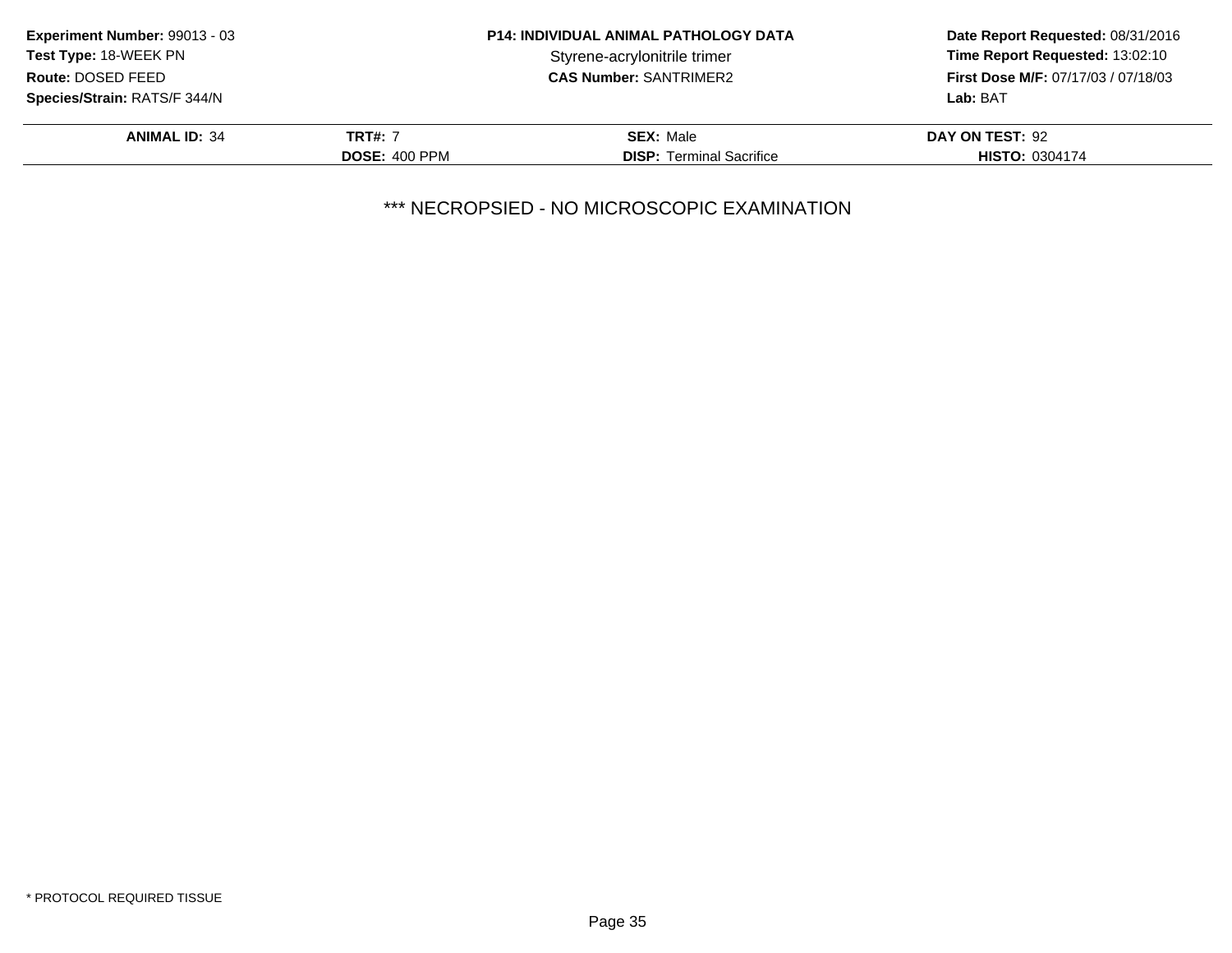| <b>Experiment Number: 99013 - 03</b> | <b>P14: INDIVIDUAL ANIMAL PATHOLOGY DATA</b> |                                 | Date Report Requested: 08/31/2016                                             |
|--------------------------------------|----------------------------------------------|---------------------------------|-------------------------------------------------------------------------------|
| <b>Test Type: 18-WEEK PN</b>         |                                              | Styrene-acrylonitrile trimer    | Time Report Requested: 13:02:10<br><b>First Dose M/F: 07/17/03 / 07/18/03</b> |
| Route: DOSED FEED                    |                                              | <b>CAS Number: SANTRIMER2</b>   |                                                                               |
| <b>Species/Strain: RATS/F 344/N</b>  |                                              |                                 | Lab: BAT                                                                      |
| <b>ANIMAL ID: 35</b>                 | <b>TRT#: 7</b>                               | <b>SEX: Male</b>                | DAY ON TEST: 92                                                               |
|                                      | <b>DOSE: 400 PPM</b>                         | <b>DISP:</b> Terminal Sacrifice | <b>HISTO: 0304175</b>                                                         |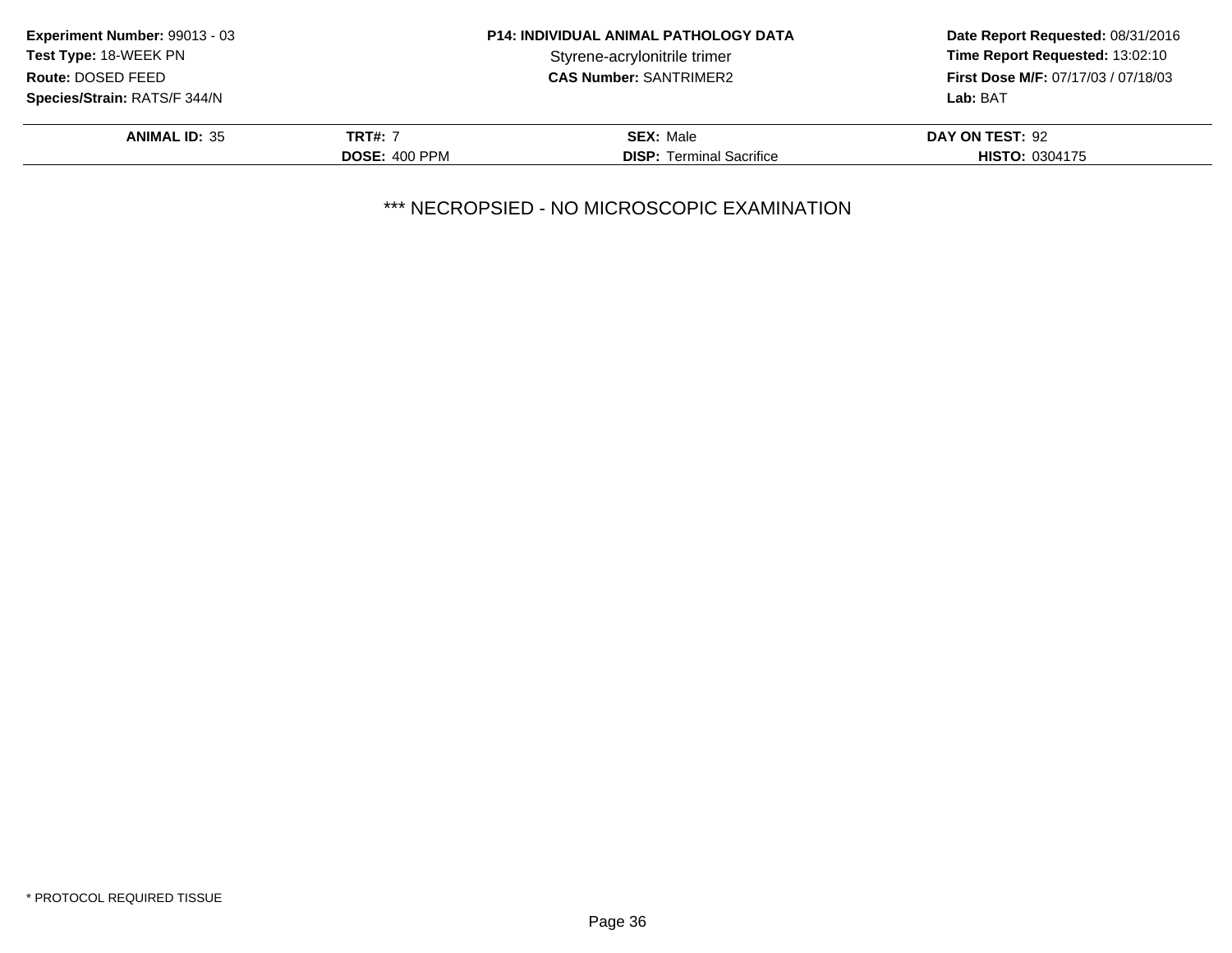| <b>Experiment Number: 99013 - 03</b> | <b>P14: INDIVIDUAL ANIMAL PATHOLOGY DATA</b> |                                 | Date Report Requested: 08/31/2016          |
|--------------------------------------|----------------------------------------------|---------------------------------|--------------------------------------------|
| <b>Test Type: 18-WEEK PN</b>         |                                              | Styrene-acrylonitrile trimer    | Time Report Requested: 13:02:10            |
| Route: DOSED FEED                    |                                              | <b>CAS Number: SANTRIMER2</b>   | <b>First Dose M/F: 07/17/03 / 07/18/03</b> |
| <b>Species/Strain: RATS/F 344/N</b>  |                                              |                                 | Lab: BAT                                   |
| <b>ANIMAL ID: 36</b>                 | <b>TRT#: 7</b>                               | <b>SEX: Male</b>                | DAY ON TEST: 92                            |
|                                      | <b>DOSE: 400 PPM</b>                         | <b>DISP:</b> Terminal Sacrifice | <b>HISTO: 0304176</b>                      |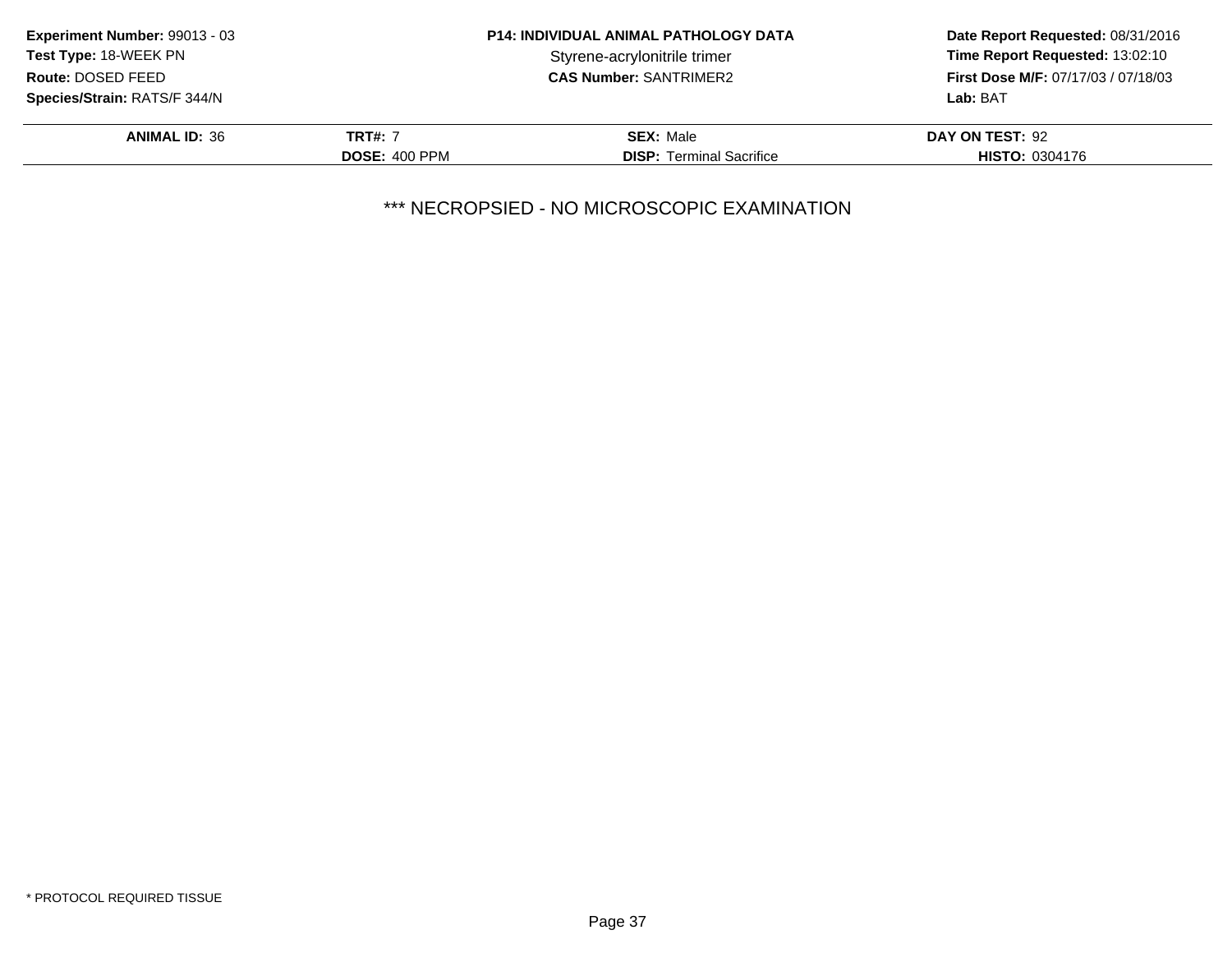| <b>Experiment Number: 99013 - 03</b> | <b>P14: INDIVIDUAL ANIMAL PATHOLOGY DATA</b> |                                 | Date Report Requested: 08/31/2016          |
|--------------------------------------|----------------------------------------------|---------------------------------|--------------------------------------------|
| <b>Test Type: 18-WEEK PN</b>         |                                              | Styrene-acrylonitrile trimer    | Time Report Requested: 13:02:10            |
| Route: DOSED FEED                    |                                              | <b>CAS Number: SANTRIMER2</b>   | <b>First Dose M/F: 07/17/03 / 07/18/03</b> |
| <b>Species/Strain: RATS/F 344/N</b>  |                                              |                                 | Lab: BAT                                   |
| <b>ANIMAL ID: 37</b>                 | <b>TRT#: 7</b>                               | <b>SEX: Male</b>                | DAY ON TEST: 92                            |
|                                      | <b>DOSE: 400 PPM</b>                         | <b>DISP:</b> Terminal Sacrifice | <b>HISTO: 0304177</b>                      |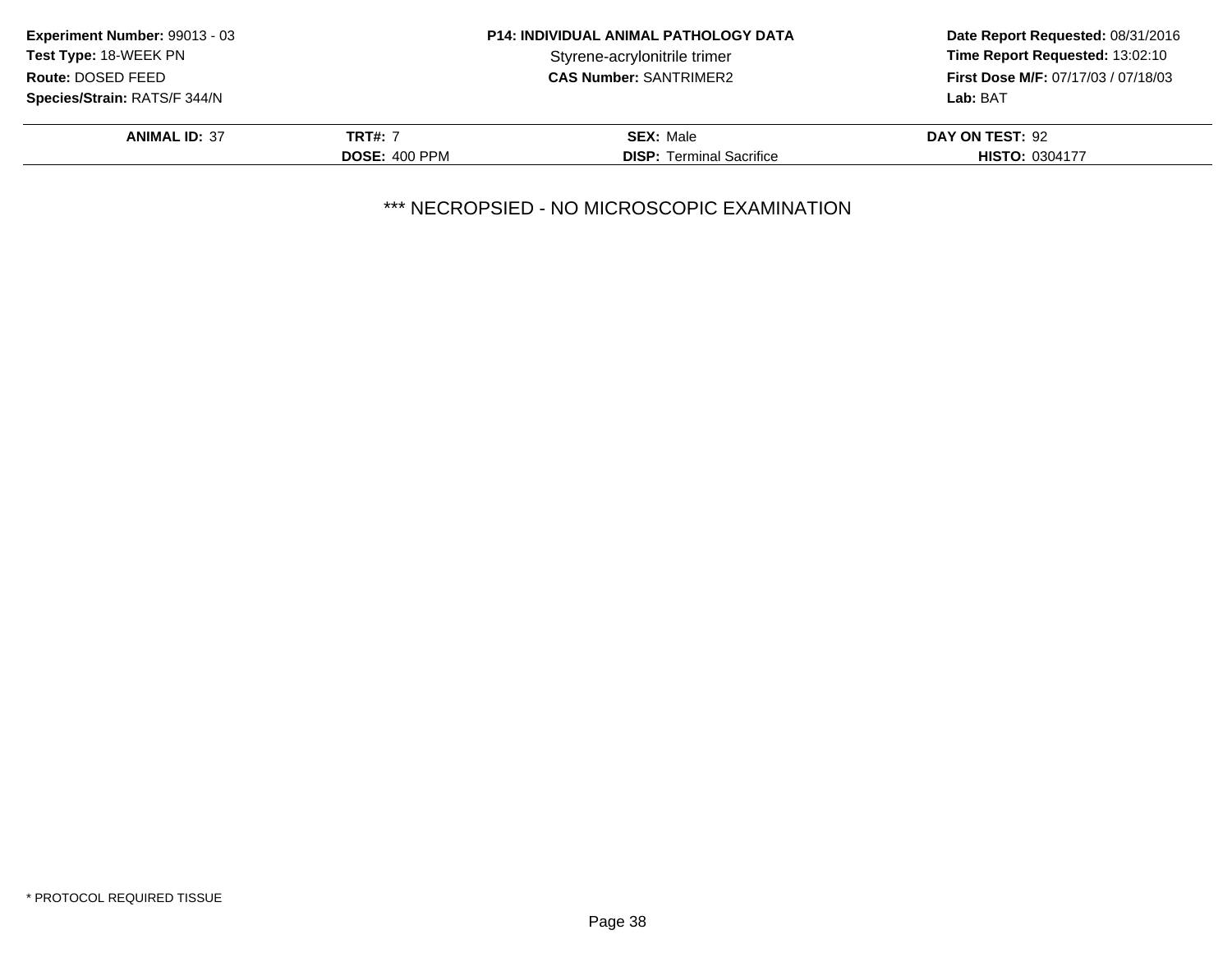| <b>Experiment Number: 99013 - 03</b> | <b>P14: INDIVIDUAL ANIMAL PATHOLOGY DATA</b> |                                 | Date Report Requested: 08/31/2016          |
|--------------------------------------|----------------------------------------------|---------------------------------|--------------------------------------------|
| <b>Test Type: 18-WEEK PN</b>         |                                              | Styrene-acrylonitrile trimer    | Time Report Requested: 13:02:10            |
| Route: DOSED FEED                    |                                              | <b>CAS Number: SANTRIMER2</b>   | <b>First Dose M/F: 07/17/03 / 07/18/03</b> |
| <b>Species/Strain: RATS/F 344/N</b>  |                                              |                                 | Lab: BAT                                   |
| <b>ANIMAL ID: 38</b>                 | <b>TRT#: 7</b>                               | <b>SEX: Male</b>                | DAY ON TEST: 92                            |
|                                      | <b>DOSE: 400 PPM</b>                         | <b>DISP:</b> Terminal Sacrifice | <b>HISTO: 0304178</b>                      |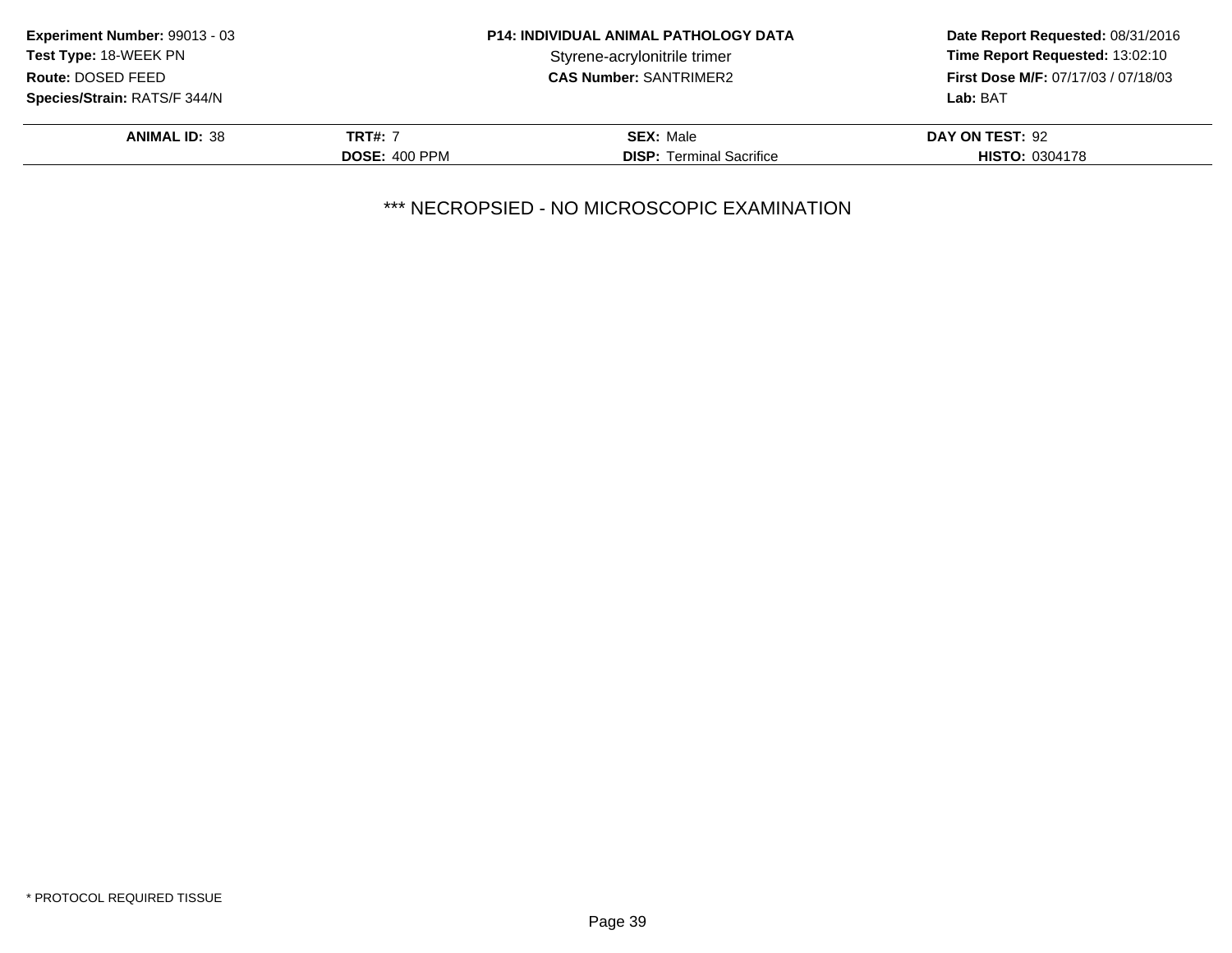| <b>Experiment Number: 99013 - 03</b> | <b>P14: INDIVIDUAL ANIMAL PATHOLOGY DATA</b> |                                 | Date Report Requested: 08/31/2016          |
|--------------------------------------|----------------------------------------------|---------------------------------|--------------------------------------------|
| <b>Test Type: 18-WEEK PN</b>         |                                              | Styrene-acrylonitrile trimer    | Time Report Requested: 13:02:10            |
| Route: DOSED FEED                    |                                              | <b>CAS Number: SANTRIMER2</b>   | <b>First Dose M/F: 07/17/03 / 07/18/03</b> |
| <b>Species/Strain: RATS/F 344/N</b>  |                                              |                                 | Lab: BAT                                   |
| <b>ANIMAL ID: 39</b>                 | <b>TRT#: 7</b>                               | <b>SEX: Male</b>                | DAY ON TEST: 92                            |
|                                      | <b>DOSE: 400 PPM</b>                         | <b>DISP:</b> Terminal Sacrifice | <b>HISTO: 0304179</b>                      |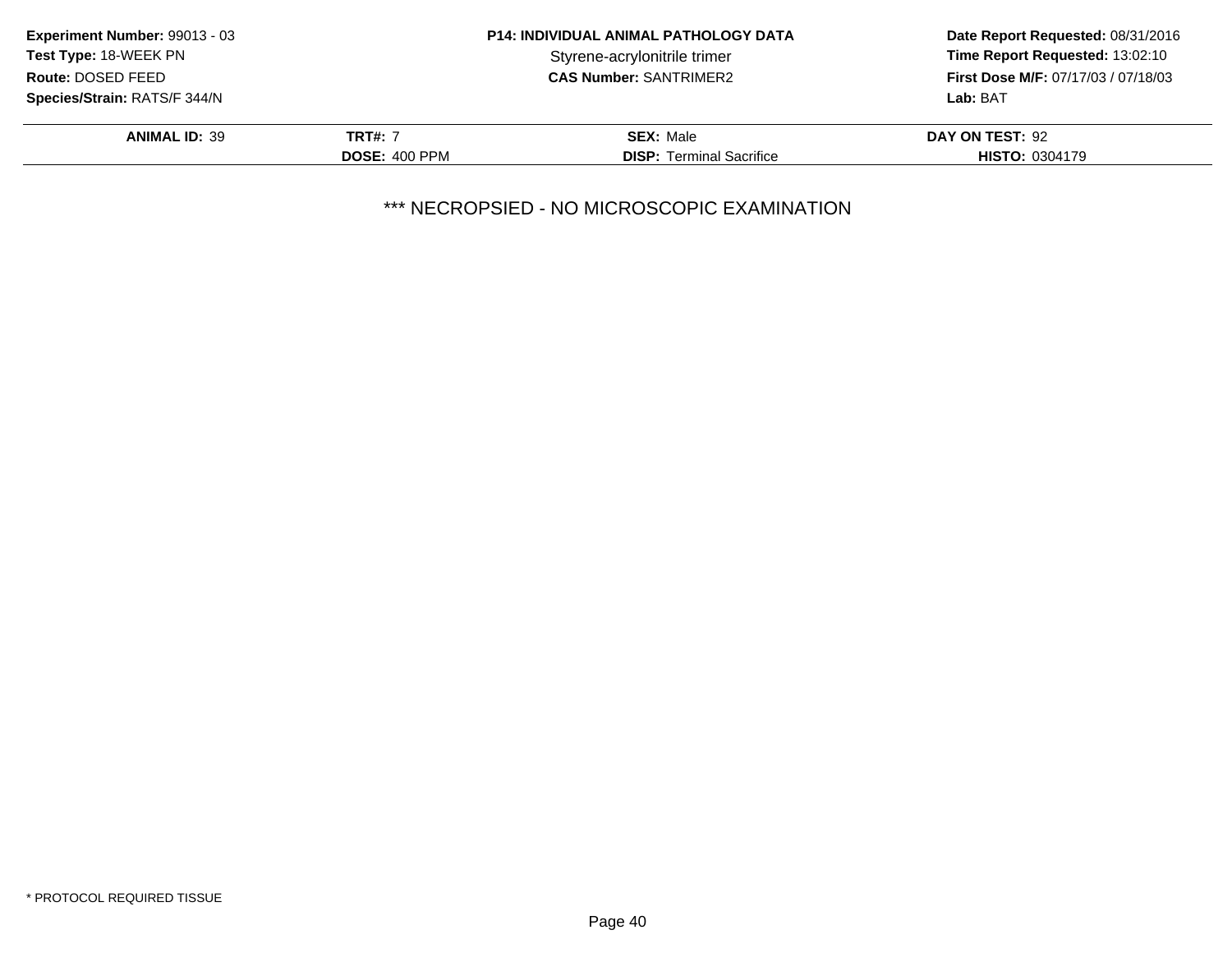| <b>Experiment Number: 99013 - 03</b> | <b>P14: INDIVIDUAL ANIMAL PATHOLOGY DATA</b> |                                 | Date Report Requested: 08/31/2016          |
|--------------------------------------|----------------------------------------------|---------------------------------|--------------------------------------------|
| <b>Test Type: 18-WEEK PN</b>         |                                              | Styrene-acrylonitrile trimer    | Time Report Requested: 13:02:10            |
| Route: DOSED FEED                    |                                              | <b>CAS Number: SANTRIMER2</b>   | <b>First Dose M/F: 07/17/03 / 07/18/03</b> |
| <b>Species/Strain: RATS/F 344/N</b>  |                                              |                                 | Lab: BAT                                   |
| <b>ANIMAL ID: 40</b>                 | TRT#: 7                                      | <b>SEX: Male</b>                | DAY ON TEST: 92                            |
|                                      | <b>DOSE: 400 PPM</b>                         | <b>DISP:</b> Terminal Sacrifice | <b>HISTO: 0304180</b>                      |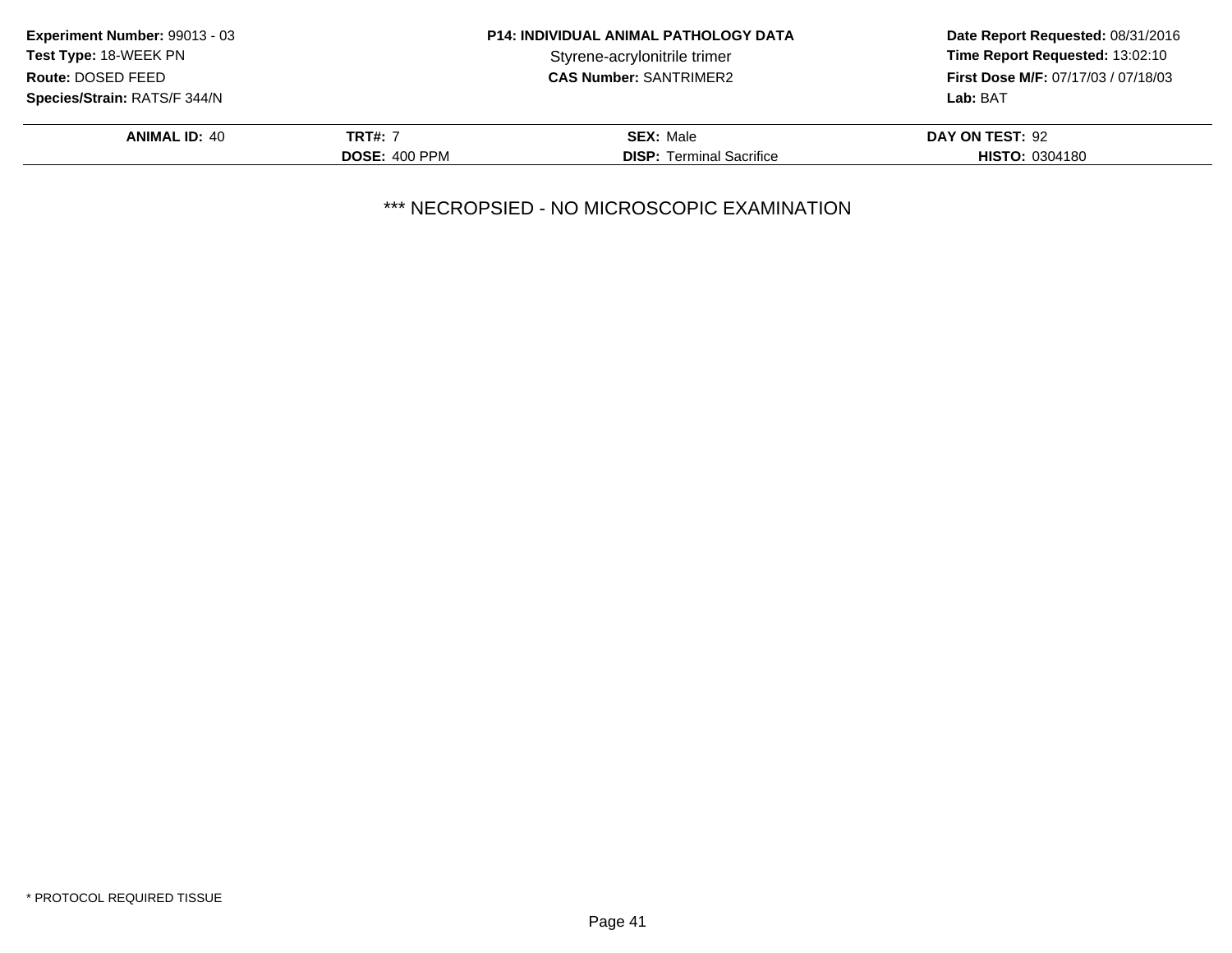| Experiment Number: 99013 - 03       | <b>P14: INDIVIDUAL ANIMAL PATHOLOGY DATA</b> |                                 | Date Report Requested: 08/31/2016   |
|-------------------------------------|----------------------------------------------|---------------------------------|-------------------------------------|
| <b>Test Type: 18-WEEK PN</b>        |                                              | Styrene-acrylonitrile trimer    | Time Report Requested: 13:02:10     |
| Route: DOSED FEED                   |                                              | <b>CAS Number: SANTRIMER2</b>   | First Dose M/F: 07/17/03 / 07/18/03 |
| <b>Species/Strain: RATS/F 344/N</b> |                                              |                                 | Lab: BAT                            |
| <b>ANIMAL ID: 41</b>                | <b>TRT#: 9</b>                               | <b>SEX: Male</b>                | DAY ON TEST: 92                     |
|                                     | <b>DOSE: 800 PPM</b>                         | <b>DISP:</b> Terminal Sacrifice | <b>HISTO: 0304181</b>               |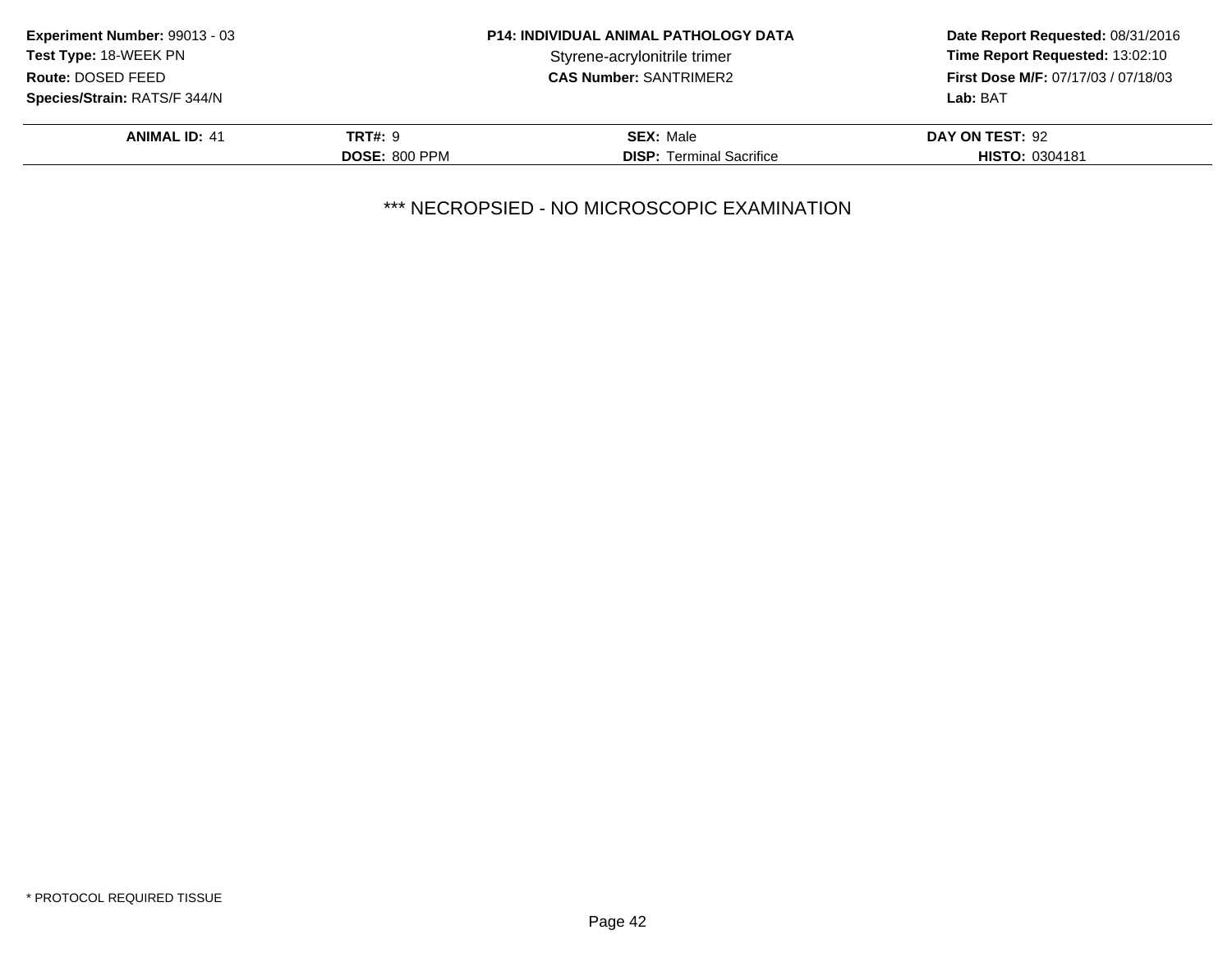| Experiment Number: 99013 - 03       | <b>P14: INDIVIDUAL ANIMAL PATHOLOGY DATA</b> |                                 | Date Report Requested: 08/31/2016          |
|-------------------------------------|----------------------------------------------|---------------------------------|--------------------------------------------|
| Test Type: 18-WEEK PN               |                                              | Styrene-acrylonitrile trimer    | Time Report Requested: 13:02:10            |
| Route: DOSED FEED                   |                                              | <b>CAS Number: SANTRIMER2</b>   | <b>First Dose M/F: 07/17/03 / 07/18/03</b> |
| <b>Species/Strain: RATS/F 344/N</b> |                                              |                                 | Lab: BAT                                   |
| <b>ANIMAL ID: 42</b>                | <b>TRT#: 9</b>                               | <b>SEX: Male</b>                | DAY ON TEST: 92                            |
|                                     | <b>DOSE: 800 PPM</b>                         | <b>DISP:</b> Terminal Sacrifice | <b>HISTO: 0304182</b>                      |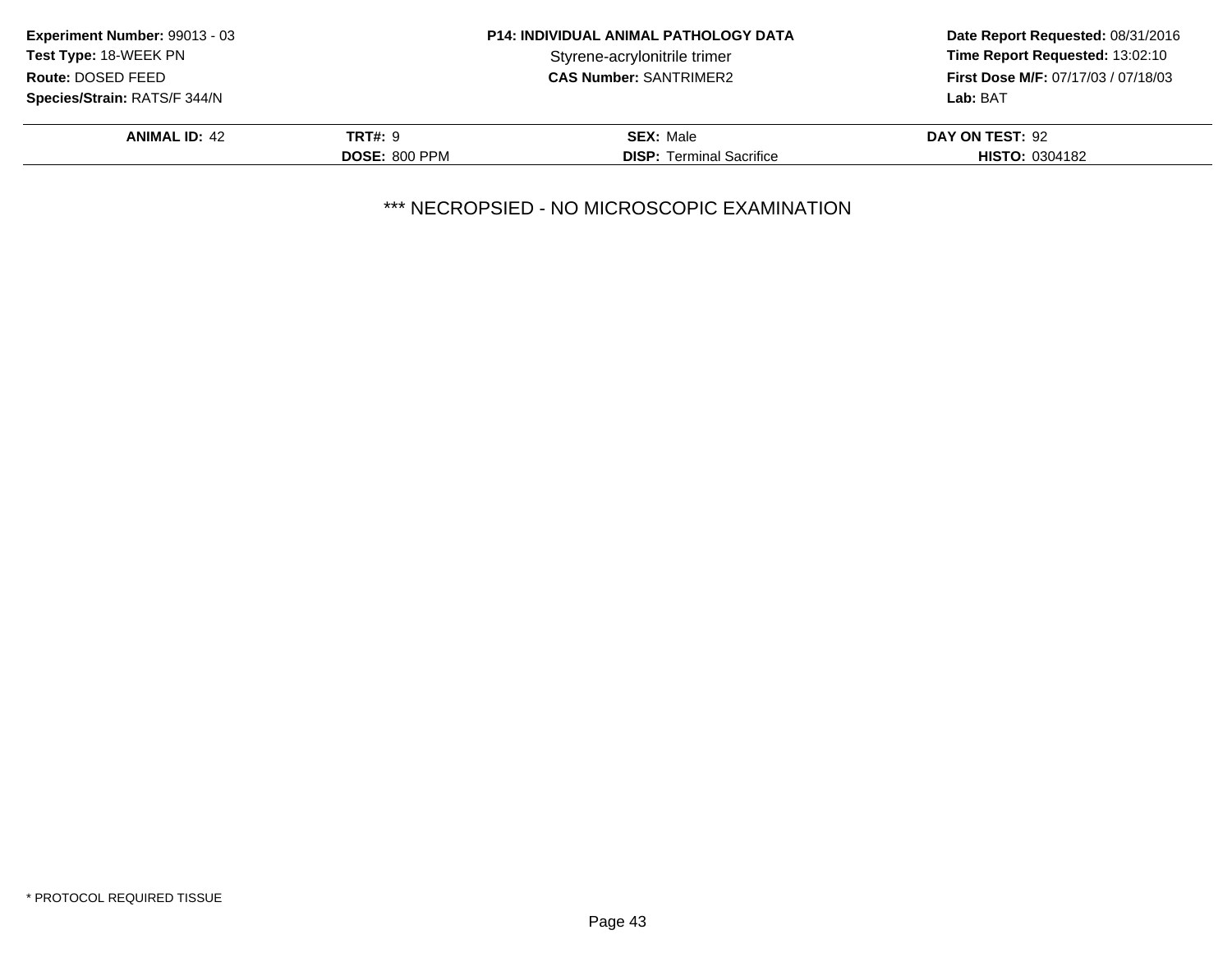| Experiment Number: 99013 - 03       | <b>P14: INDIVIDUAL ANIMAL PATHOLOGY DATA</b> |                                 | Date Report Requested: 08/31/2016          |
|-------------------------------------|----------------------------------------------|---------------------------------|--------------------------------------------|
| Test Type: 18-WEEK PN               |                                              | Styrene-acrylonitrile trimer    | Time Report Requested: 13:02:10            |
| Route: DOSED FEED                   |                                              | <b>CAS Number: SANTRIMER2</b>   | <b>First Dose M/F: 07/17/03 / 07/18/03</b> |
| <b>Species/Strain: RATS/F 344/N</b> |                                              |                                 | Lab: BAT                                   |
| <b>ANIMAL ID: 43</b>                | <b>TRT#: 9</b>                               | <b>SEX: Male</b>                | DAY ON TEST: 92                            |
|                                     | <b>DOSE: 800 PPM</b>                         | <b>DISP:</b> Terminal Sacrifice | <b>HISTO: 0304183</b>                      |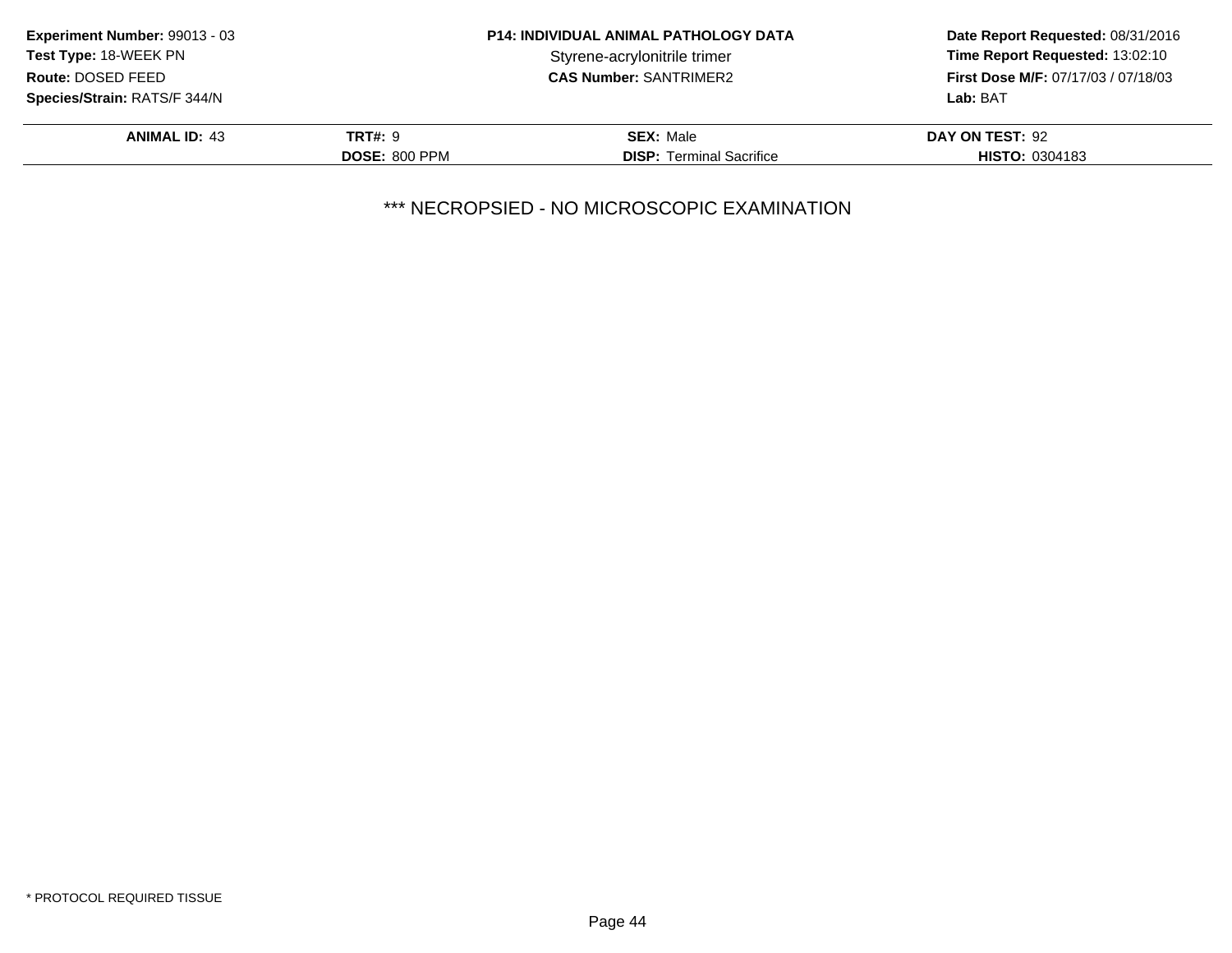| Experiment Number: 99013 - 03       | <b>P14: INDIVIDUAL ANIMAL PATHOLOGY DATA</b> |                                 | Date Report Requested: 08/31/2016          |
|-------------------------------------|----------------------------------------------|---------------------------------|--------------------------------------------|
| Test Type: 18-WEEK PN               |                                              | Styrene-acrylonitrile trimer    | Time Report Requested: 13:02:10            |
| Route: DOSED FEED                   |                                              | <b>CAS Number: SANTRIMER2</b>   | <b>First Dose M/F: 07/17/03 / 07/18/03</b> |
| <b>Species/Strain: RATS/F 344/N</b> |                                              |                                 | Lab: BAT                                   |
| <b>ANIMAL ID: 44</b>                | <b>TRT#: 9</b>                               | <b>SEX: Male</b>                | DAY ON TEST: 92                            |
|                                     | <b>DOSE: 800 PPM</b>                         | <b>DISP:</b> Terminal Sacrifice | <b>HISTO: 0304184</b>                      |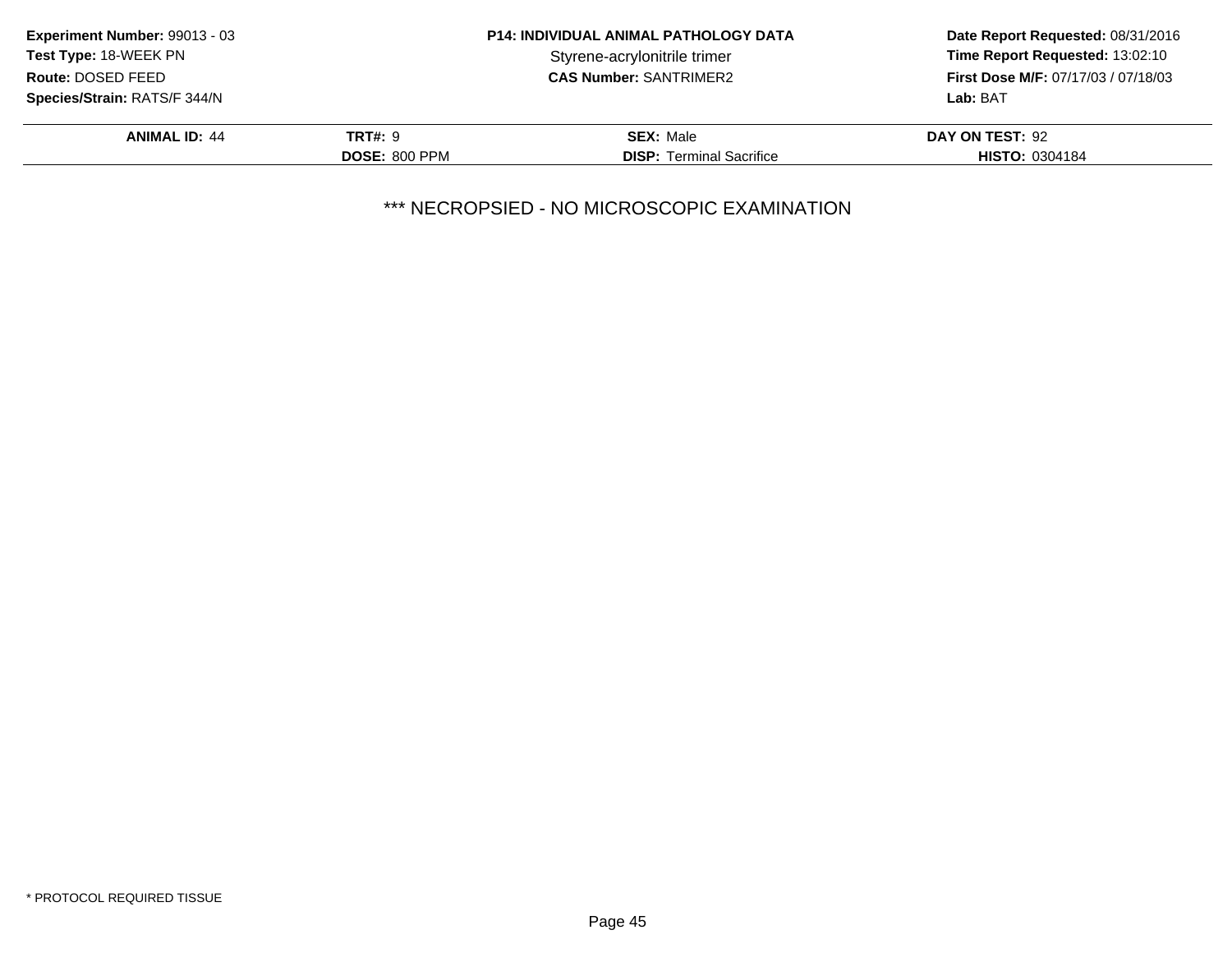| Experiment Number: 99013 - 03       | <b>P14: INDIVIDUAL ANIMAL PATHOLOGY DATA</b> |                                 | Date Report Requested: 08/31/2016          |
|-------------------------------------|----------------------------------------------|---------------------------------|--------------------------------------------|
| Test Type: 18-WEEK PN               |                                              | Styrene-acrylonitrile trimer    | Time Report Requested: 13:02:10            |
| Route: DOSED FEED                   |                                              | <b>CAS Number: SANTRIMER2</b>   | <b>First Dose M/F: 07/17/03 / 07/18/03</b> |
| <b>Species/Strain: RATS/F 344/N</b> |                                              |                                 | Lab: BAT                                   |
| <b>ANIMAL ID: 45</b>                | <b>TRT#: 9</b>                               | <b>SEX: Male</b>                | DAY ON TEST: 92                            |
|                                     | <b>DOSE: 800 PPM</b>                         | <b>DISP:</b> Terminal Sacrifice | <b>HISTO: 0304185</b>                      |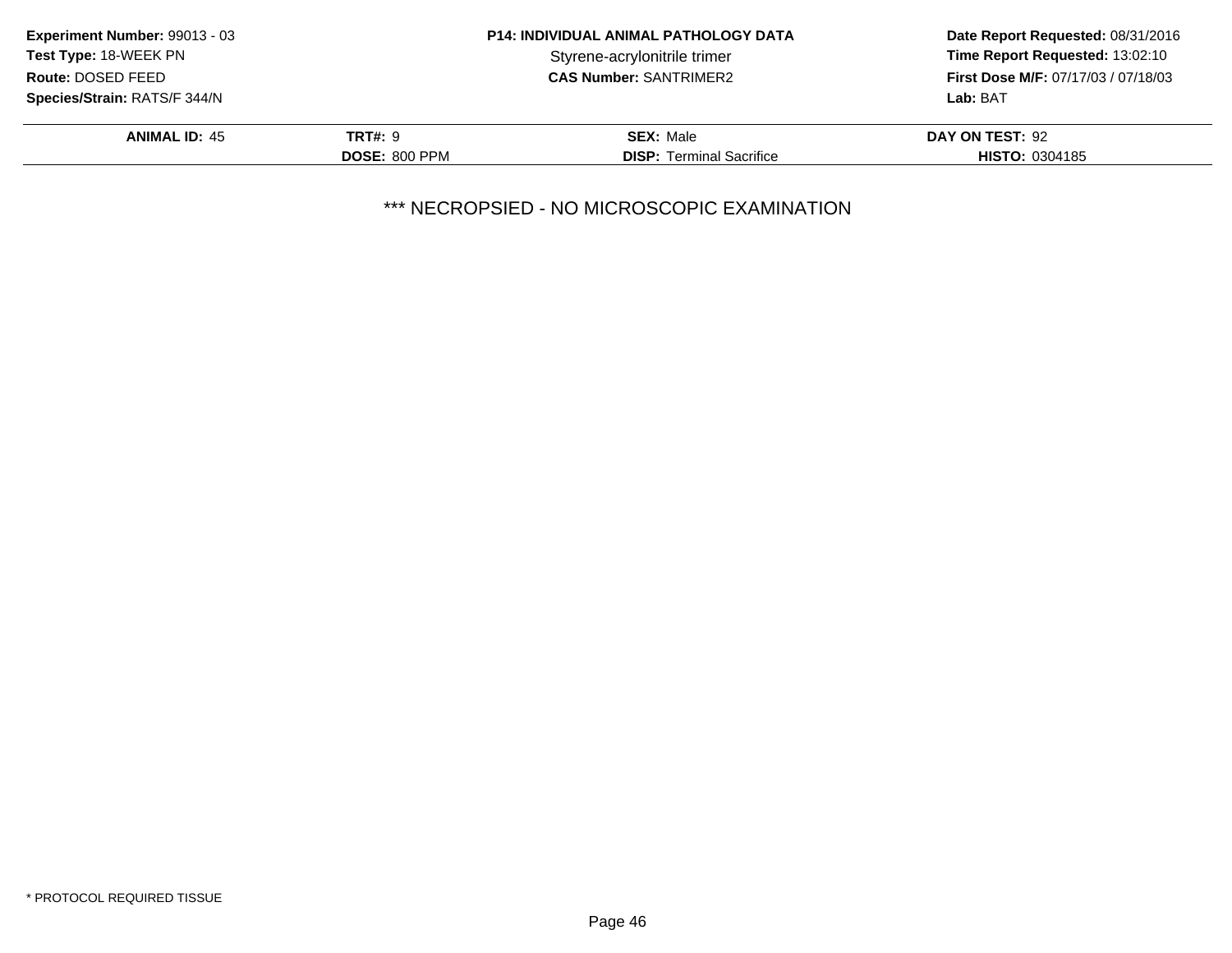| Experiment Number: 99013 - 03       | <b>P14: INDIVIDUAL ANIMAL PATHOLOGY DATA</b> |                                 | Date Report Requested: 08/31/2016          |
|-------------------------------------|----------------------------------------------|---------------------------------|--------------------------------------------|
| Test Type: 18-WEEK PN               |                                              | Styrene-acrylonitrile trimer    | Time Report Requested: 13:02:10            |
| Route: DOSED FEED                   |                                              | <b>CAS Number: SANTRIMER2</b>   | <b>First Dose M/F: 07/17/03 / 07/18/03</b> |
| <b>Species/Strain: RATS/F 344/N</b> |                                              |                                 | Lab: BAT                                   |
| <b>ANIMAL ID: 46</b>                | <b>TRT#: 9</b>                               | <b>SEX: Male</b>                | DAY ON TEST: 92                            |
|                                     | <b>DOSE: 800 PPM</b>                         | <b>DISP:</b> Terminal Sacrifice | <b>HISTO: 0304186</b>                      |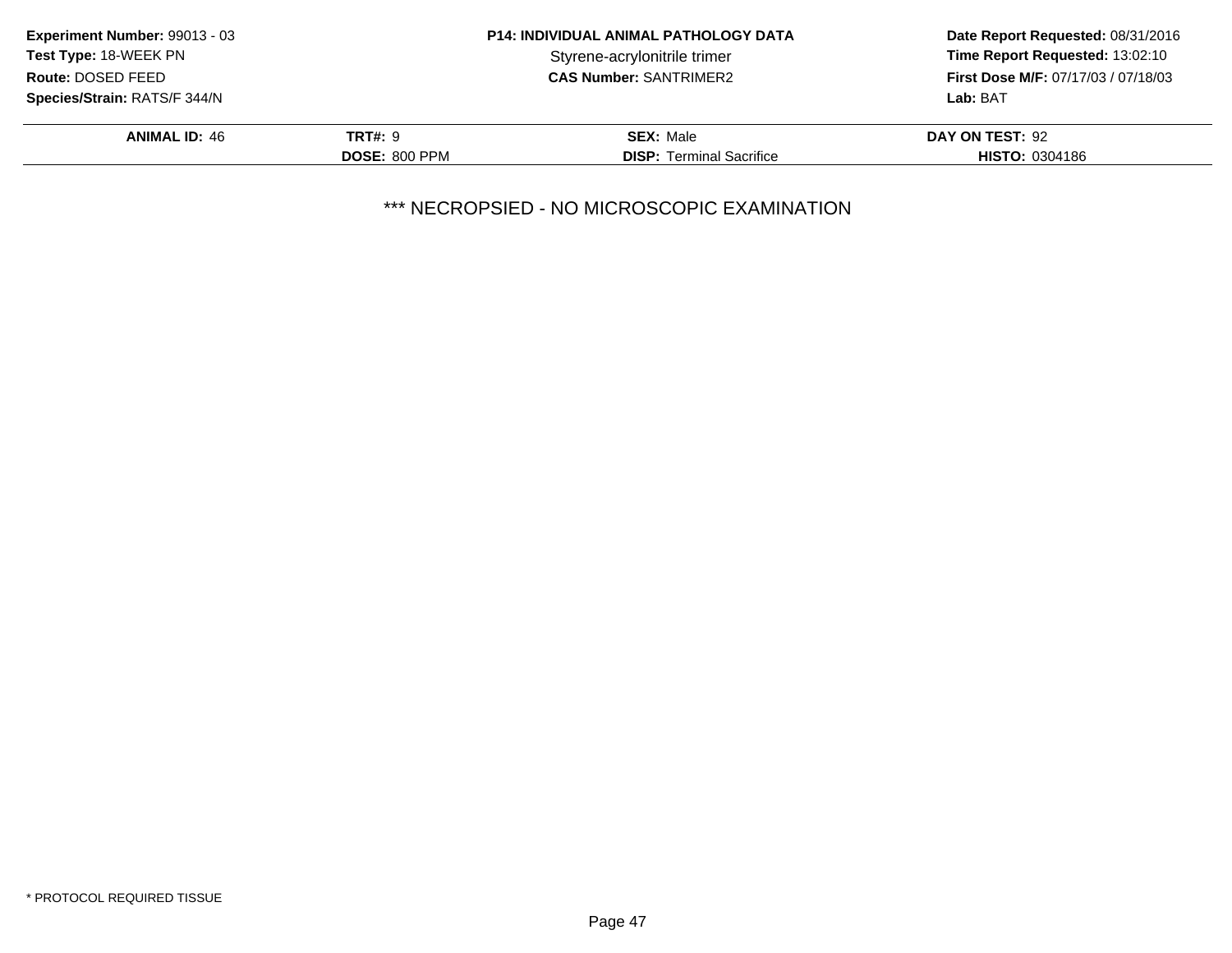| <b>Experiment Number: 99013 - 03</b> | <b>P14: INDIVIDUAL ANIMAL PATHOLOGY DATA</b> |                                 | Date Report Requested: 08/31/2016          |
|--------------------------------------|----------------------------------------------|---------------------------------|--------------------------------------------|
| <b>Test Type: 18-WEEK PN</b>         |                                              | Styrene-acrylonitrile trimer    | Time Report Requested: 13:02:10            |
| Route: DOSED FEED                    |                                              | <b>CAS Number: SANTRIMER2</b>   | <b>First Dose M/F: 07/17/03 / 07/18/03</b> |
| <b>Species/Strain: RATS/F 344/N</b>  |                                              |                                 | Lab: BAT                                   |
| <b>ANIMAL ID: 47</b>                 | <b>TRT#: 9</b>                               | <b>SEX: Male</b>                | DAY ON TEST: 92                            |
|                                      | <b>DOSE: 800 PPM</b>                         | <b>DISP:</b> Terminal Sacrifice | <b>HISTO: 0304187</b>                      |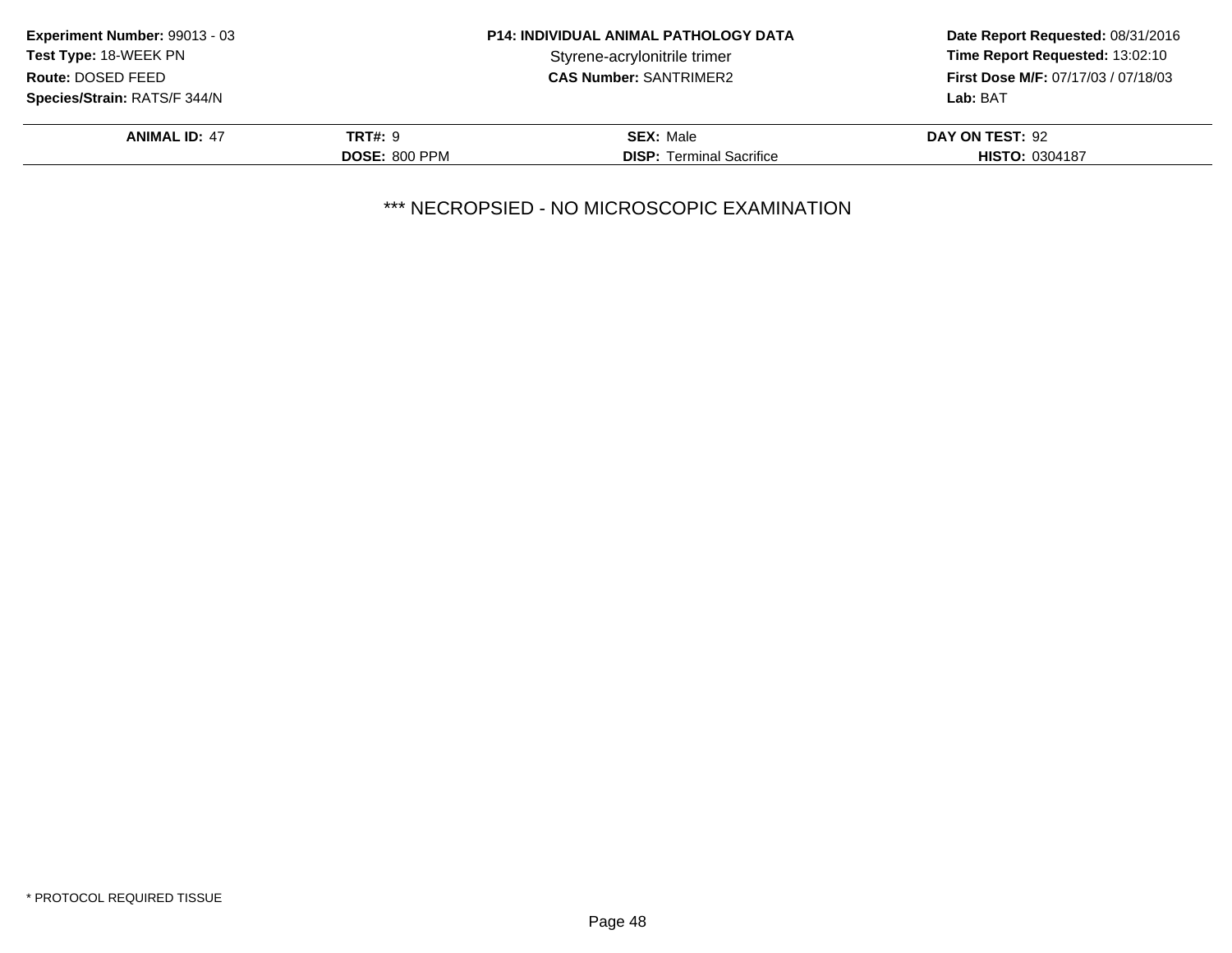| Experiment Number: 99013 - 03       |                      | <b>P14: INDIVIDUAL ANIMAL PATHOLOGY DATA</b> | Date Report Requested: 08/31/2016   |
|-------------------------------------|----------------------|----------------------------------------------|-------------------------------------|
| Test Type: 18-WEEK PN               |                      | Styrene-acrylonitrile trimer                 | Time Report Requested: 13:02:10     |
| Route: DOSED FEED                   |                      | <b>CAS Number: SANTRIMER2</b>                | First Dose M/F: 07/17/03 / 07/18/03 |
| <b>Species/Strain: RATS/F 344/N</b> |                      |                                              | Lab: BAT                            |
| <b>ANIMAL ID: 48</b>                | <b>TRT#: 9</b>       | <b>SEX: Male</b>                             | DAY ON TEST: 92                     |
|                                     | <b>DOSE: 800 PPM</b> | <b>DISP:</b> Terminal Sacrifice              | <b>HISTO: 0304188</b>               |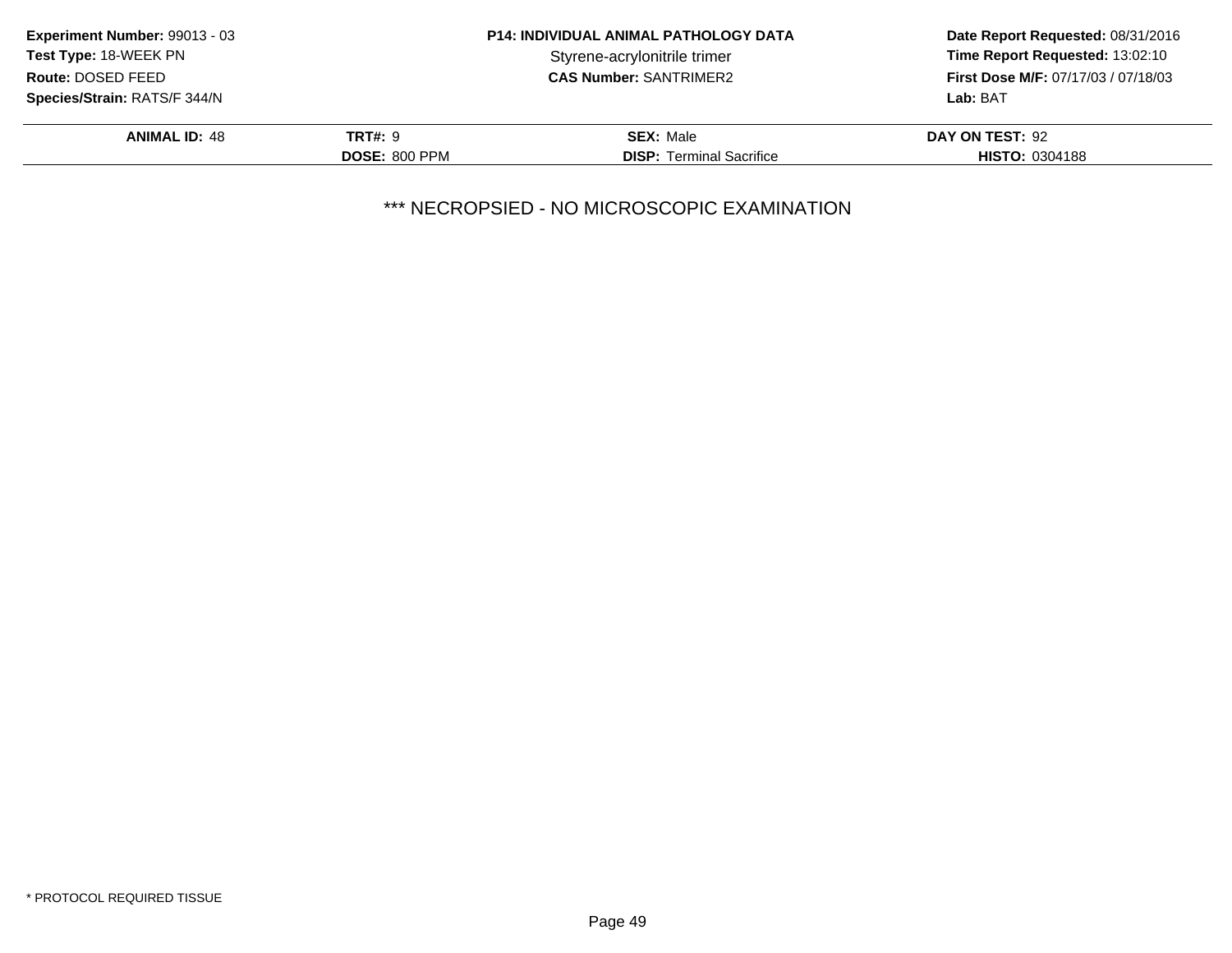| <b>Experiment Number: 99013 - 03</b> |                      | <b>P14: INDIVIDUAL ANIMAL PATHOLOGY DATA</b> | Date Report Requested: 08/31/2016   |
|--------------------------------------|----------------------|----------------------------------------------|-------------------------------------|
| <b>Test Type: 18-WEEK PN</b>         |                      | Styrene-acrylonitrile trimer                 | Time Report Requested: 13:02:10     |
| Route: DOSED FEED                    |                      | <b>CAS Number: SANTRIMER2</b>                | First Dose M/F: 07/17/03 / 07/18/03 |
| <b>Species/Strain: RATS/F 344/N</b>  |                      |                                              | Lab: BAT                            |
| <b>ANIMAL ID: 49</b>                 | <b>TRT#: 9</b>       | <b>SEX: Male</b>                             | DAY ON TEST: 92                     |
|                                      | <b>DOSE: 800 PPM</b> | <b>DISP:</b> Terminal Sacrifice              | <b>HISTO: 0304189</b>               |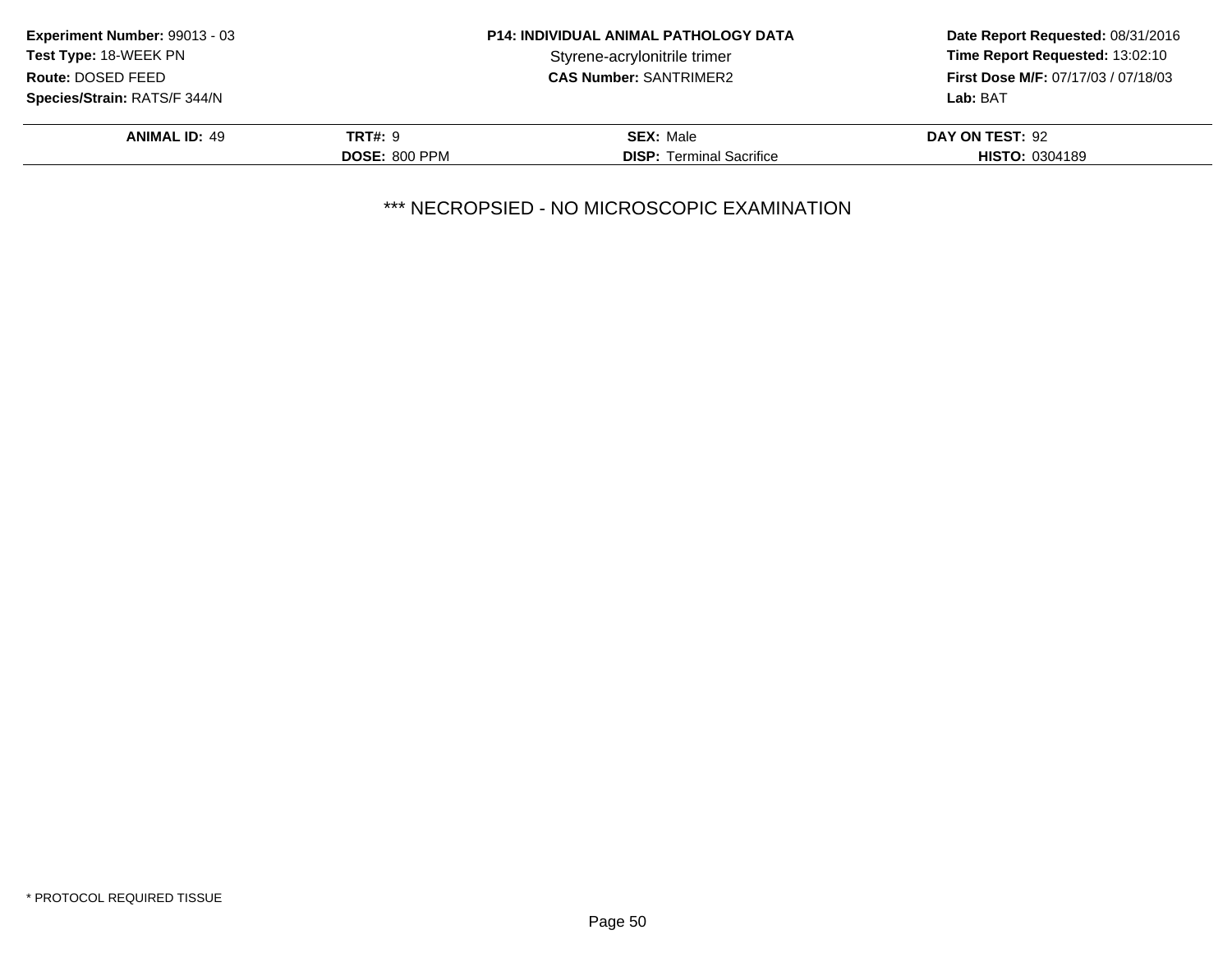| Experiment Number: 99013 - 03       |                      | <b>P14: INDIVIDUAL ANIMAL PATHOLOGY DATA</b> | Date Report Requested: 08/31/2016          |
|-------------------------------------|----------------------|----------------------------------------------|--------------------------------------------|
| Test Type: 18-WEEK PN               |                      | Styrene-acrylonitrile trimer                 | Time Report Requested: 13:02:10            |
| Route: DOSED FEED                   |                      | <b>CAS Number: SANTRIMER2</b>                | <b>First Dose M/F: 07/17/03 / 07/18/03</b> |
| <b>Species/Strain: RATS/F 344/N</b> |                      |                                              | Lab: BAT                                   |
| <b>ANIMAL ID: 50</b>                | <b>TRT#: 9</b>       | <b>SEX: Male</b>                             | DAY ON TEST: 92                            |
|                                     | <b>DOSE: 800 PPM</b> | <b>DISP:</b> Terminal Sacrifice              | <b>HISTO: 0304190</b>                      |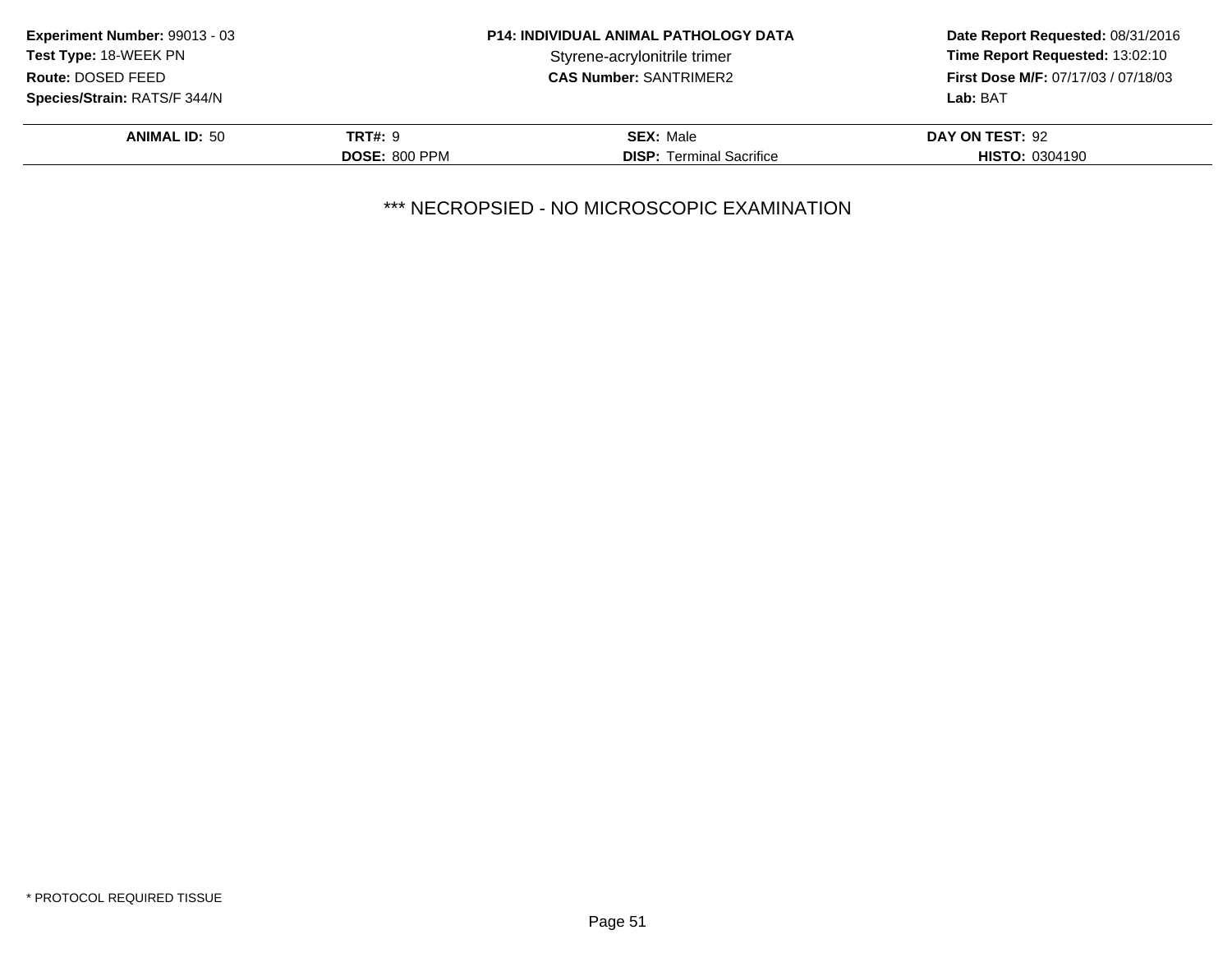| Experiment Number: 99013 - 03<br>Test Type: 18-WEEK PN<br>Route: DOSED FEED<br>Species/Strain: RATS/F 344/N | P14: INDIVIDUAL ANIMAL PATHOLOGY DATA<br>Styrene-acrylonitrile trimer<br><b>CAS Number: SANTRIMER2</b> |                                              | Date Report Requested: 08/31/2016<br>Time Report Requested: 13:02:10<br>First Dose M/F: 07/17/03 / 07/18/03<br>Lab: BAT |
|-------------------------------------------------------------------------------------------------------------|--------------------------------------------------------------------------------------------------------|----------------------------------------------|-------------------------------------------------------------------------------------------------------------------------|
| <b>ANIMAL ID: 51</b>                                                                                        | <b>TRT#: 11</b><br><b>DOSE: 1600 PPM</b>                                                               | SEX: Male<br><b>DISP: Terminal Sacrifice</b> | DAY ON TEST: 92<br>HISTO: 0304191                                                                                       |
|                                                                                                             |                                                                                                        | ORGAN AND ACCOUNTABLE SITE STATUS            |                                                                                                                         |
| <b>NORMAL</b>                                                                                               |                                                                                                        |                                              |                                                                                                                         |
| * Adrenal Cortex                                                                                            | * Adrenal Medulla                                                                                      | * Blood Vessel                               | * Bone                                                                                                                  |
| * Bone Marrow                                                                                               | * Brain                                                                                                | * Epididymis                                 | * Esophagus                                                                                                             |
| * Eye                                                                                                       | * Harderian Gland                                                                                      | * Intestine Large, Cecum                     | * Intestine Large, Colon                                                                                                |
| * Intestine Large, Rectum                                                                                   | * Intestine Small, Duodenum                                                                            | * Intestine Small, Ileum                     | * Intestine Small, Jejunum                                                                                              |
| * Lung                                                                                                      | * Lymph Node, Mesenteric                                                                               | * Mammary Gland                              | * Nose                                                                                                                  |
| * Parathyroid Gland                                                                                         | * Pituitary Gland                                                                                      | * Prostate                                   | * Salivary Glands                                                                                                       |
| * Seminal Vesicle                                                                                           | * Skin                                                                                                 | * Spleen                                     | * Stomach, Forestomach                                                                                                  |
| * Stomach, Glandular                                                                                        | * Testes                                                                                               | * Thymus                                     | * Thyroid Gland                                                                                                         |
| * Trachea                                                                                                   | * Urinary Bladder                                                                                      |                                              |                                                                                                                         |
| <b>MISSING</b>                                                                                              |                                                                                                        |                                              |                                                                                                                         |
| * Lymph Node, Mandibular                                                                                    |                                                                                                        |                                              |                                                                                                                         |
| <b>OBSERVATIONS</b>                                                                                         |                                                                                                        |                                              |                                                                                                                         |
| * Eye                                                                                                       |                                                                                                        |                                              |                                                                                                                         |
|                                                                                                             | Note: Optic nerves were present in the brain section in this and several subsequent rats.              |                                              |                                                                                                                         |
| * Heart                                                                                                     |                                                                                                        | Cardiomyopathy                               | Minimal                                                                                                                 |
| * Kidney                                                                                                    |                                                                                                        | Nephropathy                                  | Minimal                                                                                                                 |
| * Liver                                                                                                     |                                                                                                        | Inflammation                                 | Chronic, Minimal                                                                                                        |
| * Pancreas                                                                                                  |                                                                                                        | <b>Infiltration Cellular</b>                 | Mononuclear CI, Minimal                                                                                                 |
| <b>Preputial Gland</b>                                                                                      |                                                                                                        | Inflammation                                 | Minimal                                                                                                                 |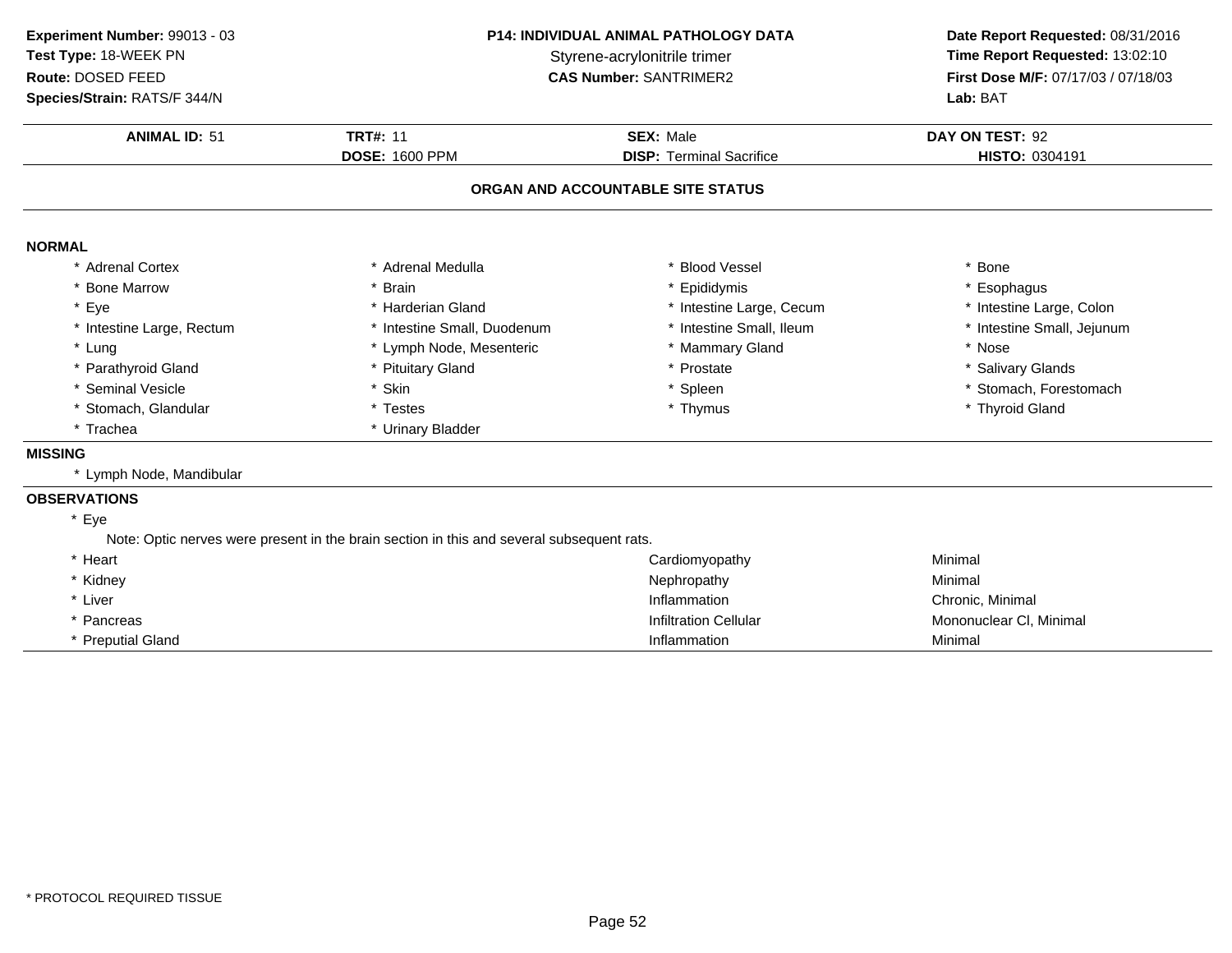| Experiment Number: 99013 - 03<br>Test Type: 18-WEEK PN<br>Route: DOSED FEED<br>Species/Strain: RATS/F 344/N | <b>P14: INDIVIDUAL ANIMAL PATHOLOGY DATA</b><br>Styrene-acrylonitrile trimer<br><b>CAS Number: SANTRIMER2</b> |                                   | Date Report Requested: 08/31/2016<br>Time Report Requested: 13:02:10<br>First Dose M/F: 07/17/03 / 07/18/03<br>Lab: BAT |
|-------------------------------------------------------------------------------------------------------------|---------------------------------------------------------------------------------------------------------------|-----------------------------------|-------------------------------------------------------------------------------------------------------------------------|
| <b>ANIMAL ID: 52</b>                                                                                        | <b>TRT#: 11</b><br><b>SEX: Male</b><br><b>DOSE: 1600 PPM</b><br><b>DISP: Terminal Sacrifice</b>               |                                   | DAY ON TEST: 92<br><b>HISTO: 0304192</b>                                                                                |
|                                                                                                             |                                                                                                               | ORGAN AND ACCOUNTABLE SITE STATUS |                                                                                                                         |
| <b>NORMAL</b>                                                                                               |                                                                                                               |                                   |                                                                                                                         |
| * Adrenal Cortex                                                                                            | * Adrenal Medulla                                                                                             | * Blood Vessel                    | * Bone                                                                                                                  |
| * Bone Marrow                                                                                               | * Brain                                                                                                       | * Epididymis                      | * Esophagus                                                                                                             |
| * Eye                                                                                                       | * Harderian Gland                                                                                             | * Intestine Large, Cecum          | * Intestine Large, Colon                                                                                                |
| * Intestine Large, Rectum                                                                                   | * Intestine Small, Duodenum                                                                                   | * Intestine Small, Ileum          | * Intestine Small, Jejunum                                                                                              |
| * Lung                                                                                                      | * Lymph Node, Mesenteric                                                                                      | * Mammary Gland                   | * Nose                                                                                                                  |
| * Pancreas                                                                                                  | * Pituitary Gland                                                                                             | * Prostate                        | * Salivary Glands                                                                                                       |
| * Seminal Vesicle                                                                                           | * Skin                                                                                                        | * Spleen                          | * Stomach, Forestomach                                                                                                  |
| * Stomach, Glandular                                                                                        | * Testes                                                                                                      | * Thymus                          | * Thyroid Gland                                                                                                         |
| * Trachea                                                                                                   | * Urinary Bladder                                                                                             |                                   |                                                                                                                         |
| <b>MISSING</b>                                                                                              |                                                                                                               |                                   |                                                                                                                         |
| * Lymph Node, Mandibular                                                                                    | * Parathyroid Gland                                                                                           |                                   |                                                                                                                         |
| <b>OBSERVATIONS</b>                                                                                         |                                                                                                               |                                   |                                                                                                                         |
| * Heart                                                                                                     |                                                                                                               | Cardiomyopathy                    | Minimal                                                                                                                 |
| * Kidney                                                                                                    |                                                                                                               | Nephropathy                       | Minimal                                                                                                                 |
| * Liver                                                                                                     |                                                                                                               | Inflammation                      | Chronic, Minimal                                                                                                        |
| * Preputial Gland                                                                                           |                                                                                                               | Inflammation                      | Minimal                                                                                                                 |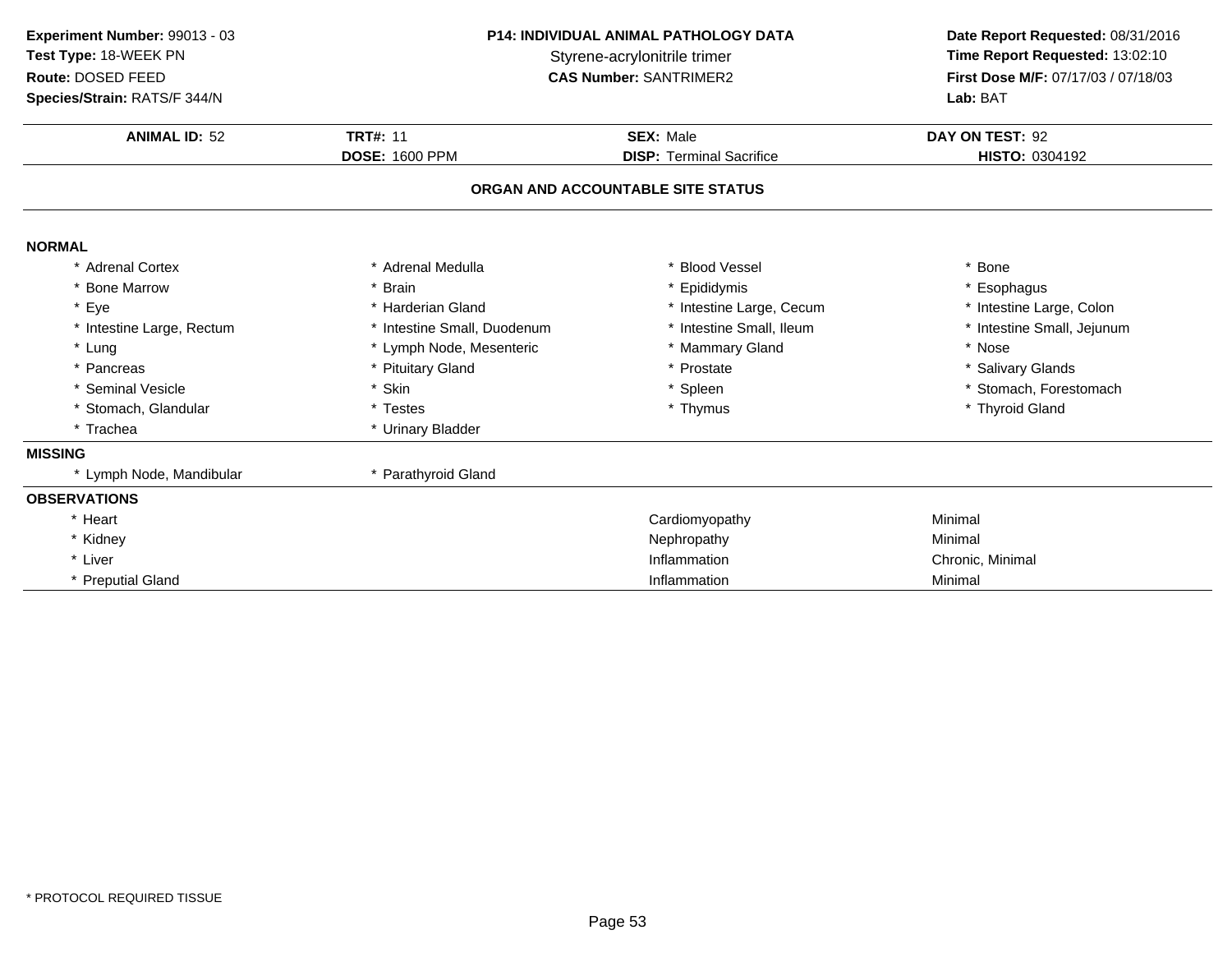| Experiment Number: 99013 - 03              | <b>P14: INDIVIDUAL ANIMAL PATHOLOGY DATA</b> |                                                               | Date Report Requested: 08/31/2016                                      |
|--------------------------------------------|----------------------------------------------|---------------------------------------------------------------|------------------------------------------------------------------------|
| Test Type: 18-WEEK PN<br>Route: DOSED FEED |                                              | Styrene-acrylonitrile trimer<br><b>CAS Number: SANTRIMER2</b> | Time Report Requested: 13:02:10<br>First Dose M/F: 07/17/03 / 07/18/03 |
| Species/Strain: RATS/F 344/N               |                                              |                                                               | Lab: BAT                                                               |
| <b>ANIMAL ID: 53</b>                       | <b>TRT#: 11</b>                              | <b>SEX: Male</b>                                              | DAY ON TEST: 92                                                        |
|                                            | <b>DOSE: 1600 PPM</b>                        | <b>DISP:</b> Terminal Sacrifice                               | <b>HISTO: 0304193</b>                                                  |
|                                            |                                              | ORGAN AND ACCOUNTABLE SITE STATUS                             |                                                                        |
| <b>NORMAL</b>                              |                                              |                                                               |                                                                        |
| * Adrenal Cortex                           | * Adrenal Medulla                            | <b>Blood Vessel</b>                                           | * Bone                                                                 |
| * Bone Marrow                              | * Brain                                      | * Epididymis                                                  | * Esophagus                                                            |
| * Eye                                      | * Harderian Gland                            | * Intestine Large, Cecum                                      | * Intestine Large, Colon                                               |
| * Intestine Large, Rectum                  | * Intestine Small, Duodenum                  | * Intestine Small, Ileum                                      | * Intestine Small, Jejunum                                             |
| * Lung                                     | * Lymph Node, Mesenteric                     | * Mammary Gland                                               | * Nose                                                                 |
| * Parathyroid Gland                        | * Pituitary Gland                            | Prostate                                                      | * Salivary Glands                                                      |
| * Seminal Vesicle                          | * Skin                                       | * Spleen                                                      | * Stomach, Forestomach                                                 |
| * Stomach, Glandular                       | * Testes                                     | * Thymus                                                      | * Thyroid Gland                                                        |
| * Trachea                                  | * Urinary Bladder                            |                                                               |                                                                        |
| <b>MISSING</b>                             |                                              |                                                               |                                                                        |
| * Lymph Node, Mandibular                   |                                              |                                                               |                                                                        |
| <b>OBSERVATIONS</b>                        |                                              |                                                               |                                                                        |
| * Heart                                    |                                              | Cardiomyopathy                                                | Minimal                                                                |
| * Kidney                                   |                                              | Nephropathy                                                   | Minimal                                                                |
| * Liver                                    |                                              | Inflammation                                                  | Chronic, Minimal                                                       |
| * Pancreas                                 |                                              | <b>Infiltration Cellular</b>                                  | Mononuclear CI, Minimal                                                |
| * Preputial Gland                          |                                              | Inflammation                                                  | Minimal                                                                |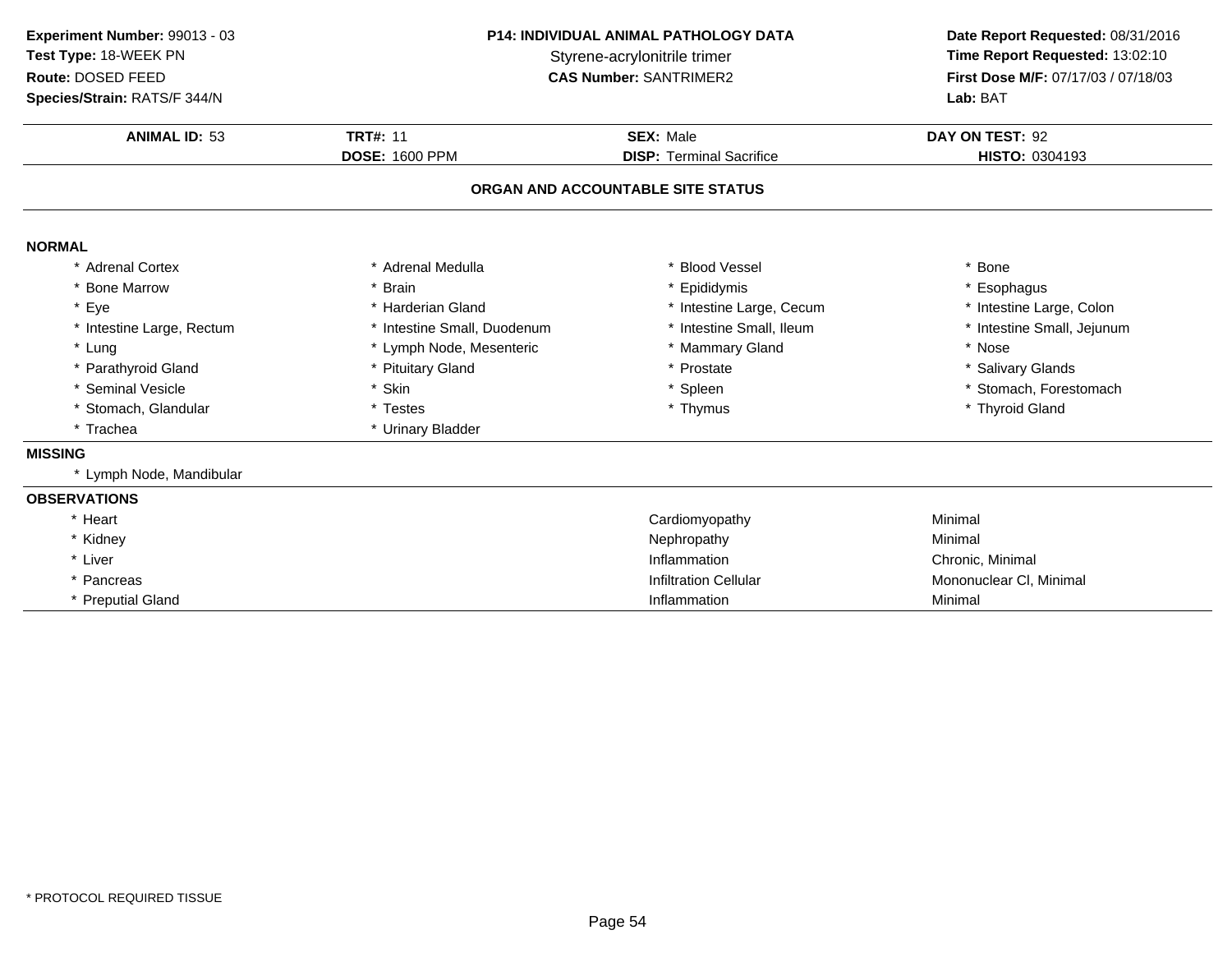| Experiment Number: 99013 - 03<br>Test Type: 18-WEEK PN<br>Route: DOSED FEED<br>Species/Strain: RATS/F 344/N | <b>P14: INDIVIDUAL ANIMAL PATHOLOGY DATA</b><br>Styrene-acrylonitrile trimer<br><b>CAS Number: SANTRIMER2</b> |                                   | Date Report Requested: 08/31/2016<br>Time Report Requested: 13:02:10<br>First Dose M/F: 07/17/03 / 07/18/03<br>Lab: BAT |  |
|-------------------------------------------------------------------------------------------------------------|---------------------------------------------------------------------------------------------------------------|-----------------------------------|-------------------------------------------------------------------------------------------------------------------------|--|
| <b>ANIMAL ID: 54</b>                                                                                        | <b>TRT#: 11</b><br><b>SEX: Male</b><br><b>DOSE: 1600 PPM</b><br><b>DISP: Terminal Sacrifice</b>               |                                   | DAY ON TEST: 92<br>HISTO: 0304194                                                                                       |  |
|                                                                                                             |                                                                                                               | ORGAN AND ACCOUNTABLE SITE STATUS |                                                                                                                         |  |
|                                                                                                             |                                                                                                               |                                   |                                                                                                                         |  |
| <b>NORMAL</b>                                                                                               |                                                                                                               |                                   |                                                                                                                         |  |
| * Adrenal Cortex                                                                                            | * Adrenal Medulla                                                                                             | * Blood Vessel                    | * Bone                                                                                                                  |  |
| * Bone Marrow                                                                                               | * Brain                                                                                                       | Epididymis                        | * Esophagus                                                                                                             |  |
| * Eye                                                                                                       | * Harderian Gland                                                                                             | * Intestine Large, Cecum          | * Intestine Large, Colon                                                                                                |  |
| * Intestine Large, Rectum                                                                                   | * Intestine Small, Duodenum                                                                                   | * Intestine Small, Ileum          | * Intestine Small, Jejunum                                                                                              |  |
| * Lung                                                                                                      | * Lymph Node, Mesenteric                                                                                      | * Mammary Gland                   | * Nose                                                                                                                  |  |
| * Parathyroid Gland                                                                                         | * Pituitary Gland                                                                                             | * Preputial Gland                 | * Prostate                                                                                                              |  |
| * Salivary Glands                                                                                           | * Seminal Vesicle                                                                                             | * Skin                            | * Spleen                                                                                                                |  |
| * Stomach, Forestomach                                                                                      | * Stomach, Glandular                                                                                          | * Testes                          | * Thymus                                                                                                                |  |
| * Thyroid Gland                                                                                             | * Trachea                                                                                                     | * Urinary Bladder                 |                                                                                                                         |  |
| <b>MISSING</b>                                                                                              |                                                                                                               |                                   |                                                                                                                         |  |
| * Lymph Node, Mandibular                                                                                    |                                                                                                               |                                   |                                                                                                                         |  |
| <b>OBSERVATIONS</b>                                                                                         |                                                                                                               |                                   |                                                                                                                         |  |
| * Heart                                                                                                     |                                                                                                               | Cardiomyopathy                    | Minimal                                                                                                                 |  |
| * Kidney                                                                                                    |                                                                                                               | Nephropathy                       | Minimal                                                                                                                 |  |
| * Liver                                                                                                     |                                                                                                               | Inflammation                      | Chronic, Minimal                                                                                                        |  |
| * Pancreas                                                                                                  |                                                                                                               | Atrophy                           | Minimal                                                                                                                 |  |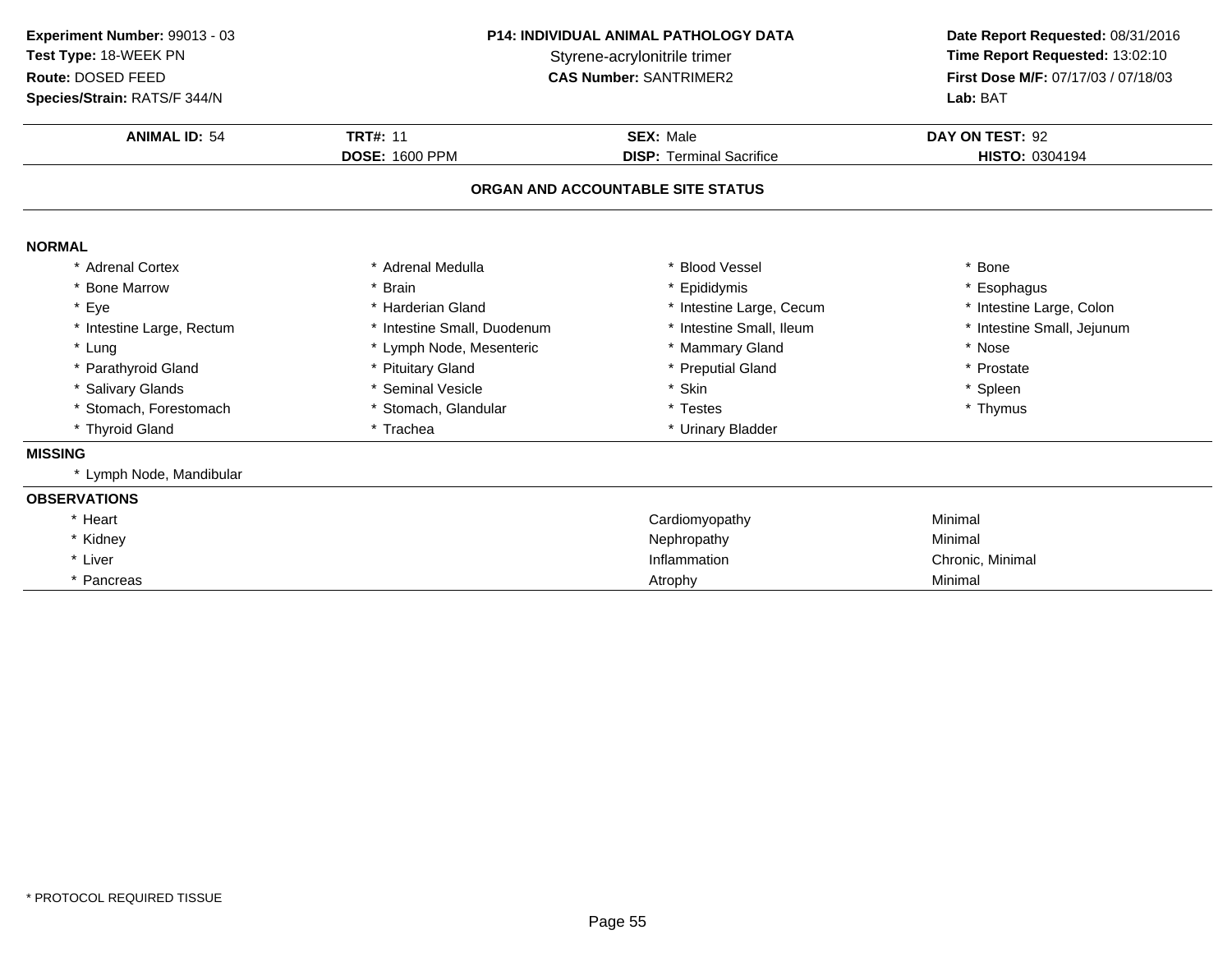| Experiment Number: 99013 - 03<br>Test Type: 18-WEEK PN<br>Route: DOSED FEED<br>Species/Strain: RATS/F 344/N | <b>P14: INDIVIDUAL ANIMAL PATHOLOGY DATA</b><br>Styrene-acrylonitrile trimer<br><b>CAS Number: SANTRIMER2</b> |                                   | Date Report Requested: 08/31/2016<br>Time Report Requested: 13:02:10<br>First Dose M/F: 07/17/03 / 07/18/03<br>Lab: BAT |  |
|-------------------------------------------------------------------------------------------------------------|---------------------------------------------------------------------------------------------------------------|-----------------------------------|-------------------------------------------------------------------------------------------------------------------------|--|
|                                                                                                             |                                                                                                               |                                   |                                                                                                                         |  |
| <b>ANIMAL ID: 55</b>                                                                                        | <b>TRT#: 11</b>                                                                                               | <b>SEX: Male</b>                  | DAY ON TEST: 92                                                                                                         |  |
|                                                                                                             | <b>DOSE: 1600 PPM</b>                                                                                         | <b>DISP: Terminal Sacrifice</b>   | HISTO: 0304195                                                                                                          |  |
|                                                                                                             |                                                                                                               | ORGAN AND ACCOUNTABLE SITE STATUS |                                                                                                                         |  |
| <b>NORMAL</b>                                                                                               |                                                                                                               |                                   |                                                                                                                         |  |
| * Adrenal Cortex                                                                                            | * Adrenal Medulla                                                                                             | <b>Blood Vessel</b>               | * Bone                                                                                                                  |  |
| * Bone Marrow                                                                                               | * Brain                                                                                                       | Epididymis                        | * Esophagus                                                                                                             |  |
| * Eye                                                                                                       | * Harderian Gland                                                                                             | * Intestine Large, Cecum          | * Intestine Large, Colon                                                                                                |  |
| * Intestine Large, Rectum                                                                                   | * Intestine Small, Duodenum                                                                                   | * Intestine Small, Ileum          | * Intestine Small, Jejunum                                                                                              |  |
| * Lymph Node, Mesenteric                                                                                    | * Mammary Gland                                                                                               | * Nose                            | * Pancreas                                                                                                              |  |
| * Parathyroid Gland                                                                                         | * Pituitary Gland                                                                                             | Prostate                          | * Salivary Glands                                                                                                       |  |
| * Seminal Vesicle                                                                                           | * Skin                                                                                                        | * Spleen                          | * Stomach, Forestomach                                                                                                  |  |
| * Stomach, Glandular                                                                                        | * Testes                                                                                                      | * Thymus                          | * Thyroid Gland                                                                                                         |  |
| * Trachea                                                                                                   | * Urinary Bladder                                                                                             |                                   |                                                                                                                         |  |
| <b>MISSING</b>                                                                                              |                                                                                                               |                                   |                                                                                                                         |  |
| * Lymph Node, Mandibular                                                                                    |                                                                                                               |                                   |                                                                                                                         |  |
| <b>OBSERVATIONS</b>                                                                                         |                                                                                                               |                                   |                                                                                                                         |  |
| * Heart                                                                                                     |                                                                                                               | Cardiomyopathy                    | Minimal                                                                                                                 |  |
| * Kidney                                                                                                    |                                                                                                               | Nephropathy                       | Minimal                                                                                                                 |  |
| * Liver                                                                                                     |                                                                                                               | Inflammation                      | Chronic, Minimal                                                                                                        |  |
| * Lung                                                                                                      |                                                                                                               | Inflammation                      | Chronic, Minimal                                                                                                        |  |
| * Preputial Gland                                                                                           |                                                                                                               | Inflammation                      | Minimal                                                                                                                 |  |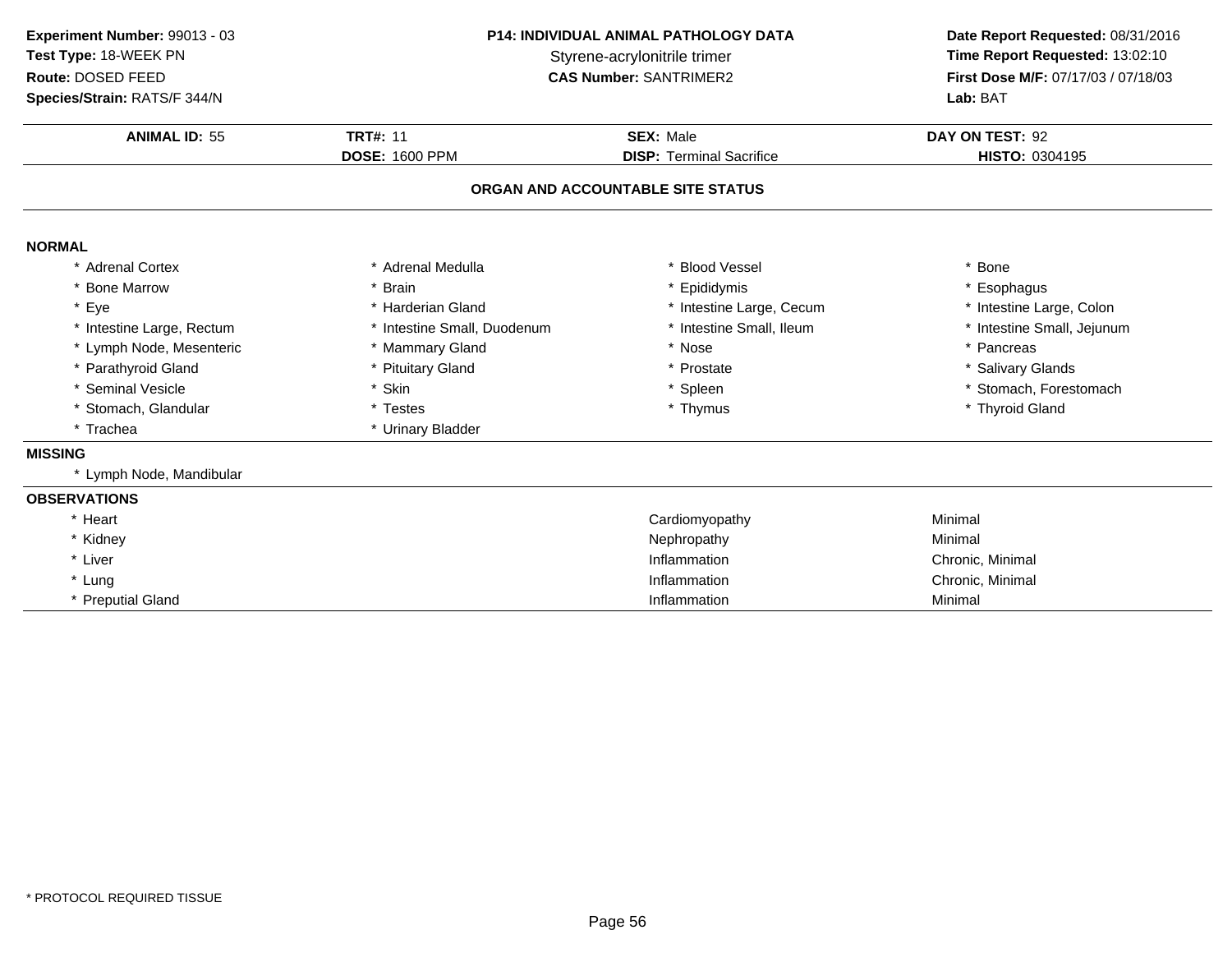| Experiment Number: 99013 - 03<br><b>Test Type: 18-WEEK PN</b><br>Route: DOSED FEED<br>Species/Strain: RATS/F 344/N | <b>P14: INDIVIDUAL ANIMAL PATHOLOGY DATA</b><br>Styrene-acrylonitrile trimer<br><b>CAS Number: SANTRIMER2</b> |                                   | Date Report Requested: 08/31/2016<br>Time Report Requested: 13:02:10<br>First Dose M/F: 07/17/03 / 07/18/03<br>Lab: BAT |  |
|--------------------------------------------------------------------------------------------------------------------|---------------------------------------------------------------------------------------------------------------|-----------------------------------|-------------------------------------------------------------------------------------------------------------------------|--|
| <b>ANIMAL ID: 56</b>                                                                                               | <b>TRT#: 11</b>                                                                                               | <b>SEX: Male</b>                  | DAY ON TEST: 92                                                                                                         |  |
|                                                                                                                    | <b>DOSE: 1600 PPM</b>                                                                                         | <b>DISP: Terminal Sacrifice</b>   | HISTO: 0304196                                                                                                          |  |
|                                                                                                                    |                                                                                                               | ORGAN AND ACCOUNTABLE SITE STATUS |                                                                                                                         |  |
| <b>NORMAL</b>                                                                                                      |                                                                                                               |                                   |                                                                                                                         |  |
| * Adrenal Cortex                                                                                                   | * Adrenal Medulla                                                                                             | <b>Blood Vessel</b>               | * Bone                                                                                                                  |  |
| * Bone Marrow                                                                                                      | * Brain                                                                                                       | Epididymis                        | * Esophagus                                                                                                             |  |
| * Eye                                                                                                              | * Harderian Gland                                                                                             | * Intestine Large, Cecum          | * Intestine Large, Colon                                                                                                |  |
| * Intestine Large, Rectum                                                                                          | * Intestine Small, Duodenum                                                                                   | * Intestine Small, Ileum          | * Intestine Small, Jejunum                                                                                              |  |
| * Lung                                                                                                             | * Lymph Node, Mesenteric                                                                                      | * Mammary Gland                   | * Nose                                                                                                                  |  |
| * Pancreas                                                                                                         | * Parathyroid Gland                                                                                           | * Pituitary Gland                 | * Preputial Gland                                                                                                       |  |
| * Prostate                                                                                                         | * Salivary Glands                                                                                             | * Seminal Vesicle                 | * Skin                                                                                                                  |  |
| * Spleen                                                                                                           | * Stomach, Forestomach                                                                                        | * Stomach, Glandular              | * Testes                                                                                                                |  |
| * Thymus                                                                                                           | * Thyroid Gland                                                                                               | * Trachea                         | * Urinary Bladder                                                                                                       |  |
| <b>MISSING</b>                                                                                                     |                                                                                                               |                                   |                                                                                                                         |  |
| * Lymph Node, Mandibular                                                                                           |                                                                                                               |                                   |                                                                                                                         |  |
| <b>OBSERVATIONS</b>                                                                                                |                                                                                                               |                                   |                                                                                                                         |  |
| * Heart                                                                                                            |                                                                                                               | Cardiomyopathy                    | Minimal                                                                                                                 |  |
| * Kidney                                                                                                           |                                                                                                               | Nephropathy                       | Minimal                                                                                                                 |  |
| * Liver                                                                                                            |                                                                                                               | Inflammation                      | Chronic, Minimal                                                                                                        |  |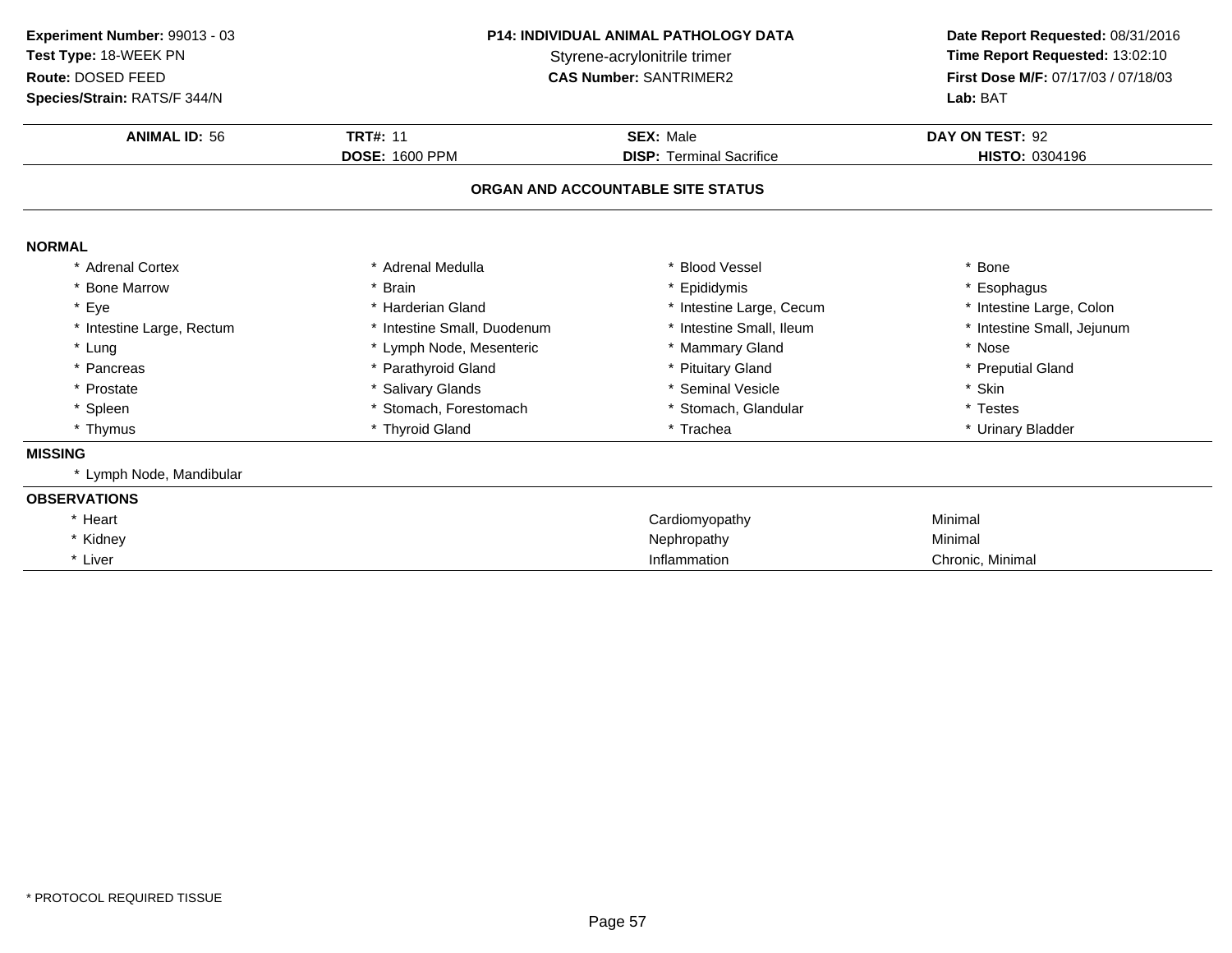| Experiment Number: 99013 - 03<br>Test Type: 18-WEEK PN<br>Route: DOSED FEED<br>Species/Strain: RATS/F 344/N | <b>P14: INDIVIDUAL ANIMAL PATHOLOGY DATA</b><br>Styrene-acrylonitrile trimer<br><b>CAS Number: SANTRIMER2</b> |                                   | Date Report Requested: 08/31/2016<br>Time Report Requested: 13:02:10<br>First Dose M/F: 07/17/03 / 07/18/03<br>Lab: BAT |  |
|-------------------------------------------------------------------------------------------------------------|---------------------------------------------------------------------------------------------------------------|-----------------------------------|-------------------------------------------------------------------------------------------------------------------------|--|
| <b>ANIMAL ID: 57</b>                                                                                        | <b>TRT#: 11</b>                                                                                               | <b>SEX: Male</b>                  | DAY ON TEST: 92                                                                                                         |  |
|                                                                                                             | <b>DOSE: 1600 PPM</b>                                                                                         | <b>DISP: Terminal Sacrifice</b>   | HISTO: 0304197                                                                                                          |  |
|                                                                                                             |                                                                                                               | ORGAN AND ACCOUNTABLE SITE STATUS |                                                                                                                         |  |
| <b>NORMAL</b>                                                                                               |                                                                                                               |                                   |                                                                                                                         |  |
| * Adrenal Cortex                                                                                            | * Adrenal Medulla                                                                                             | <b>Blood Vessel</b>               | * Bone                                                                                                                  |  |
| * Bone Marrow                                                                                               | * Brain                                                                                                       | Epididymis                        | * Esophagus                                                                                                             |  |
| * Eye                                                                                                       | * Harderian Gland                                                                                             | * Intestine Large, Cecum          | * Intestine Large, Colon                                                                                                |  |
| * Intestine Large, Rectum                                                                                   | * Intestine Small, Duodenum                                                                                   | * Intestine Small, Ileum          | * Intestine Small, Jejunum                                                                                              |  |
| * Lung                                                                                                      | * Lymph Node, Mesenteric                                                                                      | * Mammary Gland                   | * Nose                                                                                                                  |  |
| * Pancreas                                                                                                  | * Parathyroid Gland                                                                                           | * Pituitary Gland                 | * Preputial Gland                                                                                                       |  |
| * Prostate                                                                                                  | * Salivary Glands                                                                                             | <b>Seminal Vesicle</b>            | * Skin                                                                                                                  |  |
| * Spleen                                                                                                    | * Stomach, Forestomach                                                                                        | * Stomach, Glandular              | * Testes                                                                                                                |  |
| * Thymus                                                                                                    | * Thyroid Gland                                                                                               | * Trachea                         | * Urinary Bladder                                                                                                       |  |
| <b>MISSING</b>                                                                                              |                                                                                                               |                                   |                                                                                                                         |  |
| * Lymph Node, Mandibular                                                                                    |                                                                                                               |                                   |                                                                                                                         |  |
| <b>OBSERVATIONS</b>                                                                                         |                                                                                                               |                                   |                                                                                                                         |  |
| * Heart                                                                                                     |                                                                                                               | Cardiomyopathy                    | Minimal                                                                                                                 |  |
| * Kidney                                                                                                    |                                                                                                               | Nephropathy                       | Minimal                                                                                                                 |  |
| * Liver                                                                                                     |                                                                                                               | Inflammation                      | Chronic, Minimal                                                                                                        |  |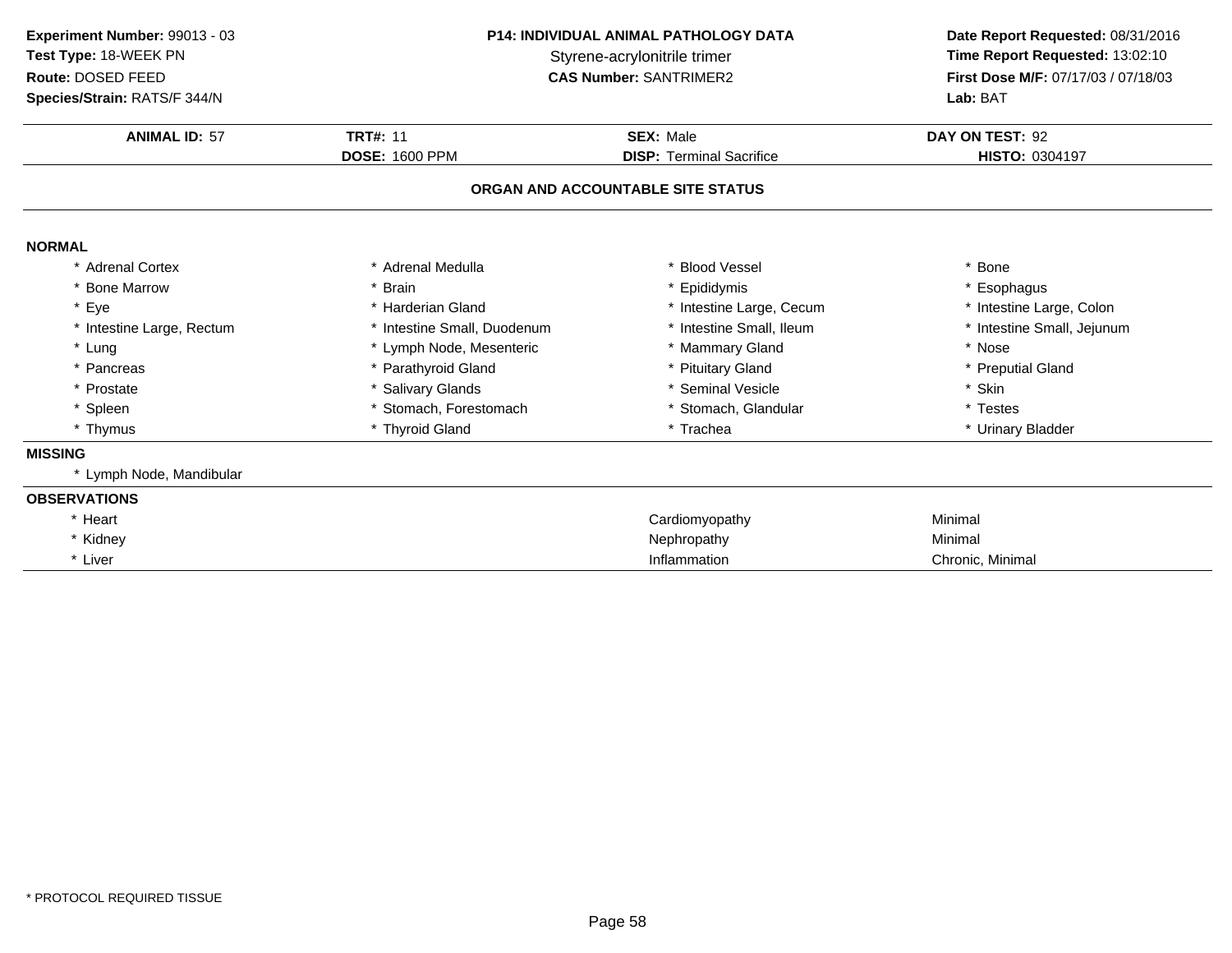**ANIMAL ID:** <sup>58</sup>**TRT#:** 11 **SEX:** Male **SEX:** Male **DAY ON TEST:** 92 **DOSE:** 1600 PPM**DISP:** Terminal Sacrifice **HISTO:** 0304198 **ORGAN AND ACCOUNTABLE SITE STATUSNORMAL** \* Adrenal Cortex \* Adrenal Medullaa the set of the set of the set of the set of the set of the set of the set of the set of the set of the set o<br>Set of the set of the set of the set of the set of the set of the set of the set of the set of the set of the s \* Bone Marrow \* Brain \* Epididymis \* Esophagus \* Eye\* Harderian Gland \* 11 \* 11testine Large, Cecum<br>\* Intestine Small, Duodenum \* 11testine Small, Ileum \* Intestine Large, Colon<br>\* Intestine Small, Jejunum \* Intestine Large, Rectum\* Intestine Small, Duodenum \* 11testine Small, Ileum \* 11testine Small, Ileum \* 11testine Small, Ileum \* 11testine Small, Ileum \* 12testine Small, Ileum \* 12testine Small, Ileum \* 12testine Small, Ileum \* 12testine Small, \* Lymph Node, Mesenteric \* Mammary Gland \* Nose \* Pancreas \* Parathyroid Glandd **the set of the set of the set of the set of the set of the set of the set of the set of the set of the set of the set of the set of the set of the set of the set of the set of the set of the set of the set of the set of** \* Salivary Glands \* Seminal Vesicle \* Skin \* Spleen \* Stomach, Forestomach\* Stomach, Glandular \* \* Testes \* Testes \* Trachea \* Thymus \* Trachea \* Thymus \* Thymus \* Thymus \* Thymus \* Thymus \* Thymus \* Thymus \* Thymus \* Thymus \* Thymus \* Thymus \* Thymus \* Thymus \* Thymus \* Thymus \* Thymus \* Thymus \* Thyroid Gland\* Urinary Bladder **MISSING** \* Lymph Node, Mandibular **OBSERVATIONS**\* Heart Cardiomyopathy Minimal \* Kidneyy the contract of the contract of the Nephropathy Nephropathy and the Minimal Minimal  $\lambda$ \* Liver \* Liver **Inflammation Inflammation** Inflammation **Chronic, Minimal**<br> **Inflammation** Chronic, Minimal \* Lung Inflammation Chronic, Minimal **Experiment Number:** 99013 - 03 **P14: INDIVIDUAL ANIMAL PATHOLOGY DATA Date Report Requested:** 08/31/2016 **Test Type:** 18-WEEK PNStyrene-acrylonitrile trimer<br>
CAS Number: SANTRIMER2<br>
CAS Number: SANTRIMER2<br>
Time Report Requested: 13:02:10 **Route:** DOSED FEED**First Dose M/F:** 07/17/03 / 07/18/03<br>**Lab:** BAT **Species/Strain:** RATS/F 344/N**Lab:** BAT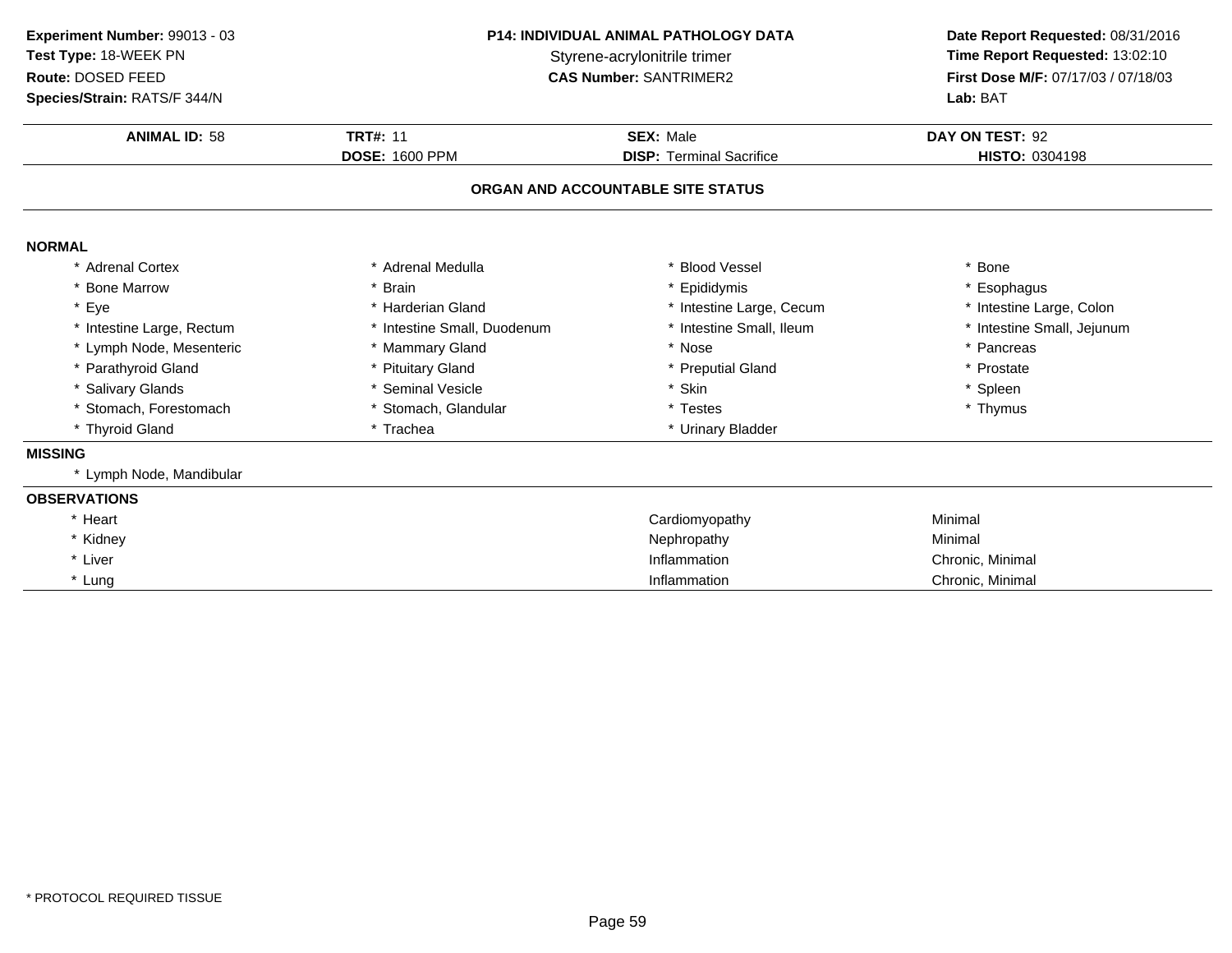| Experiment Number: 99013 - 03<br>Test Type: 18-WEEK PN<br>Route: DOSED FEED |                                                                                               | P14: INDIVIDUAL ANIMAL PATHOLOGY DATA<br>Styrene-acrylonitrile trimer<br><b>CAS Number: SANTRIMER2</b> |                             |
|-----------------------------------------------------------------------------|-----------------------------------------------------------------------------------------------|--------------------------------------------------------------------------------------------------------|-----------------------------|
| Species/Strain: RATS/F 344/N                                                |                                                                                               |                                                                                                        | Lab: BAT                    |
| <b>ANIMAL ID: 59</b>                                                        | <b>TRT#: 11</b>                                                                               | SEX: Male                                                                                              | DAY ON TEST: 92             |
|                                                                             | <b>DOSE: 1600 PPM</b><br><b>DISP: Terminal Sacrifice</b><br>ORGAN AND ACCOUNTABLE SITE STATUS |                                                                                                        | HISTO: 0304199              |
|                                                                             |                                                                                               |                                                                                                        |                             |
| <b>NORMAL</b>                                                               |                                                                                               |                                                                                                        |                             |
| * Adrenal Medulla                                                           | * Blood Vessel                                                                                | <b>Bone</b>                                                                                            | * Bone Marrow               |
| <b>Brain</b>                                                                | * Epididymis                                                                                  | Esophagus                                                                                              | * Eye                       |
| * Intestine Large, Cecum                                                    | * Intestine Large, Colon                                                                      | * Intestine Large, Rectum                                                                              | * Intestine Small, Duodenum |
| * Intestine Small, Ileum                                                    | * Intestine Small, Jejunum                                                                    | * Lymph Node, Mesenteric                                                                               | * Mammary Gland             |
| * Nose                                                                      | * Parathyroid Gland                                                                           | <b>Pituitary Gland</b>                                                                                 | * Preputial Gland           |
| * Prostate                                                                  | * Salivary Glands                                                                             | * Seminal Vesicle                                                                                      | * Skin                      |
| * Spleen                                                                    | * Stomach, Forestomach                                                                        | * Stomach, Glandular                                                                                   | * Testes                    |
| * Thymus                                                                    | * Thyroid Gland                                                                               | * Trachea                                                                                              | * Urinary Bladder           |
| <b>MISSING</b>                                                              |                                                                                               |                                                                                                        |                             |
| * Lymph Node, Mandibular                                                    |                                                                                               |                                                                                                        |                             |
| <b>OBSERVATIONS</b>                                                         |                                                                                               |                                                                                                        |                             |
| * Adrenal Cortex                                                            |                                                                                               | <b>Infiltration Cellular</b>                                                                           | Mononuclear CI, Minimal     |
| * Harderian Gland                                                           |                                                                                               | Inflammation                                                                                           | Minimal                     |
| * Heart                                                                     |                                                                                               | Cardiomyopathy                                                                                         | Minimal                     |
| * Kidney                                                                    |                                                                                               | Nephropathy                                                                                            | Minimal                     |
| * Liver                                                                     |                                                                                               | Inflammation                                                                                           | Chronic, Minimal            |
| * Lung                                                                      |                                                                                               | Inflammation                                                                                           | Chronic, Minimal            |
| * Pancreas                                                                  |                                                                                               | <b>Infiltration Cellular</b>                                                                           | Mononuclear CI, Minimal     |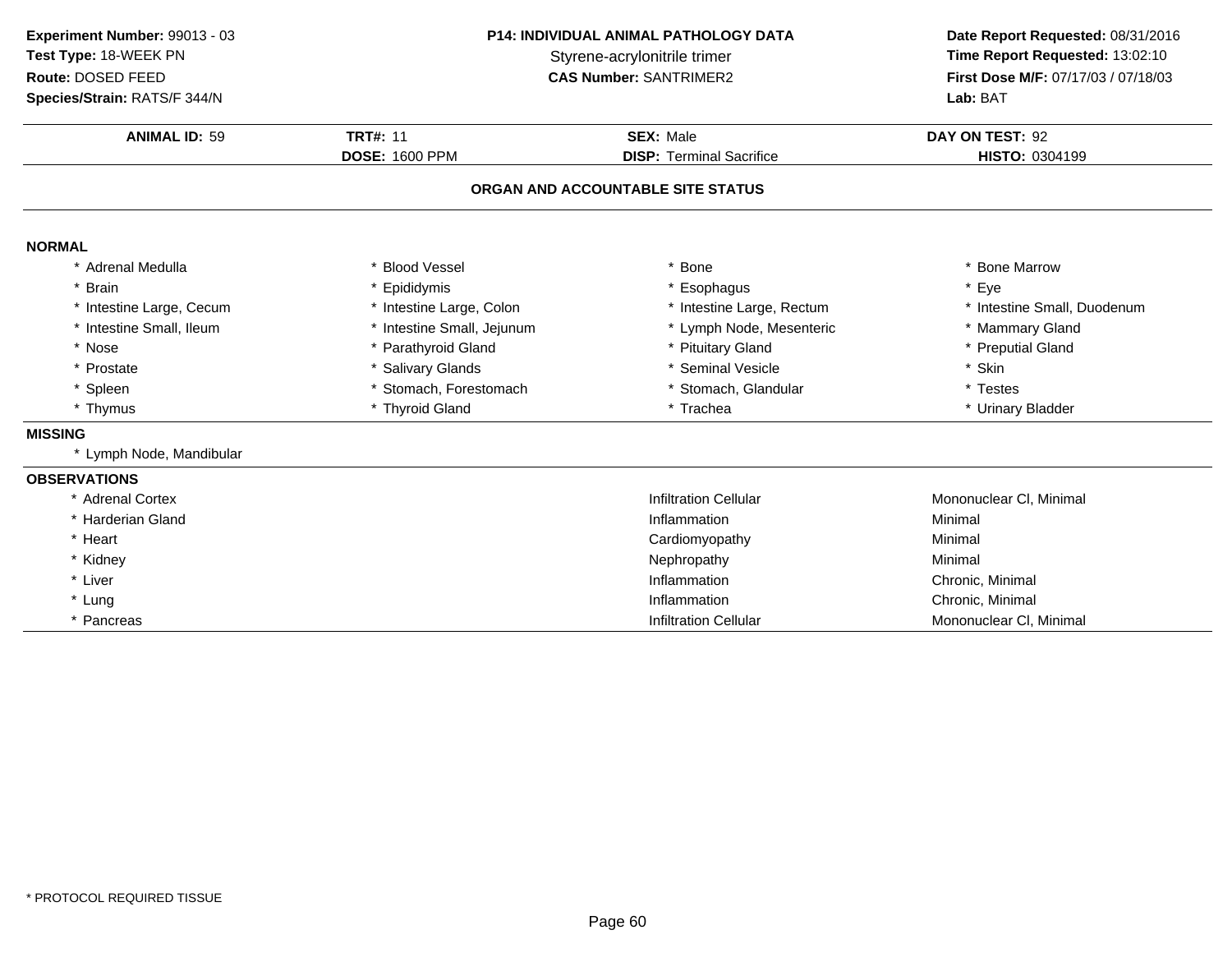| Experiment Number: 99013 - 03<br>Test Type: 18-WEEK PN<br>Route: DOSED FEED<br>Species/Strain: RATS/F 344/N | <b>P14: INDIVIDUAL ANIMAL PATHOLOGY DATA</b><br>Styrene-acrylonitrile trimer<br><b>CAS Number: SANTRIMER2</b> |                                   | Date Report Requested: 08/31/2016<br>Time Report Requested: 13:02:10<br>First Dose M/F: 07/17/03 / 07/18/03<br>Lab: BAT |  |
|-------------------------------------------------------------------------------------------------------------|---------------------------------------------------------------------------------------------------------------|-----------------------------------|-------------------------------------------------------------------------------------------------------------------------|--|
| <b>ANIMAL ID: 60</b>                                                                                        | <b>TRT#: 11</b>                                                                                               | <b>SEX: Male</b>                  | DAY ON TEST: 92                                                                                                         |  |
|                                                                                                             | <b>DOSE: 1600 PPM</b>                                                                                         | <b>DISP: Terminal Sacrifice</b>   | HISTO: 0304200                                                                                                          |  |
|                                                                                                             |                                                                                                               | ORGAN AND ACCOUNTABLE SITE STATUS |                                                                                                                         |  |
| <b>NORMAL</b>                                                                                               |                                                                                                               |                                   |                                                                                                                         |  |
| * Adrenal Cortex                                                                                            | * Adrenal Medulla                                                                                             | <b>Blood Vessel</b>               | Bone                                                                                                                    |  |
| * Bone Marrow                                                                                               | * Brain                                                                                                       | Epididymis                        | * Esophagus                                                                                                             |  |
| * Eye                                                                                                       | * Harderian Gland                                                                                             | * Intestine Large, Cecum          | * Intestine Large, Colon                                                                                                |  |
| * Intestine Large, Rectum                                                                                   | * Intestine Small, Duodenum                                                                                   | * Intestine Small, Ileum          | * Intestine Small, Jejunum                                                                                              |  |
| * Lung                                                                                                      | * Lymph Node, Mesenteric                                                                                      | * Mammary Gland                   | * Nose                                                                                                                  |  |
| * Pancreas                                                                                                  | * Pituitary Gland                                                                                             | * Prostate                        | * Salivary Glands                                                                                                       |  |
| * Seminal Vesicle                                                                                           | * Skin                                                                                                        | * Spleen                          | * Stomach, Forestomach                                                                                                  |  |
| * Stomach, Glandular                                                                                        | * Testes                                                                                                      | * Thymus                          | * Thyroid Gland                                                                                                         |  |
| * Trachea                                                                                                   | * Urinary Bladder                                                                                             |                                   |                                                                                                                         |  |
| <b>MISSING</b>                                                                                              |                                                                                                               |                                   |                                                                                                                         |  |
| * Lymph Node, Mandibular                                                                                    | * Parathyroid Gland                                                                                           |                                   |                                                                                                                         |  |
| <b>OBSERVATIONS</b>                                                                                         |                                                                                                               |                                   |                                                                                                                         |  |
| * Heart                                                                                                     |                                                                                                               | Cardiomyopathy                    | Mild                                                                                                                    |  |
| * Kidney                                                                                                    |                                                                                                               | Nephropathy                       | Minimal                                                                                                                 |  |
| * Liver                                                                                                     |                                                                                                               | Inflammation                      | Chronic, Minimal                                                                                                        |  |
| * Preputial Gland                                                                                           |                                                                                                               | Inflammation                      | Minimal                                                                                                                 |  |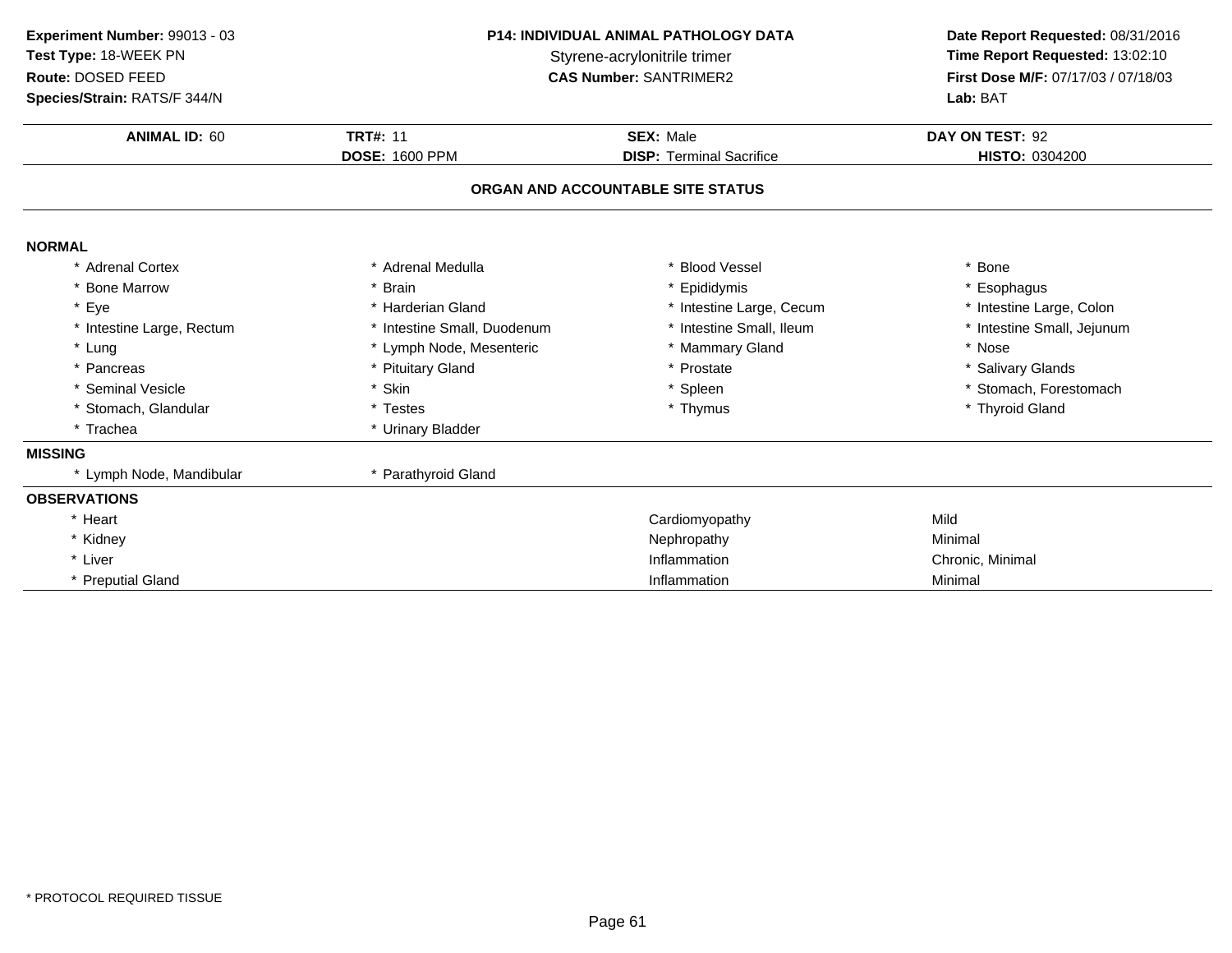| Experiment Number: 99013 - 03 | <b>P14: INDIVIDUAL ANIMAL PATHOLOGY DATA</b> |                                   | Date Report Requested: 08/31/2016   |  |
|-------------------------------|----------------------------------------------|-----------------------------------|-------------------------------------|--|
| Test Type: 18-WEEK PN         | Styrene-acrylonitrile trimer                 |                                   | Time Report Requested: 13:02:10     |  |
| Route: DOSED FEED             |                                              | <b>CAS Number: SANTRIMER2</b>     | First Dose M/F: 07/17/03 / 07/18/03 |  |
| Species/Strain: RATS/F 344/N  |                                              |                                   | Lab: BAT                            |  |
| <b>ANIMAL ID: 61</b>          | <b>TRT#: 2</b>                               | <b>SEX: Female</b>                | DAY ON TEST: 92                     |  |
|                               | DOSE: 0 PPM                                  | <b>DISP: Terminal Sacrifice</b>   | HISTO: 0304201                      |  |
|                               |                                              | ORGAN AND ACCOUNTABLE SITE STATUS |                                     |  |
| <b>NORMAL</b>                 |                                              |                                   |                                     |  |
| * Adrenal Cortex              | * Adrenal Medulla                            | * Blood Vessel                    | * Bone                              |  |
| <b>Bone Marrow</b>            | * Brain                                      | * Clitoral Gland                  | * Esophagus                         |  |
| * Eye                         | * Harderian Gland                            | * Intestine Large, Cecum          | * Intestine Large, Colon            |  |
| * Intestine Large, Rectum     | * Intestine Small, Duodenum                  | * Intestine Small, Ileum          | * Intestine Small, Jejunum          |  |
| * Kidney                      | * Lung                                       | * Lymph Node, Mesenteric          | * Mammary Gland                     |  |
| * Nose                        | * Ovary                                      | * Pancreas                        | * Pituitary Gland                   |  |
| * Salivary Glands             | * Skin                                       | * Spleen                          | * Stomach, Forestomach              |  |
| * Stomach, Glandular          | * Thymus                                     | * Thyroid Gland                   | * Trachea                           |  |
| * Urinary Bladder             | * Uterus                                     |                                   |                                     |  |
| <b>MISSING</b>                |                                              |                                   |                                     |  |
| * Lymph Node, Mandibular      | * Parathyroid Gland                          |                                   |                                     |  |
| <b>OBSERVATIONS</b>           |                                              |                                   |                                     |  |
| * Heart                       |                                              | Cardiomyopathy                    | Minimal                             |  |
| * Liver                       |                                              | Inflammation                      | Chronic, Minimal                    |  |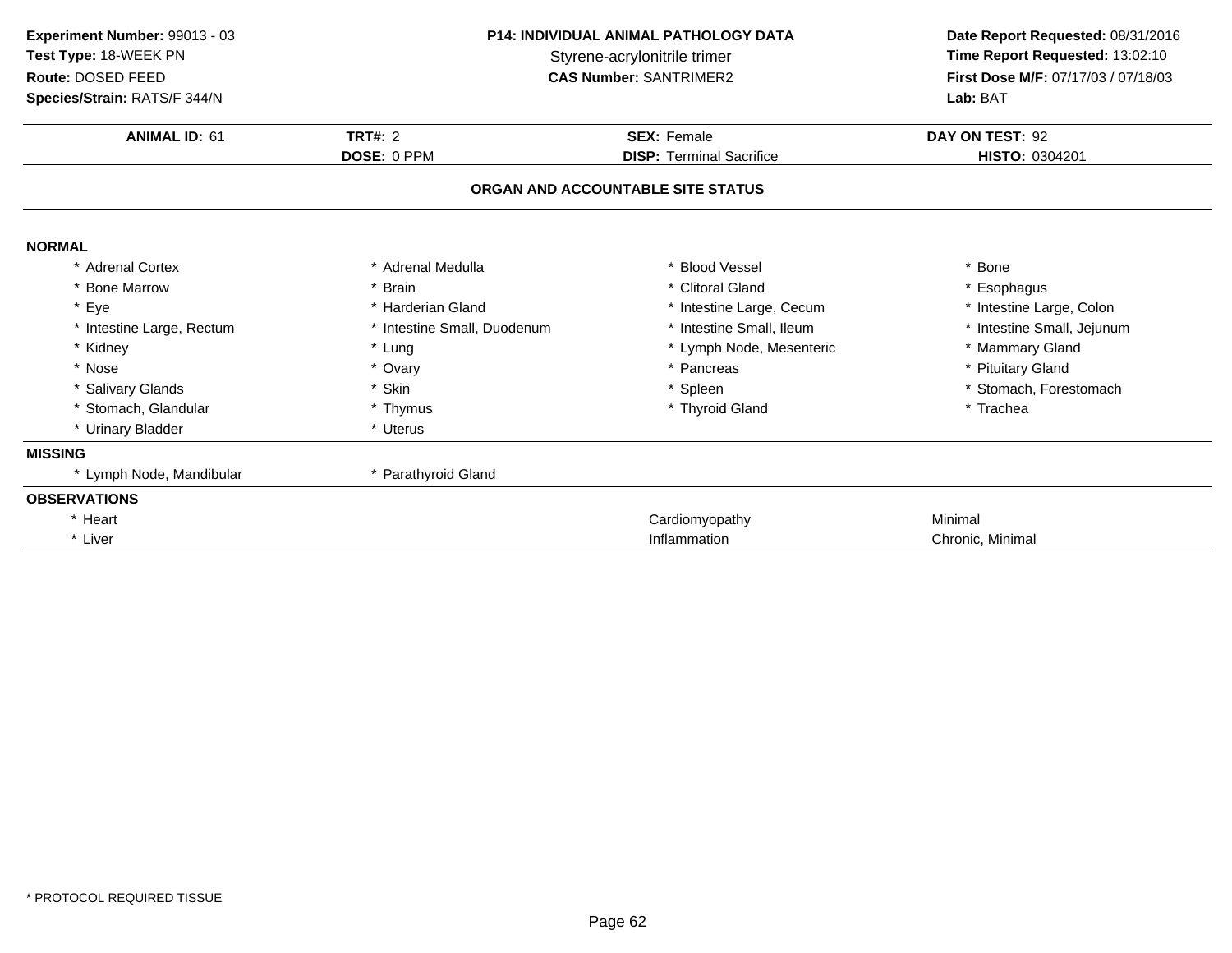| Experiment Number: 99013 - 03<br>Test Type: 18-WEEK PN<br>Route: DOSED FEED<br>Species/Strain: RATS/F 344/N | <b>P14: INDIVIDUAL ANIMAL PATHOLOGY DATA</b><br>Styrene-acrylonitrile trimer<br><b>CAS Number: SANTRIMER2</b> |                                   | Date Report Requested: 08/31/2016<br>Time Report Requested: 13:02:10<br>First Dose M/F: 07/17/03 / 07/18/03<br>Lab: BAT |
|-------------------------------------------------------------------------------------------------------------|---------------------------------------------------------------------------------------------------------------|-----------------------------------|-------------------------------------------------------------------------------------------------------------------------|
| <b>ANIMAL ID: 62</b>                                                                                        | TRT#: $2$<br><b>SEX: Female</b><br>DOSE: 0 PPM<br><b>DISP: Terminal Sacrifice</b>                             |                                   | DAY ON TEST: 92<br>HISTO: 0304202                                                                                       |
|                                                                                                             |                                                                                                               | ORGAN AND ACCOUNTABLE SITE STATUS |                                                                                                                         |
| <b>NORMAL</b>                                                                                               |                                                                                                               |                                   |                                                                                                                         |
| * Adrenal Cortex                                                                                            | * Adrenal Medulla                                                                                             | * Blood Vessel                    | * Bone                                                                                                                  |
| * Bone Marrow                                                                                               | * Brain                                                                                                       | * Clitoral Gland                  | * Esophagus                                                                                                             |
| * Eye                                                                                                       | * Harderian Gland                                                                                             | * Intestine Large, Cecum          | * Intestine Large, Colon                                                                                                |
| * Intestine Large, Rectum                                                                                   | * Intestine Small, Duodenum                                                                                   | * Intestine Small, Ileum          | * Intestine Small, Jejunum                                                                                              |
| * Lung                                                                                                      | * Lymph Node, Mesenteric                                                                                      | * Mammary Gland                   | * Nose                                                                                                                  |
| * Ovary                                                                                                     | * Pancreas                                                                                                    | * Parathyroid Gland               | * Pituitary Gland                                                                                                       |
| * Salivary Glands                                                                                           | * Skin                                                                                                        | * Spleen                          | * Stomach, Forestomach                                                                                                  |
| * Stomach, Glandular                                                                                        | * Thymus                                                                                                      | * Thyroid Gland                   | * Trachea                                                                                                               |
| * Urinary Bladder                                                                                           | * Uterus                                                                                                      |                                   |                                                                                                                         |
| <b>MISSING</b>                                                                                              |                                                                                                               |                                   |                                                                                                                         |
| * Lymph Node, Mandibular                                                                                    |                                                                                                               |                                   |                                                                                                                         |
| <b>OBSERVATIONS</b>                                                                                         |                                                                                                               |                                   |                                                                                                                         |
| * Heart                                                                                                     |                                                                                                               | Cardiomyopathy                    | Minimal                                                                                                                 |
| * Kidney                                                                                                    |                                                                                                               | Nephropathy                       | Minimal                                                                                                                 |
| * Liver                                                                                                     |                                                                                                               | Inflammation                      | Chronic, Minimal                                                                                                        |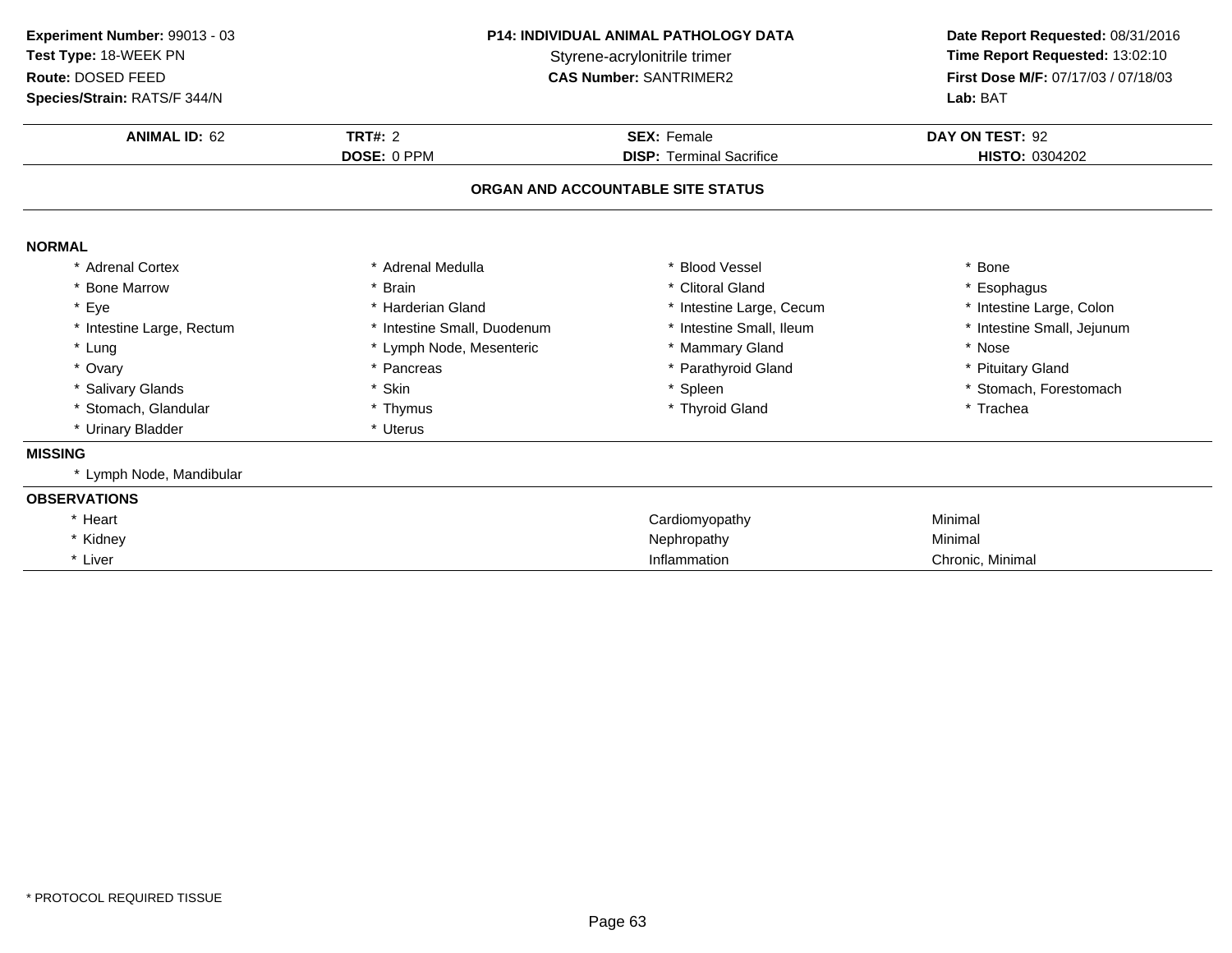| Experiment Number: 99013 - 03<br>Test Type: 18-WEEK PN<br>Route: DOSED FEED |                             | <b>P14: INDIVIDUAL ANIMAL PATHOLOGY DATA</b><br>Styrene-acrylonitrile trimer<br><b>CAS Number: SANTRIMER2</b> |                            |
|-----------------------------------------------------------------------------|-----------------------------|---------------------------------------------------------------------------------------------------------------|----------------------------|
| Species/Strain: RATS/F 344/N                                                |                             |                                                                                                               | Lab: BAT                   |
| <b>ANIMAL ID: 63</b>                                                        | TRT#: $2$                   | <b>SEX: Female</b>                                                                                            | DAY ON TEST: 92            |
|                                                                             | DOSE: 0 PPM                 | <b>DISP: Terminal Sacrifice</b>                                                                               | HISTO: 0304203             |
|                                                                             |                             | ORGAN AND ACCOUNTABLE SITE STATUS                                                                             |                            |
| <b>NORMAL</b>                                                               |                             |                                                                                                               |                            |
| * Adrenal Cortex                                                            | * Adrenal Medulla           | * Blood Vessel                                                                                                | * Bone                     |
| * Bone Marrow                                                               | * Brain                     | * Esophagus                                                                                                   | * Eye                      |
| * Harderian Gland                                                           | * Heart                     | * Intestine Large, Cecum                                                                                      | * Intestine Large, Colon   |
| * Intestine Large, Rectum                                                   | * Intestine Small, Duodenum | * Intestine Small, Ileum                                                                                      | * Intestine Small, Jejunum |
| * Lung                                                                      | * Lymph Node, Mesenteric    | * Mammary Gland                                                                                               | * Nose                     |
| * Ovary                                                                     | * Pancreas                  | * Parathyroid Gland                                                                                           | * Pituitary Gland          |
| * Salivary Glands                                                           | * Skin                      | * Spleen                                                                                                      | * Stomach, Forestomach     |
| * Stomach, Glandular                                                        | * Thymus                    | * Thyroid Gland                                                                                               | * Trachea                  |
| * Urinary Bladder                                                           | * Uterus                    |                                                                                                               |                            |
| <b>MISSING</b>                                                              |                             |                                                                                                               |                            |
| * Lymph Node, Mandibular                                                    |                             |                                                                                                               |                            |
| <b>OBSERVATIONS</b>                                                         |                             |                                                                                                               |                            |
| * Clitoral Gland                                                            |                             | Inflammation                                                                                                  | Minimal                    |
| * Kidney                                                                    |                             | Nephropathy                                                                                                   | Minimal                    |
| * Liver                                                                     |                             | Hepatodiaphragmatic Nodule                                                                                    |                            |
|                                                                             |                             | Inflammation                                                                                                  | Chronic, Minimal           |
| Hepatodiaphragmatic Nodule                                                  | $TGLs = 1-6$                |                                                                                                               |                            |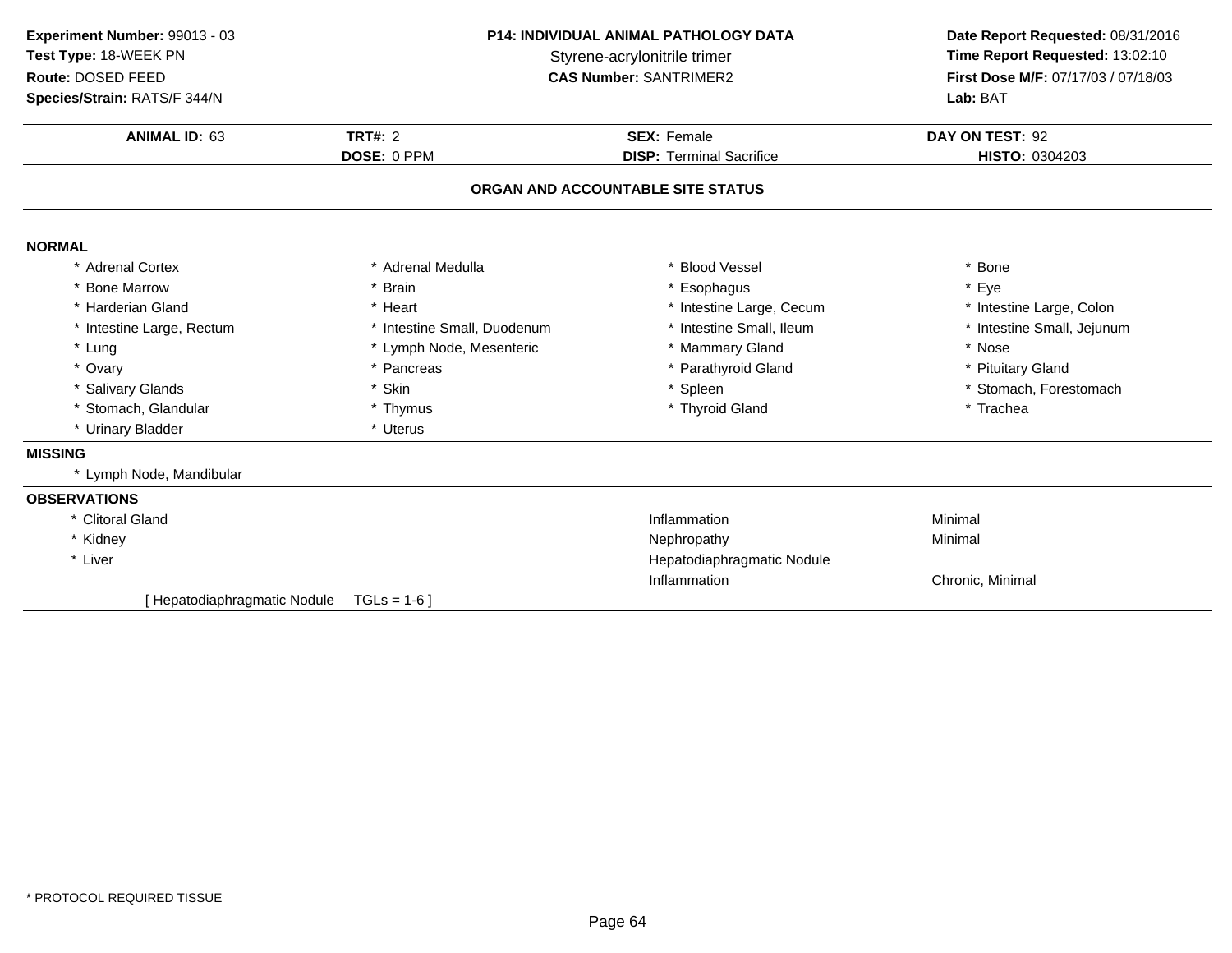| Experiment Number: 99013 - 03 |                                                                                           | <b>P14: INDIVIDUAL ANIMAL PATHOLOGY DATA</b> |                                     |  |
|-------------------------------|-------------------------------------------------------------------------------------------|----------------------------------------------|-------------------------------------|--|
| Test Type: 18-WEEK PN         | Styrene-acrylonitrile trimer                                                              |                                              | Time Report Requested: 13:02:10     |  |
| Route: DOSED FEED             |                                                                                           | <b>CAS Number: SANTRIMER2</b>                | First Dose M/F: 07/17/03 / 07/18/03 |  |
| Species/Strain: RATS/F 344/N  |                                                                                           |                                              | Lab: BAT                            |  |
| <b>ANIMAL ID: 64</b>          | <b>TRT#: 2</b>                                                                            | <b>SEX: Female</b>                           | DAY ON TEST: 92                     |  |
|                               | DOSE: 0 PPM                                                                               | <b>DISP: Terminal Sacrifice</b>              | HISTO: 0304204                      |  |
|                               |                                                                                           | ORGAN AND ACCOUNTABLE SITE STATUS            |                                     |  |
| <b>NORMAL</b>                 |                                                                                           |                                              |                                     |  |
| * Adrenal Cortex              | * Adrenal Medulla                                                                         | * Blood Vessel                               | * Bone                              |  |
| * Bone Marrow                 | * Brain                                                                                   | * Esophagus                                  | * Eye                               |  |
| * Harderian Gland             | * Heart                                                                                   | * Intestine Large, Cecum                     | * Intestine Large, Colon            |  |
| * Intestine Large, Rectum     | * Intestine Small, Duodenum                                                               | * Intestine Small, Ileum                     | * Intestine Small, Jejunum          |  |
| * Kidney                      | * Lung                                                                                    | * Mammary Gland                              | * Nose                              |  |
| * Ovary                       | * Pancreas                                                                                | * Parathyroid Gland                          | * Pituitary Gland                   |  |
| * Salivary Glands             | * Skin                                                                                    | * Spleen                                     | * Stomach, Forestomach              |  |
| * Stomach, Glandular          | * Thymus                                                                                  | * Thyroid Gland                              | * Trachea                           |  |
| * Urinary Bladder             | * Uterus                                                                                  |                                              |                                     |  |
| <b>MISSING</b>                |                                                                                           |                                              |                                     |  |
| * Lymph Node, Mandibular      |                                                                                           |                                              |                                     |  |
| <b>OBSERVATIONS</b>           |                                                                                           |                                              |                                     |  |
| * Clitoral Gland              |                                                                                           | Inflammation                                 | Minimal                             |  |
| * Eye                         |                                                                                           |                                              |                                     |  |
|                               | Note: Optic nerves were present in the brain section in this and several subsequent rats. |                                              |                                     |  |
| * Liver                       |                                                                                           | Inflammation                                 | Chronic, Minimal                    |  |
| * Lymph Node, Mesenteric      |                                                                                           | Inflammation                                 | Granulomatous, Minimal              |  |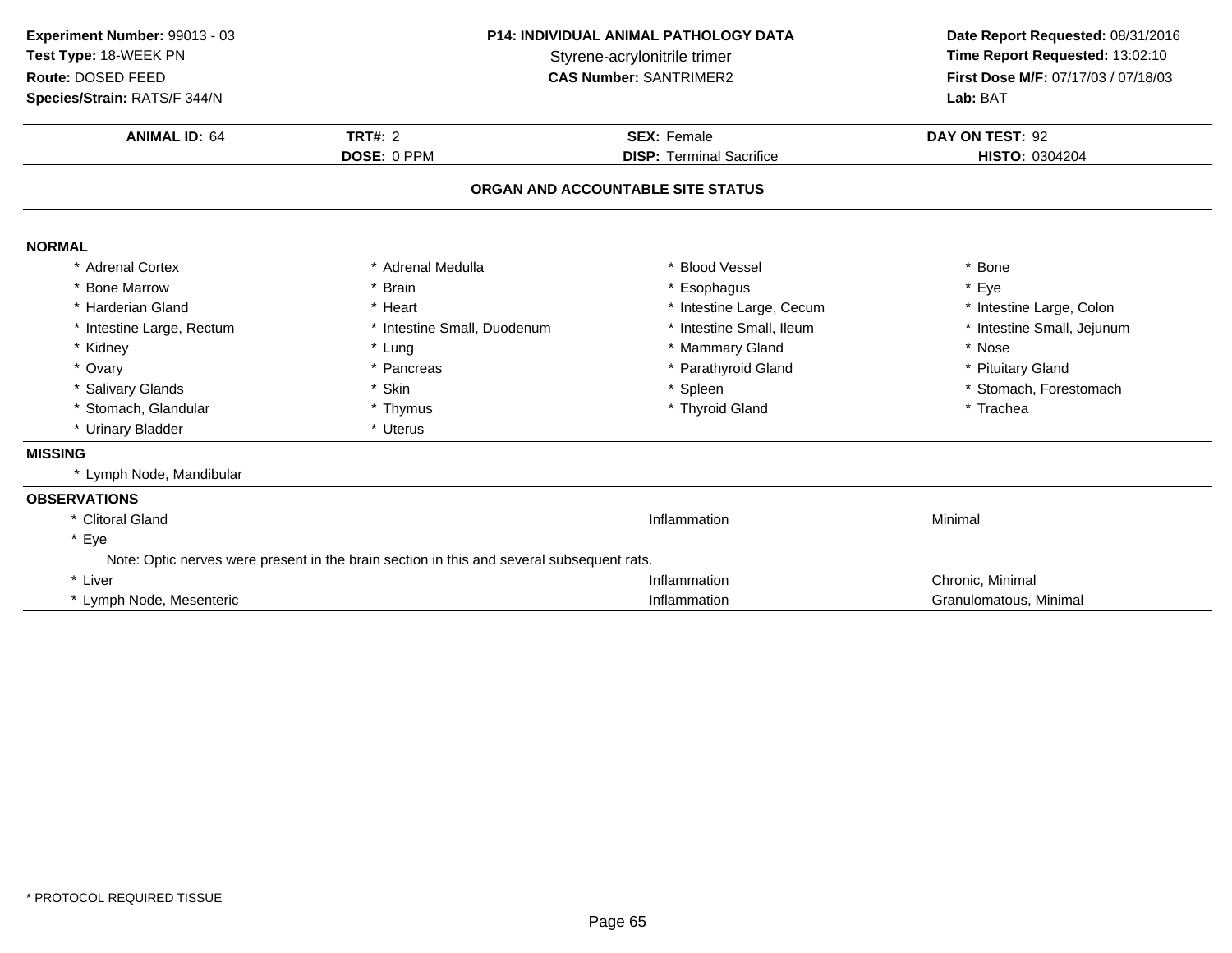| Experiment Number: 99013 - 03 | <b>P14: INDIVIDUAL ANIMAL PATHOLOGY DATA</b><br>Styrene-acrylonitrile trimer |                                   | Date Report Requested: 08/31/2016   |  |
|-------------------------------|------------------------------------------------------------------------------|-----------------------------------|-------------------------------------|--|
| Test Type: 18-WEEK PN         |                                                                              |                                   | Time Report Requested: 13:02:10     |  |
| Route: DOSED FEED             |                                                                              | <b>CAS Number: SANTRIMER2</b>     | First Dose M/F: 07/17/03 / 07/18/03 |  |
| Species/Strain: RATS/F 344/N  |                                                                              |                                   | Lab: BAT                            |  |
| <b>ANIMAL ID: 65</b>          | TRT#: $2$                                                                    | <b>SEX: Female</b>                | DAY ON TEST: 92                     |  |
|                               | DOSE: 0 PPM                                                                  | <b>DISP: Terminal Sacrifice</b>   | HISTO: 0304205                      |  |
|                               |                                                                              | ORGAN AND ACCOUNTABLE SITE STATUS |                                     |  |
| <b>NORMAL</b>                 |                                                                              |                                   |                                     |  |
| * Adrenal Cortex              | * Adrenal Medulla                                                            | * Blood Vessel                    | * Bone                              |  |
| * Bone Marrow                 | * Brain                                                                      | * Clitoral Gland                  | * Esophagus                         |  |
| * Eye                         | * Harderian Gland                                                            | * Heart                           | * Intestine Large, Cecum            |  |
|                               |                                                                              |                                   |                                     |  |
| * Intestine Large, Colon      | * Intestine Large, Rectum                                                    | * Intestine Small, Duodenum       | * Intestine Small, Ileum            |  |
| * Intestine Small, Jejunum    | * Kidney                                                                     | * Lung                            | * Lymph Node, Mesenteric            |  |
| * Mammary Gland               | * Nose                                                                       | * Ovary                           | * Pancreas                          |  |
| * Pituitary Gland             | * Salivary Glands                                                            | * Skin                            | * Spleen                            |  |
| * Stomach, Forestomach        | * Stomach, Glandular                                                         | * Thymus                          | * Thyroid Gland                     |  |
| * Trachea                     | * Urinary Bladder                                                            | * Uterus                          |                                     |  |
| <b>MISSING</b>                |                                                                              |                                   |                                     |  |
| * Lymph Node, Mandibular      | * Parathyroid Gland                                                          |                                   |                                     |  |
| <b>OBSERVATIONS</b>           |                                                                              |                                   |                                     |  |
| * Liver                       |                                                                              | Inflammation                      | Chronic, Minimal                    |  |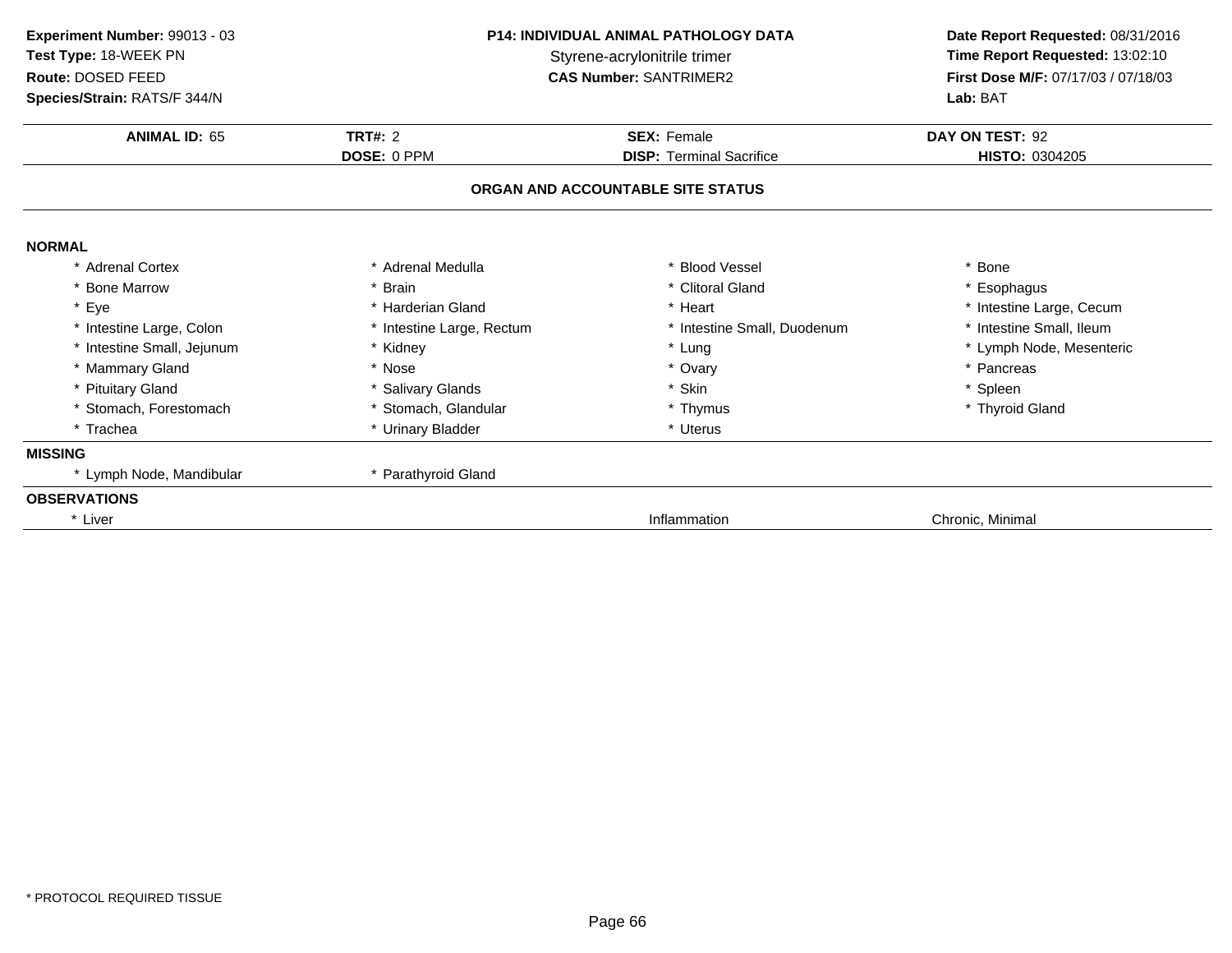| Experiment Number: 99013 - 03<br>Test Type: 18-WEEK PN<br>Route: DOSED FEED<br>Species/Strain: RATS/F 344/N | <b>P14: INDIVIDUAL ANIMAL PATHOLOGY DATA</b><br>Styrene-acrylonitrile trimer<br><b>CAS Number: SANTRIMER2</b> |                             | Date Report Requested: 08/31/2016<br>Time Report Requested: 13:02:10<br>First Dose M/F: 07/17/03 / 07/18/03<br>Lab: BAT |  |
|-------------------------------------------------------------------------------------------------------------|---------------------------------------------------------------------------------------------------------------|-----------------------------|-------------------------------------------------------------------------------------------------------------------------|--|
| <b>ANIMAL ID: 66</b>                                                                                        | TRT#: $2$                                                                                                     | <b>SEX: Female</b>          | DAY ON TEST: 92<br>HISTO: 0304206                                                                                       |  |
|                                                                                                             | DOSE: 0 PPM<br><b>DISP: Terminal Sacrifice</b><br>ORGAN AND ACCOUNTABLE SITE STATUS                           |                             |                                                                                                                         |  |
| <b>NORMAL</b>                                                                                               |                                                                                                               |                             |                                                                                                                         |  |
| * Adrenal Cortex                                                                                            | * Adrenal Medulla                                                                                             | * Blood Vessel              | * Bone                                                                                                                  |  |
| * Bone Marrow                                                                                               | * Brain                                                                                                       | * Clitoral Gland            | * Esophagus                                                                                                             |  |
| * Eye                                                                                                       | * Harderian Gland                                                                                             | * Heart                     | * Intestine Large, Cecum                                                                                                |  |
| * Intestine Large, Colon                                                                                    | * Intestine Large, Rectum                                                                                     | * Intestine Small, Duodenum | * Intestine Small, Ileum                                                                                                |  |
| * Intestine Small, Jejunum                                                                                  | * Kidney                                                                                                      | * Lymph Node, Mesenteric    | * Mammary Gland                                                                                                         |  |
| * Nose                                                                                                      | * Ovary                                                                                                       | * Pancreas                  | * Parathyroid Gland                                                                                                     |  |
| * Pituitary Gland                                                                                           | * Salivary Glands                                                                                             | * Skin                      | * Spleen                                                                                                                |  |
| * Stomach, Forestomach                                                                                      | * Stomach, Glandular                                                                                          | * Thymus                    | * Thyroid Gland                                                                                                         |  |
| * Trachea                                                                                                   | * Urinary Bladder                                                                                             | * Uterus                    |                                                                                                                         |  |
| <b>MISSING</b>                                                                                              |                                                                                                               |                             |                                                                                                                         |  |
| * Lymph Node, Mandibular                                                                                    |                                                                                                               |                             |                                                                                                                         |  |
| <b>OBSERVATIONS</b>                                                                                         |                                                                                                               |                             |                                                                                                                         |  |
| * Liver                                                                                                     |                                                                                                               | Inflammation                | Chronic, Minimal                                                                                                        |  |
| * Lung                                                                                                      |                                                                                                               | Inflammation                | Chronic, Minimal                                                                                                        |  |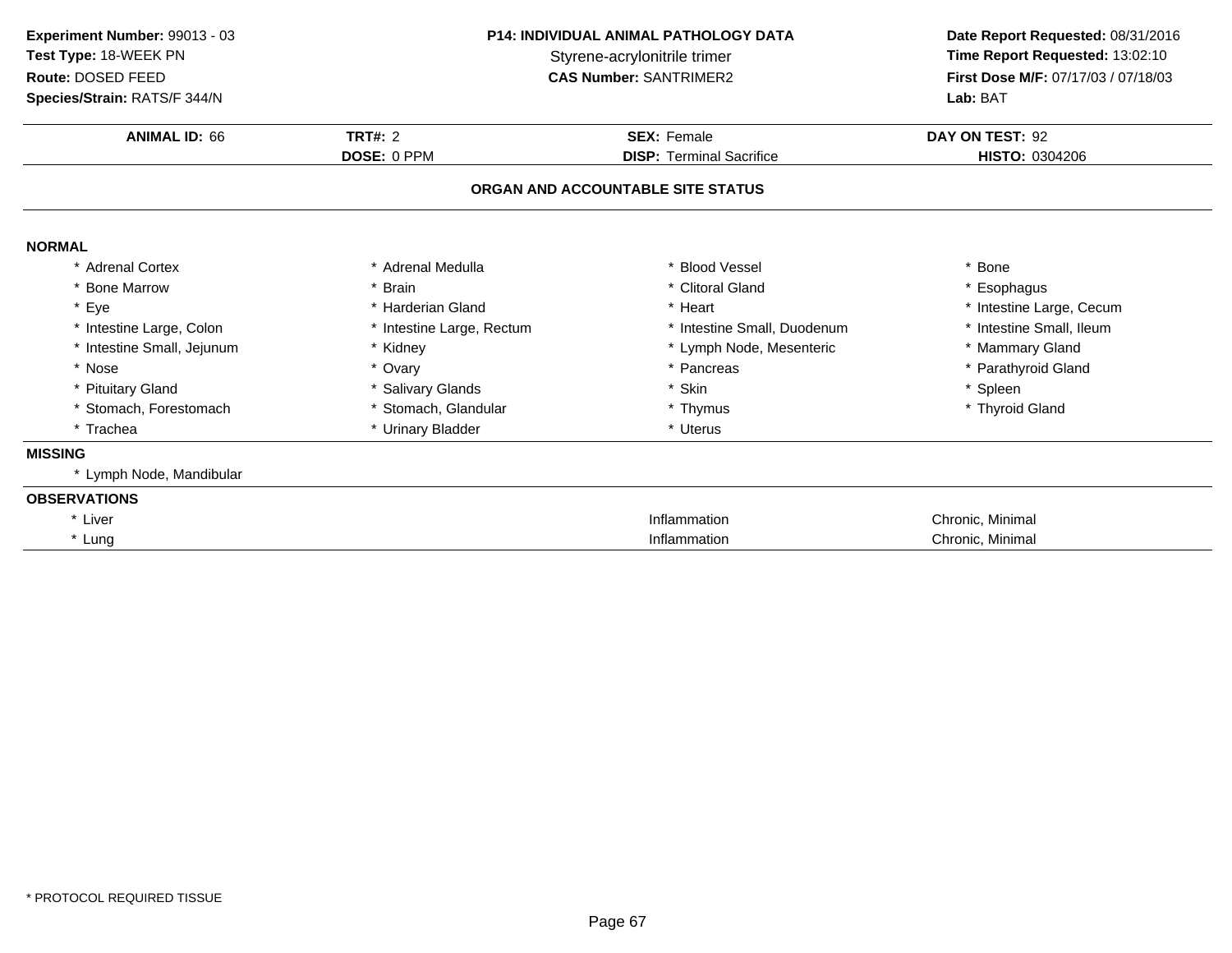| Experiment Number: 99013 - 03 | P14: INDIVIDUAL ANIMAL PATHOLOGY DATA<br>Styrene-acrylonitrile trimer |                                   | Date Report Requested: 08/31/2016   |  |
|-------------------------------|-----------------------------------------------------------------------|-----------------------------------|-------------------------------------|--|
| Test Type: 18-WEEK PN         |                                                                       |                                   | Time Report Requested: 13:02:10     |  |
| Route: DOSED FEED             |                                                                       | <b>CAS Number: SANTRIMER2</b>     | First Dose M/F: 07/17/03 / 07/18/03 |  |
| Species/Strain: RATS/F 344/N  |                                                                       |                                   | Lab: BAT                            |  |
| <b>ANIMAL ID: 67</b>          | <b>TRT#: 2</b>                                                        | <b>SEX: Female</b>                | DAY ON TEST: 92                     |  |
|                               | DOSE: 0 PPM                                                           | <b>DISP: Terminal Sacrifice</b>   | HISTO: 0304207                      |  |
|                               |                                                                       | ORGAN AND ACCOUNTABLE SITE STATUS |                                     |  |
| <b>NORMAL</b>                 |                                                                       |                                   |                                     |  |
| * Adrenal Cortex              | * Adrenal Medulla                                                     | * Blood Vessel                    | * Bone                              |  |
| <b>Bone Marrow</b>            | * Brain                                                               | * Esophagus                       | * Eye                               |  |
| * Harderian Gland             | * Intestine Large, Cecum                                              | * Intestine Large, Colon          | * Intestine Large, Rectum           |  |
| * Intestine Small, Duodenum   | * Intestine Small, Ileum                                              | * Intestine Small, Jejunum        | * Kidney                            |  |
| * Lung                        | * Lymph Node, Mesenteric                                              | * Mammary Gland                   | * Nose                              |  |
| * Ovary                       | * Pancreas                                                            | * Parathyroid Gland               | * Pituitary Gland                   |  |
| * Salivary Glands             | * Skin                                                                | * Spleen                          | * Stomach, Forestomach              |  |
| * Stomach, Glandular          | * Thymus                                                              | * Thyroid Gland                   | * Trachea                           |  |
| * Urinary Bladder             | * Uterus                                                              |                                   |                                     |  |
| <b>MISSING</b>                |                                                                       |                                   |                                     |  |
| * Lymph Node, Mandibular      |                                                                       |                                   |                                     |  |
| <b>OBSERVATIONS</b>           |                                                                       |                                   |                                     |  |
| * Clitoral Gland              |                                                                       | Inflammation                      | Minimal                             |  |
| * Heart                       |                                                                       | Cardiomyopathy                    | Minimal                             |  |
| * Liver                       |                                                                       | Inflammation                      | Chronic, Minimal                    |  |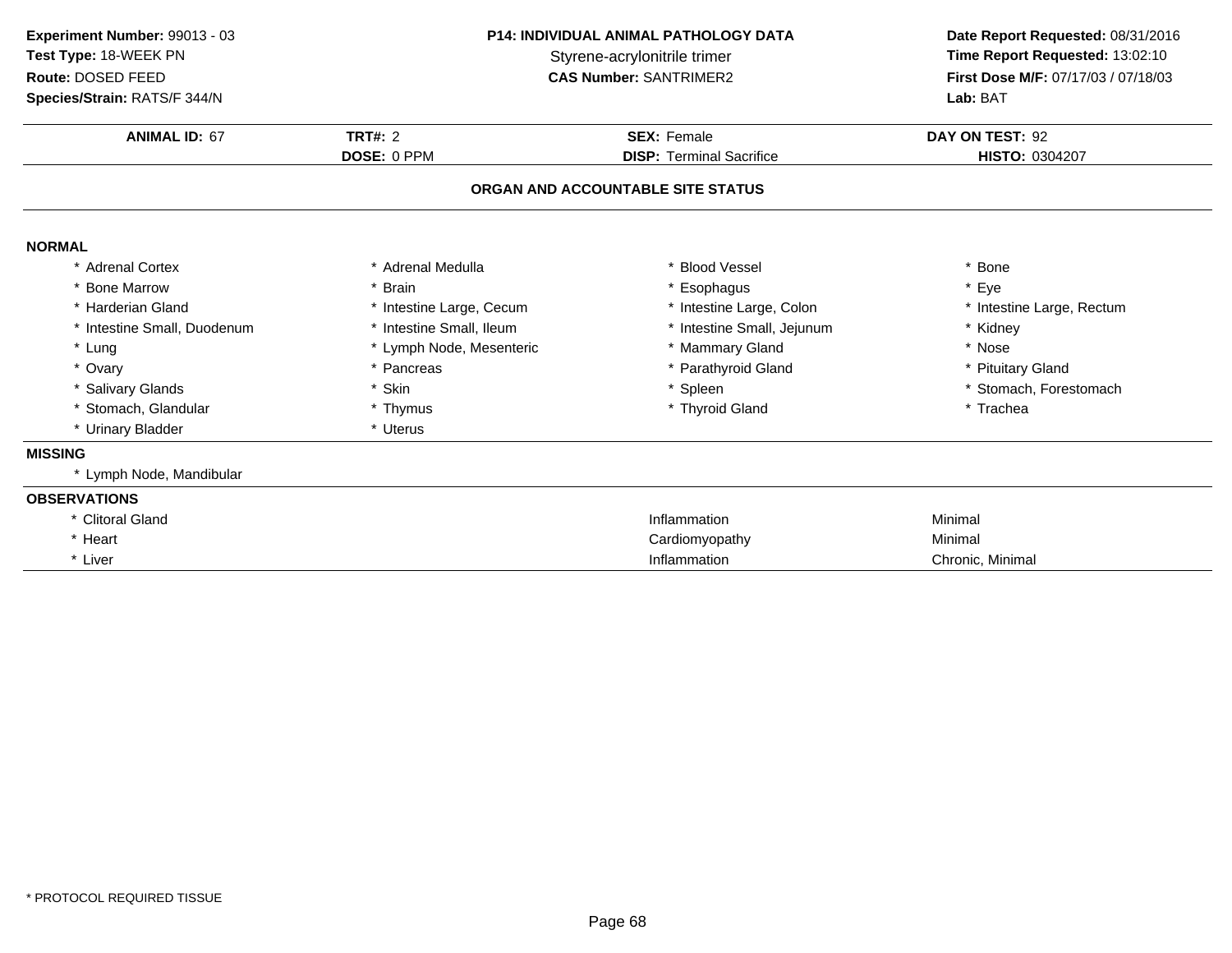| Experiment Number: 99013 - 03 | <b>P14: INDIVIDUAL ANIMAL PATHOLOGY DATA</b><br>Styrene-acrylonitrile trimer |                                   | Date Report Requested: 08/31/2016   |  |
|-------------------------------|------------------------------------------------------------------------------|-----------------------------------|-------------------------------------|--|
| Test Type: 18-WEEK PN         |                                                                              |                                   | Time Report Requested: 13:02:10     |  |
| Route: DOSED FEED             |                                                                              | <b>CAS Number: SANTRIMER2</b>     | First Dose M/F: 07/17/03 / 07/18/03 |  |
| Species/Strain: RATS/F 344/N  |                                                                              |                                   | Lab: BAT                            |  |
| <b>ANIMAL ID: 68</b>          | <b>TRT#: 2</b>                                                               | <b>SEX: Female</b>                | DAY ON TEST: 92                     |  |
|                               | DOSE: 0 PPM                                                                  | <b>DISP: Terminal Sacrifice</b>   | HISTO: 0304208                      |  |
|                               |                                                                              | ORGAN AND ACCOUNTABLE SITE STATUS |                                     |  |
| <b>NORMAL</b>                 |                                                                              |                                   |                                     |  |
| * Adrenal Cortex              | * Adrenal Medulla                                                            | * Blood Vessel                    | * Bone                              |  |
| <b>Bone Marrow</b>            | * Brain                                                                      | * Clitoral Gland                  | * Esophagus                         |  |
| * Eye                         | * Harderian Gland                                                            | * Intestine Large, Cecum          | * Intestine Large, Colon            |  |
| * Intestine Large, Rectum     | * Intestine Small, Duodenum                                                  | * Intestine Small, Ileum          | * Intestine Small, Jejunum          |  |
| * Kidney                      | * Lymph Node, Mesenteric                                                     | * Mammary Gland                   | * Nose                              |  |
| * Ovary                       | * Pancreas                                                                   | * Pituitary Gland                 | * Salivary Glands                   |  |
| * Skin                        | * Spleen                                                                     | * Stomach, Forestomach            | * Stomach, Glandular                |  |
| * Thymus                      | * Thyroid Gland                                                              | * Trachea                         | * Urinary Bladder                   |  |
| * Uterus                      |                                                                              |                                   |                                     |  |
| <b>MISSING</b>                |                                                                              |                                   |                                     |  |
| * Lymph Node, Mandibular      | * Parathyroid Gland                                                          |                                   |                                     |  |
| <b>OBSERVATIONS</b>           |                                                                              |                                   |                                     |  |
| * Heart                       |                                                                              | Cardiomyopathy                    | Minimal                             |  |
| * Liver                       |                                                                              | Inflammation                      | Chronic, Minimal                    |  |
| * Lung                        |                                                                              | Inflammation                      | Chronic, Minimal                    |  |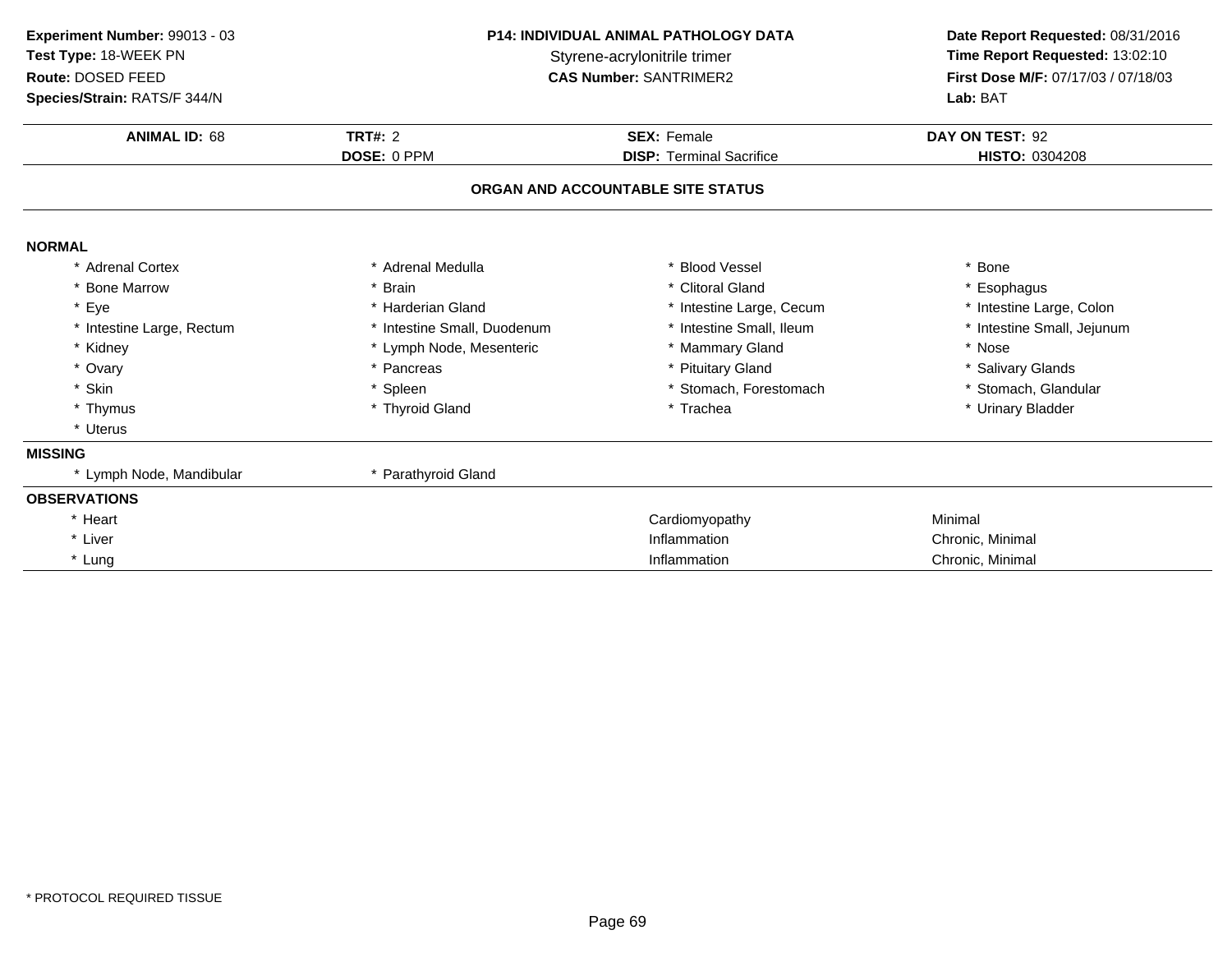| Experiment Number: 99013 - 03 | <b>P14: INDIVIDUAL ANIMAL PATHOLOGY DATA</b> |                                   | Date Report Requested: 08/31/2016   |  |
|-------------------------------|----------------------------------------------|-----------------------------------|-------------------------------------|--|
| Test Type: 18-WEEK PN         | Styrene-acrylonitrile trimer                 |                                   | Time Report Requested: 13:02:10     |  |
| Route: DOSED FEED             |                                              | <b>CAS Number: SANTRIMER2</b>     | First Dose M/F: 07/17/03 / 07/18/03 |  |
| Species/Strain: RATS/F 344/N  |                                              |                                   | Lab: BAT                            |  |
| <b>ANIMAL ID: 69</b>          | TRT#: $2$                                    | <b>SEX: Female</b>                | DAY ON TEST: 92                     |  |
|                               | DOSE: 0 PPM                                  | <b>DISP: Terminal Sacrifice</b>   | HISTO: 0304209                      |  |
|                               |                                              | ORGAN AND ACCOUNTABLE SITE STATUS |                                     |  |
| <b>NORMAL</b>                 |                                              |                                   |                                     |  |
| * Adrenal Cortex              | * Adrenal Medulla                            | * Blood Vessel                    | * Bone                              |  |
| * Bone Marrow                 | * Brain                                      | * Clitoral Gland                  | * Esophagus                         |  |
| * Eye                         | * Harderian Gland                            | * Intestine Large, Cecum          | * Intestine Large, Colon            |  |
| * Intestine Large, Rectum     | * Intestine Small, Duodenum                  | * Intestine Small, Ileum          | * Intestine Small, Jejunum          |  |
| * Kidney                      | * Lung                                       | * Lymph Node, Mesenteric          | * Mammary Gland                     |  |
| * Nose                        | * Ovary                                      | * Pancreas                        | * Pituitary Gland                   |  |
| * Salivary Glands             | * Skin                                       | * Spleen                          | * Stomach, Forestomach              |  |
| * Stomach, Glandular          | * Thymus                                     | * Thyroid Gland                   | * Trachea                           |  |
| * Urinary Bladder             | * Uterus                                     |                                   |                                     |  |
| <b>MISSING</b>                |                                              |                                   |                                     |  |
| * Lymph Node, Mandibular      | * Parathyroid Gland                          |                                   |                                     |  |
| <b>OBSERVATIONS</b>           |                                              |                                   |                                     |  |
| * Heart                       |                                              | Cardiomyopathy                    | Minimal                             |  |
| * Liver                       |                                              | Inflammation                      | Chronic, Minimal                    |  |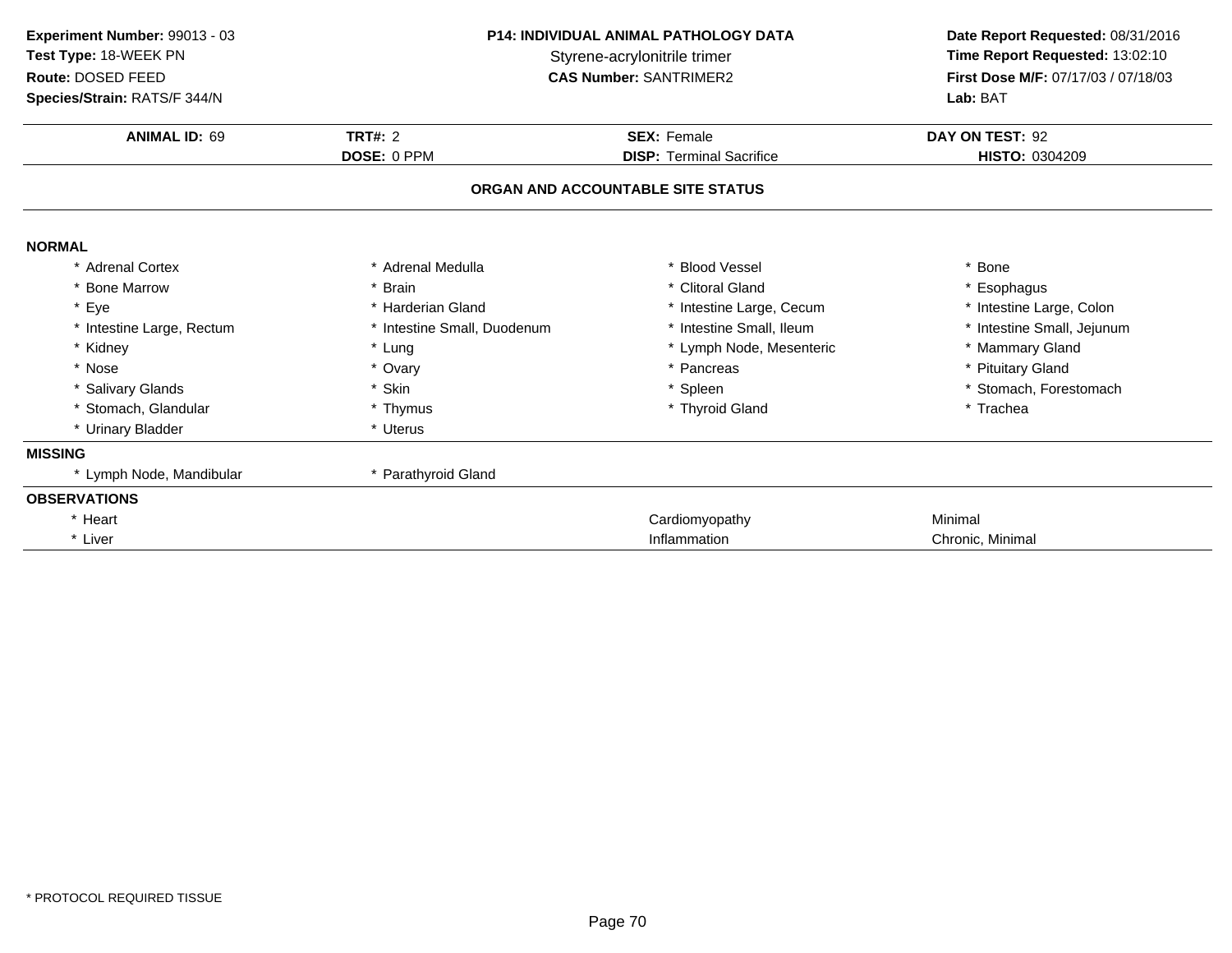| Experiment Number: 99013 - 03<br>Test Type: 18-WEEK PN<br>Route: DOSED FEED<br>Species/Strain: RATS/F 344/N | <b>P14: INDIVIDUAL ANIMAL PATHOLOGY DATA</b><br>Styrene-acrylonitrile trimer<br><b>CAS Number: SANTRIMER2</b> |                                                       | Date Report Requested: 08/31/2016<br>Time Report Requested: 13:02:10<br>First Dose M/F: 07/17/03 / 07/18/03<br>Lab: BAT |
|-------------------------------------------------------------------------------------------------------------|---------------------------------------------------------------------------------------------------------------|-------------------------------------------------------|-------------------------------------------------------------------------------------------------------------------------|
| <b>ANIMAL ID: 70</b>                                                                                        | <b>TRT#: 2</b><br>DOSE: 0 PPM                                                                                 | <b>SEX: Female</b><br><b>DISP: Terminal Sacrifice</b> | DAY ON TEST: 92<br>HISTO: 0304210                                                                                       |
|                                                                                                             |                                                                                                               | ORGAN AND ACCOUNTABLE SITE STATUS                     |                                                                                                                         |
| <b>NORMAL</b>                                                                                               |                                                                                                               |                                                       |                                                                                                                         |
| * Adrenal Cortex                                                                                            | * Adrenal Medulla                                                                                             | * Blood Vessel                                        | * Bone                                                                                                                  |
| * Bone Marrow                                                                                               | * Brain                                                                                                       | * Esophagus                                           | * Eye                                                                                                                   |
| * Harderian Gland                                                                                           | * Intestine Large, Cecum                                                                                      | * Intestine Large, Colon                              | * Intestine Large, Rectum                                                                                               |
| * Intestine Small, Duodenum                                                                                 | * Intestine Small, Ileum                                                                                      | * Intestine Small, Jejunum                            | * Kidney                                                                                                                |
| * Mammary Gland                                                                                             | * Nose                                                                                                        | * Ovary                                               | * Pancreas                                                                                                              |
| * Parathyroid Gland                                                                                         | * Pituitary Gland                                                                                             | * Salivary Glands                                     | * Skin                                                                                                                  |
| * Spleen                                                                                                    | * Stomach, Forestomach                                                                                        | * Stomach, Glandular                                  | * Thymus                                                                                                                |
| * Thyroid Gland                                                                                             | * Trachea                                                                                                     | * Urinary Bladder                                     | * Uterus                                                                                                                |
| <b>MISSING</b>                                                                                              |                                                                                                               |                                                       |                                                                                                                         |
| * Lymph Node, Mandibular                                                                                    |                                                                                                               |                                                       |                                                                                                                         |
| <b>OBSERVATIONS</b>                                                                                         |                                                                                                               |                                                       |                                                                                                                         |
| * Clitoral Gland                                                                                            |                                                                                                               | Inflammation                                          | Minimal                                                                                                                 |
| * Heart                                                                                                     |                                                                                                               | Cardiomyopathy                                        | Minimal                                                                                                                 |
| * Liver                                                                                                     |                                                                                                               | Inflammation                                          | Chronic, Minimal                                                                                                        |
| * Lung                                                                                                      |                                                                                                               | Inflammation                                          | Chronic, Minimal                                                                                                        |
| * Lymph Node, Mesenteric                                                                                    |                                                                                                               | Inflammation                                          | Granulomatous, Minimal                                                                                                  |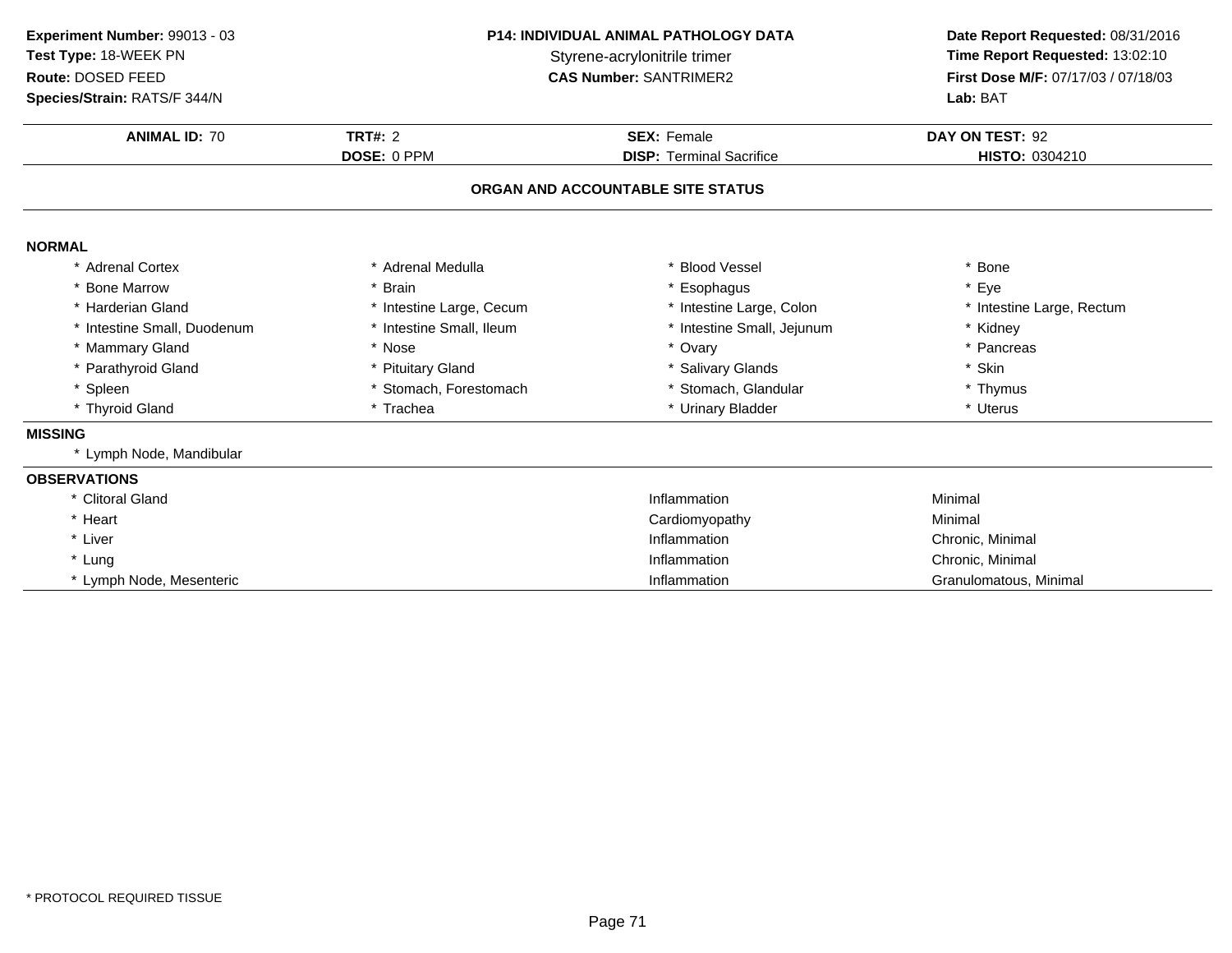| Experiment Number: 99013 - 03 | <b>P14: INDIVIDUAL ANIMAL PATHOLOGY DATA</b> |                                 | Date Report Requested: 08/31/2016          |
|-------------------------------|----------------------------------------------|---------------------------------|--------------------------------------------|
| <b>Test Type: 18-WEEK PN</b>  |                                              | Styrene-acrylonitrile trimer    | Time Report Requested: 13:02:10            |
| Route: DOSED FEED             |                                              | <b>CAS Number: SANTRIMER2</b>   | <b>First Dose M/F: 07/17/03 / 07/18/03</b> |
| Species/Strain: RATS/F 344/N  |                                              |                                 | Lab: BAT                                   |
| <b>ANIMAL ID: 71</b>          | TRT#: 4                                      | <b>SEX: Female</b>              | DAY ON TEST: 92                            |
|                               | <b>DOSE: 100 PPM</b>                         | <b>DISP: Terminal Sacrifice</b> | <b>HISTO: 0304211</b>                      |
| <b>OBSERVATIONS</b>           |                                              |                                 |                                            |
| Liver                         |                                              | Hepatodiaphragmatic Nodule      |                                            |
|                               |                                              | Inflammation                    | Chronic, Minimal                           |
| Hepatodiaphragmatic Nodule    | $TGLs = 1-13$                                |                                 |                                            |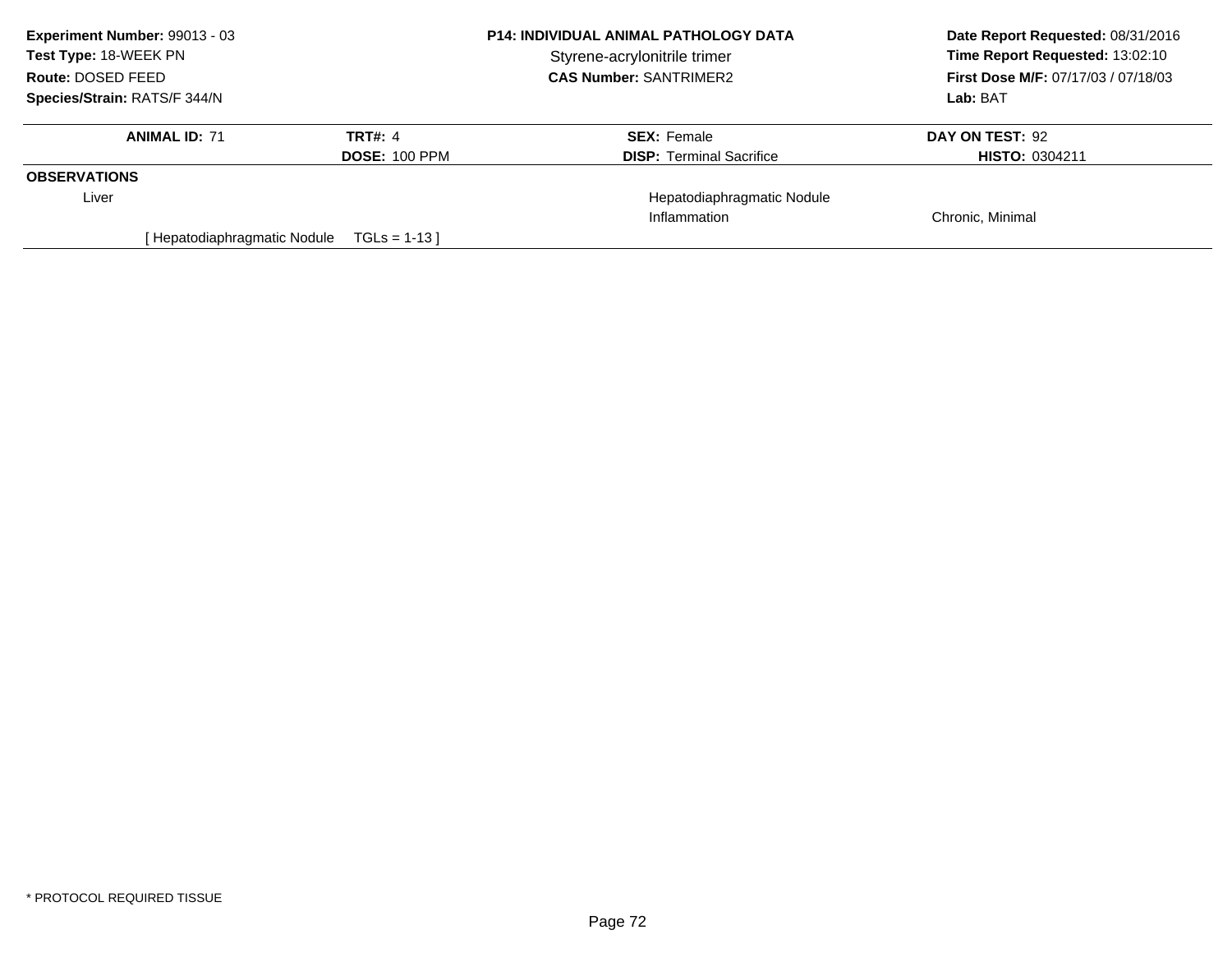| Experiment Number: 99013 - 03       | <b>P14: INDIVIDUAL ANIMAL PATHOLOGY DATA</b> |                                 | Date Report Requested: 08/31/2016          |
|-------------------------------------|----------------------------------------------|---------------------------------|--------------------------------------------|
| Test Type: 18-WEEK PN               |                                              | Styrene-acrylonitrile trimer    | Time Report Requested: 13:02:10            |
| Route: DOSED FEED                   |                                              | <b>CAS Number: SANTRIMER2</b>   | <b>First Dose M/F: 07/17/03 / 07/18/03</b> |
| <b>Species/Strain: RATS/F 344/N</b> |                                              |                                 | Lab: BAT                                   |
| <b>ANIMAL ID: 72</b>                | TRT#: 4                                      | <b>SEX: Female</b>              | DAY ON TEST: 92                            |
|                                     | <b>DOSE: 100 PPM</b>                         | <b>DISP:</b> Terminal Sacrifice | <b>HISTO: 0304212</b>                      |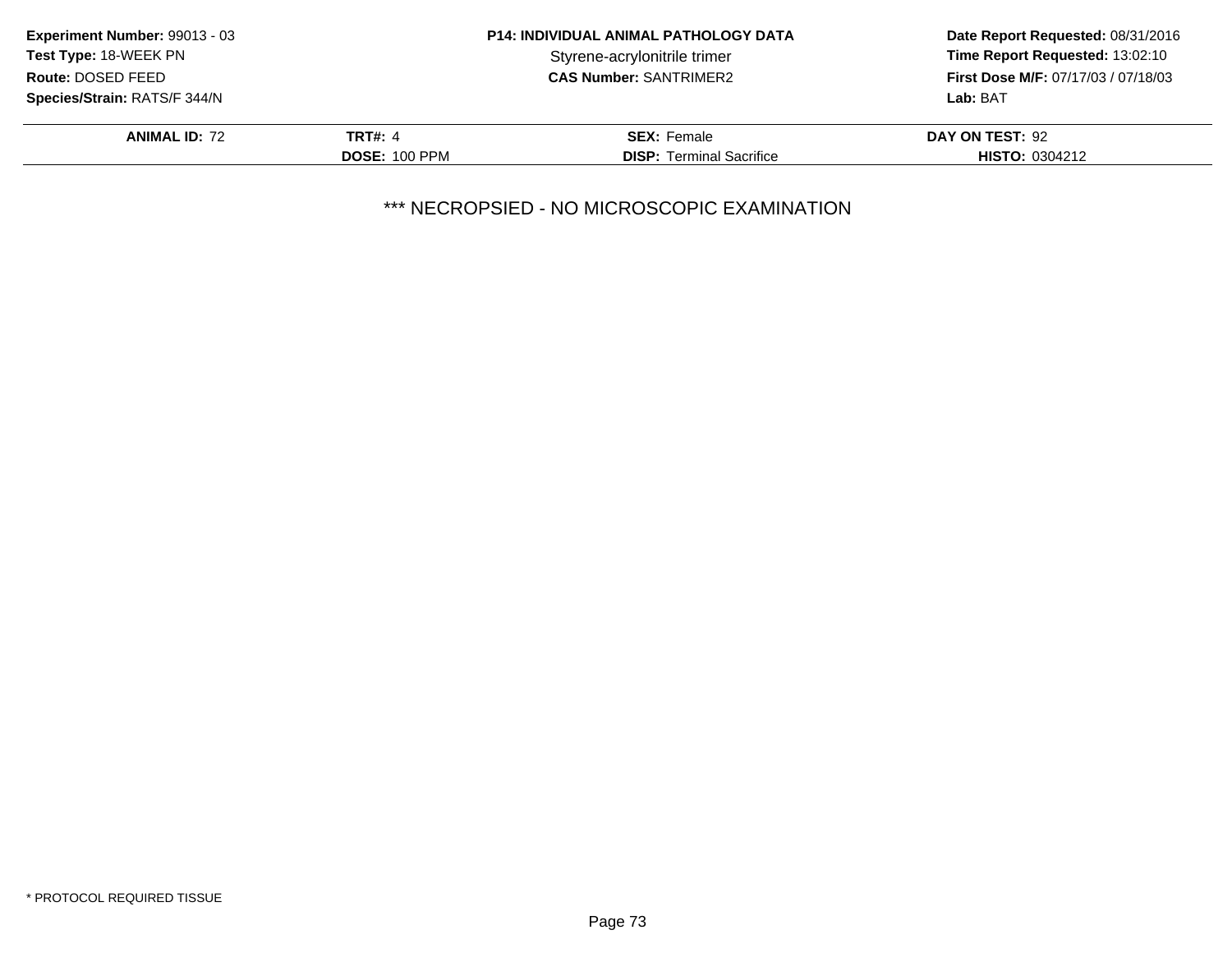| Experiment Number: 99013 - 03 | <b>P14: INDIVIDUAL ANIMAL PATHOLOGY DATA</b> |                                 | Date Report Requested: 08/31/2016          |
|-------------------------------|----------------------------------------------|---------------------------------|--------------------------------------------|
| Test Type: 18-WEEK PN         |                                              | Styrene-acrylonitrile trimer    | Time Report Requested: 13:02:10            |
| Route: DOSED FEED             |                                              | <b>CAS Number: SANTRIMER2</b>   | <b>First Dose M/F: 07/17/03 / 07/18/03</b> |
| Species/Strain: RATS/F 344/N  |                                              |                                 | Lab: BAT                                   |
| <b>ANIMAL ID: 73</b>          | TRT#: 4                                      | <b>SEX: Female</b>              | DAY ON TEST: 92                            |
|                               | <b>DOSE: 100 PPM</b>                         | <b>DISP: Terminal Sacrifice</b> | <b>HISTO: 0304213</b>                      |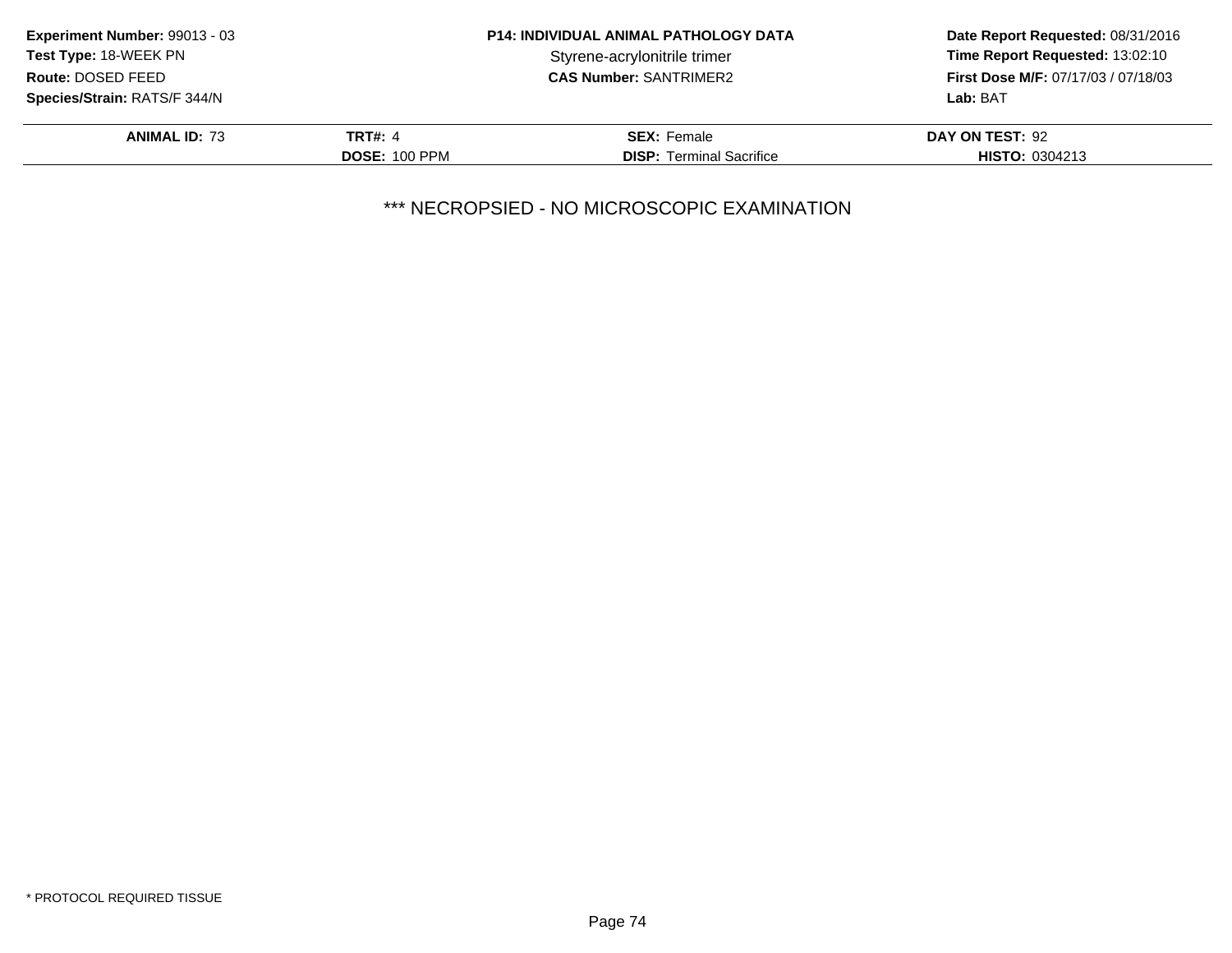| Experiment Number: 99013 - 03 | <b>P14: INDIVIDUAL ANIMAL PATHOLOGY DATA</b> |                                 | Date Report Requested: 08/31/2016          |
|-------------------------------|----------------------------------------------|---------------------------------|--------------------------------------------|
| Test Type: 18-WEEK PN         |                                              | Styrene-acrylonitrile trimer    | Time Report Requested: 13:02:10            |
| Route: DOSED FEED             |                                              | <b>CAS Number: SANTRIMER2</b>   | <b>First Dose M/F: 07/17/03 / 07/18/03</b> |
| Species/Strain: RATS/F 344/N  |                                              |                                 | Lab: BAT                                   |
| <b>ANIMAL ID: 74</b>          | TRT#: 4                                      | <b>SEX: Female</b>              | DAY ON TEST: 92                            |
|                               | <b>DOSE: 100 PPM</b>                         | <b>DISP: Terminal Sacrifice</b> | <b>HISTO: 0304214</b>                      |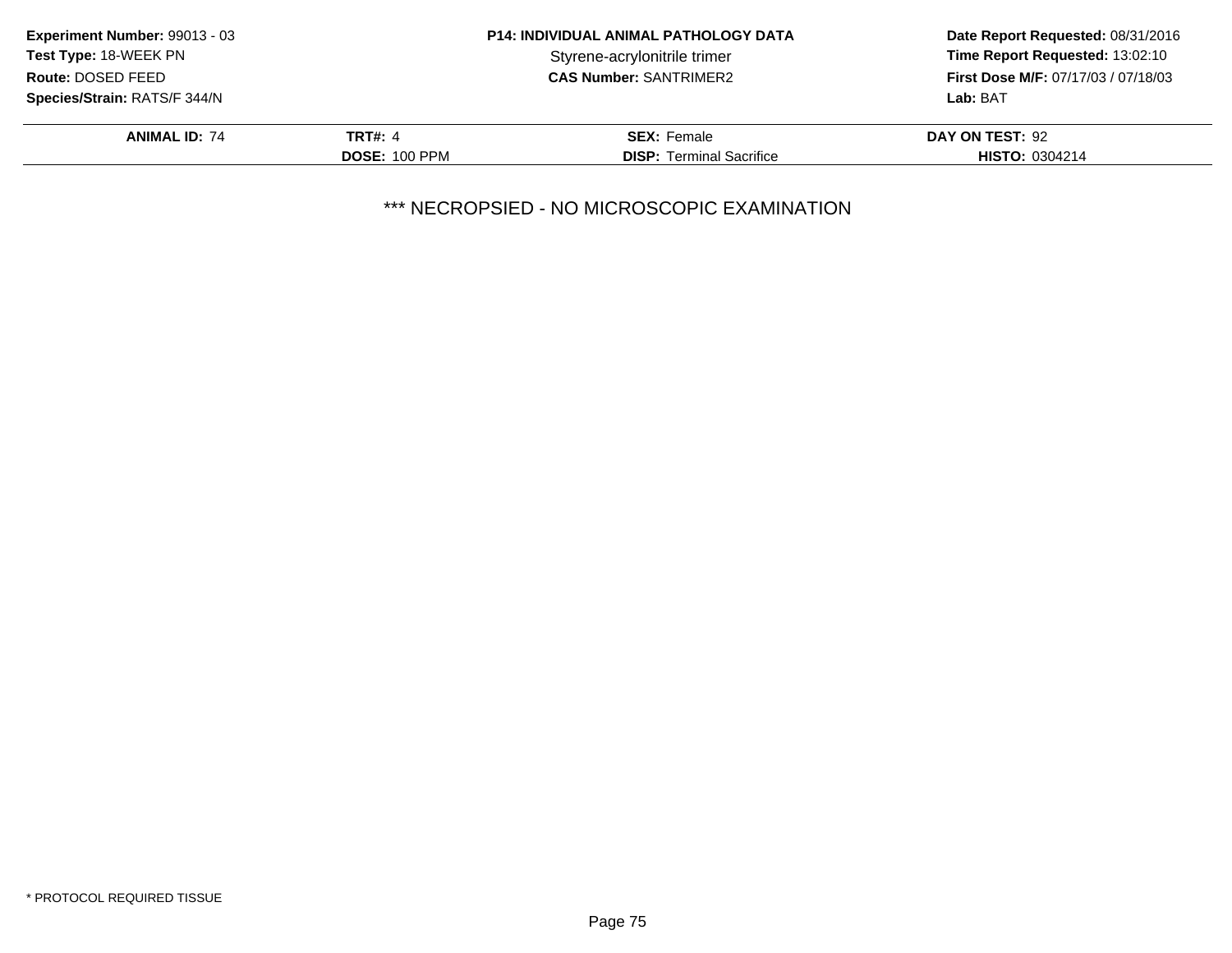| Experiment Number: 99013 - 03 | <b>P14: INDIVIDUAL ANIMAL PATHOLOGY DATA</b> |                                 | Date Report Requested: 08/31/2016          |
|-------------------------------|----------------------------------------------|---------------------------------|--------------------------------------------|
| Test Type: 18-WEEK PN         |                                              | Styrene-acrylonitrile trimer    | Time Report Requested: 13:02:10            |
| Route: DOSED FEED             |                                              | <b>CAS Number: SANTRIMER2</b>   | <b>First Dose M/F: 07/17/03 / 07/18/03</b> |
| Species/Strain: RATS/F 344/N  |                                              |                                 | Lab: BAT                                   |
| <b>ANIMAL ID: 75</b>          | TRT#: 4                                      | <b>SEX: Female</b>              | DAY ON TEST: 92                            |
|                               | <b>DOSE: 100 PPM</b>                         | <b>DISP: Terminal Sacrifice</b> | <b>HISTO: 0304215</b>                      |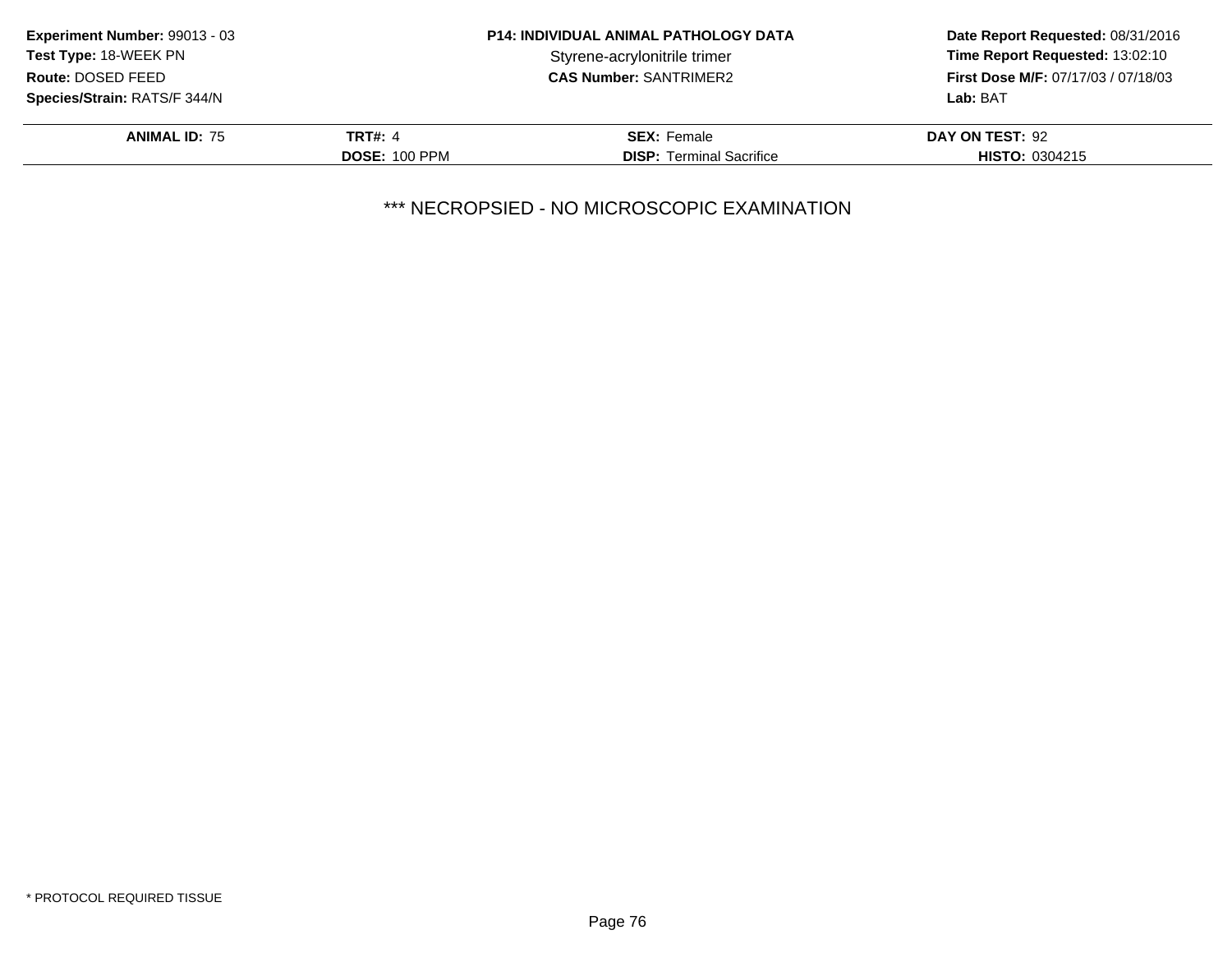| Experiment Number: 99013 - 03 | <b>P14: INDIVIDUAL ANIMAL PATHOLOGY DATA</b> |                                 | Date Report Requested: 08/31/2016          |
|-------------------------------|----------------------------------------------|---------------------------------|--------------------------------------------|
| Test Type: 18-WEEK PN         |                                              | Styrene-acrylonitrile trimer    | Time Report Requested: 13:02:10            |
| Route: DOSED FEED             |                                              | <b>CAS Number: SANTRIMER2</b>   | <b>First Dose M/F: 07/17/03 / 07/18/03</b> |
| Species/Strain: RATS/F 344/N  |                                              |                                 | Lab: BAT                                   |
| <b>ANIMAL ID: 76</b>          | TRT#: 4                                      | <b>SEX: Female</b>              | DAY ON TEST: 92                            |
|                               | <b>DOSE: 100 PPM</b>                         | <b>DISP: Terminal Sacrifice</b> | <b>HISTO: 0304216</b>                      |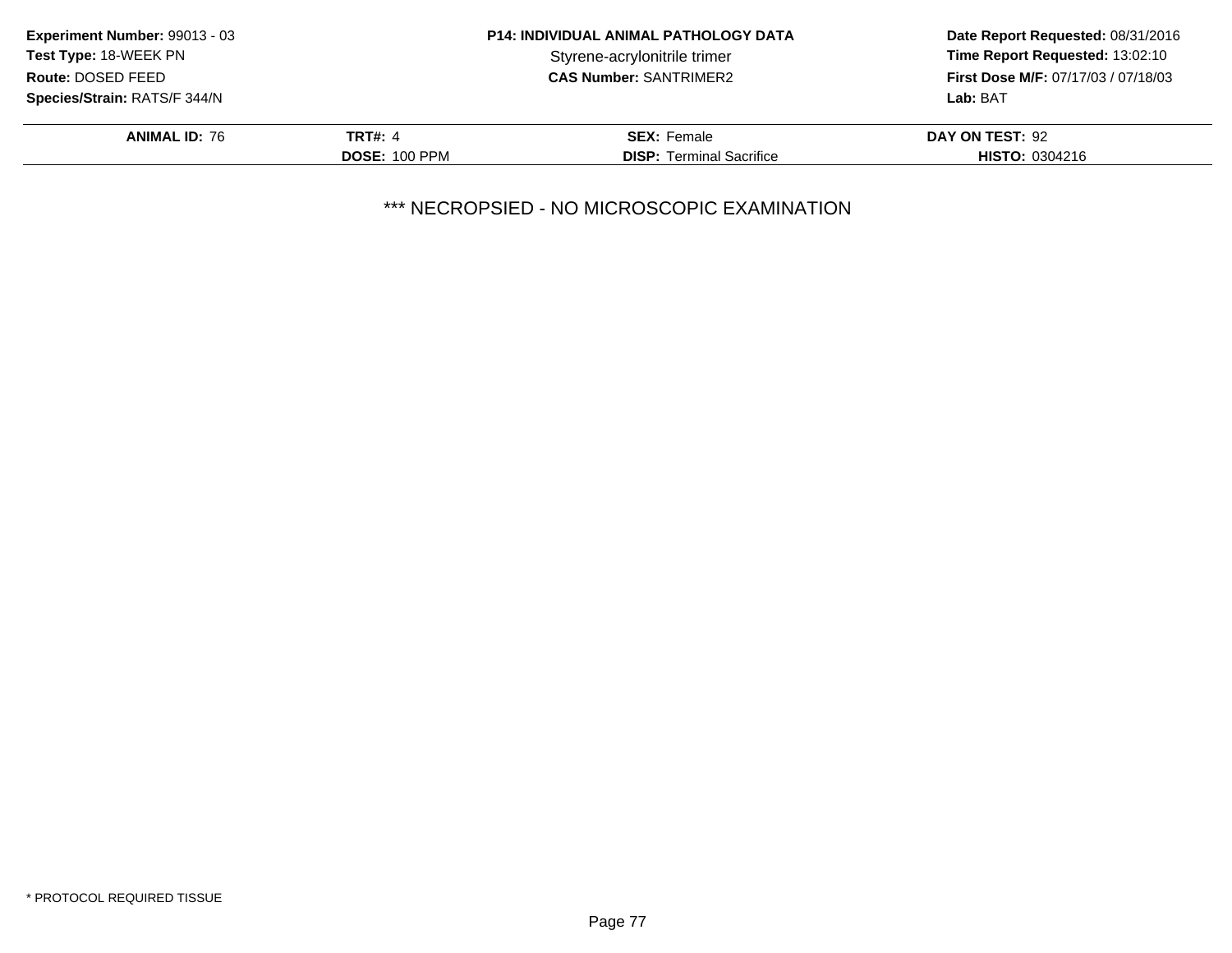| Experiment Number: 99013 - 03 | <b>P14: INDIVIDUAL ANIMAL PATHOLOGY DATA</b> |                                 | Date Report Requested: 08/31/2016          |
|-------------------------------|----------------------------------------------|---------------------------------|--------------------------------------------|
| <b>Test Type: 18-WEEK PN</b>  |                                              | Styrene-acrylonitrile trimer    | Time Report Requested: 13:02:10            |
| Route: DOSED FEED             |                                              | <b>CAS Number: SANTRIMER2</b>   | <b>First Dose M/F: 07/17/03 / 07/18/03</b> |
| Species/Strain: RATS/F 344/N  |                                              |                                 | Lab: BAT                                   |
| <b>ANIMAL ID: 77</b>          | TRT#: 4                                      | <b>SEX: Female</b>              | DAY ON TEST: 92                            |
|                               | <b>DOSE: 100 PPM</b>                         | <b>DISP:</b> Terminal Sacrifice | <b>HISTO: 0304217</b>                      |
| <b>OBSERVATIONS</b>           |                                              |                                 |                                            |
| Liver                         |                                              | Hepatodiaphragmatic Nodule      |                                            |
|                               |                                              | Inflammation                    | Chronic, Minimal                           |
| Hepatodiaphragmatic Nodule    | $TGLs = 1-13$                                |                                 |                                            |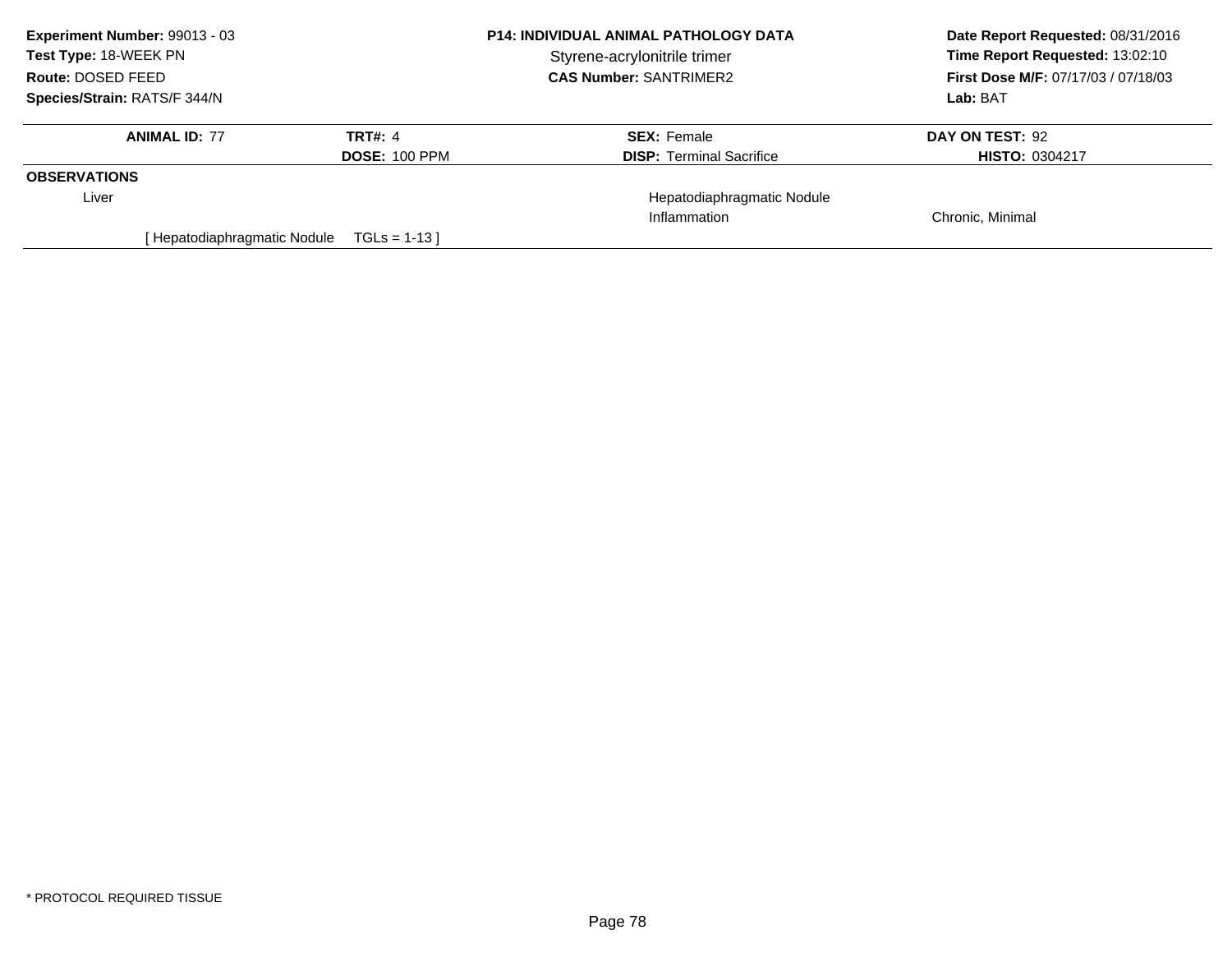| Experiment Number: 99013 - 03 | <b>P14: INDIVIDUAL ANIMAL PATHOLOGY DATA</b> |                                 | Date Report Requested: 08/31/2016          |
|-------------------------------|----------------------------------------------|---------------------------------|--------------------------------------------|
| Test Type: 18-WEEK PN         |                                              | Styrene-acrylonitrile trimer    | Time Report Requested: 13:02:10            |
| Route: DOSED FEED             |                                              | <b>CAS Number: SANTRIMER2</b>   | <b>First Dose M/F: 07/17/03 / 07/18/03</b> |
| Species/Strain: RATS/F 344/N  |                                              |                                 | Lab: BAT                                   |
| <b>ANIMAL ID: 78</b>          | TRT#: 4                                      | <b>SEX: Female</b>              | DAY ON TEST: 92                            |
|                               | <b>DOSE: 100 PPM</b>                         | <b>DISP: Terminal Sacrifice</b> | <b>HISTO: 0304218</b>                      |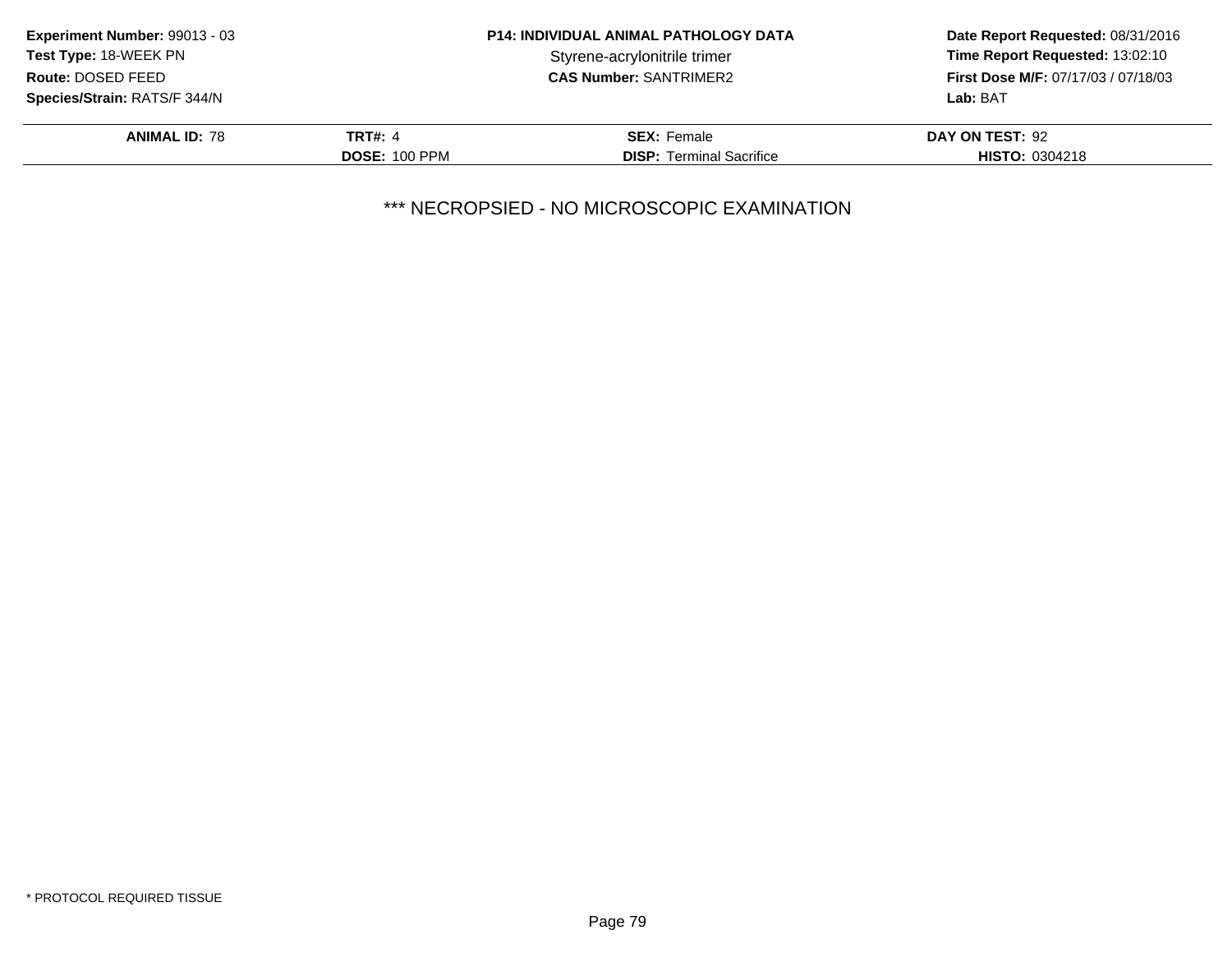| Experiment Number: 99013 - 03 | <b>P14: INDIVIDUAL ANIMAL PATHOLOGY DATA</b> |                                 | Date Report Requested: 08/31/2016          |
|-------------------------------|----------------------------------------------|---------------------------------|--------------------------------------------|
| <b>Test Type: 18-WEEK PN</b>  |                                              | Styrene-acrylonitrile trimer    | Time Report Requested: 13:02:10            |
| Route: DOSED FEED             |                                              | <b>CAS Number: SANTRIMER2</b>   | <b>First Dose M/F: 07/17/03 / 07/18/03</b> |
| Species/Strain: RATS/F 344/N  |                                              |                                 | Lab: BAT                                   |
| <b>ANIMAL ID: 79</b>          | <b>TRT#: 4</b>                               | <b>SEX:</b> Female              | DAY ON TEST: 92                            |
|                               | <b>DOSE: 100 PPM</b>                         | <b>DISP:</b> Terminal Sacrifice | <b>HISTO: 0304219</b>                      |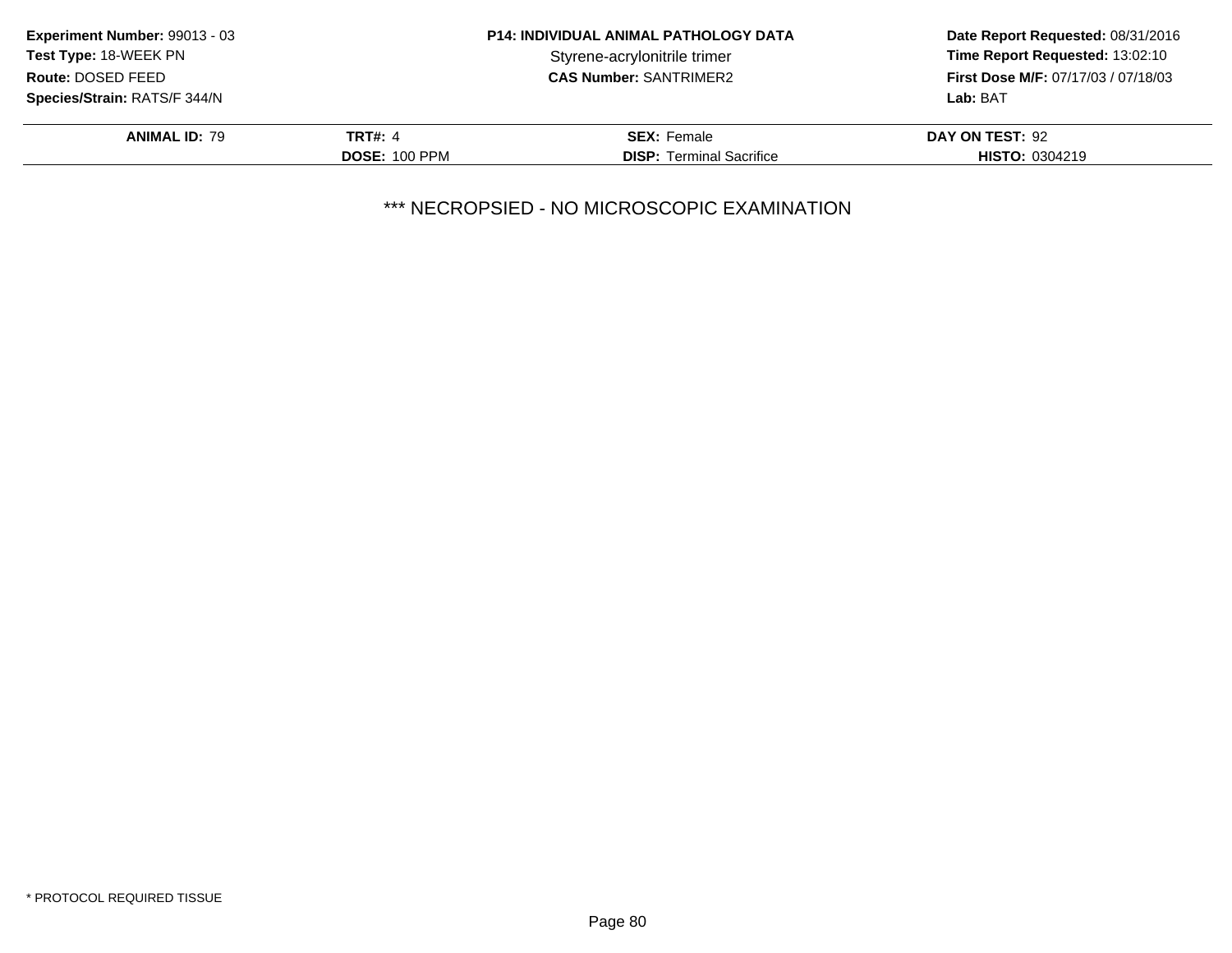| Experiment Number: 99013 - 03 | <b>P14: INDIVIDUAL ANIMAL PATHOLOGY DATA</b> |                                 | Date Report Requested: 08/31/2016          |
|-------------------------------|----------------------------------------------|---------------------------------|--------------------------------------------|
| Test Type: 18-WEEK PN         |                                              | Styrene-acrylonitrile trimer    | Time Report Requested: 13:02:10            |
| Route: DOSED FEED             |                                              | <b>CAS Number: SANTRIMER2</b>   | <b>First Dose M/F: 07/17/03 / 07/18/03</b> |
| Species/Strain: RATS/F 344/N  |                                              |                                 | Lab: BAT                                   |
| <b>ANIMAL ID: 80</b>          | TRT#: 4                                      | <b>SEX: Female</b>              | DAY ON TEST: 92                            |
|                               | <b>DOSE: 100 PPM</b>                         | <b>DISP:</b> Terminal Sacrifice | <b>HISTO: 0304220</b>                      |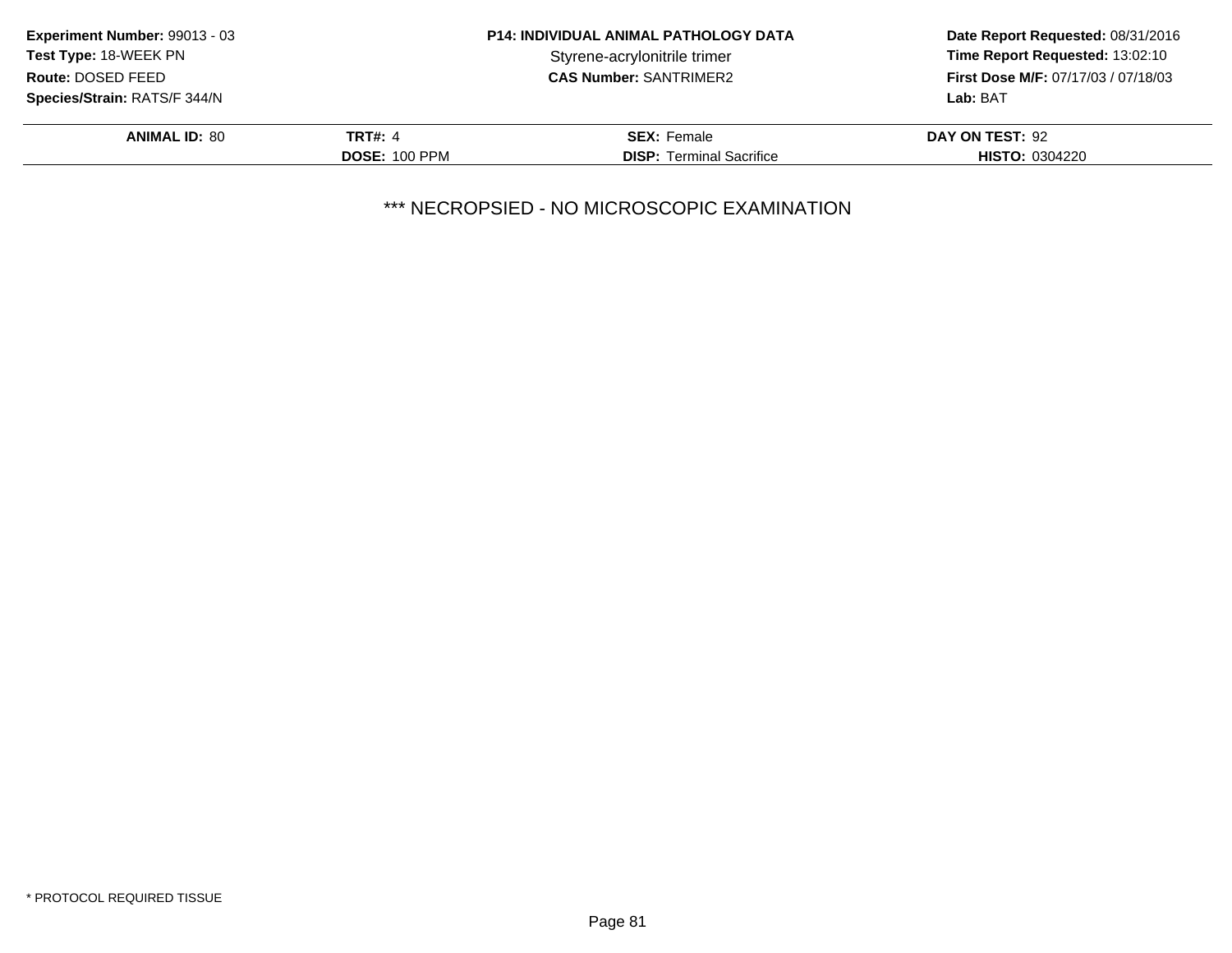| <b>Experiment Number: 99013 - 03</b> | <b>P14: INDIVIDUAL ANIMAL PATHOLOGY DATA</b> |                                 | Date Report Requested: 08/31/2016   |
|--------------------------------------|----------------------------------------------|---------------------------------|-------------------------------------|
| <b>Test Type: 18-WEEK PN</b>         |                                              | Styrene-acrylonitrile trimer    | Time Report Requested: 13:02:10     |
| Route: DOSED FEED                    |                                              | <b>CAS Number: SANTRIMER2</b>   | First Dose M/F: 07/17/03 / 07/18/03 |
| <b>Species/Strain: RATS/F 344/N</b>  |                                              |                                 | Lab: BAT                            |
| <b>ANIMAL ID: 81</b>                 | <b>TRT#: 6</b>                               | <b>SEX: Female</b>              | DAY ON TEST: 92                     |
|                                      | <b>DOSE: 200 PPM</b>                         | <b>DISP:</b> Terminal Sacrifice | <b>HISTO: 0304221</b>               |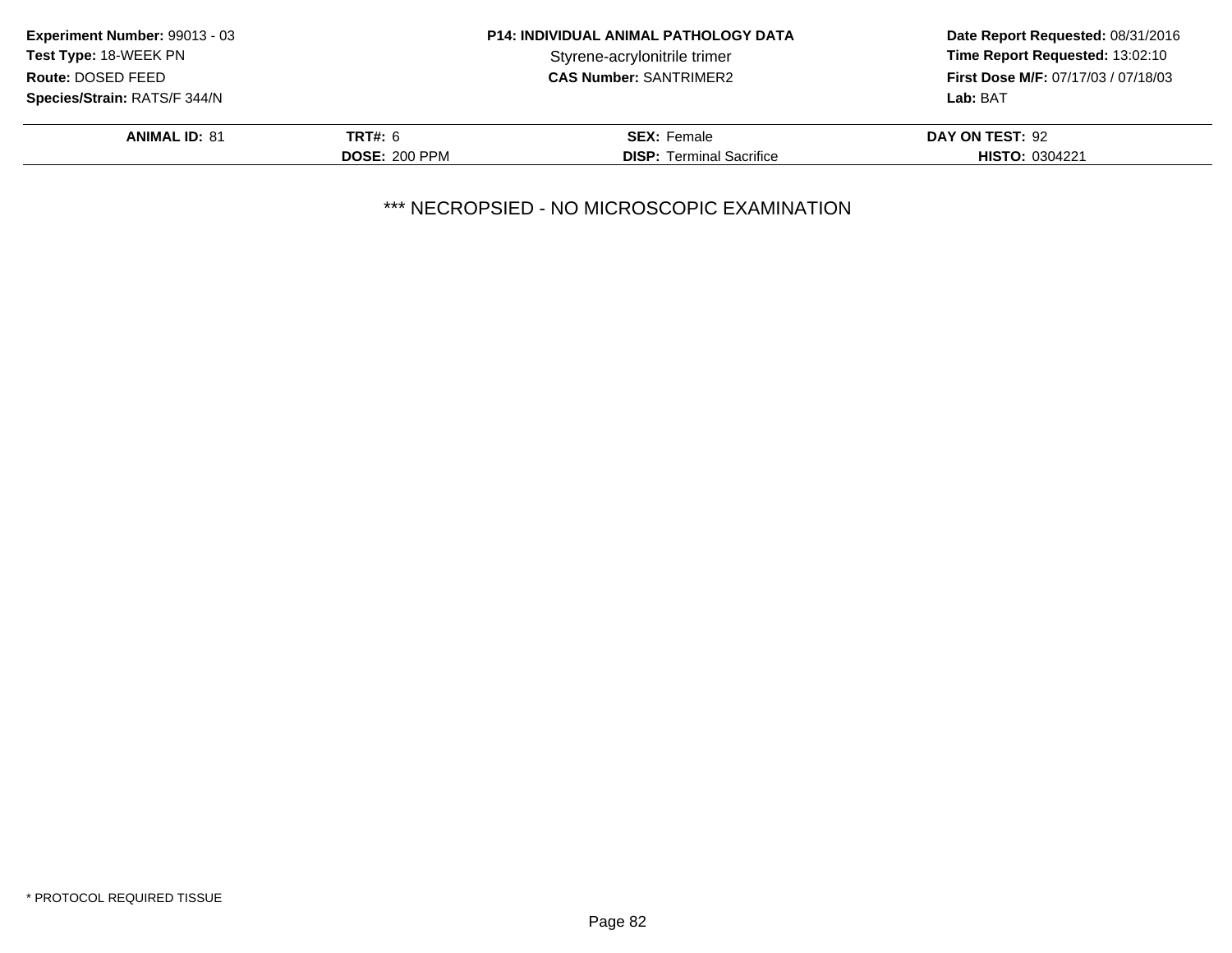| <b>Experiment Number: 99013 - 03</b> | <b>P14: INDIVIDUAL ANIMAL PATHOLOGY DATA</b> |                                 | Date Report Requested: 08/31/2016          |
|--------------------------------------|----------------------------------------------|---------------------------------|--------------------------------------------|
| Test Type: 18-WEEK PN                |                                              | Styrene-acrylonitrile trimer    | Time Report Requested: 13:02:10            |
| Route: DOSED FEED                    |                                              | <b>CAS Number: SANTRIMER2</b>   | <b>First Dose M/F: 07/17/03 / 07/18/03</b> |
| <b>Species/Strain: RATS/F 344/N</b>  |                                              |                                 | Lab: BAT                                   |
| <b>ANIMAL ID: 82</b>                 | <b>TRT#: 6</b>                               | <b>SEX: Female</b>              | DAY ON TEST: 92                            |
|                                      | <b>DOSE: 200 PPM</b>                         | <b>DISP:</b> Terminal Sacrifice | <b>HISTO: 0304222</b>                      |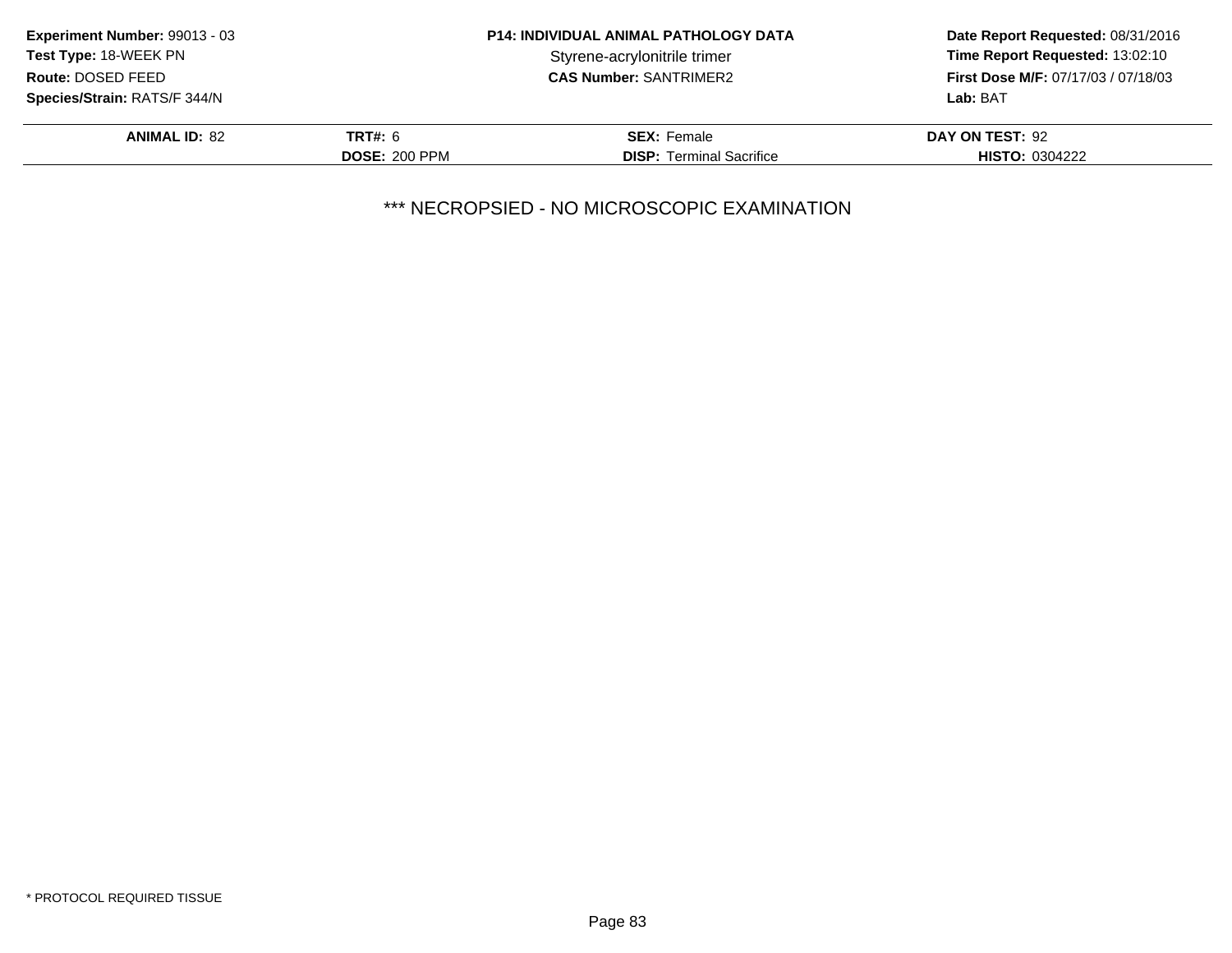| <b>Experiment Number: 99013 - 03</b> | <b>P14: INDIVIDUAL ANIMAL PATHOLOGY DATA</b> |                                 | Date Report Requested: 08/31/2016          |
|--------------------------------------|----------------------------------------------|---------------------------------|--------------------------------------------|
| Test Type: 18-WEEK PN                |                                              | Styrene-acrylonitrile trimer    | Time Report Requested: 13:02:10            |
| Route: DOSED FEED                    |                                              | <b>CAS Number: SANTRIMER2</b>   | <b>First Dose M/F: 07/17/03 / 07/18/03</b> |
| <b>Species/Strain: RATS/F 344/N</b>  |                                              |                                 | Lab: BAT                                   |
| <b>ANIMAL ID: 83</b>                 | <b>TRT#: 6</b>                               | <b>SEX: Female</b>              | DAY ON TEST: 92                            |
|                                      | <b>DOSE: 200 PPM</b>                         | <b>DISP:</b> Terminal Sacrifice | <b>HISTO: 0304223</b>                      |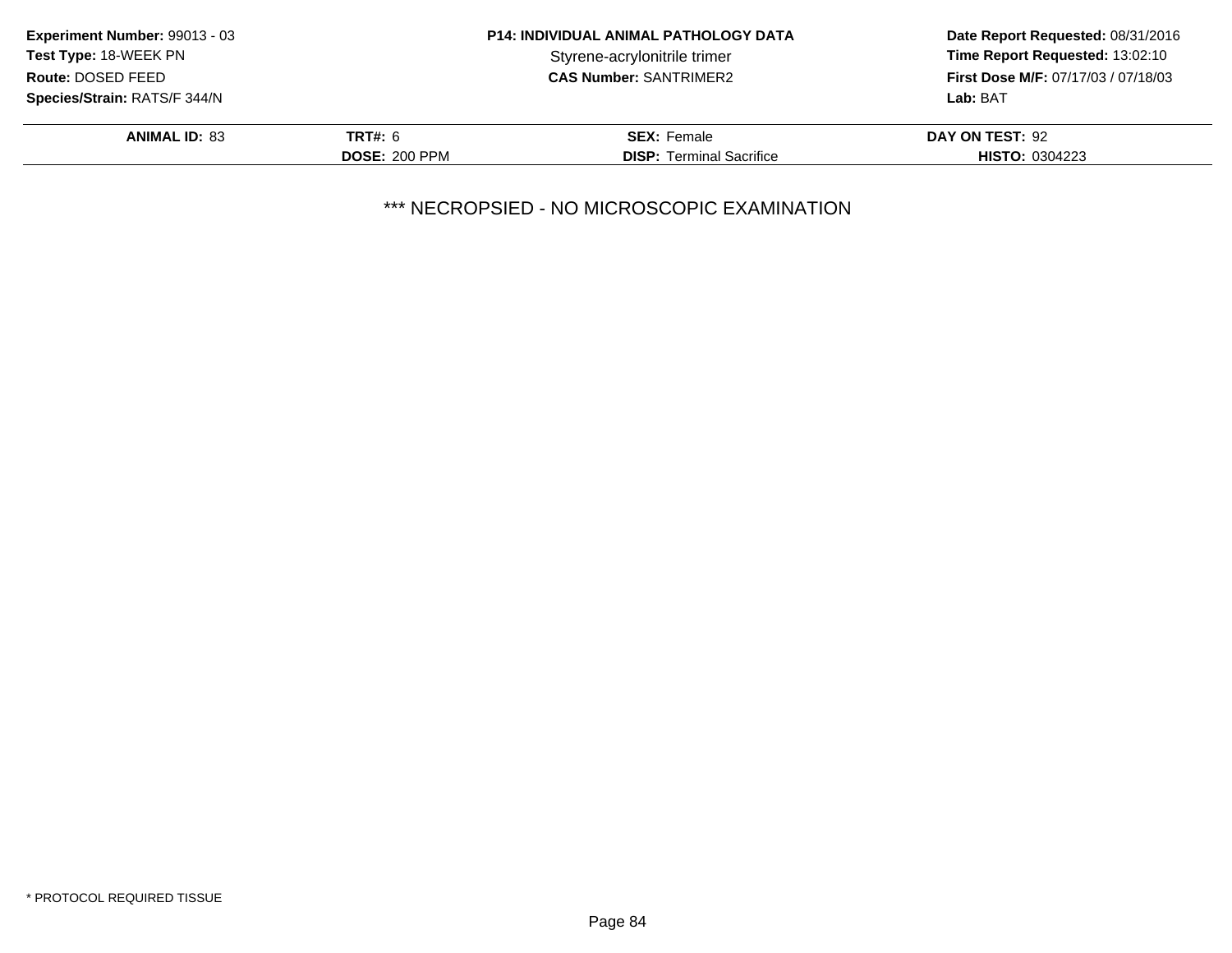| Experiment Number: 99013 - 03       | <b>P14: INDIVIDUAL ANIMAL PATHOLOGY DATA</b> |                                 | Date Report Requested: 08/31/2016          |
|-------------------------------------|----------------------------------------------|---------------------------------|--------------------------------------------|
| <b>Test Type: 18-WEEK PN</b>        |                                              | Styrene-acrylonitrile trimer    | Time Report Requested: 13:02:10            |
| Route: DOSED FEED                   |                                              | <b>CAS Number: SANTRIMER2</b>   | <b>First Dose M/F: 07/17/03 / 07/18/03</b> |
| <b>Species/Strain: RATS/F 344/N</b> |                                              |                                 | Lab: BAT                                   |
| <b>ANIMAL ID: 84</b>                | <b>TRT#: 6</b>                               | <b>SEX: Female</b>              | DAY ON TEST: 92                            |
|                                     | <b>DOSE: 200 PPM</b>                         | <b>DISP:</b> Terminal Sacrifice | <b>HISTO: 0304224</b>                      |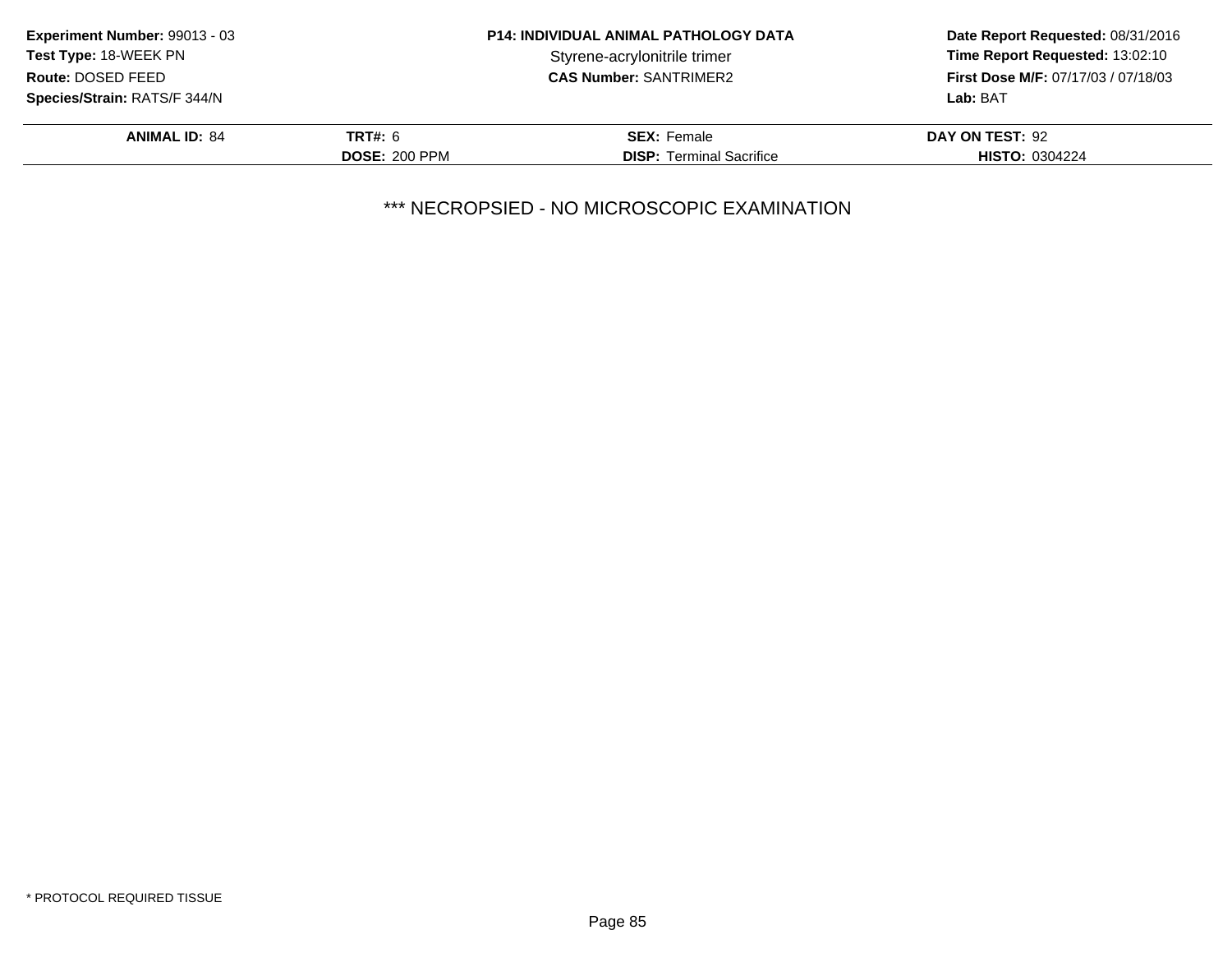| Experiment Number: 99013 - 03       | <b>P14: INDIVIDUAL ANIMAL PATHOLOGY DATA</b> |                                 | Date Report Requested: 08/31/2016          |
|-------------------------------------|----------------------------------------------|---------------------------------|--------------------------------------------|
| <b>Test Type: 18-WEEK PN</b>        |                                              | Styrene-acrylonitrile trimer    | Time Report Requested: 13:02:10            |
| Route: DOSED FEED                   |                                              | <b>CAS Number: SANTRIMER2</b>   | <b>First Dose M/F: 07/17/03 / 07/18/03</b> |
| <b>Species/Strain: RATS/F 344/N</b> |                                              |                                 | Lab: BAT                                   |
| <b>ANIMAL ID: 85</b>                | <b>TRT#: 6</b>                               | <b>SEX: Female</b>              | DAY ON TEST: 92                            |
|                                     | <b>DOSE: 200 PPM</b>                         | <b>DISP:</b> Terminal Sacrifice | <b>HISTO: 0304225</b>                      |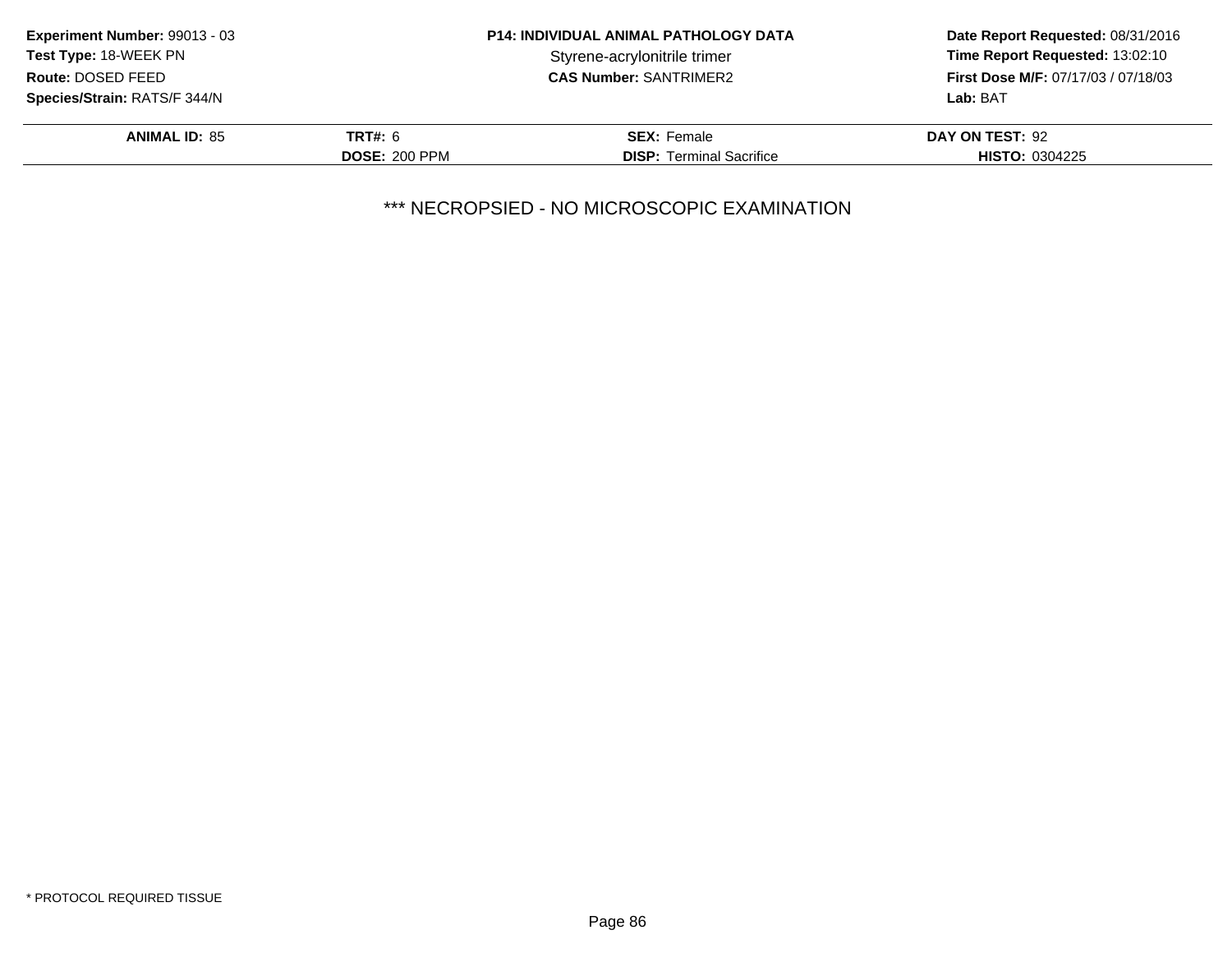| <b>Experiment Number: 99013 - 03</b> | <b>P14: INDIVIDUAL ANIMAL PATHOLOGY DATA</b> |                                 | Date Report Requested: 08/31/2016          |
|--------------------------------------|----------------------------------------------|---------------------------------|--------------------------------------------|
| Test Type: 18-WEEK PN                |                                              | Styrene-acrylonitrile trimer    | Time Report Requested: 13:02:10            |
| Route: DOSED FEED                    |                                              | <b>CAS Number: SANTRIMER2</b>   | <b>First Dose M/F: 07/17/03 / 07/18/03</b> |
| <b>Species/Strain: RATS/F 344/N</b>  |                                              |                                 | Lab: BAT                                   |
| <b>ANIMAL ID: 86</b>                 | <b>TRT#: 6</b>                               | <b>SEX: Female</b>              | DAY ON TEST: 92                            |
|                                      | <b>DOSE: 200 PPM</b>                         | <b>DISP:</b> Terminal Sacrifice | <b>HISTO: 0304226</b>                      |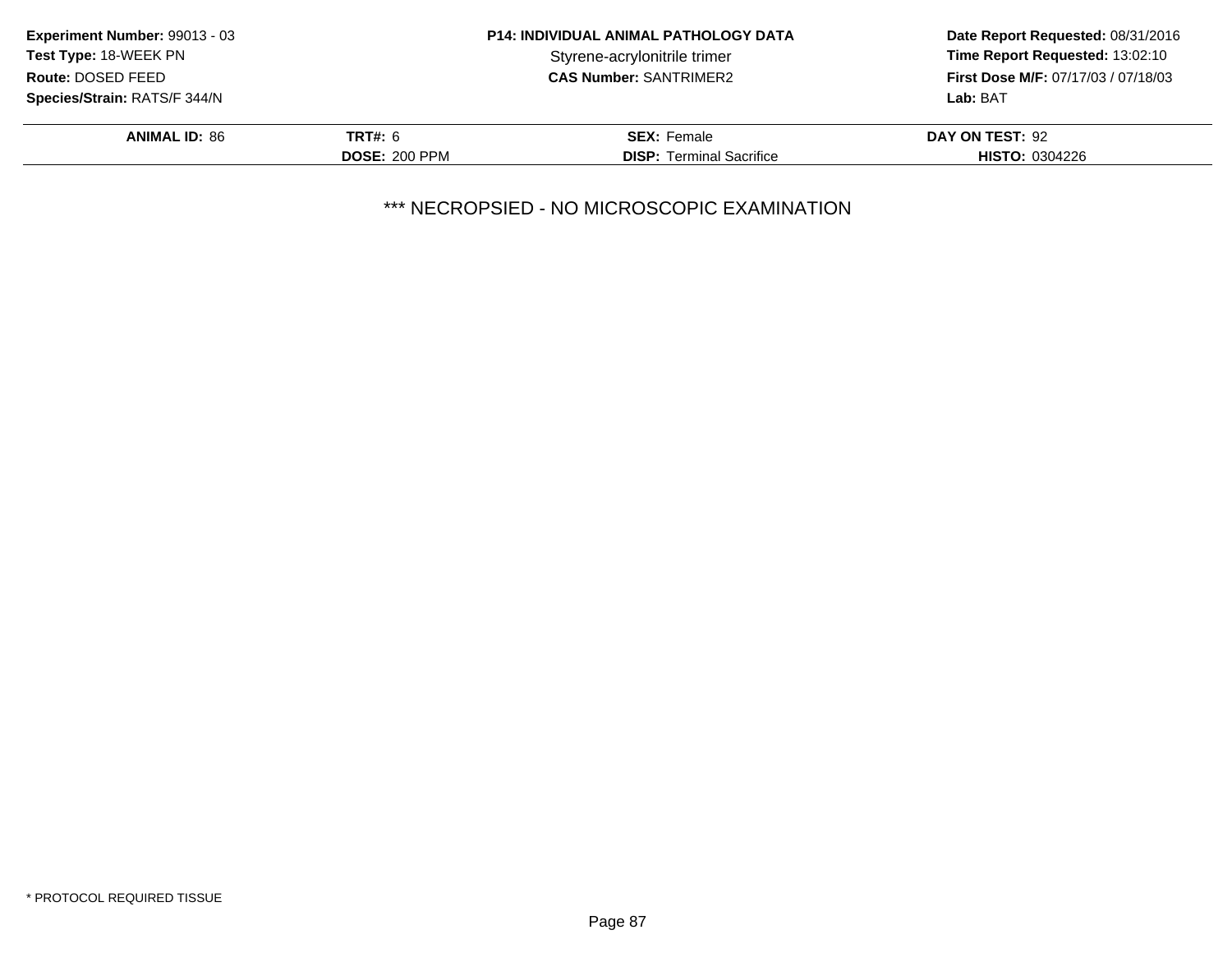| <b>Experiment Number: 99013 - 03</b> | <b>P14: INDIVIDUAL ANIMAL PATHOLOGY DATA</b> |                                 | Date Report Requested: 08/31/2016   |
|--------------------------------------|----------------------------------------------|---------------------------------|-------------------------------------|
| <b>Test Type: 18-WEEK PN</b>         |                                              | Styrene-acrylonitrile trimer    | Time Report Requested: 13:02:10     |
| Route: DOSED FEED                    |                                              | <b>CAS Number: SANTRIMER2</b>   | First Dose M/F: 07/17/03 / 07/18/03 |
| Species/Strain: RATS/F 344/N         |                                              |                                 | Lab: BAT                            |
| <b>ANIMAL ID: 87</b>                 | TRT#: 6                                      | <b>SEX: Female</b>              | DAY ON TEST: 92                     |
|                                      | <b>DOSE: 200 PPM</b>                         | <b>DISP:</b> Terminal Sacrifice | <b>HISTO: 0304227</b>               |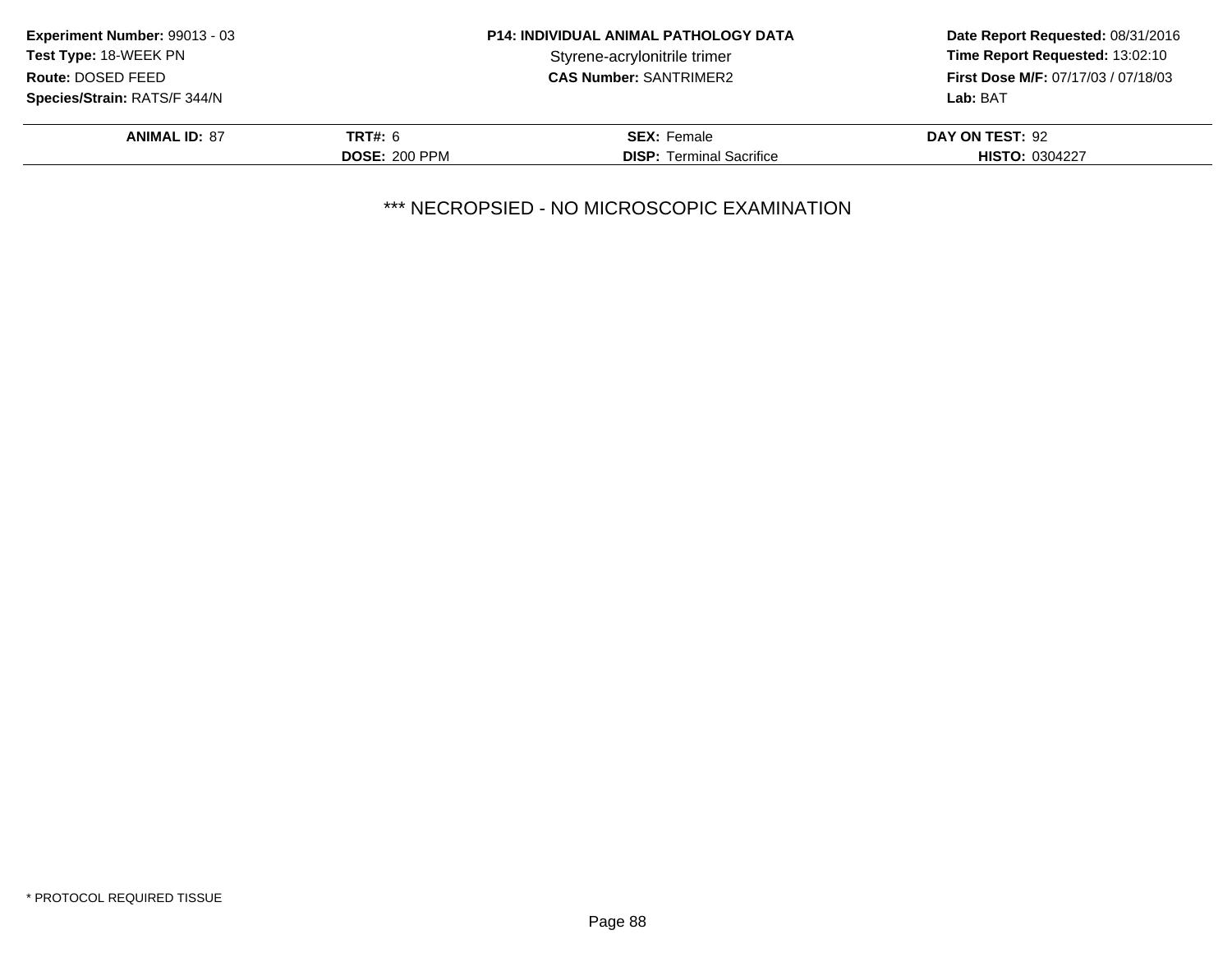| <b>Experiment Number: 99013 - 03</b> |                      | <b>P14: INDIVIDUAL ANIMAL PATHOLOGY DATA</b> | Date Report Requested: 08/31/2016<br>Time Report Requested: 13:02:10 |
|--------------------------------------|----------------------|----------------------------------------------|----------------------------------------------------------------------|
| Test Type: 18-WEEK PN                |                      | Styrene-acrylonitrile trimer                 |                                                                      |
| Route: DOSED FEED                    |                      | <b>CAS Number: SANTRIMER2</b>                | <b>First Dose M/F: 07/17/03 / 07/18/03</b>                           |
| <b>Species/Strain: RATS/F 344/N</b>  |                      |                                              | Lab: BAT                                                             |
| <b>ANIMAL ID: 88</b>                 | TRT#: 6              | <b>SEX: Female</b>                           | DAY ON TEST: 92                                                      |
|                                      | <b>DOSE: 200 PPM</b> | <b>DISP:</b> Terminal Sacrifice              | <b>HISTO: 0304228</b>                                                |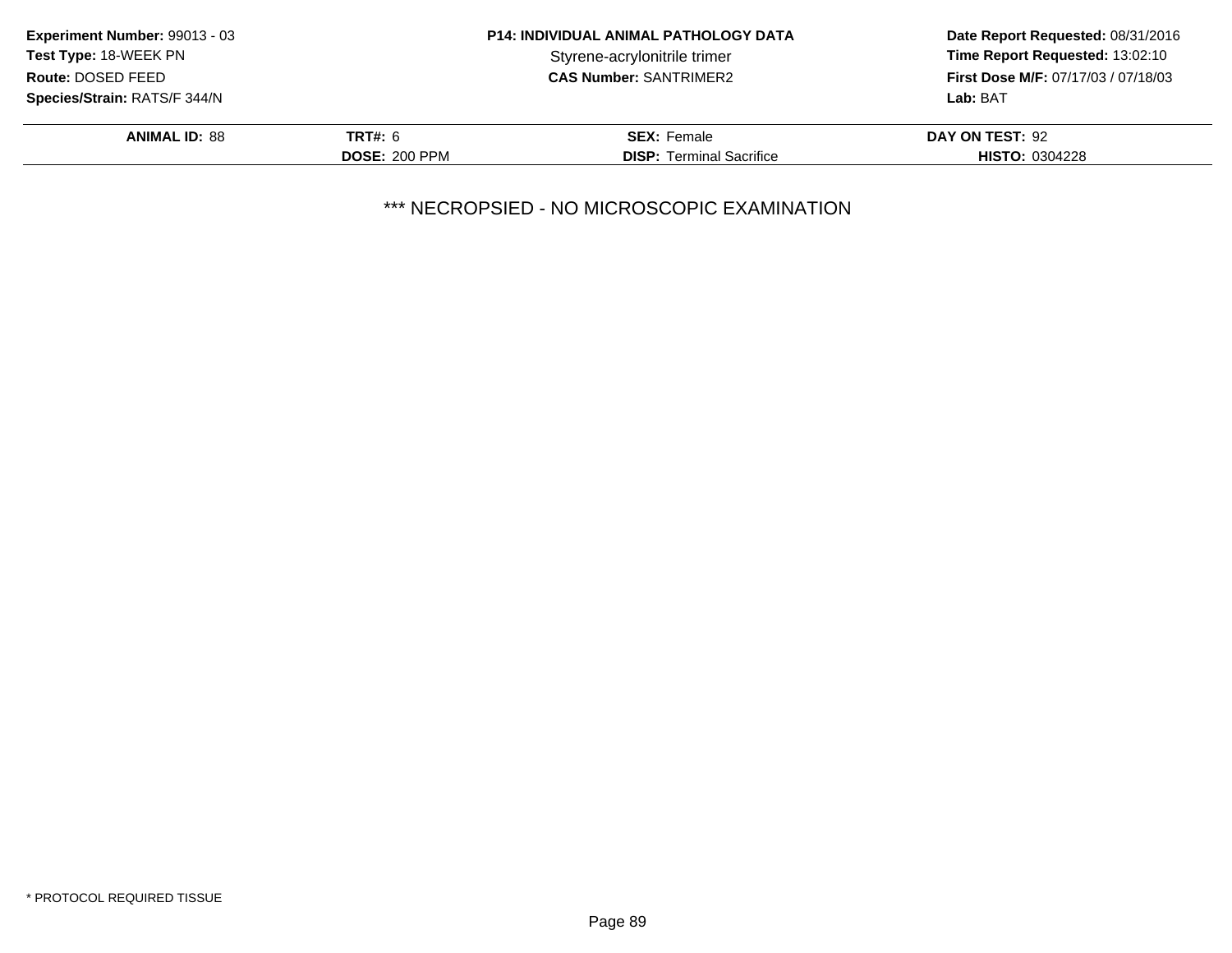| <b>Experiment Number: 99013 - 03</b> | <b>P14: INDIVIDUAL ANIMAL PATHOLOGY DATA</b> |                                 | Date Report Requested: 08/31/2016   |
|--------------------------------------|----------------------------------------------|---------------------------------|-------------------------------------|
| <b>Test Type: 18-WEEK PN</b>         |                                              | Styrene-acrylonitrile trimer    | Time Report Requested: 13:02:10     |
| Route: DOSED FEED                    |                                              | <b>CAS Number: SANTRIMER2</b>   | First Dose M/F: 07/17/03 / 07/18/03 |
| <b>Species/Strain: RATS/F 344/N</b>  |                                              |                                 | Lab: BAT                            |
| <b>ANIMAL ID: 89</b>                 | <b>TRT#: 6</b>                               | <b>SEX: Female</b>              | DAY ON TEST: 92                     |
|                                      | <b>DOSE: 200 PPM</b>                         | <b>DISP:</b> Terminal Sacrifice | <b>HISTO: 0304229</b>               |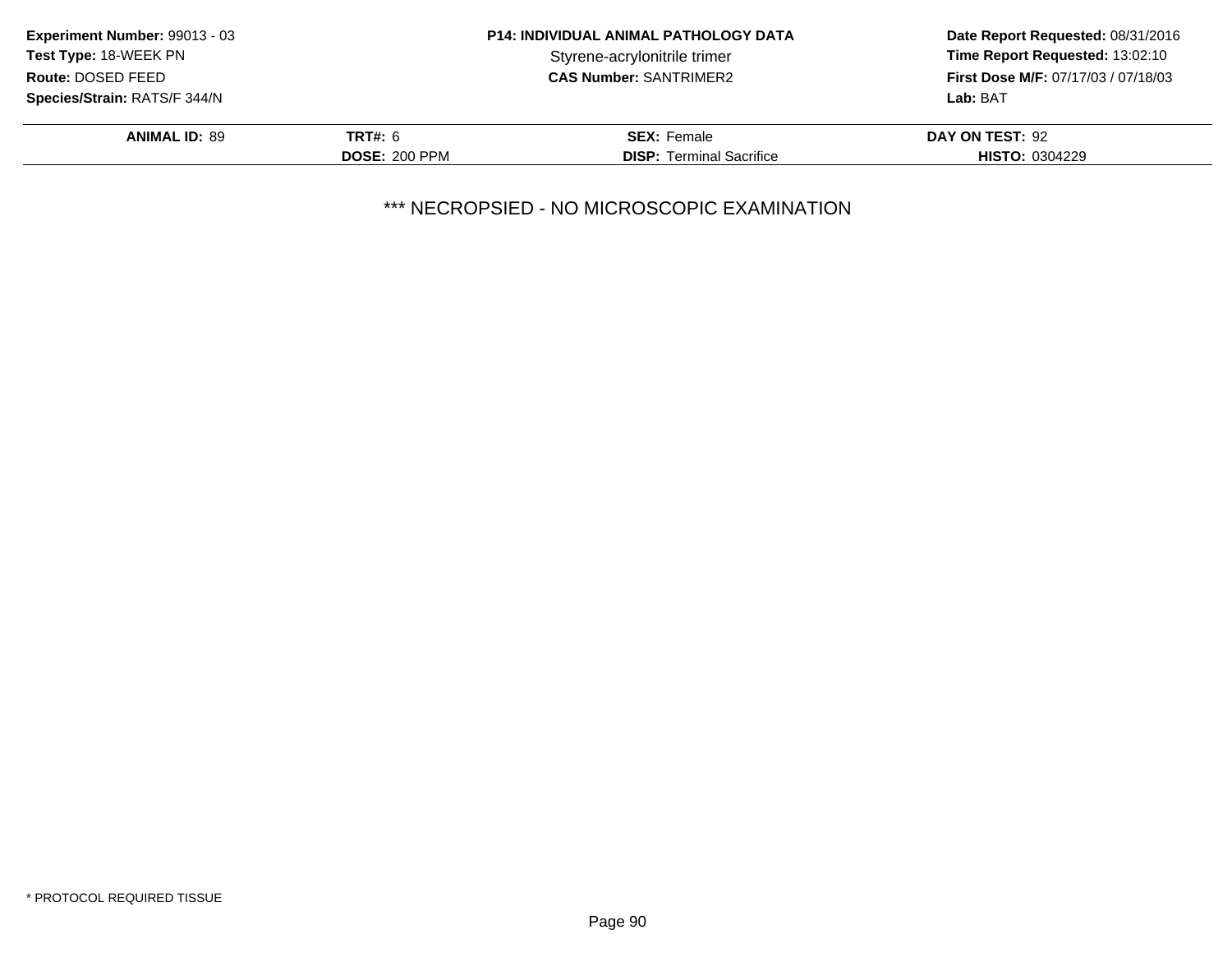| Experiment Number: 99013 - 03 |                      | <b>P14: INDIVIDUAL ANIMAL PATHOLOGY DATA</b> | Date Report Requested: 08/31/2016<br>Time Report Requested: 13:02:10<br>First Dose M/F: 07/17/03 / 07/18/03 |
|-------------------------------|----------------------|----------------------------------------------|-------------------------------------------------------------------------------------------------------------|
| Test Type: 18-WEEK PN         |                      | Styrene-acrylonitrile trimer                 |                                                                                                             |
| Route: DOSED FEED             |                      | <b>CAS Number: SANTRIMER2</b>                |                                                                                                             |
| Species/Strain: RATS/F 344/N  |                      |                                              | Lab: BAT                                                                                                    |
| <b>ANIMAL ID: 90</b>          | <b>TRT#: 6</b>       | <b>SEX: Female</b>                           | DAY ON TEST: 92                                                                                             |
|                               | <b>DOSE: 200 PPM</b> | <b>DISP:</b> Terminal Sacrifice              | <b>HISTO: 0304230</b>                                                                                       |
| <b>OBSERVATIONS</b>           |                      |                                              |                                                                                                             |
| Mesentery                     | Fat                  | <b>Necrosis</b>                              | Minimal                                                                                                     |
| [ Necrosis                    | $TGLs = 1-13$        |                                              |                                                                                                             |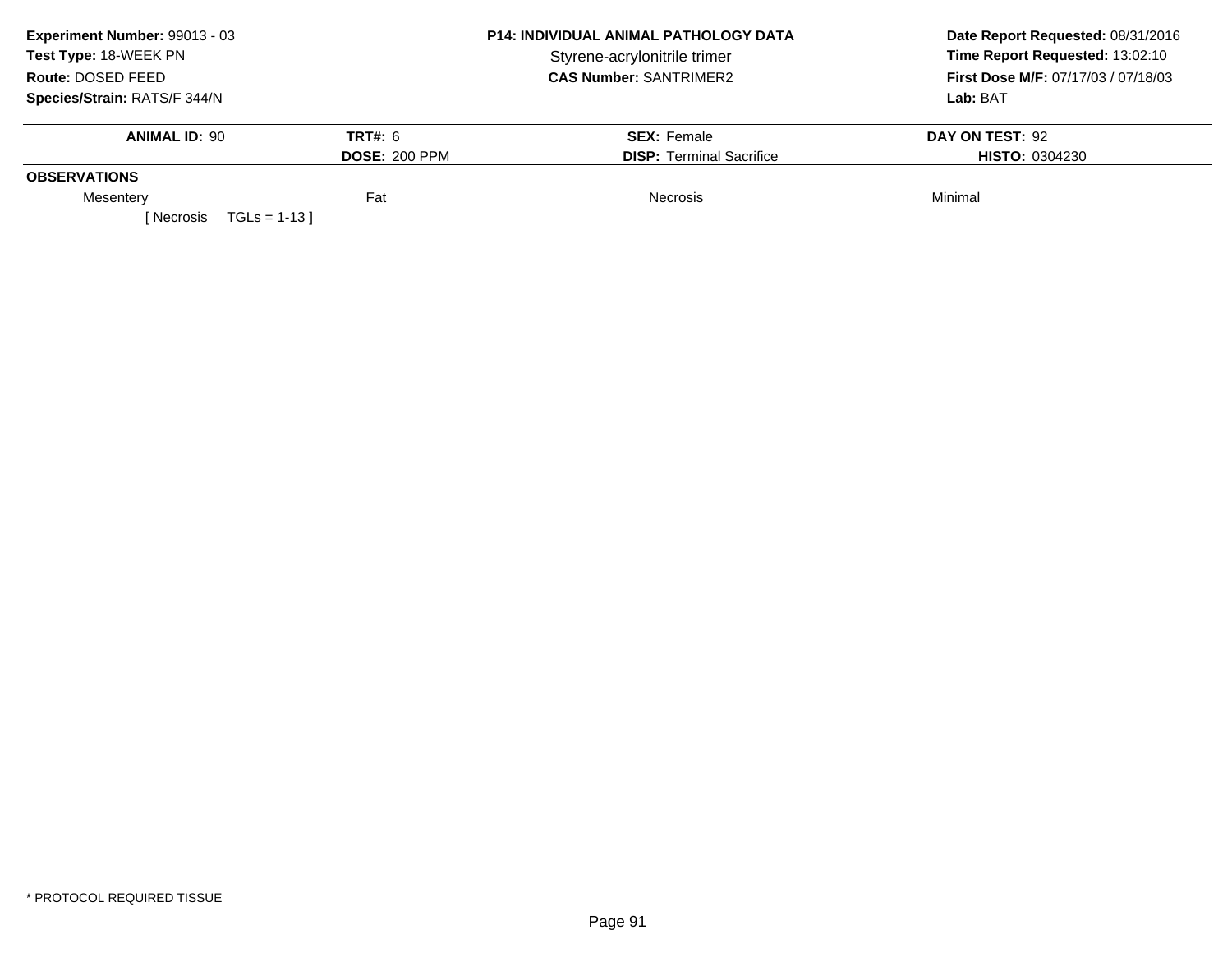| Experiment Number: 99013 - 03 | <b>P14: INDIVIDUAL ANIMAL PATHOLOGY DATA</b> |                                 | Date Report Requested: 08/31/2016   |
|-------------------------------|----------------------------------------------|---------------------------------|-------------------------------------|
| <b>Test Type: 18-WEEK PN</b>  |                                              | Styrene-acrylonitrile trimer    | Time Report Requested: 13:02:10     |
| Route: DOSED FEED             |                                              | <b>CAS Number: SANTRIMER2</b>   | First Dose M/F: 07/17/03 / 07/18/03 |
| Species/Strain: RATS/F 344/N  |                                              |                                 | Lab: BAT                            |
| <b>ANIMAL ID: 91</b>          | <b>TRT#: 8</b>                               | <b>SEX: Female</b>              | DAY ON TEST: 92                     |
|                               | <b>DOSE: 400 PPM</b>                         | <b>DISP:</b> Terminal Sacrifice | <b>HISTO: 0304231</b>               |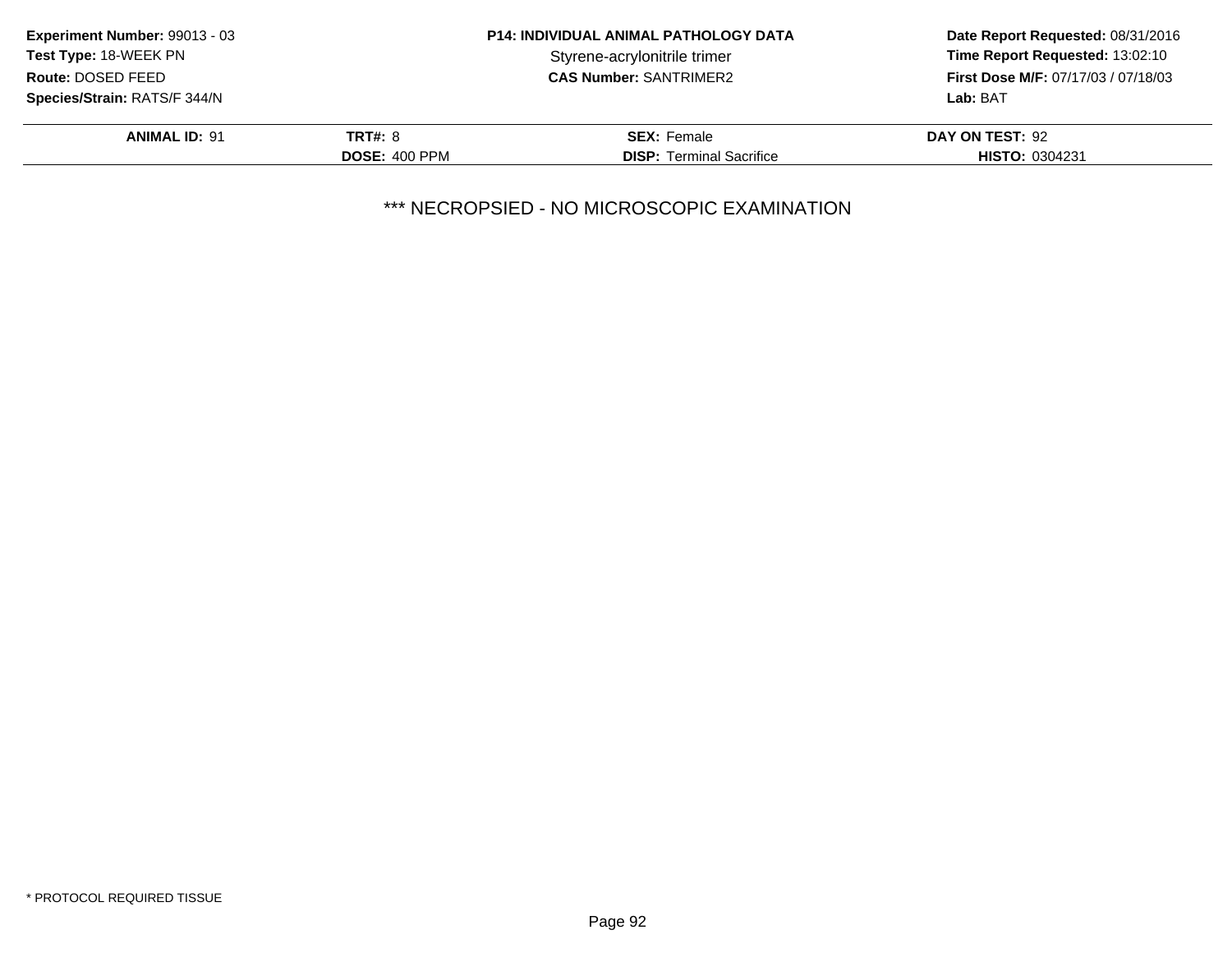| Experiment Number: 99013 - 03       | <b>P14: INDIVIDUAL ANIMAL PATHOLOGY DATA</b> |                                 | Date Report Requested: 08/31/2016          |
|-------------------------------------|----------------------------------------------|---------------------------------|--------------------------------------------|
| <b>Test Type: 18-WEEK PN</b>        |                                              | Styrene-acrylonitrile trimer    | Time Report Requested: 13:02:10            |
| Route: DOSED FEED                   |                                              | <b>CAS Number: SANTRIMER2</b>   | <b>First Dose M/F: 07/17/03 / 07/18/03</b> |
| <b>Species/Strain: RATS/F 344/N</b> |                                              |                                 | Lab: BAT                                   |
| <b>ANIMAL ID: 92</b>                | <b>TRT#: 8</b>                               | <b>SEX: Female</b>              | DAY ON TEST: 92                            |
|                                     | <b>DOSE: 400 PPM</b>                         | <b>DISP: Terminal Sacrifice</b> | <b>HISTO: 0304232</b>                      |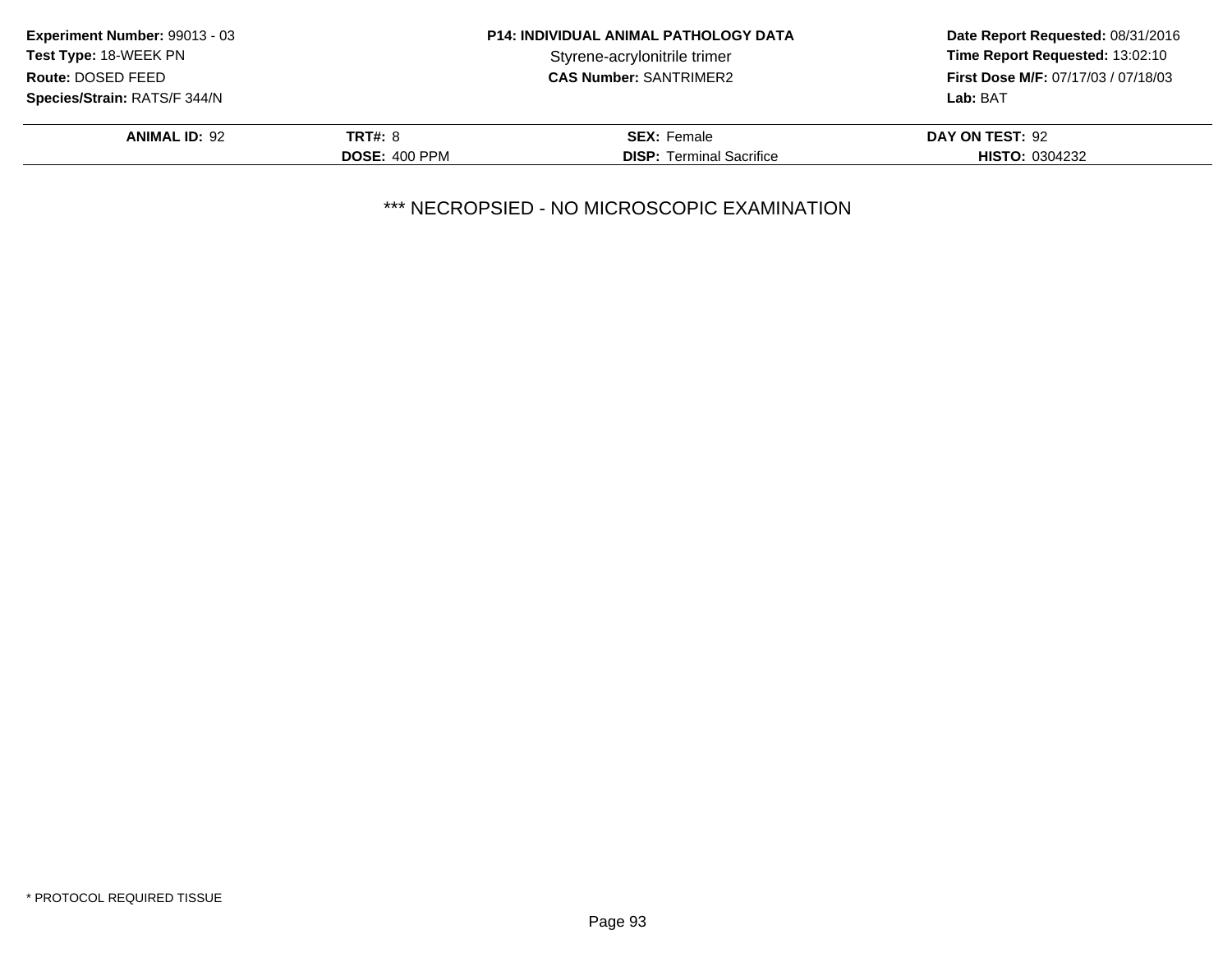| Experiment Number: 99013 - 03       | <b>P14: INDIVIDUAL ANIMAL PATHOLOGY DATA</b> |                                 | Date Report Requested: 08/31/2016          |
|-------------------------------------|----------------------------------------------|---------------------------------|--------------------------------------------|
| <b>Test Type: 18-WEEK PN</b>        |                                              | Styrene-acrylonitrile trimer    | Time Report Requested: 13:02:10            |
| Route: DOSED FEED                   |                                              | <b>CAS Number: SANTRIMER2</b>   | <b>First Dose M/F: 07/17/03 / 07/18/03</b> |
| <b>Species/Strain: RATS/F 344/N</b> |                                              |                                 | Lab: BAT                                   |
| <b>ANIMAL ID: 93</b>                | <b>TRT#: 8</b>                               | <b>SEX: Female</b>              | DAY ON TEST: 92                            |
|                                     | <b>DOSE: 400 PPM</b>                         | <b>DISP: Terminal Sacrifice</b> | <b>HISTO: 0304233</b>                      |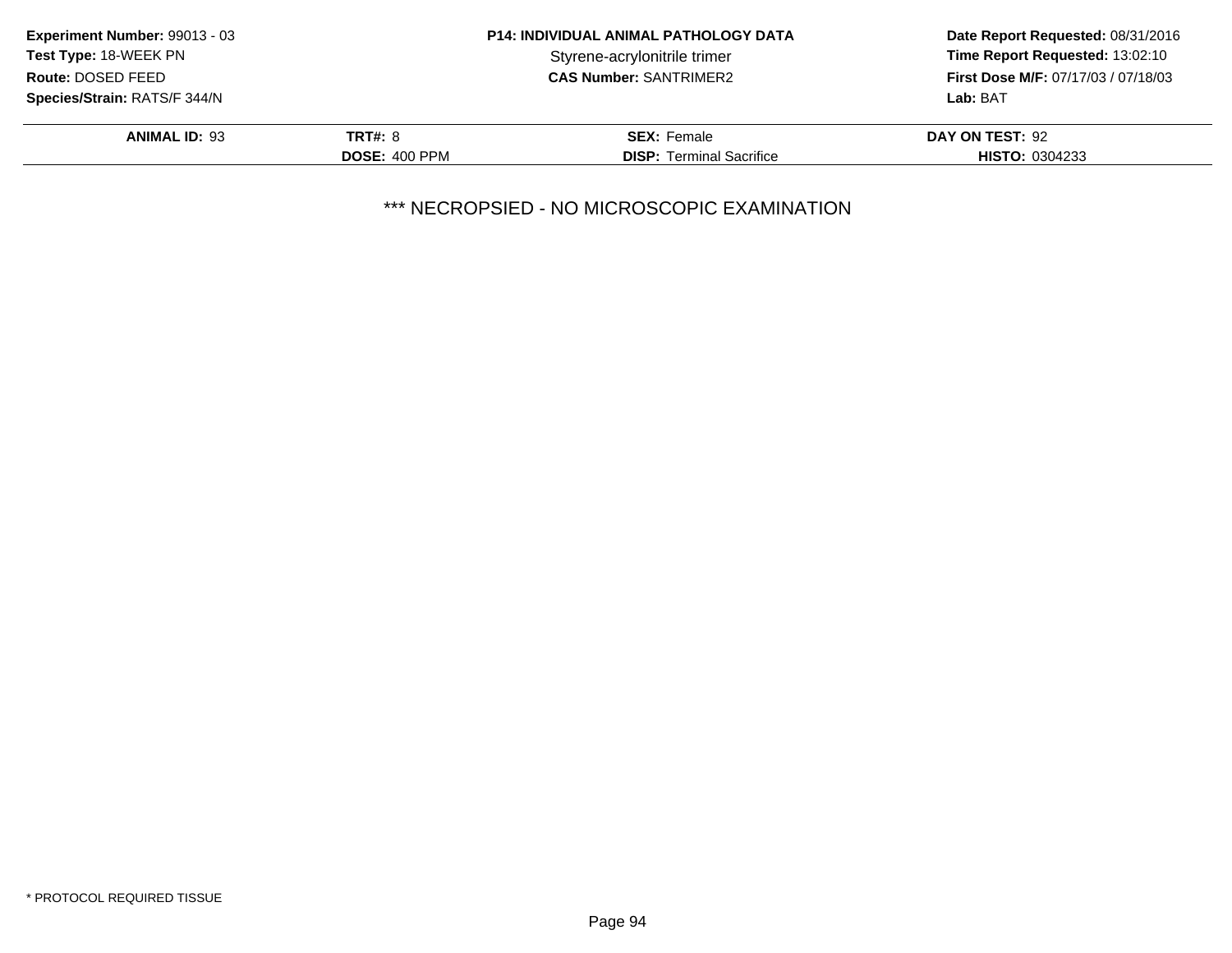| <b>Experiment Number: 99013 - 03</b> | <b>P14: INDIVIDUAL ANIMAL PATHOLOGY DATA</b> |                                 | Date Report Requested: 08/31/2016   |
|--------------------------------------|----------------------------------------------|---------------------------------|-------------------------------------|
| <b>Test Type: 18-WEEK PN</b>         |                                              | Styrene-acrylonitrile trimer    | Time Report Requested: 13:02:10     |
| Route: DOSED FEED                    |                                              | <b>CAS Number: SANTRIMER2</b>   | First Dose M/F: 07/17/03 / 07/18/03 |
| Species/Strain: RATS/F 344/N         |                                              |                                 | Lab: BAT                            |
| <b>ANIMAL ID: 94</b>                 | <b>TRT#: 8</b>                               | <b>SEX: Female</b>              | DAY ON TEST: 92                     |
|                                      | <b>DOSE: 400 PPM</b>                         | <b>DISP:</b> Terminal Sacrifice | <b>HISTO: 0304234</b>               |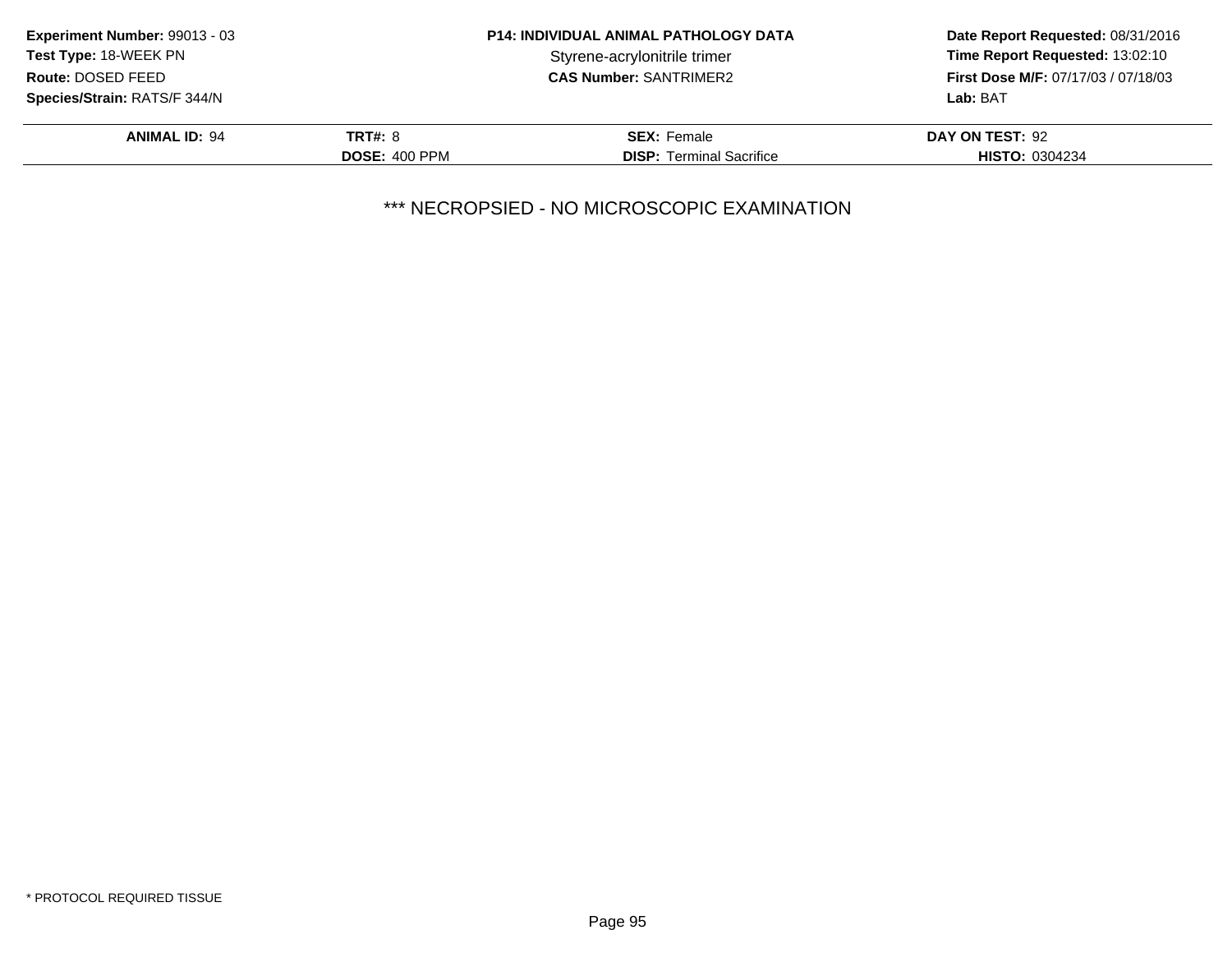| <b>Experiment Number: 99013 - 03</b> | <b>P14: INDIVIDUAL ANIMAL PATHOLOGY DATA</b> |                                 | Date Report Requested: 08/31/2016   |
|--------------------------------------|----------------------------------------------|---------------------------------|-------------------------------------|
| <b>Test Type: 18-WEEK PN</b>         |                                              | Styrene-acrylonitrile trimer    | Time Report Requested: 13:02:10     |
| Route: DOSED FEED                    |                                              | <b>CAS Number: SANTRIMER2</b>   | First Dose M/F: 07/17/03 / 07/18/03 |
| Species/Strain: RATS/F 344/N         |                                              |                                 | Lab: BAT                            |
| <b>ANIMAL ID: 95</b>                 | <b>TRT#: 8</b>                               | <b>SEX: Female</b>              | DAY ON TEST: 92                     |
|                                      | <b>DOSE: 400 PPM</b>                         | <b>DISP:</b> Terminal Sacrifice | <b>HISTO: 0304235</b>               |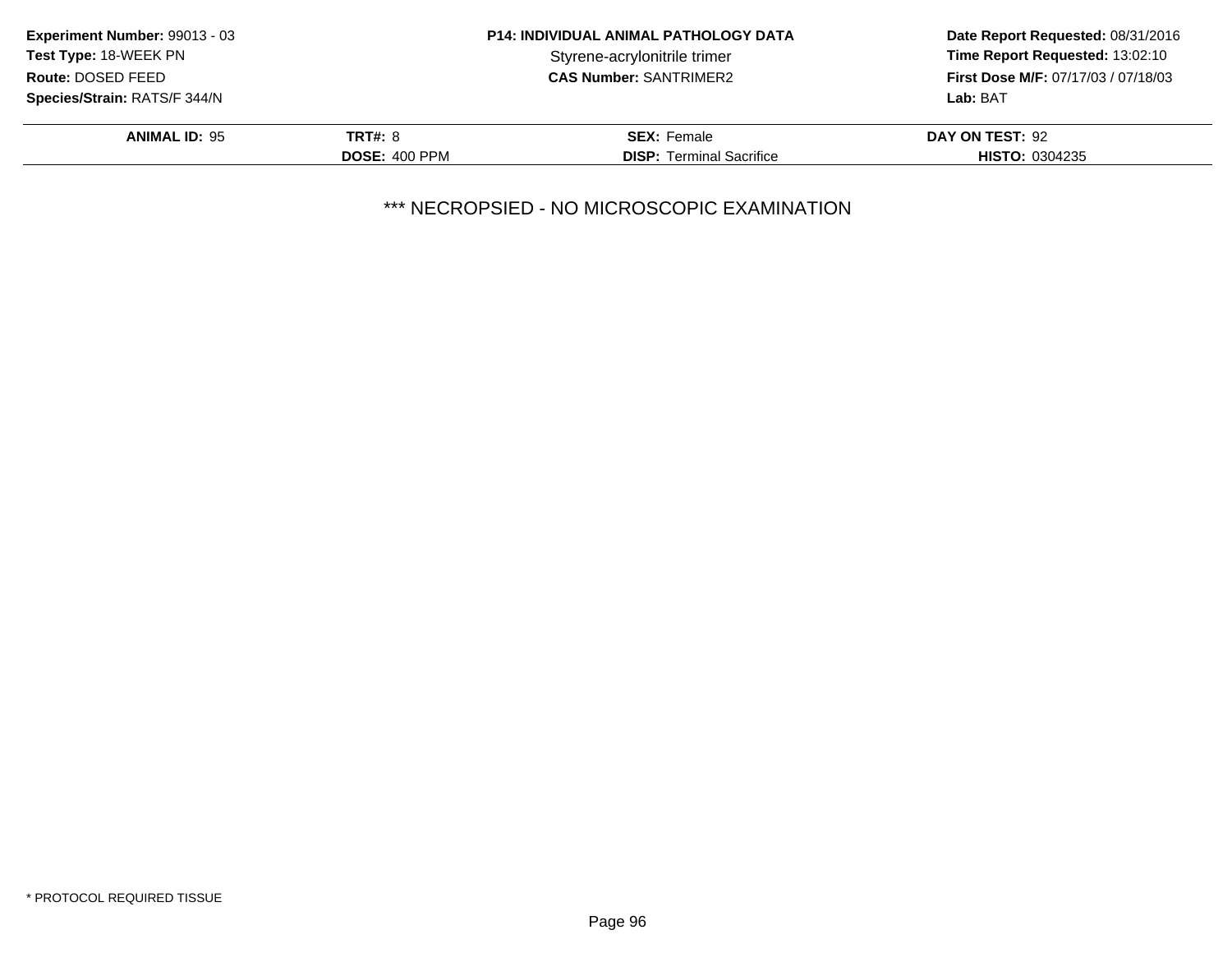| Experiment Number: 99013 - 03<br><b>Test Type: 18-WEEK PN</b><br>Route: DOSED FEED |                      | <b>P14: INDIVIDUAL ANIMAL PATHOLOGY DATA</b><br>Styrene-acrylonitrile trimer<br><b>CAS Number: SANTRIMER2</b> | Date Report Requested: 08/31/2016                                             |
|------------------------------------------------------------------------------------|----------------------|---------------------------------------------------------------------------------------------------------------|-------------------------------------------------------------------------------|
|                                                                                    |                      |                                                                                                               | Time Report Requested: 13:02:10<br><b>First Dose M/F: 07/17/03 / 07/18/03</b> |
|                                                                                    |                      |                                                                                                               |                                                                               |
| <b>ANIMAL ID: 96</b>                                                               | <b>TRT#: 8</b>       | <b>SEX: Female</b>                                                                                            | DAY ON TEST: 92                                                               |
|                                                                                    | <b>DOSE: 400 PPM</b> | <b>DISP: Terminal Sacrifice</b>                                                                               | <b>HISTO: 0304236</b>                                                         |
| <b>OBSERVATIONS</b>                                                                |                      |                                                                                                               |                                                                               |
| Liver                                                                              |                      | Hepatodiaphragmatic Nodule                                                                                    |                                                                               |
|                                                                                    |                      | Inflammation                                                                                                  | Chronic, Minimal                                                              |
| Hepatodiaphragmatic Nodule                                                         | $TGLs = 1-13$        |                                                                                                               |                                                                               |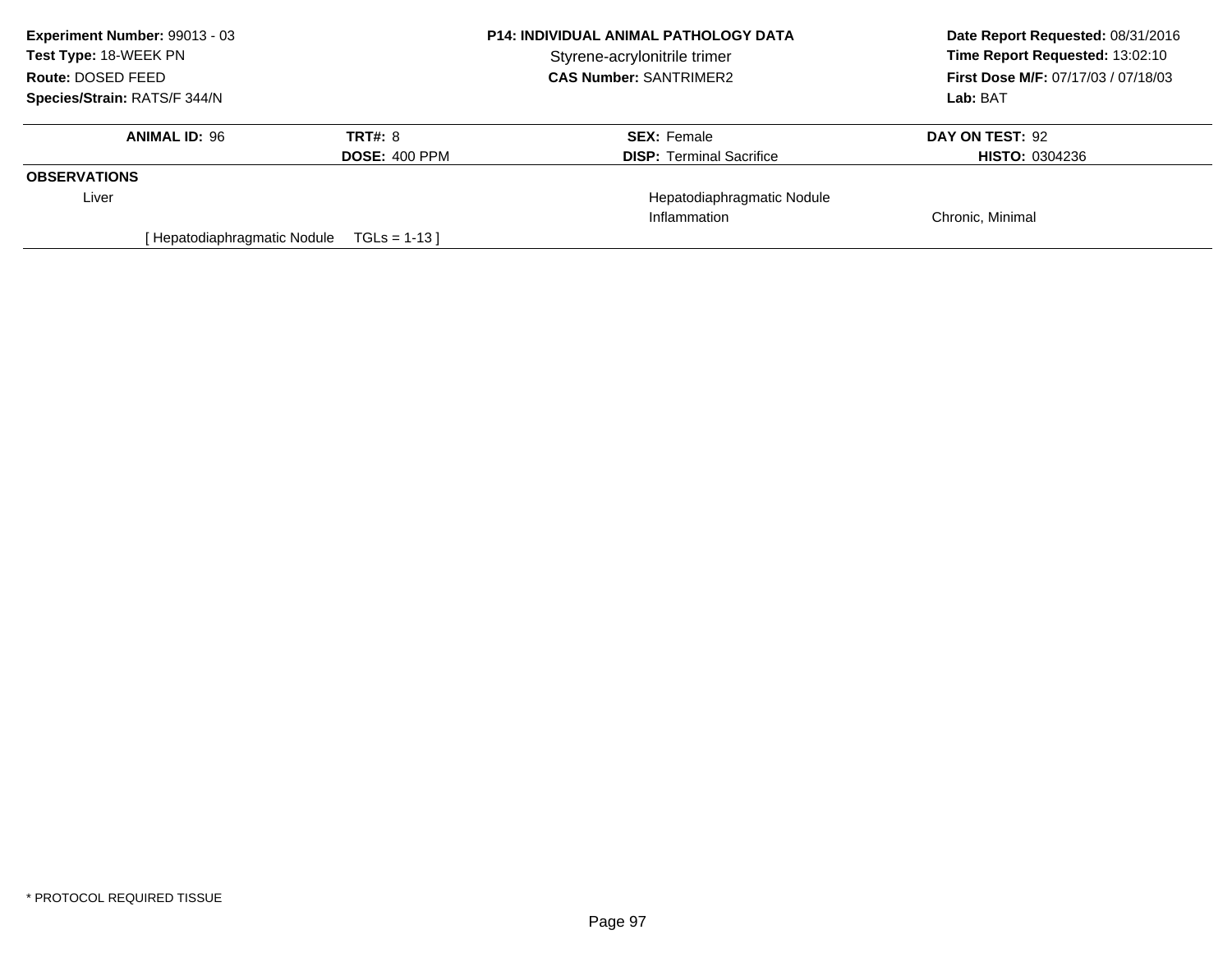| Experiment Number: 99013 - 03                     | <b>P14: INDIVIDUAL ANIMAL PATHOLOGY DATA</b> |                                 | Date Report Requested: 08/31/2016                                             |  |
|---------------------------------------------------|----------------------------------------------|---------------------------------|-------------------------------------------------------------------------------|--|
| <b>Test Type: 18-WEEK PN</b><br>Route: DOSED FEED |                                              | Styrene-acrylonitrile trimer    | Time Report Requested: 13:02:10<br><b>First Dose M/F: 07/17/03 / 07/18/03</b> |  |
|                                                   |                                              | <b>CAS Number: SANTRIMER2</b>   |                                                                               |  |
| <b>Species/Strain: RATS/F 344/N</b>               |                                              |                                 | Lab: BAT                                                                      |  |
| <b>ANIMAL ID: 97</b>                              | <b>TRT#: 8</b>                               | <b>SEX: Female</b>              | DAY ON TEST: 92                                                               |  |
|                                                   | <b>DOSE: 400 PPM</b>                         | <b>DISP: Terminal Sacrifice</b> | <b>HISTO: 0304237</b>                                                         |  |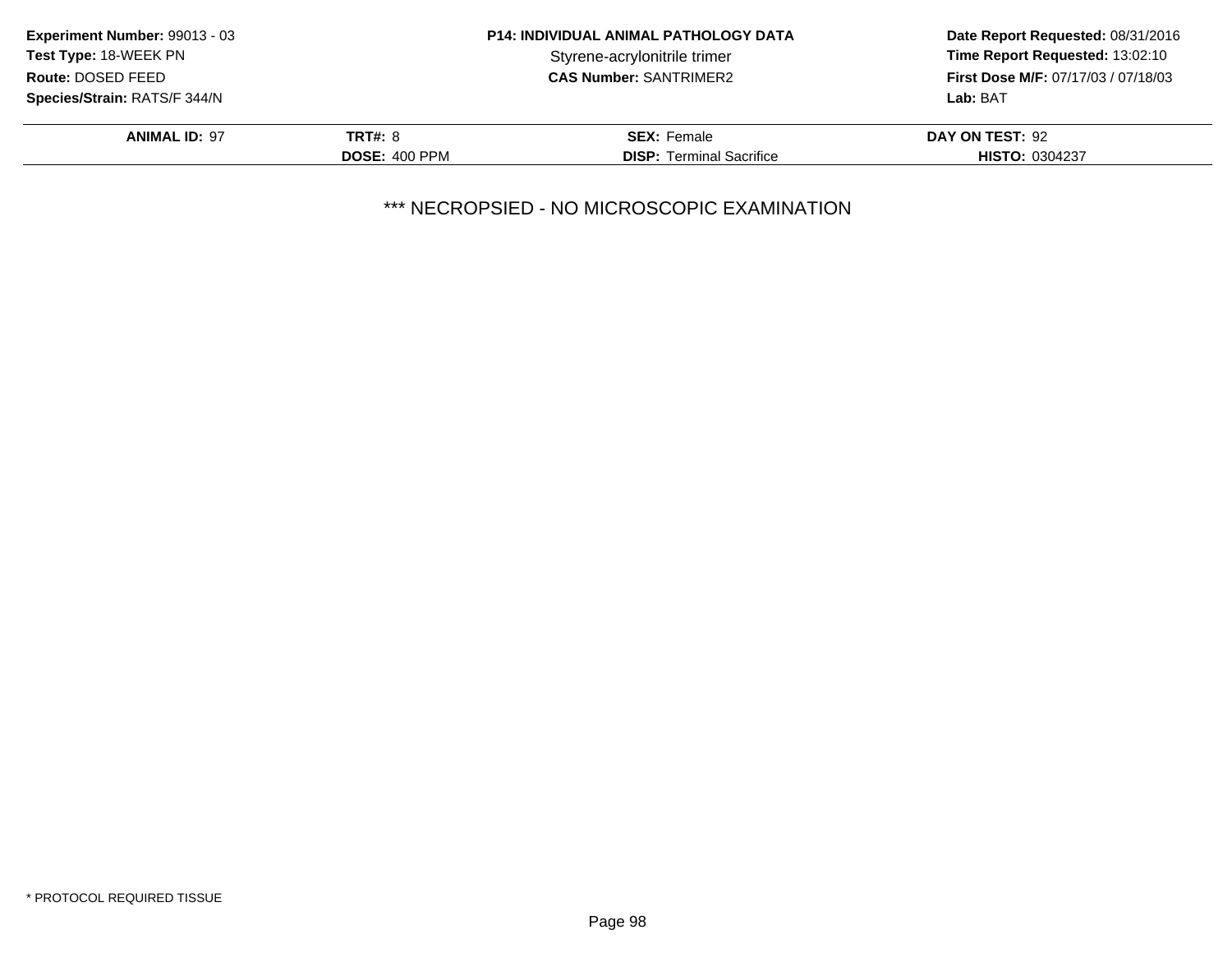| Experiment Number: 99013 - 03 |                      | <b>P14: INDIVIDUAL ANIMAL PATHOLOGY DATA</b> | Date Report Requested: 08/31/2016          |
|-------------------------------|----------------------|----------------------------------------------|--------------------------------------------|
| Test Type: 18-WEEK PN         |                      | Styrene-acrylonitrile trimer                 | Time Report Requested: 13:02:10            |
| Route: DOSED FEED             |                      | <b>CAS Number: SANTRIMER2</b>                | <b>First Dose M/F: 07/17/03 / 07/18/03</b> |
| Species/Strain: RATS/F 344/N  |                      |                                              | Lab: BAT                                   |
| <b>ANIMAL ID: 98</b>          | TRT#: 8              | <b>SEX: Female</b>                           | DAY ON TEST: 92                            |
|                               | <b>DOSE: 400 PPM</b> | <b>DISP:</b> Terminal Sacrifice              | <b>HISTO: 0304238</b>                      |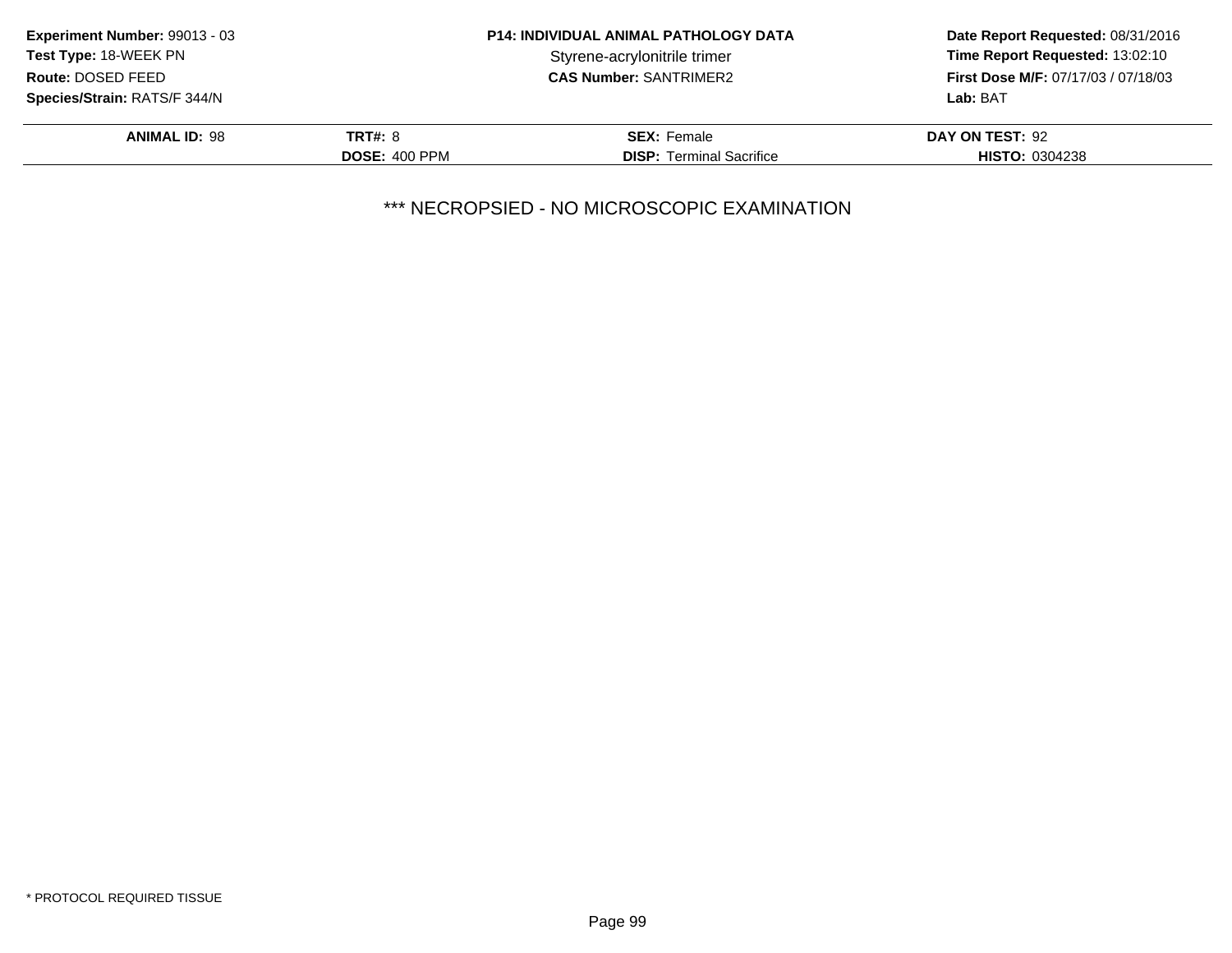| <b>Experiment Number: 99013 - 03</b> |                      | <b>P14: INDIVIDUAL ANIMAL PATHOLOGY DATA</b> | Date Report Requested: 08/31/2016   |
|--------------------------------------|----------------------|----------------------------------------------|-------------------------------------|
| <b>Test Type: 18-WEEK PN</b>         |                      | Styrene-acrylonitrile trimer                 | Time Report Requested: 13:02:10     |
| Route: DOSED FEED                    |                      | <b>CAS Number: SANTRIMER2</b>                | First Dose M/F: 07/17/03 / 07/18/03 |
| Species/Strain: RATS/F 344/N         |                      |                                              | Lab: BAT                            |
| <b>ANIMAL ID: 99</b>                 | <b>TRT#: 8</b>       | <b>SEX: Female</b>                           | DAY ON TEST: 92                     |
|                                      | <b>DOSE: 400 PPM</b> | <b>DISP:</b> Terminal Sacrifice              | <b>HISTO: 0304239</b>               |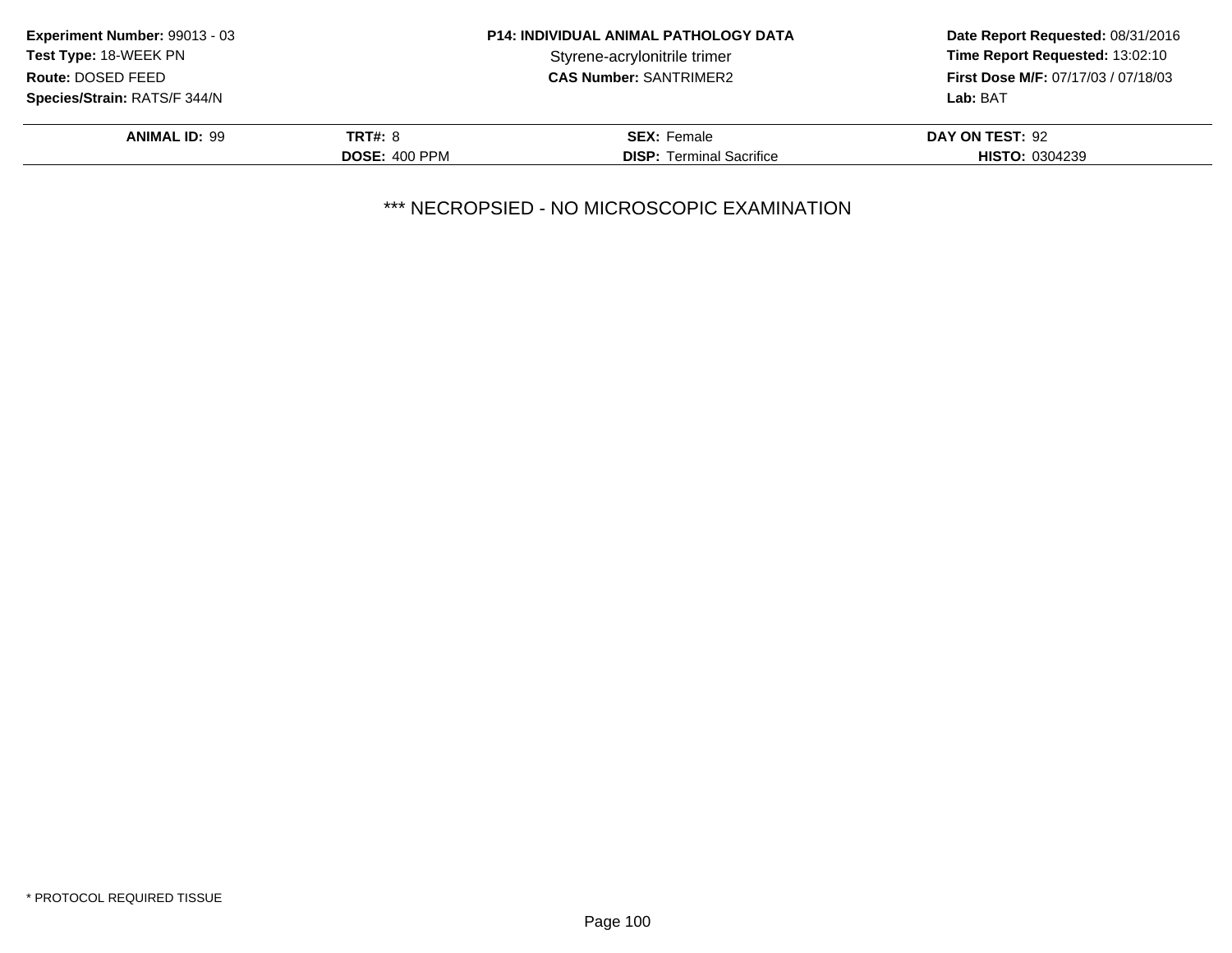| Experiment Number: 99013 - 03                     |                      | <b>P14: INDIVIDUAL ANIMAL PATHOLOGY DATA</b> | Date Report Requested: 08/31/2016                                             |
|---------------------------------------------------|----------------------|----------------------------------------------|-------------------------------------------------------------------------------|
| <b>Test Type: 18-WEEK PN</b><br>Route: DOSED FEED |                      | Styrene-acrylonitrile trimer                 | Time Report Requested: 13:02:10<br><b>First Dose M/F: 07/17/03 / 07/18/03</b> |
|                                                   |                      | <b>CAS Number: SANTRIMER2</b>                |                                                                               |
| <b>Species/Strain: RATS/F 344/N</b>               |                      |                                              | Lab: BAT                                                                      |
| <b>ANIMAL ID: 100</b>                             | TRT#: 8              | <b>SEX: Female</b>                           | DAY ON TEST: 92                                                               |
|                                                   | <b>DOSE: 400 PPM</b> | <b>DISP:</b> Terminal Sacrifice              | <b>HISTO: 0304240</b>                                                         |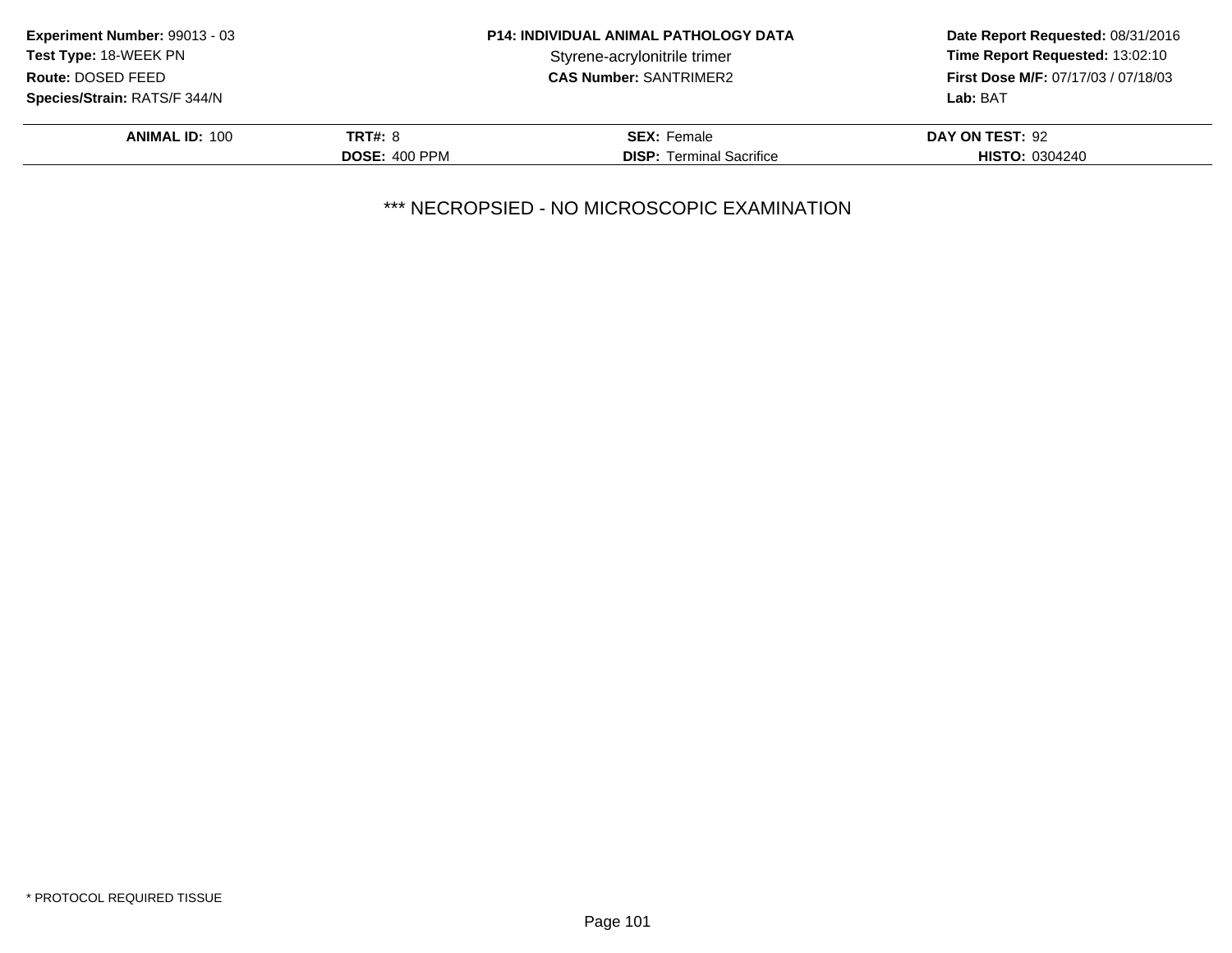| Experiment Number: 99013 - 03                     |                      | <b>P14: INDIVIDUAL ANIMAL PATHOLOGY DATA</b> | Date Report Requested: 08/31/2016<br>Time Report Requested: 13:02:10<br><b>First Dose M/F: 07/17/03 / 07/18/03</b> |
|---------------------------------------------------|----------------------|----------------------------------------------|--------------------------------------------------------------------------------------------------------------------|
| <b>Test Type: 18-WEEK PN</b><br>Route: DOSED FEED |                      | Styrene-acrylonitrile trimer                 |                                                                                                                    |
|                                                   |                      | <b>CAS Number: SANTRIMER2</b>                |                                                                                                                    |
| <b>Species/Strain: RATS/F 344/N</b>               |                      |                                              | Lab: BAT                                                                                                           |
| <b>ANIMAL ID: 101</b>                             | <b>TRT#: 10</b>      | <b>SEX: Female</b>                           | DAY ON TEST: 92                                                                                                    |
|                                                   | <b>DOSE: 800 PPM</b> | <b>DISP:</b> Terminal Sacrifice              | <b>HISTO: 0304241</b>                                                                                              |
|                                                   |                      |                                              |                                                                                                                    |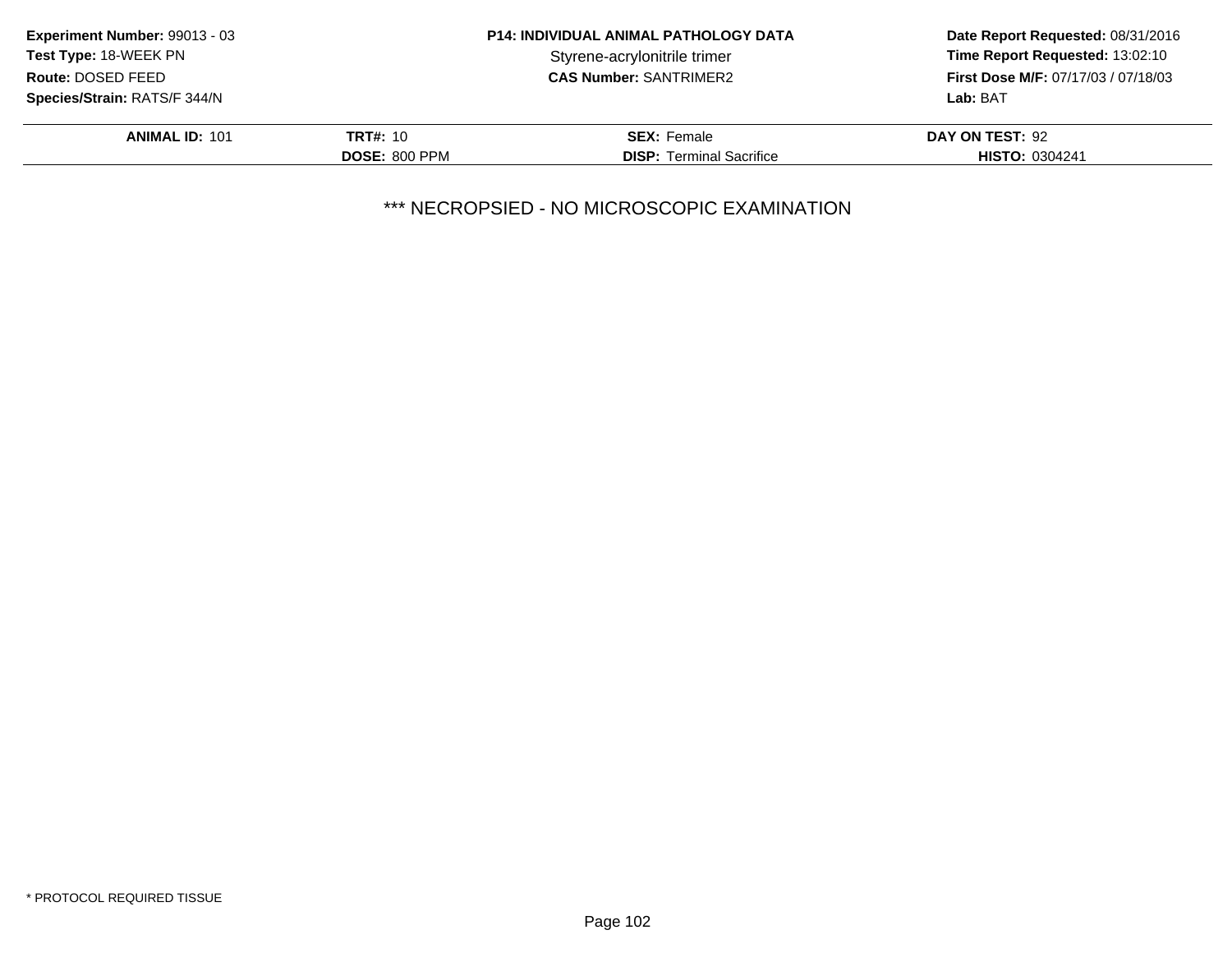| <b>P14: INDIVIDUAL ANIMAL PATHOLOGY DATA</b><br><b>Experiment Number: 99013 - 03</b> |                      | Date Report Requested: 08/31/2016 |                                                                               |
|--------------------------------------------------------------------------------------|----------------------|-----------------------------------|-------------------------------------------------------------------------------|
| <b>Test Type: 18-WEEK PN</b><br>Route: DOSED FEED                                    |                      | Styrene-acrylonitrile trimer      | Time Report Requested: 13:02:10<br><b>First Dose M/F: 07/17/03 / 07/18/03</b> |
|                                                                                      |                      | <b>CAS Number: SANTRIMER2</b>     |                                                                               |
| Species/Strain: RATS/F 344/N                                                         |                      |                                   | Lab: BAT                                                                      |
| <b>ANIMAL ID: 102</b>                                                                | <b>TRT#: 10</b>      | <b>SEX: Female</b>                | DAY ON TEST: 92                                                               |
|                                                                                      | <b>DOSE: 800 PPM</b> | <b>DISP:</b> Terminal Sacrifice   | <b>HISTO: 0304242</b>                                                         |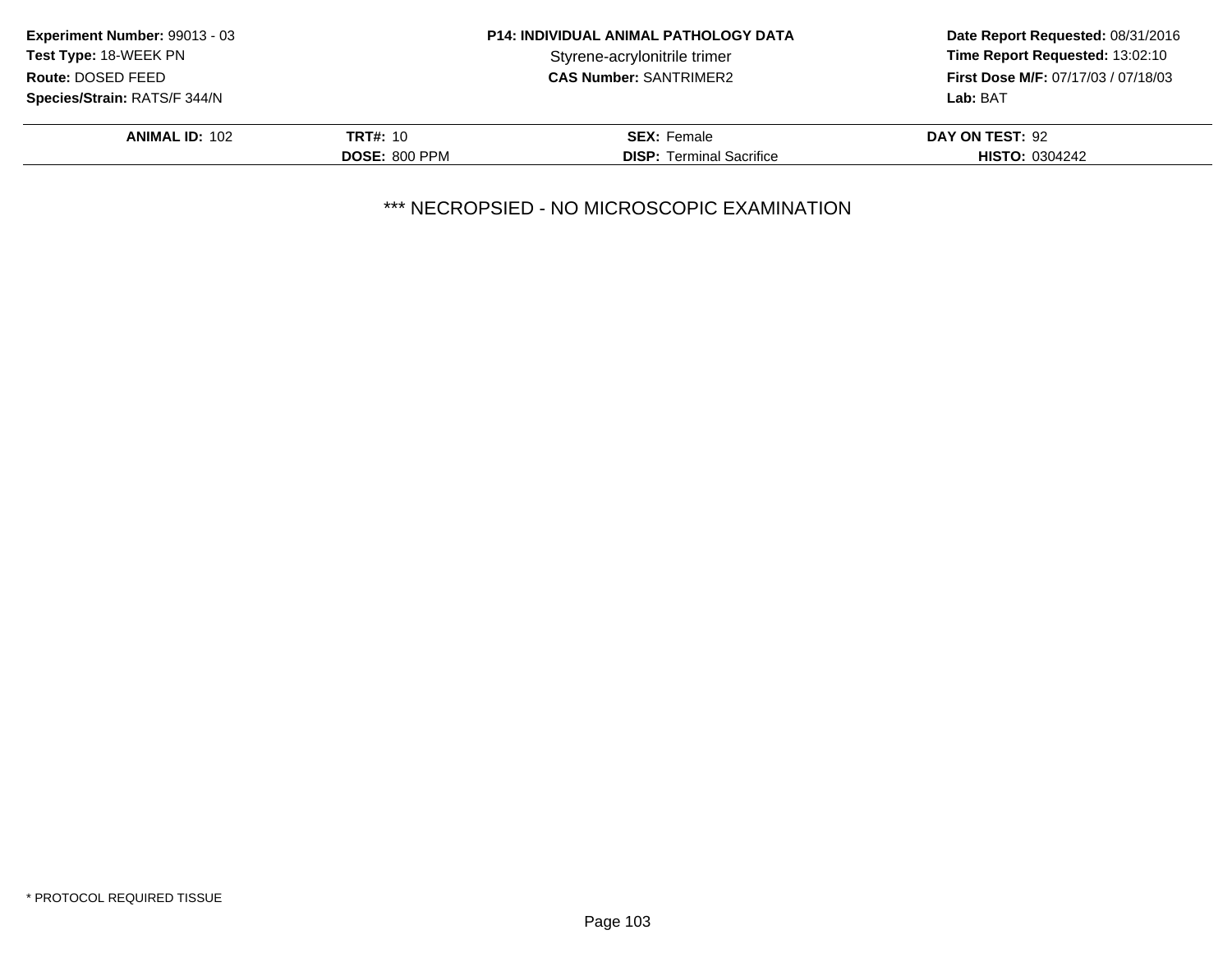| Experiment Number: 99013 - 03               |                      | <b>P14: INDIVIDUAL ANIMAL PATHOLOGY DATA</b> | Date Report Requested: 08/31/2016                                             |
|---------------------------------------------|----------------------|----------------------------------------------|-------------------------------------------------------------------------------|
| Test Type: 18-WEEK PN                       |                      | Styrene-acrylonitrile trimer                 | Time Report Requested: 13:02:10<br><b>First Dose M/F: 07/17/03 / 07/18/03</b> |
| Route: DOSED FEED                           |                      | <b>CAS Number: SANTRIMER2</b>                |                                                                               |
| Species/Strain: RATS/F 344/N                |                      |                                              | Lab: BAT                                                                      |
| <b>ANIMAL ID: 103</b>                       | <b>TRT#: 10</b>      | <b>SEX: Female</b>                           | DAY ON TEST: 92                                                               |
|                                             | <b>DOSE: 800 PPM</b> | <b>DISP:</b> Terminal Sacrifice              | <b>HISTO: 0304243</b>                                                         |
| <b>OBSERVATIONS</b>                         |                      |                                              |                                                                               |
| Ovary                                       | Periovarn Tiss       | Cyst                                         | Minimal                                                                       |
| Note: The cyst was a dilated ovarian bursa. |                      |                                              |                                                                               |
| $TGLs = 1-11$<br>[ Cvst                     |                      |                                              |                                                                               |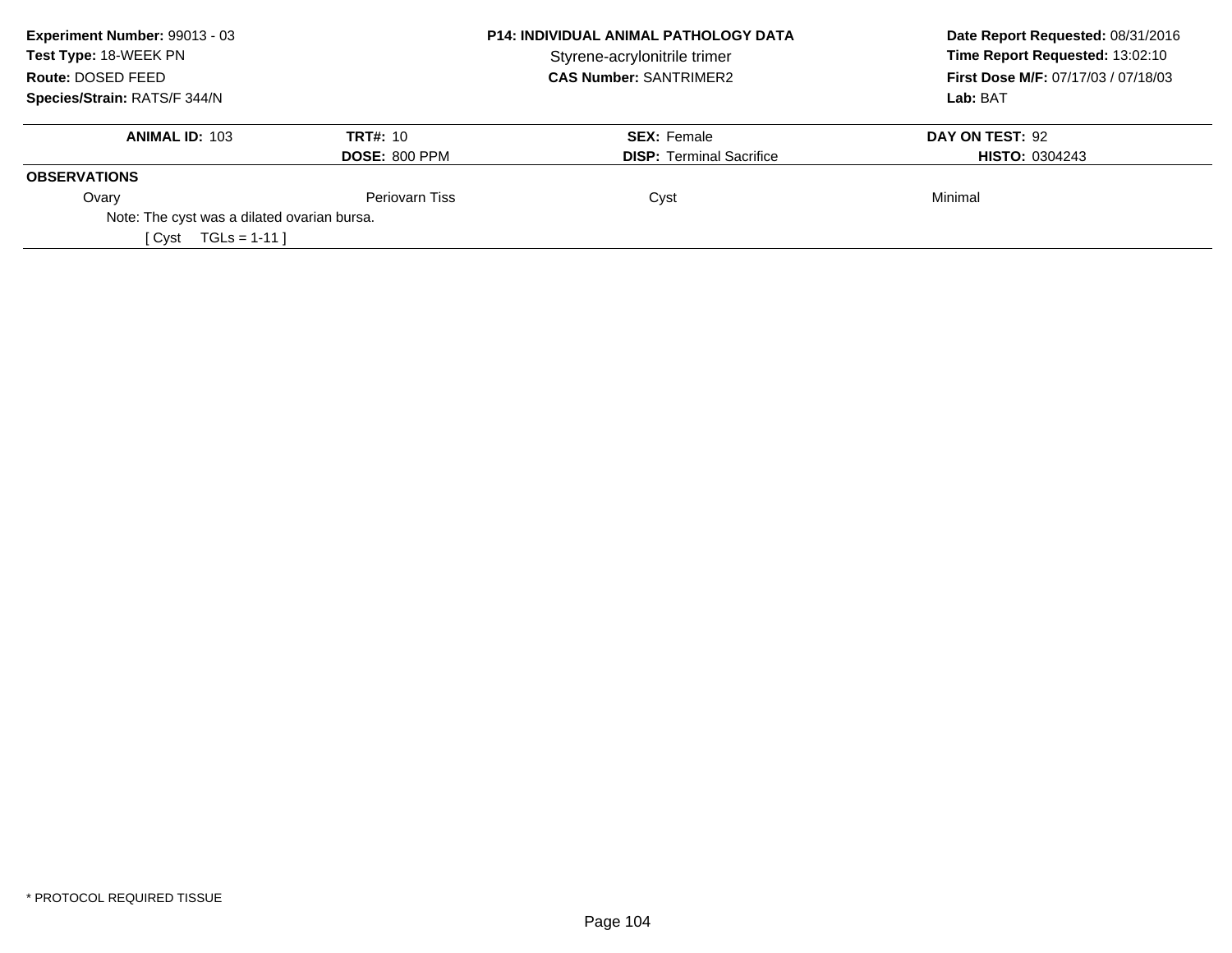|                      | <b>P14: INDIVIDUAL ANIMAL PATHOLOGY DATA</b> | Date Report Requested: 08/31/2016<br>Time Report Requested: 13:02:10<br><b>First Dose M/F: 07/17/03 / 07/18/03</b> |
|----------------------|----------------------------------------------|--------------------------------------------------------------------------------------------------------------------|
|                      | Styrene-acrylonitrile trimer                 |                                                                                                                    |
|                      | <b>CAS Number: SANTRIMER2</b>                |                                                                                                                    |
|                      |                                              | Lab: BAT                                                                                                           |
| <b>TRT#: 10</b>      | <b>SEX: Female</b>                           | DAY ON TEST: 92                                                                                                    |
| <b>DOSE: 800 PPM</b> | <b>DISP:</b> Terminal Sacrifice              | <b>HISTO: 0304244</b>                                                                                              |
|                      |                                              |                                                                                                                    |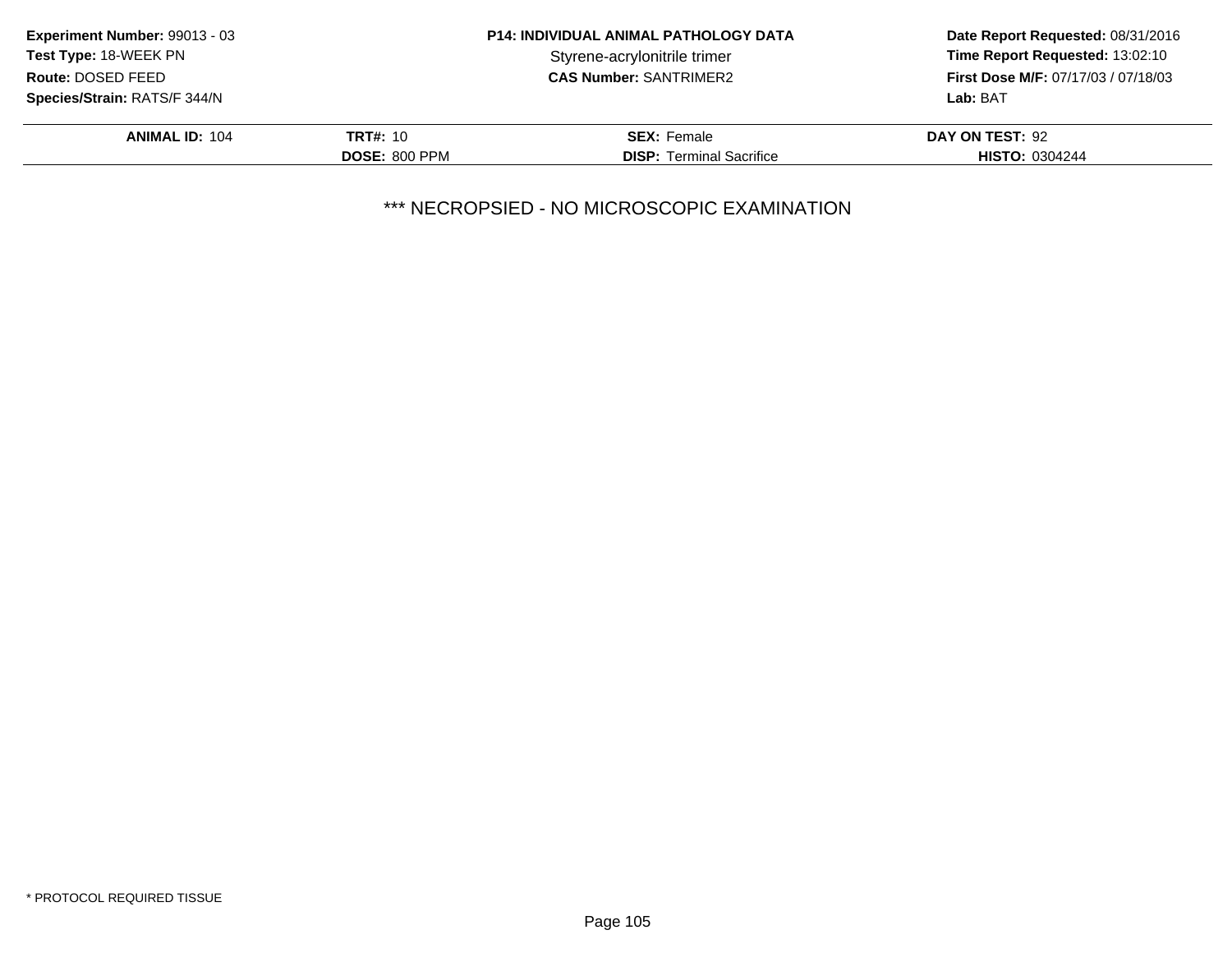| <b>Experiment Number: 99013 - 03</b>              | <b>P14: INDIVIDUAL ANIMAL PATHOLOGY DATA</b> |                                 | Date Report Requested: 08/31/2016<br>Time Report Requested: 13:02:10<br><b>First Dose M/F: 07/17/03 / 07/18/03</b> |
|---------------------------------------------------|----------------------------------------------|---------------------------------|--------------------------------------------------------------------------------------------------------------------|
| <b>Test Type: 18-WEEK PN</b><br>Route: DOSED FEED |                                              | Styrene-acrylonitrile trimer    |                                                                                                                    |
|                                                   |                                              | <b>CAS Number: SANTRIMER2</b>   |                                                                                                                    |
| Species/Strain: RATS/F 344/N                      |                                              |                                 | Lab: BAT                                                                                                           |
| <b>ANIMAL ID: 105</b>                             | <b>TRT#: 10</b>                              | <b>SEX: Female</b>              | DAY ON TEST: 92                                                                                                    |
|                                                   | <b>DOSE: 800 PPM</b>                         | <b>DISP:</b> Terminal Sacrifice | <b>HISTO: 0304245</b>                                                                                              |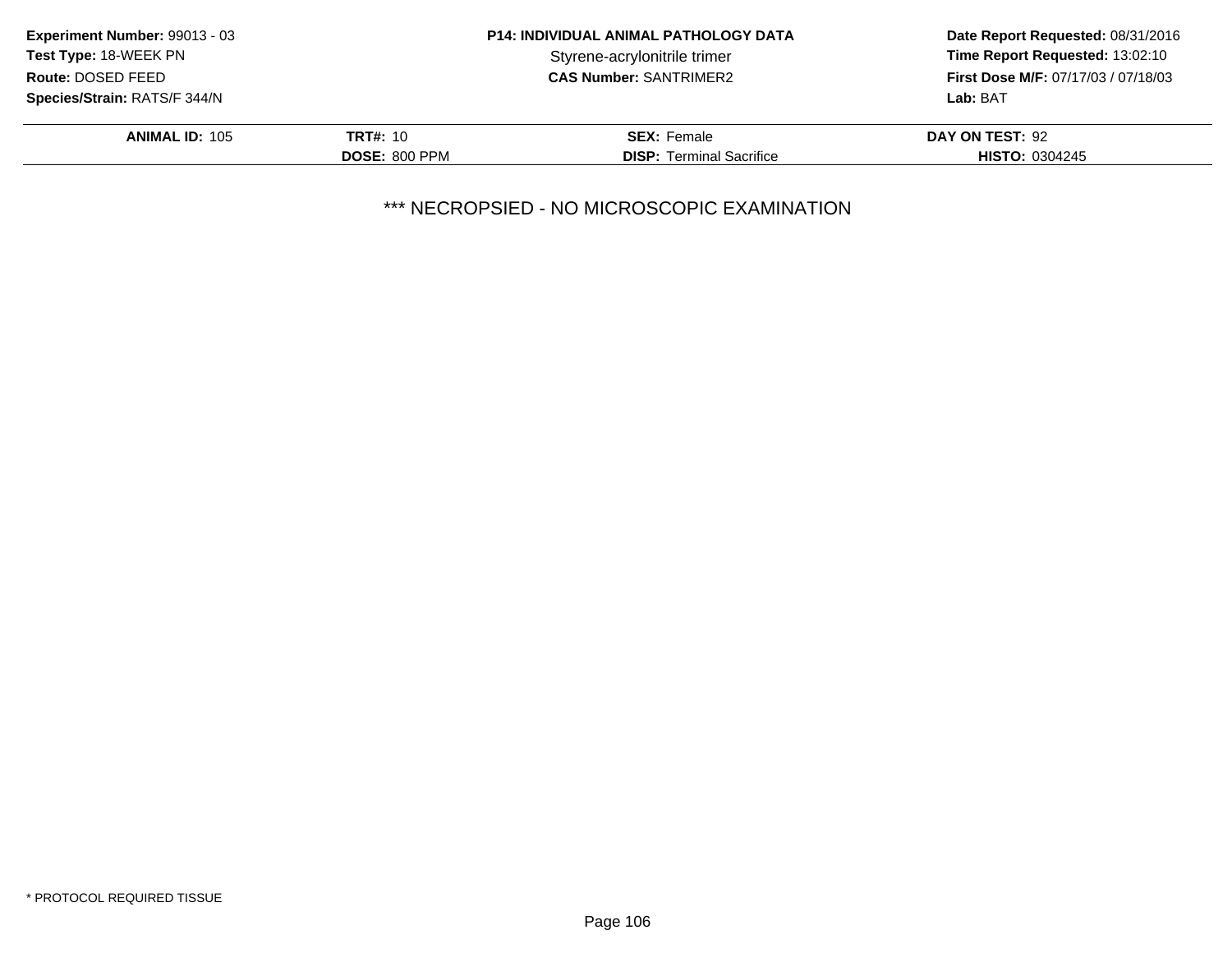| Time Report Requested: 13:02:10<br><b>First Dose M/F: 07/17/03 / 07/18/03</b> |
|-------------------------------------------------------------------------------|
|                                                                               |
| DAY ON TEST: 92                                                               |
| <b>HISTO: 0304246</b>                                                         |
|                                                                               |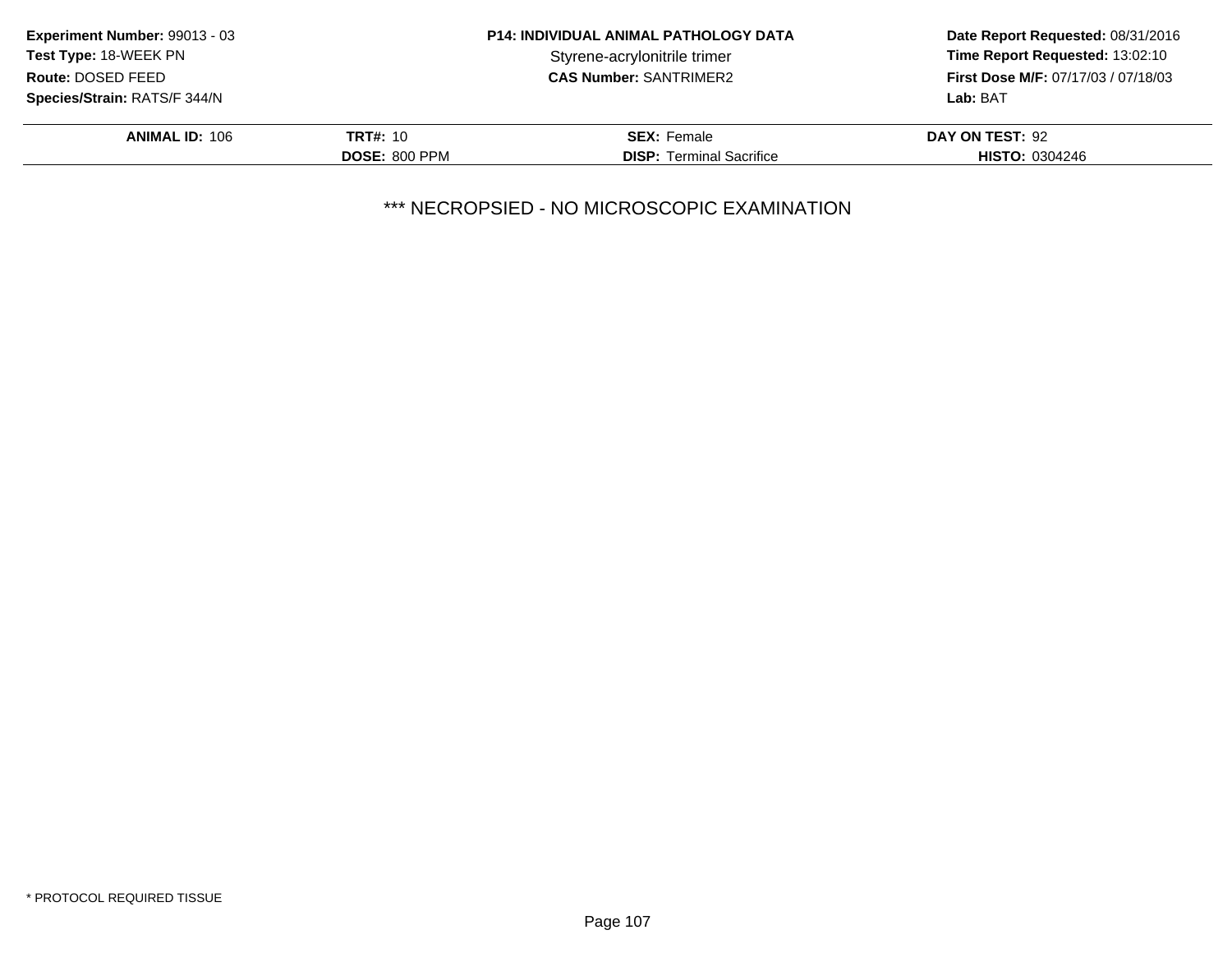| <b>Experiment Number: 99013 - 03</b><br><b>P14: INDIVIDUAL ANIMAL PATHOLOGY DATA</b> |                      |                                 | Date Report Requested: 08/31/2016          |  |
|--------------------------------------------------------------------------------------|----------------------|---------------------------------|--------------------------------------------|--|
| Test Type: 18-WEEK PN                                                                |                      | Styrene-acrylonitrile trimer    | Time Report Requested: 13:02:10            |  |
| Route: DOSED FEED                                                                    |                      | <b>CAS Number: SANTRIMER2</b>   | <b>First Dose M/F: 07/17/03 / 07/18/03</b> |  |
| <b>Species/Strain: RATS/F 344/N</b>                                                  |                      |                                 | Lab: BAT                                   |  |
| <b>ANIMAL ID: 107</b>                                                                | <b>TRT#: 10</b>      | <b>SEX: Female</b>              | DAY ON TEST: 92                            |  |
|                                                                                      | <b>DOSE: 800 PPM</b> | <b>DISP:</b> Terminal Sacrifice | <b>HISTO: 0304247</b>                      |  |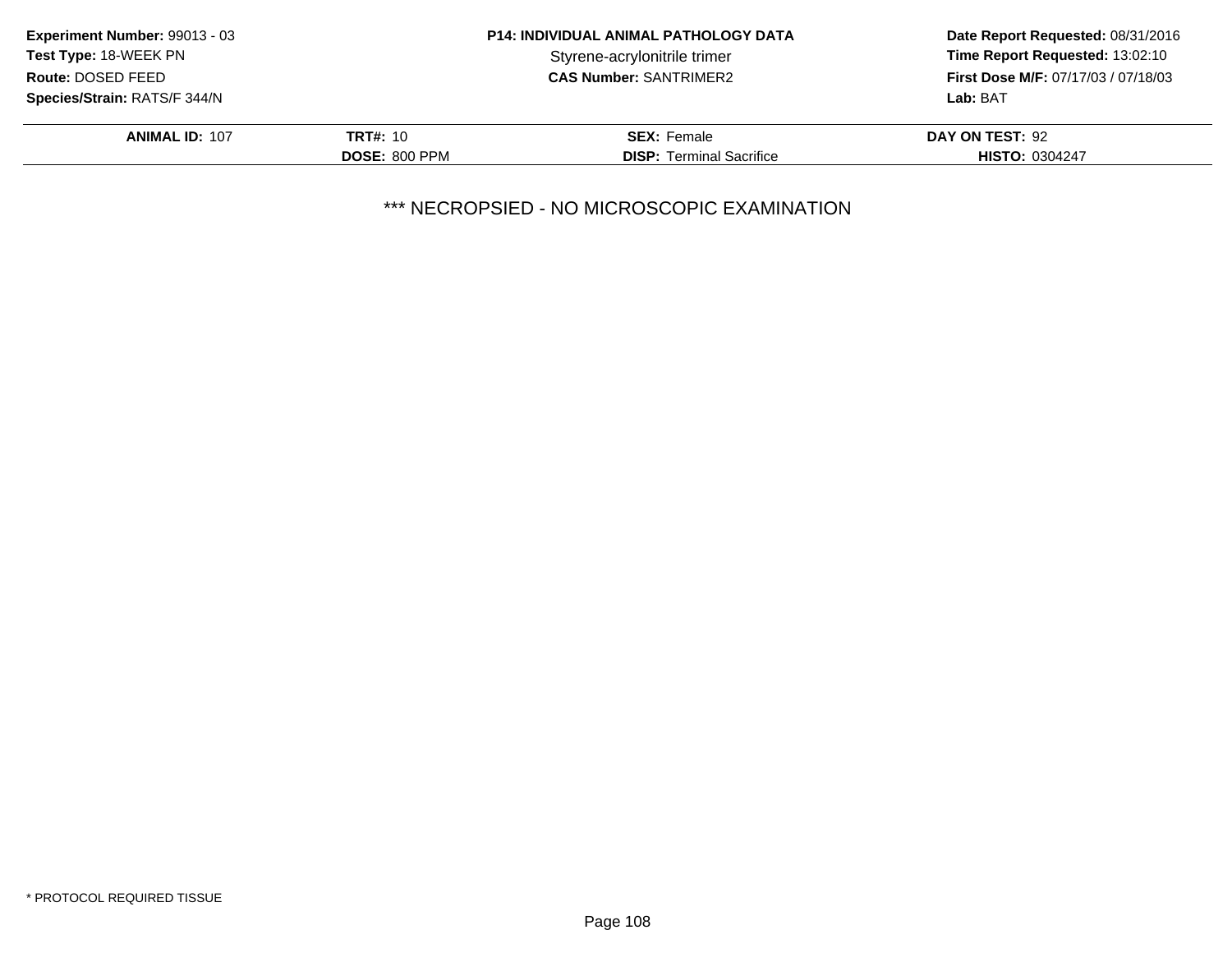| <b>Experiment Number: 99013 - 03</b> |                      | <b>P14: INDIVIDUAL ANIMAL PATHOLOGY DATA</b> | Date Report Requested: 08/31/2016          |
|--------------------------------------|----------------------|----------------------------------------------|--------------------------------------------|
| <b>Test Type: 18-WEEK PN</b>         |                      | Styrene-acrylonitrile trimer                 | Time Report Requested: 13:02:10            |
| Route: DOSED FEED                    |                      | <b>CAS Number: SANTRIMER2</b>                | <b>First Dose M/F: 07/17/03 / 07/18/03</b> |
| <b>Species/Strain: RATS/F 344/N</b>  |                      |                                              | Lab: BAT                                   |
| <b>ANIMAL ID: 108</b>                | <b>TRT#: 10</b>      | <b>SEX: Female</b>                           | DAY ON TEST: 92                            |
|                                      | <b>DOSE: 800 PPM</b> | <b>DISP:</b> Terminal Sacrifice              | <b>HISTO: 0304248</b>                      |
|                                      |                      |                                              |                                            |

\*\*\* NECROPSIED - NO MICROSCOPIC EXAMINATION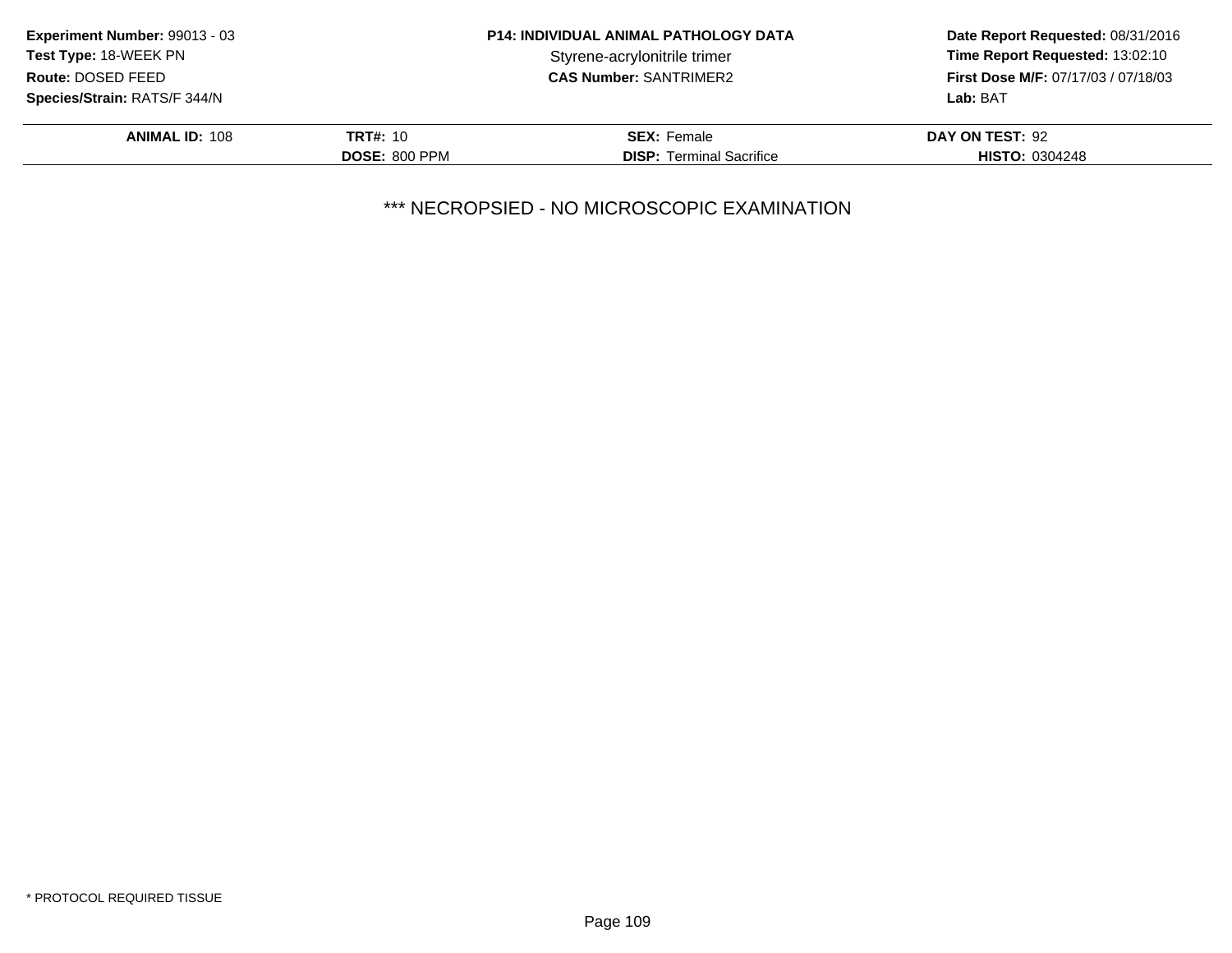| Experiment Number: 99013 - 03 | <b>P14: INDIVIDUAL ANIMAL PATHOLOGY DATA</b> |                                 | Date Report Requested: 08/31/2016          |
|-------------------------------|----------------------------------------------|---------------------------------|--------------------------------------------|
| Test Type: 18-WEEK PN         |                                              | Styrene-acrylonitrile trimer    | Time Report Requested: 13:02:10            |
| Route: DOSED FEED             |                                              | <b>CAS Number: SANTRIMER2</b>   | <b>First Dose M/F: 07/17/03 / 07/18/03</b> |
| Species/Strain: RATS/F 344/N  |                                              |                                 | Lab: BAT                                   |
| <b>ANIMAL ID: 109</b>         | <b>TRT#: 10</b>                              | <b>SEX: Female</b>              | DAY ON TEST: 92                            |
|                               | <b>DOSE: 800 PPM</b>                         | <b>DISP: Terminal Sacrifice</b> | <b>HISTO: 0304249</b>                      |
| <b>OBSERVATIONS</b>           |                                              |                                 |                                            |
| Liver                         |                                              | Hepatodiaphragmatic Nodule      |                                            |
| Hepatodiaphragmatic Nodule    | $TGLs = 1,2-6+7$                             |                                 |                                            |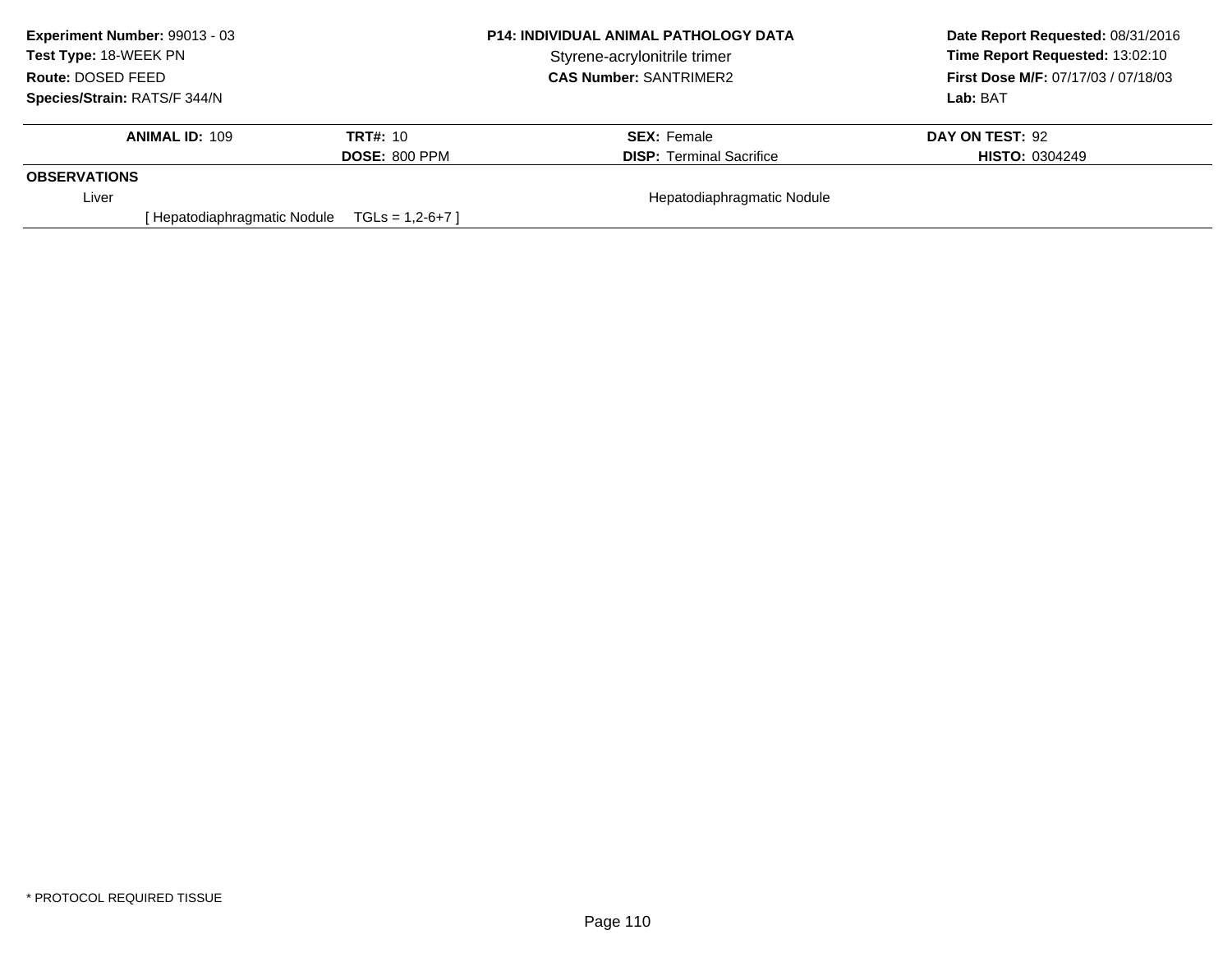| <b>Experiment Number: 99013 - 03</b> |                      | <b>P14: INDIVIDUAL ANIMAL PATHOLOGY DATA</b> | Date Report Requested: 08/31/2016          |
|--------------------------------------|----------------------|----------------------------------------------|--------------------------------------------|
| Test Type: 18-WEEK PN                |                      | Styrene-acrylonitrile trimer                 | Time Report Requested: 13:02:10            |
| Route: DOSED FEED                    |                      | <b>CAS Number: SANTRIMER2</b>                | <b>First Dose M/F: 07/17/03 / 07/18/03</b> |
| <b>Species/Strain: RATS/F 344/N</b>  |                      |                                              | Lab: BAT                                   |
| <b>ANIMAL ID: 110</b>                | <b>TRT#: 10</b>      | <b>SEX: Female</b>                           | DAY ON TEST: 92                            |
|                                      | <b>DOSE: 800 PPM</b> | <b>DISP:</b> Terminal Sacrifice              | <b>HISTO: 0304250</b>                      |

\*\*\* NECROPSIED - NO MICROSCOPIC EXAMINATION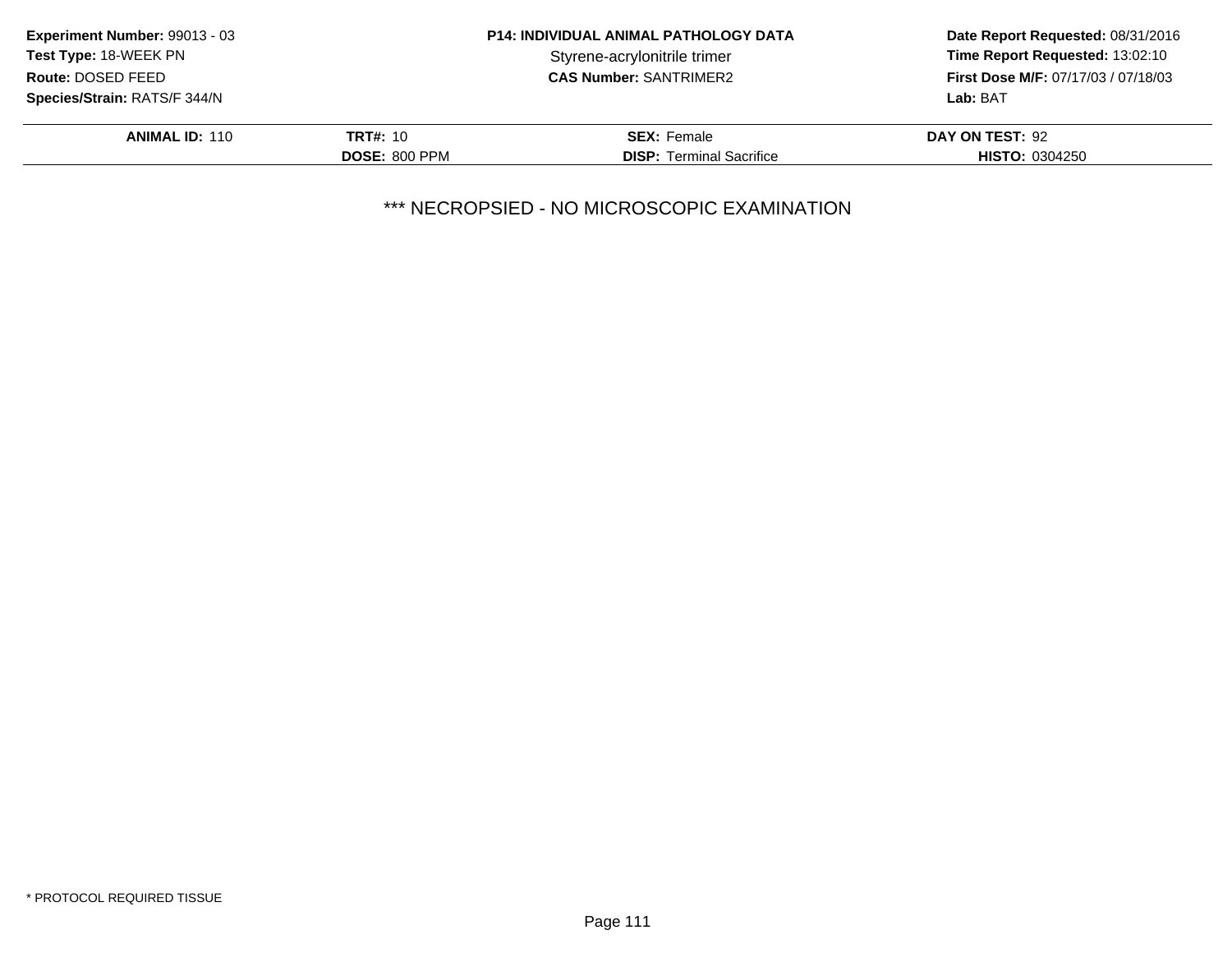| Experiment Number: 99013 - 03<br>Test Type: 18-WEEK PN<br>Route: DOSED FEED<br>Species/Strain: RATS/F 344/N | <b>P14: INDIVIDUAL ANIMAL PATHOLOGY DATA</b><br>Styrene-acrylonitrile trimer<br><b>CAS Number: SANTRIMER2</b><br><b>TRT#: 12</b><br><b>SEX: Female</b><br><b>DOSE: 1600 PPM</b><br><b>DISP: Terminal Sacrifice</b> |                                   | Date Report Requested: 08/31/2016<br>Time Report Requested: 13:02:10<br>First Dose M/F: 07/17/03 / 07/18/03<br>Lab: BAT |  |
|-------------------------------------------------------------------------------------------------------------|--------------------------------------------------------------------------------------------------------------------------------------------------------------------------------------------------------------------|-----------------------------------|-------------------------------------------------------------------------------------------------------------------------|--|
| <b>ANIMAL ID: 111</b>                                                                                       |                                                                                                                                                                                                                    |                                   | DAY ON TEST: 92<br>HISTO: 0304251                                                                                       |  |
|                                                                                                             |                                                                                                                                                                                                                    | ORGAN AND ACCOUNTABLE SITE STATUS |                                                                                                                         |  |
| <b>NORMAL</b>                                                                                               |                                                                                                                                                                                                                    |                                   |                                                                                                                         |  |
| * Adrenal Cortex                                                                                            | * Adrenal Medulla                                                                                                                                                                                                  | * Blood Vessel                    | * Bone                                                                                                                  |  |
| * Bone Marrow                                                                                               | * Brain                                                                                                                                                                                                            | * Clitoral Gland                  | * Esophagus                                                                                                             |  |
| * Eye                                                                                                       | * Harderian Gland                                                                                                                                                                                                  | * Intestine Large, Cecum          | * Intestine Large, Colon                                                                                                |  |
| * Intestine Large, Rectum                                                                                   | * Intestine Small, Duodenum                                                                                                                                                                                        | * Intestine Small, Ileum          | * Intestine Small, Jejunum                                                                                              |  |
| * Kidney                                                                                                    | * Lung                                                                                                                                                                                                             | * Lymph Node, Mesenteric          | * Mammary Gland                                                                                                         |  |
| * Nose                                                                                                      | * Ovary                                                                                                                                                                                                            | * Pancreas                        | * Parathyroid Gland                                                                                                     |  |
| * Pituitary Gland                                                                                           | * Salivary Glands                                                                                                                                                                                                  | * Skin                            | * Spleen                                                                                                                |  |
| Stomach, Forestomach                                                                                        | * Stomach, Glandular                                                                                                                                                                                               | * Thymus                          | * Thyroid Gland                                                                                                         |  |
| * Trachea                                                                                                   | * Urinary Bladder                                                                                                                                                                                                  | * Uterus                          |                                                                                                                         |  |
| <b>MISSING</b>                                                                                              |                                                                                                                                                                                                                    |                                   |                                                                                                                         |  |
| * Lymph Node, Mandibular                                                                                    |                                                                                                                                                                                                                    |                                   |                                                                                                                         |  |
| <b>OBSERVATIONS</b>                                                                                         |                                                                                                                                                                                                                    |                                   |                                                                                                                         |  |
| * Heart                                                                                                     |                                                                                                                                                                                                                    | Cardiomyopathy                    | Minimal                                                                                                                 |  |
| * Liver                                                                                                     |                                                                                                                                                                                                                    | Inflammation                      | Chronic, Minimal                                                                                                        |  |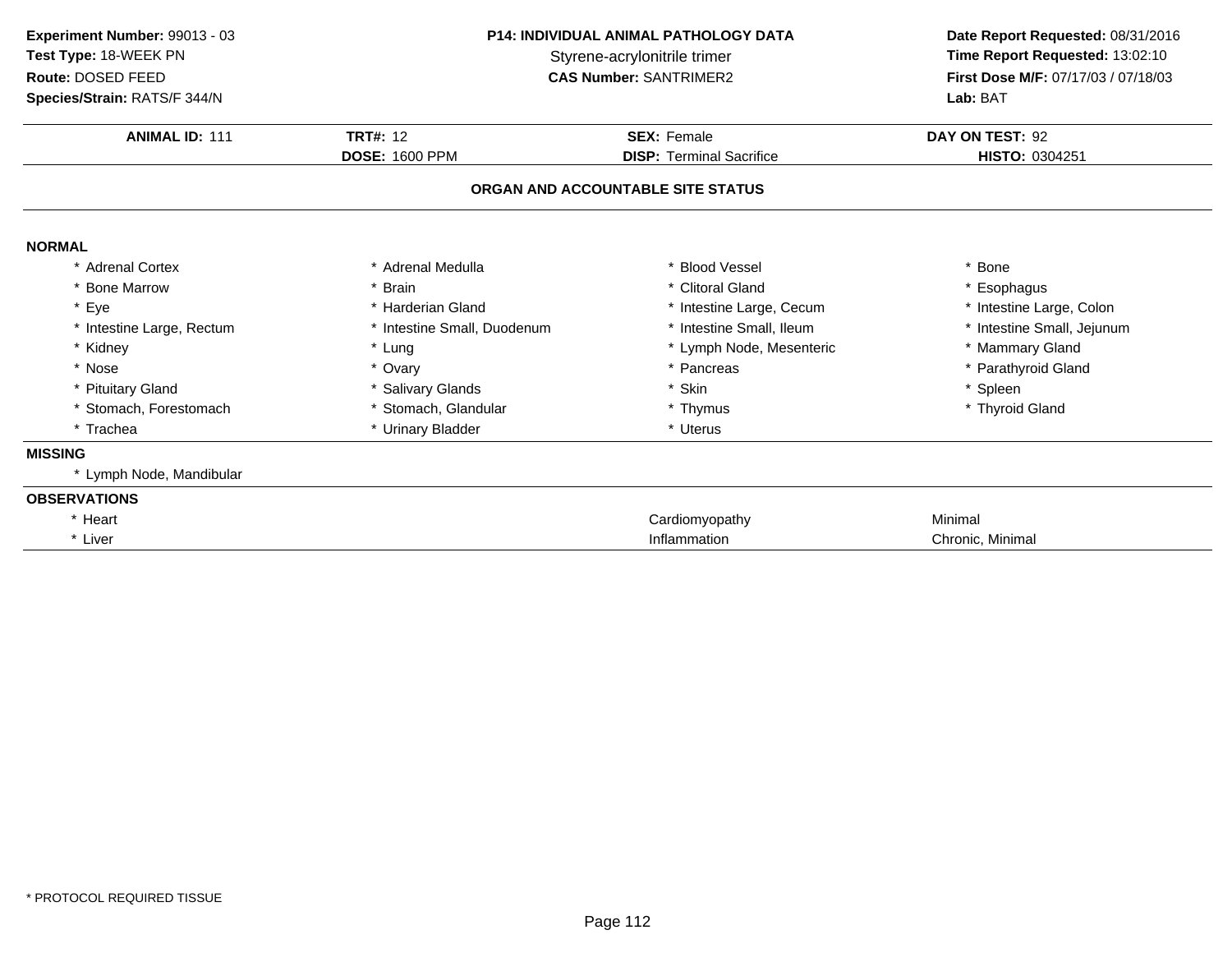| Experiment Number: 99013 - 03<br>Test Type: 18-WEEK PN<br>Route: DOSED FEED<br>Species/Strain: RATS/F 344/N | <b>P14: INDIVIDUAL ANIMAL PATHOLOGY DATA</b><br>Styrene-acrylonitrile trimer<br><b>CAS Number: SANTRIMER2</b><br><b>TRT#: 12</b><br><b>SEX: Female</b><br><b>DOSE: 1600 PPM</b><br><b>DISP: Terminal Sacrifice</b> |                                   | Date Report Requested: 08/31/2016<br>Time Report Requested: 13:02:10<br>First Dose M/F: 07/17/03 / 07/18/03<br>Lab: BAT |  |
|-------------------------------------------------------------------------------------------------------------|--------------------------------------------------------------------------------------------------------------------------------------------------------------------------------------------------------------------|-----------------------------------|-------------------------------------------------------------------------------------------------------------------------|--|
| <b>ANIMAL ID: 112</b>                                                                                       |                                                                                                                                                                                                                    |                                   | DAY ON TEST: 92<br>HISTO: 0304252                                                                                       |  |
|                                                                                                             |                                                                                                                                                                                                                    | ORGAN AND ACCOUNTABLE SITE STATUS |                                                                                                                         |  |
| <b>NORMAL</b>                                                                                               |                                                                                                                                                                                                                    |                                   |                                                                                                                         |  |
| * Adrenal Cortex                                                                                            | * Adrenal Medulla                                                                                                                                                                                                  | * Blood Vessel                    | * Bone                                                                                                                  |  |
| * Bone Marrow                                                                                               | * Brain                                                                                                                                                                                                            | * Clitoral Gland                  | * Esophagus                                                                                                             |  |
| * Eye                                                                                                       | * Harderian Gland                                                                                                                                                                                                  | * Intestine Large, Cecum          | * Intestine Large, Colon                                                                                                |  |
| * Intestine Large, Rectum                                                                                   | * Intestine Small, Duodenum                                                                                                                                                                                        | * Intestine Small, Ileum          | * Intestine Small, Jejunum                                                                                              |  |
| * Kidney                                                                                                    | * Lymph Node, Mesenteric                                                                                                                                                                                           | * Mammary Gland                   | * Nose                                                                                                                  |  |
| * Ovary                                                                                                     | * Pancreas                                                                                                                                                                                                         | * Parathyroid Gland               | * Pituitary Gland                                                                                                       |  |
| * Salivary Glands                                                                                           | * Skin                                                                                                                                                                                                             | * Spleen                          | * Stomach, Forestomach                                                                                                  |  |
| * Stomach, Glandular                                                                                        | * Thymus                                                                                                                                                                                                           | * Thyroid Gland                   | * Trachea                                                                                                               |  |
| * Urinary Bladder                                                                                           | * Uterus                                                                                                                                                                                                           |                                   |                                                                                                                         |  |
| <b>MISSING</b>                                                                                              |                                                                                                                                                                                                                    |                                   |                                                                                                                         |  |
| * Lymph Node, Mandibular                                                                                    |                                                                                                                                                                                                                    |                                   |                                                                                                                         |  |
| <b>OBSERVATIONS</b>                                                                                         |                                                                                                                                                                                                                    |                                   |                                                                                                                         |  |
| * Heart                                                                                                     |                                                                                                                                                                                                                    | Cardiomyopathy                    | Minimal                                                                                                                 |  |
| * Liver                                                                                                     |                                                                                                                                                                                                                    | Inflammation                      | Chronic, Minimal                                                                                                        |  |
| * Lung                                                                                                      |                                                                                                                                                                                                                    | Inflammation                      | Chronic, Minimal                                                                                                        |  |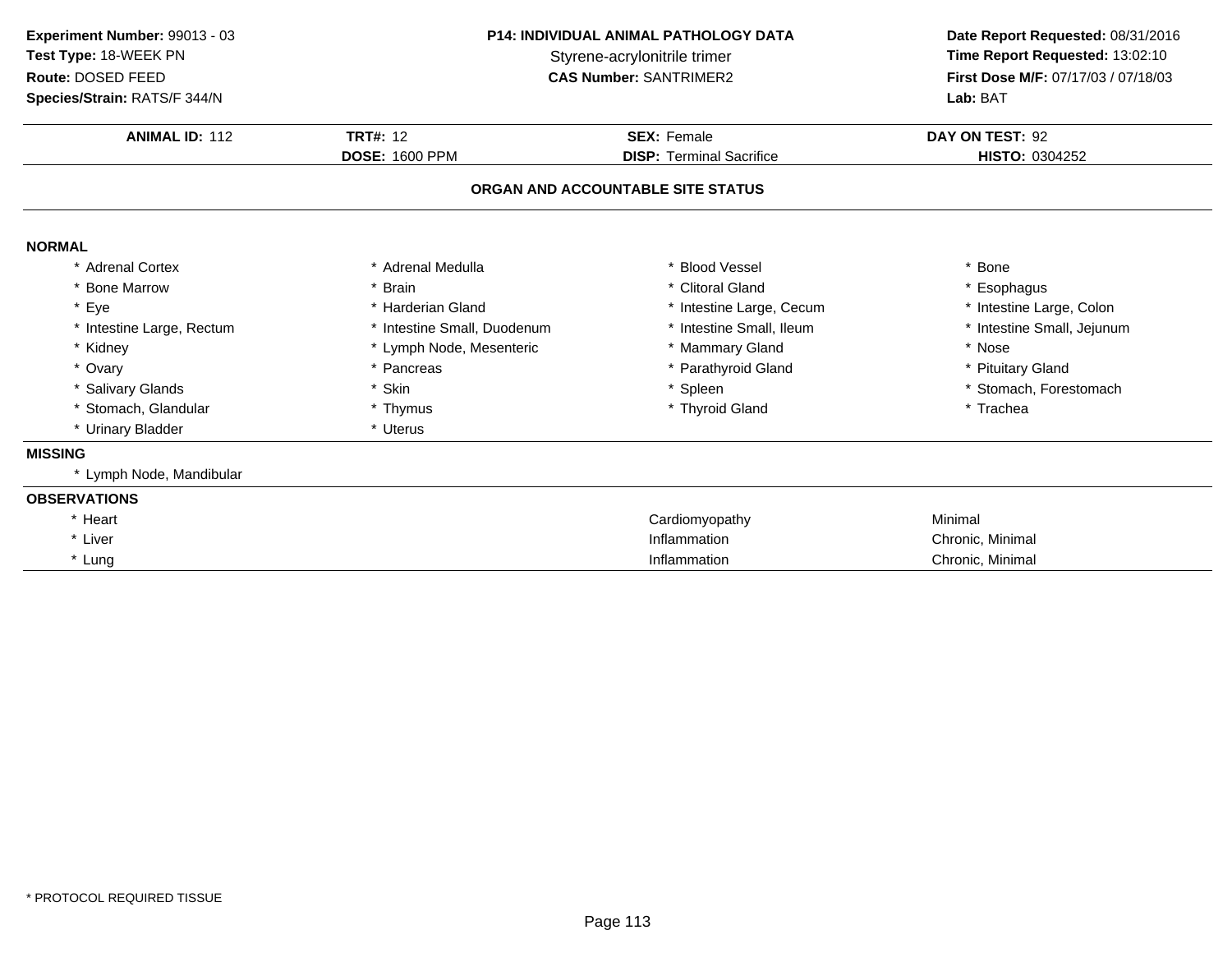| Experiment Number: 99013 - 03         |                           | <b>P14: INDIVIDUAL ANIMAL PATHOLOGY DATA</b> | Date Report Requested: 08/31/2016   |  |
|---------------------------------------|---------------------------|----------------------------------------------|-------------------------------------|--|
| Test Type: 18-WEEK PN                 |                           | Styrene-acrylonitrile trimer                 |                                     |  |
| Route: DOSED FEED                     |                           | <b>CAS Number: SANTRIMER2</b>                | First Dose M/F: 07/17/03 / 07/18/03 |  |
| Species/Strain: RATS/F 344/N          |                           |                                              | Lab: BAT                            |  |
| <b>ANIMAL ID: 113</b>                 | <b>TRT#: 12</b>           | <b>SEX: Female</b>                           | DAY ON TEST: 92                     |  |
|                                       | <b>DOSE: 1600 PPM</b>     | <b>DISP: Terminal Sacrifice</b>              | HISTO: 0304253                      |  |
|                                       |                           | ORGAN AND ACCOUNTABLE SITE STATUS            |                                     |  |
| <b>NORMAL</b>                         |                           |                                              |                                     |  |
| * Adrenal Cortex                      | * Adrenal Medulla         | * Blood Vessel                               | * Bone                              |  |
| * Brain                               | * Esophagus               | * Eye                                        | * Intestine Large, Cecum            |  |
| * Intestine Large, Colon              | * Intestine Large, Rectum | * Intestine Small, Duodenum                  | * Intestine Small, Ileum            |  |
| * Intestine Small, Jejunum            | * Kidney                  | * Mammary Gland                              | * Nose                              |  |
| * Pancreas                            | * Parathyroid Gland       | * Pituitary Gland                            | * Salivary Glands                   |  |
| * Skin                                | * Spleen                  | * Stomach, Forestomach                       | * Stomach, Glandular                |  |
| * Thymus                              | * Thyroid Gland           | * Trachea                                    | * Urinary Bladder                   |  |
| * Uterus                              |                           |                                              |                                     |  |
| <b>MISSING</b>                        |                           |                                              |                                     |  |
| * Lymph Node, Mandibular              |                           |                                              |                                     |  |
| <b>OBSERVATIONS</b>                   |                           |                                              |                                     |  |
| * Bone Marrow                         |                           | Inflammation                                 | Granulomatous, Mild                 |  |
| * Clitoral Gland                      |                           | Inflammation                                 | Minimal                             |  |
| * Harderian Gland                     |                           | Inflammation                                 | Moderate                            |  |
| * Heart                               |                           | Cardiomyopathy                               | Minimal                             |  |
| * Liver<br>Hepatodiaphragmatic Nodule |                           |                                              |                                     |  |
|                                       |                           | Inflammation                                 | Chronic, Minimal                    |  |
| [ Hepatodiaphragmatic Nodule          | $TGLs = 1-13$             |                                              |                                     |  |
| * Lung                                |                           | Inflammation                                 | Chronic, Mild                       |  |
| * Lymph Node, Mesenteric              |                           | Inflammation                                 | Granulomatous, Minimal              |  |
| * Ovary                               |                           | Inflammation                                 | Granulomatous, Mild                 |  |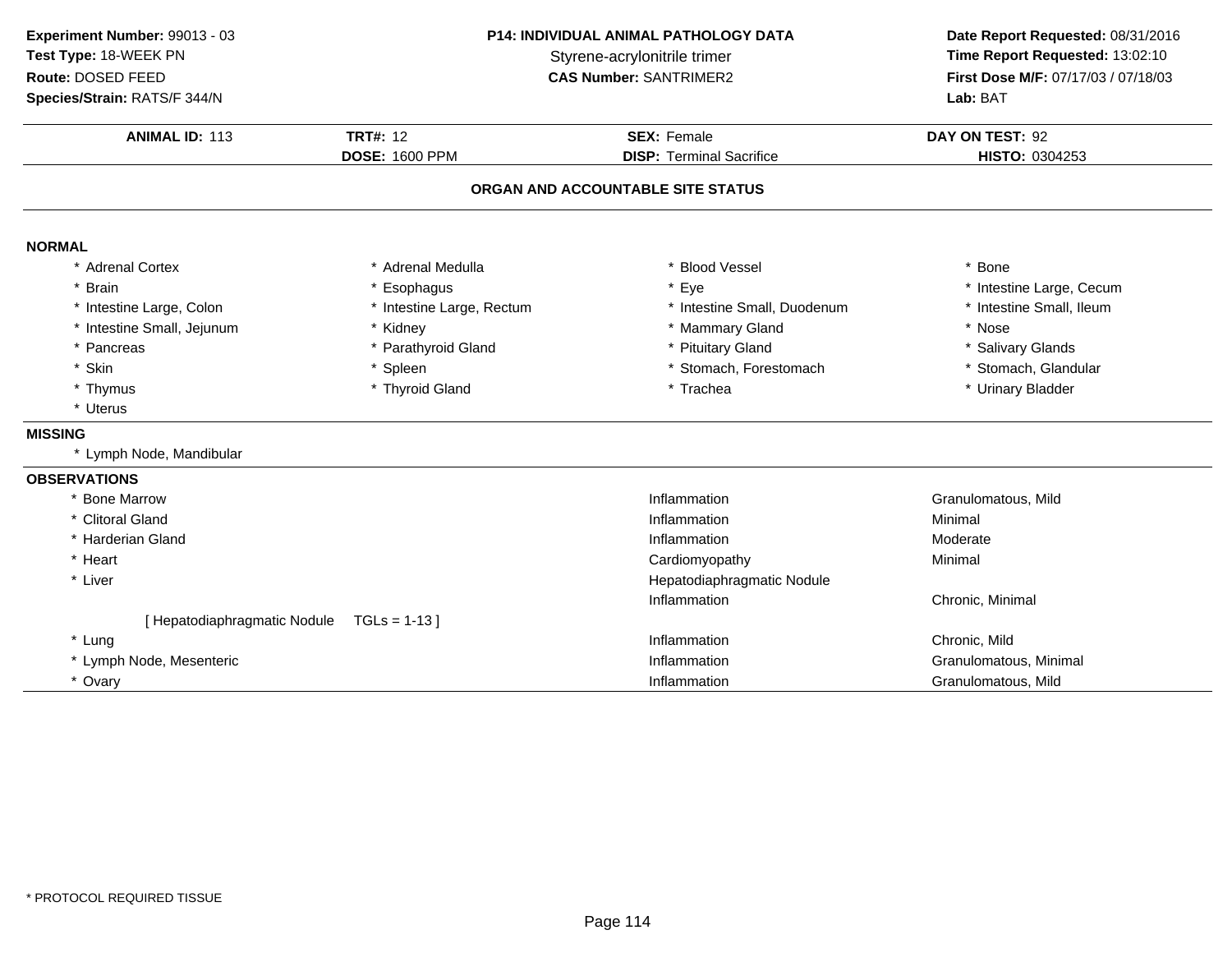| Experiment Number: 99013 - 03 | <b>P14: INDIVIDUAL ANIMAL PATHOLOGY DATA</b><br>Styrene-acrylonitrile trimer |                                   | Date Report Requested: 08/31/2016   |  |
|-------------------------------|------------------------------------------------------------------------------|-----------------------------------|-------------------------------------|--|
| Test Type: 18-WEEK PN         |                                                                              |                                   | Time Report Requested: 13:02:10     |  |
| Route: DOSED FEED             |                                                                              | <b>CAS Number: SANTRIMER2</b>     | First Dose M/F: 07/17/03 / 07/18/03 |  |
| Species/Strain: RATS/F 344/N  |                                                                              |                                   | Lab: BAT                            |  |
| <b>ANIMAL ID: 114</b>         | <b>TRT#: 12</b>                                                              | <b>SEX: Female</b>                | DAY ON TEST: 92                     |  |
|                               | <b>DOSE: 1600 PPM</b>                                                        | <b>DISP: Terminal Sacrifice</b>   | HISTO: 0304254                      |  |
|                               |                                                                              | ORGAN AND ACCOUNTABLE SITE STATUS |                                     |  |
| <b>NORMAL</b>                 |                                                                              |                                   |                                     |  |
| * Adrenal Cortex              | * Adrenal Medulla                                                            | * Blood Vessel                    | * Bone                              |  |
| <b>Bone Marrow</b>            | * Brain                                                                      | * Clitoral Gland                  | * Esophagus                         |  |
| Eye                           | * Harderian Gland                                                            | * Intestine Large, Cecum          | * Intestine Large, Colon            |  |
| * Intestine Large, Rectum     | * Intestine Small, Duodenum                                                  | * Intestine Small, Ileum          | * Intestine Small, Jejunum          |  |
| * Kidney                      | * Lung                                                                       | * Lymph Node, Mesenteric          | * Mammary Gland                     |  |
| * Nose                        | * Ovary                                                                      | * Parathyroid Gland               | * Pituitary Gland                   |  |
| * Salivary Glands             | * Skin                                                                       | * Spleen                          | * Stomach, Forestomach              |  |
| * Thymus                      | * Thyroid Gland                                                              | * Trachea                         | * Urinary Bladder                   |  |
| * Uterus                      |                                                                              |                                   |                                     |  |
| <b>MISSING</b>                |                                                                              |                                   |                                     |  |
| * Lymph Node, Mandibular      |                                                                              |                                   |                                     |  |
| <b>OBSERVATIONS</b>           |                                                                              |                                   |                                     |  |
| * Heart                       |                                                                              | Cardiomyopathy                    | Minimal                             |  |
| * Liver                       |                                                                              | Inflammation                      | Chronic, Minimal                    |  |
| * Pancreas                    |                                                                              | <b>Infiltration Cellular</b>      | Mononuclear CI, Minimal             |  |
| * Stomach, Glandular          |                                                                              | Inflammation                      | Minimal                             |  |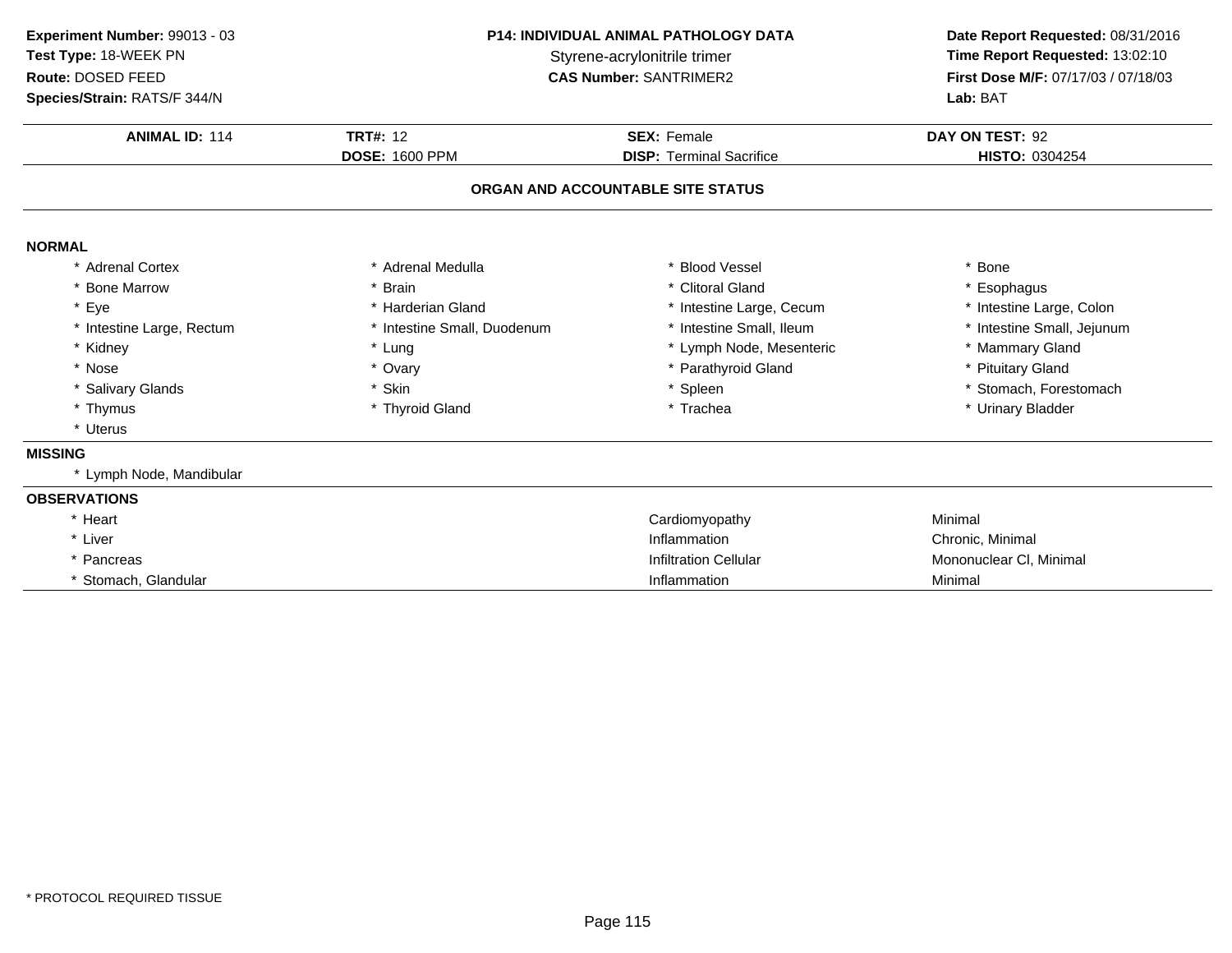| Experiment Number: 99013 - 03<br>Test Type: 18-WEEK PN | <b>P14: INDIVIDUAL ANIMAL PATHOLOGY DATA</b><br>Styrene-acrylonitrile trimer<br><b>CAS Number: SANTRIMER2</b> |                                   | Date Report Requested: 08/31/2016<br>Time Report Requested: 13:02:10<br>First Dose M/F: 07/17/03 / 07/18/03 |
|--------------------------------------------------------|---------------------------------------------------------------------------------------------------------------|-----------------------------------|-------------------------------------------------------------------------------------------------------------|
| Route: DOSED FEED                                      |                                                                                                               |                                   |                                                                                                             |
| Species/Strain: RATS/F 344/N                           |                                                                                                               |                                   | Lab: BAT                                                                                                    |
| <b>ANIMAL ID: 115</b>                                  | <b>TRT#: 12</b>                                                                                               | <b>SEX: Female</b>                | DAY ON TEST: 92                                                                                             |
|                                                        | <b>DOSE: 1600 PPM</b>                                                                                         | <b>DISP: Terminal Sacrifice</b>   | HISTO: 0304255                                                                                              |
|                                                        |                                                                                                               | ORGAN AND ACCOUNTABLE SITE STATUS |                                                                                                             |
| <b>NORMAL</b>                                          |                                                                                                               |                                   |                                                                                                             |
| * Adrenal Cortex                                       | * Adrenal Medulla                                                                                             | * Blood Vessel                    | <b>Bone</b>                                                                                                 |
| * Bone Marrow                                          | * Brain                                                                                                       | * Clitoral Gland                  | * Esophagus                                                                                                 |
| * Eye                                                  | * Harderian Gland                                                                                             | * Intestine Large, Cecum          | * Intestine Large, Colon                                                                                    |
| * Intestine Large, Rectum                              | * Intestine Small, Duodenum                                                                                   | * Intestine Small, Ileum          | * Intestine Small, Jejunum                                                                                  |
| * Kidney                                               | * Lung                                                                                                        | * Lymph Node, Mesenteric          | * Mammary Gland                                                                                             |
| * Nose                                                 | * Ovary                                                                                                       | * Pancreas                        | * Parathyroid Gland                                                                                         |
| * Pituitary Gland                                      | * Salivary Glands                                                                                             | * Skin                            | * Spleen                                                                                                    |
| Stomach, Forestomach                                   | * Stomach, Glandular                                                                                          | * Thymus                          | * Thyroid Gland                                                                                             |
| * Trachea                                              | * Urinary Bladder                                                                                             | * Uterus                          |                                                                                                             |
| <b>MISSING</b>                                         |                                                                                                               |                                   |                                                                                                             |
| * Lymph Node, Mandibular                               |                                                                                                               |                                   |                                                                                                             |
| <b>OBSERVATIONS</b>                                    |                                                                                                               |                                   |                                                                                                             |
| * Heart                                                |                                                                                                               | Cardiomyopathy                    | Minimal                                                                                                     |
| * Liver                                                |                                                                                                               | Inflammation                      | Chronic, Minimal                                                                                            |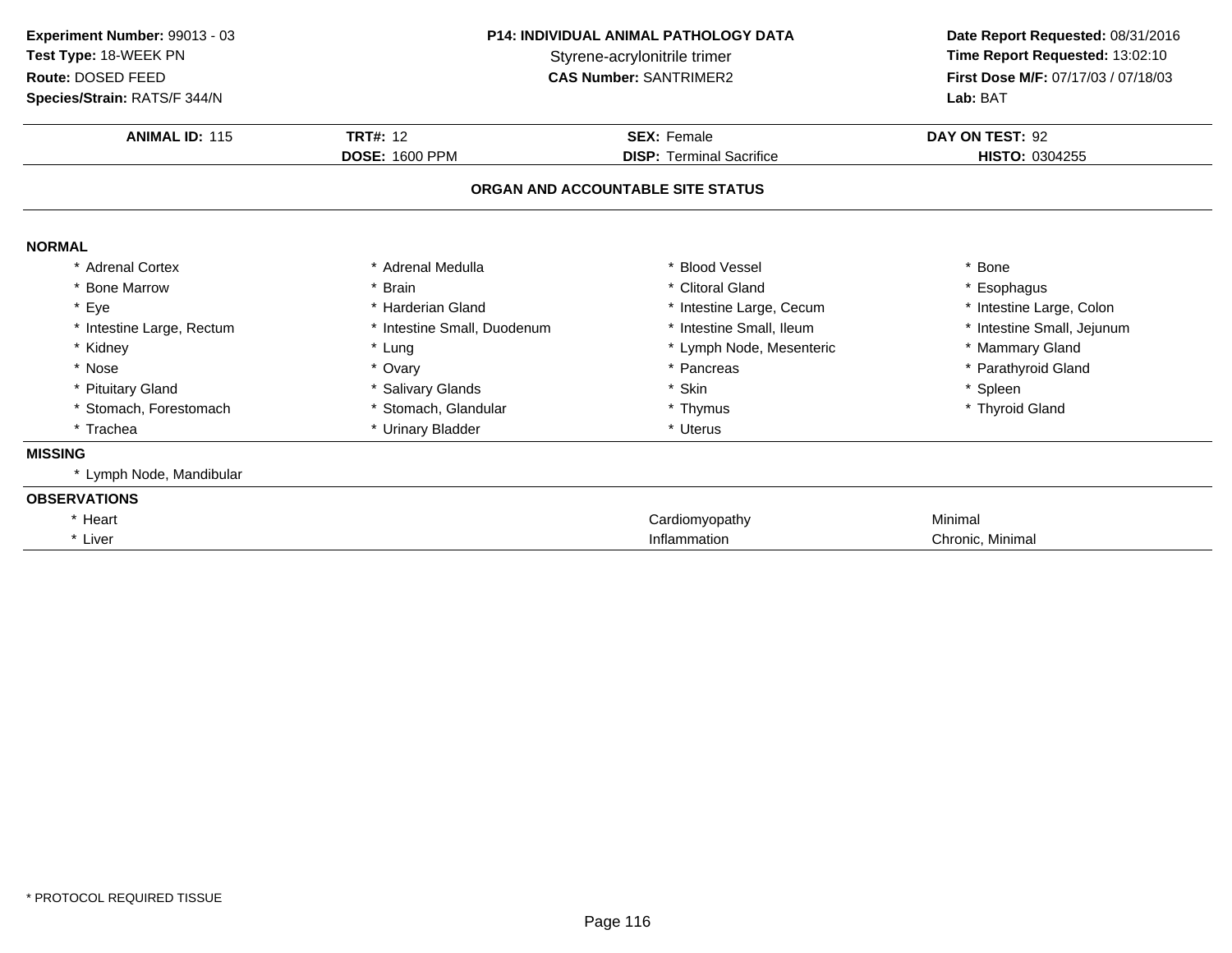| Experiment Number: 99013 - 03<br>Test Type: 18-WEEK PN<br>Route: DOSED FEED<br>Species/Strain: RATS/F 344/N | <b>P14: INDIVIDUAL ANIMAL PATHOLOGY DATA</b><br>Styrene-acrylonitrile trimer<br><b>CAS Number: SANTRIMER2</b> |                                   | Date Report Requested: 08/31/2016<br>Time Report Requested: 13:02:10<br>First Dose M/F: 07/17/03 / 07/18/03<br>Lab: BAT |
|-------------------------------------------------------------------------------------------------------------|---------------------------------------------------------------------------------------------------------------|-----------------------------------|-------------------------------------------------------------------------------------------------------------------------|
| <b>ANIMAL ID: 116</b>                                                                                       | <b>TRT#: 12</b>                                                                                               | <b>SEX: Female</b>                | DAY ON TEST: 92                                                                                                         |
|                                                                                                             | <b>DOSE: 1600 PPM</b>                                                                                         | <b>DISP: Terminal Sacrifice</b>   | HISTO: 0304256                                                                                                          |
|                                                                                                             |                                                                                                               | ORGAN AND ACCOUNTABLE SITE STATUS |                                                                                                                         |
| <b>NORMAL</b>                                                                                               |                                                                                                               |                                   |                                                                                                                         |
| * Adrenal Cortex                                                                                            | * Adrenal Medulla                                                                                             | * Blood Vessel                    | * Bone                                                                                                                  |
| * Bone Marrow                                                                                               | * Brain                                                                                                       | * Esophagus                       | * Eye                                                                                                                   |
| * Harderian Gland                                                                                           | * Intestine Large, Cecum                                                                                      | * Intestine Large, Colon          | * Intestine Large, Rectum                                                                                               |
| * Intestine Small, Duodenum                                                                                 | * Intestine Small, Ileum                                                                                      | * Intestine Small, Jejunum        | * Kidney                                                                                                                |
| * Mammary Gland                                                                                             | * Nose                                                                                                        | * Ovary                           | * Pancreas                                                                                                              |
| * Parathyroid Gland                                                                                         | * Pituitary Gland                                                                                             | * Salivary Glands                 | * Skin                                                                                                                  |
| * Spleen                                                                                                    | * Stomach, Forestomach                                                                                        | * Stomach, Glandular              | * Thymus                                                                                                                |
| * Thyroid Gland                                                                                             | * Trachea                                                                                                     | * Urinary Bladder                 | * Uterus                                                                                                                |
| <b>MISSING</b>                                                                                              |                                                                                                               |                                   |                                                                                                                         |
| * Lymph Node, Mandibular                                                                                    |                                                                                                               |                                   |                                                                                                                         |
| <b>OBSERVATIONS</b>                                                                                         |                                                                                                               |                                   |                                                                                                                         |
| * Clitoral Gland                                                                                            |                                                                                                               | Inflammation                      | Minimal                                                                                                                 |
| * Heart                                                                                                     |                                                                                                               | Cardiomyopathy                    | Minimal                                                                                                                 |
| * Liver                                                                                                     |                                                                                                               | Inflammation                      | Chronic, Minimal                                                                                                        |
| * Lung                                                                                                      |                                                                                                               | Inflammation                      | Chronic, Minimal                                                                                                        |
| * Lymph Node, Mesenteric                                                                                    |                                                                                                               | Inflammation                      | Granulomatous, Minimal                                                                                                  |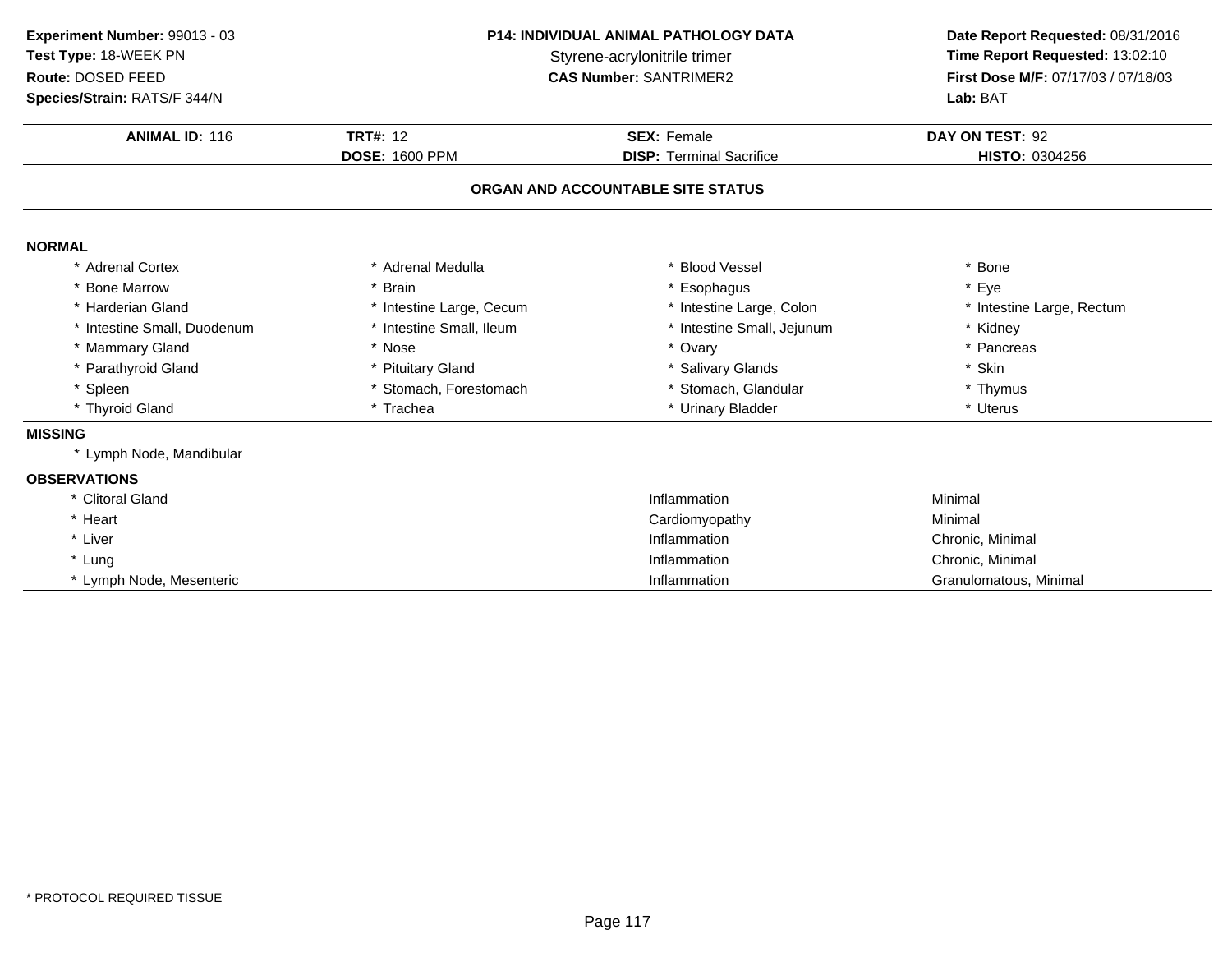| Experiment Number: 99013 - 03<br>Test Type: 18-WEEK PN | <b>P14: INDIVIDUAL ANIMAL PATHOLOGY DATA</b><br>Styrene-acrylonitrile trimer |                                   | Date Report Requested: 08/31/2016<br>Time Report Requested: 13:02:10 |
|--------------------------------------------------------|------------------------------------------------------------------------------|-----------------------------------|----------------------------------------------------------------------|
| Route: DOSED FEED                                      |                                                                              | <b>CAS Number: SANTRIMER2</b>     | First Dose M/F: 07/17/03 / 07/18/03                                  |
| Species/Strain: RATS/F 344/N                           |                                                                              |                                   | Lab: BAT                                                             |
| <b>ANIMAL ID: 117</b>                                  | <b>TRT#: 12</b>                                                              | <b>SEX: Female</b>                | DAY ON TEST: 92                                                      |
|                                                        | <b>DOSE: 1600 PPM</b>                                                        | <b>DISP: Terminal Sacrifice</b>   | HISTO: 0304257                                                       |
|                                                        |                                                                              | ORGAN AND ACCOUNTABLE SITE STATUS |                                                                      |
| <b>NORMAL</b>                                          |                                                                              |                                   |                                                                      |
| * Adrenal Cortex                                       | * Adrenal Medulla                                                            | * Blood Vessel                    | * Bone                                                               |
| * Bone Marrow                                          | * Brain                                                                      | * Clitoral Gland                  | * Esophagus                                                          |
| * Eye                                                  | * Heart                                                                      | * Intestine Large, Cecum          | * Intestine Large, Colon                                             |
| * Intestine Large, Rectum                              | * Intestine Small, Duodenum                                                  | * Intestine Small, Ileum          | * Intestine Small, Jejunum                                           |
| * Kidney                                               | * Lymph Node, Mesenteric                                                     | * Mammary Gland                   | * Nose                                                               |
| * Ovary                                                | * Parathyroid Gland                                                          | * Pituitary Gland                 | * Salivary Glands                                                    |
| * Skin                                                 | * Spleen                                                                     | * Stomach, Forestomach            | * Thymus                                                             |
| * Thyroid Gland                                        | * Trachea                                                                    | * Urinary Bladder                 | * Uterus                                                             |
| <b>MISSING</b>                                         |                                                                              |                                   |                                                                      |
| * Lymph Node, Mandibular                               |                                                                              |                                   |                                                                      |
| <b>OBSERVATIONS</b>                                    |                                                                              |                                   |                                                                      |
| * Harderian Gland                                      |                                                                              | Inflammation                      | Minimal                                                              |
| * Liver                                                |                                                                              | Inflammation                      | Chronic, Minimal                                                     |
| * Lung                                                 |                                                                              | Inflammation                      | Chronic, Minimal                                                     |
| * Pancreas                                             |                                                                              | <b>Infiltration Cellular</b>      | Mononuclear CI, Minimal                                              |
| Stomach, Glandular                                     | Glands                                                                       | Ectasia                           | Minimal                                                              |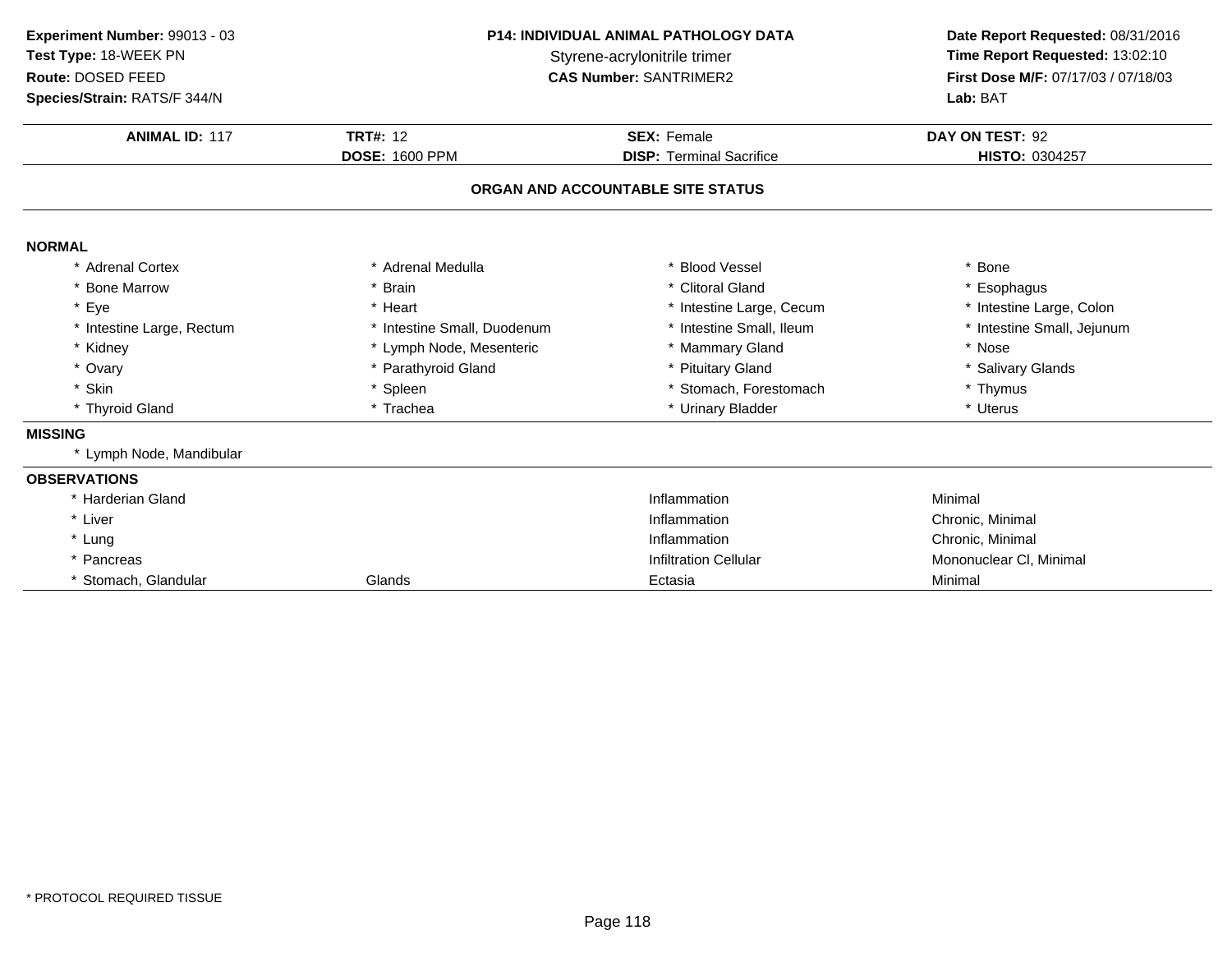| Experiment Number: 99013 - 03 | P14: INDIVIDUAL ANIMAL PATHOLOGY DATA<br>Styrene-acrylonitrile trimer<br><b>CAS Number: SANTRIMER2</b> |                                   | Date Report Requested: 08/31/2016   |  |
|-------------------------------|--------------------------------------------------------------------------------------------------------|-----------------------------------|-------------------------------------|--|
| Test Type: 18-WEEK PN         |                                                                                                        |                                   | Time Report Requested: 13:02:10     |  |
| Route: DOSED FEED             |                                                                                                        |                                   | First Dose M/F: 07/17/03 / 07/18/03 |  |
| Species/Strain: RATS/F 344/N  |                                                                                                        |                                   | Lab: BAT                            |  |
| <b>ANIMAL ID: 118</b>         | <b>TRT#: 12</b>                                                                                        | <b>SEX: Female</b>                | DAY ON TEST: 92                     |  |
|                               | <b>DOSE: 1600 PPM</b>                                                                                  | <b>DISP: Terminal Sacrifice</b>   | HISTO: 0304258                      |  |
|                               |                                                                                                        | ORGAN AND ACCOUNTABLE SITE STATUS |                                     |  |
| <b>NORMAL</b>                 |                                                                                                        |                                   |                                     |  |
| * Adrenal Cortex              | * Adrenal Medulla                                                                                      | * Blood Vessel                    | * Bone                              |  |
| * Bone Marrow                 | * Brain                                                                                                | * Clitoral Gland                  | * Esophagus                         |  |
| * Eye                         | * Harderian Gland                                                                                      | * Heart                           | * Intestine Large, Cecum            |  |
| * Intestine Large, Colon      | * Intestine Large, Rectum                                                                              | * Intestine Small, Duodenum       | * Intestine Small, Ileum            |  |
| * Intestine Small, Jejunum    | * Lymph Node, Mesenteric                                                                               | * Mammary Gland                   | * Nose                              |  |
| * Ovary                       | * Parathyroid Gland                                                                                    | * Pituitary Gland                 | * Salivary Glands                   |  |
| * Skin                        | * Spleen                                                                                               | * Stomach, Forestomach            | * Stomach, Glandular                |  |
| * Thymus                      | * Thyroid Gland                                                                                        | * Trachea                         | * Urinary Bladder                   |  |
| <b>MISSING</b>                |                                                                                                        |                                   |                                     |  |
| * Lymph Node, Mandibular      |                                                                                                        |                                   |                                     |  |
| <b>OBSERVATIONS</b>           |                                                                                                        |                                   |                                     |  |
| * Kidney                      |                                                                                                        | Nephropathy                       | Minimal                             |  |
| * Liver                       |                                                                                                        | Inflammation                      | Chronic, Minimal                    |  |
| * Lung                        |                                                                                                        | Inflammation                      | Chronic, Minimal                    |  |
| * Pancreas                    |                                                                                                        | <b>Infiltration Cellular</b>      | Mononuclear CI, Minimal             |  |
| * Uterus                      | Endometrium                                                                                            | Hyperplasia                       | Cystic, Mild                        |  |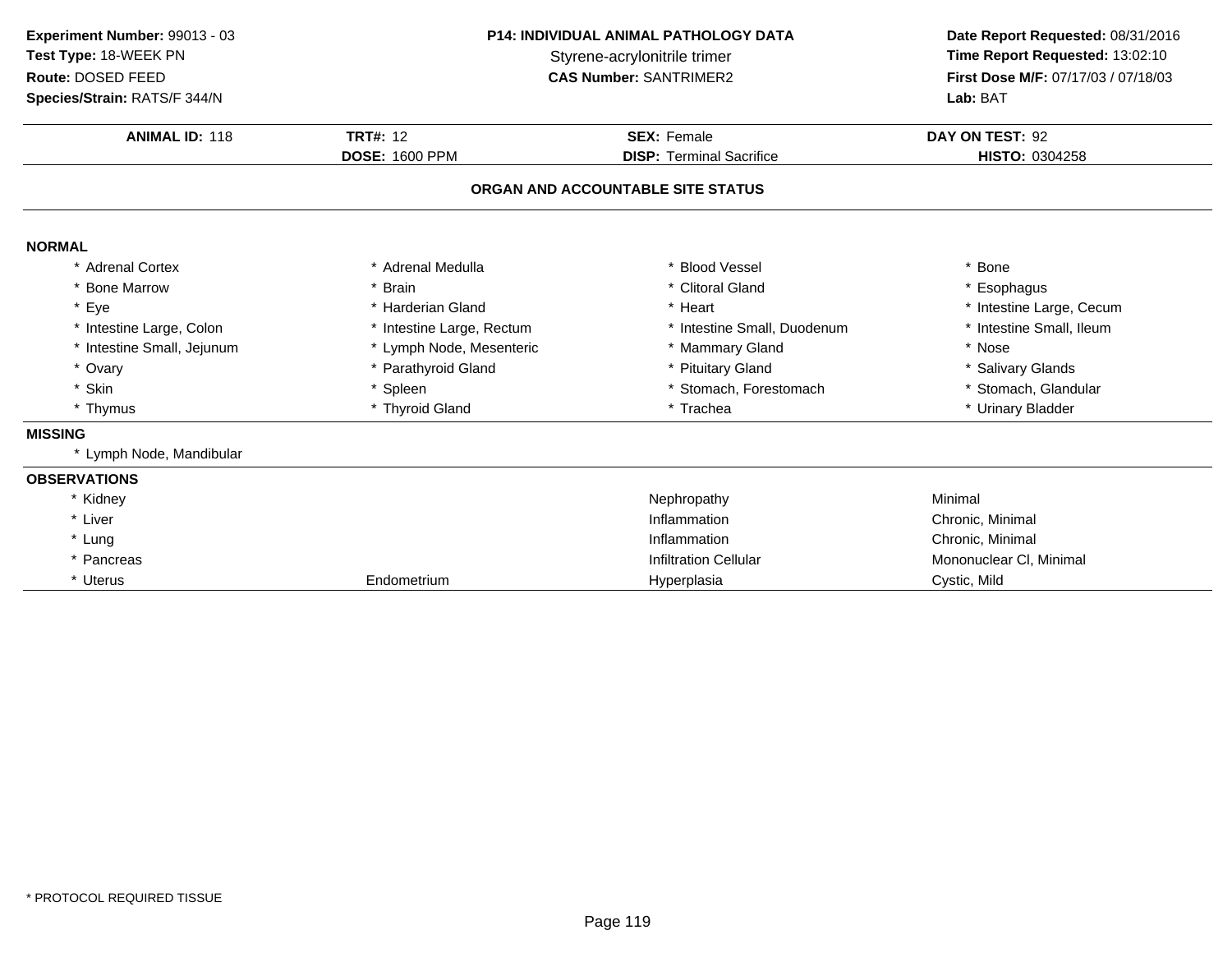| Experiment Number: 99013 - 03<br>Test Type: 18-WEEK PN<br>Route: DOSED FEED<br>Species/Strain: RATS/F 344/N | <b>P14: INDIVIDUAL ANIMAL PATHOLOGY DATA</b><br>Styrene-acrylonitrile trimer<br><b>CAS Number: SANTRIMER2</b> |                                   | Date Report Requested: 08/31/2016<br>Time Report Requested: 13:02:10<br>First Dose M/F: 07/17/03 / 07/18/03<br>Lab: BAT |  |
|-------------------------------------------------------------------------------------------------------------|---------------------------------------------------------------------------------------------------------------|-----------------------------------|-------------------------------------------------------------------------------------------------------------------------|--|
| <b>ANIMAL ID: 119</b>                                                                                       | <b>TRT#: 12</b>                                                                                               | <b>SEX: Female</b>                | DAY ON TEST: 92                                                                                                         |  |
|                                                                                                             | <b>DOSE: 1600 PPM</b>                                                                                         | <b>DISP: Terminal Sacrifice</b>   | HISTO: 0304259                                                                                                          |  |
|                                                                                                             |                                                                                                               | ORGAN AND ACCOUNTABLE SITE STATUS |                                                                                                                         |  |
| <b>NORMAL</b>                                                                                               |                                                                                                               |                                   |                                                                                                                         |  |
| * Adrenal Cortex                                                                                            | * Adrenal Medulla                                                                                             | * Blood Vessel                    | * Bone                                                                                                                  |  |
| * Bone Marrow                                                                                               | * Brain                                                                                                       | * Esophagus                       | * Eye                                                                                                                   |  |
| * Intestine Large, Cecum                                                                                    | * Intestine Large, Colon                                                                                      | * Intestine Large, Rectum         | * Intestine Small, Duodenum                                                                                             |  |
| * Intestine Small, Ileum                                                                                    | * Intestine Small, Jejunum                                                                                    | * Kidney                          | * Lung                                                                                                                  |  |
| * Lymph Node, Mesenteric                                                                                    | * Mammary Gland                                                                                               | * Nose                            | * Ovary                                                                                                                 |  |
| * Parathyroid Gland                                                                                         | * Pituitary Gland                                                                                             | * Salivary Glands                 | * Skin                                                                                                                  |  |
| * Spleen                                                                                                    | * Stomach, Forestomach                                                                                        | * Stomach, Glandular              | * Thymus                                                                                                                |  |
| * Thyroid Gland                                                                                             | * Trachea                                                                                                     | * Urinary Bladder                 | * Uterus                                                                                                                |  |
| <b>MISSING</b>                                                                                              |                                                                                                               |                                   |                                                                                                                         |  |
| * Lymph Node, Mandibular                                                                                    |                                                                                                               |                                   |                                                                                                                         |  |
| <b>OBSERVATIONS</b>                                                                                         |                                                                                                               |                                   |                                                                                                                         |  |
| * Clitoral Gland                                                                                            |                                                                                                               | Inflammation                      | Minimal                                                                                                                 |  |
| * Harderian Gland                                                                                           |                                                                                                               | Inflammation                      | Minimal                                                                                                                 |  |
| * Heart                                                                                                     |                                                                                                               | Cardiomyopathy                    | Minimal                                                                                                                 |  |
| * Liver                                                                                                     |                                                                                                               | Inflammation                      | Chronic, Minimal                                                                                                        |  |
| * Pancreas                                                                                                  |                                                                                                               | <b>Infiltration Cellular</b>      | Mononuclear CI, Minimal                                                                                                 |  |